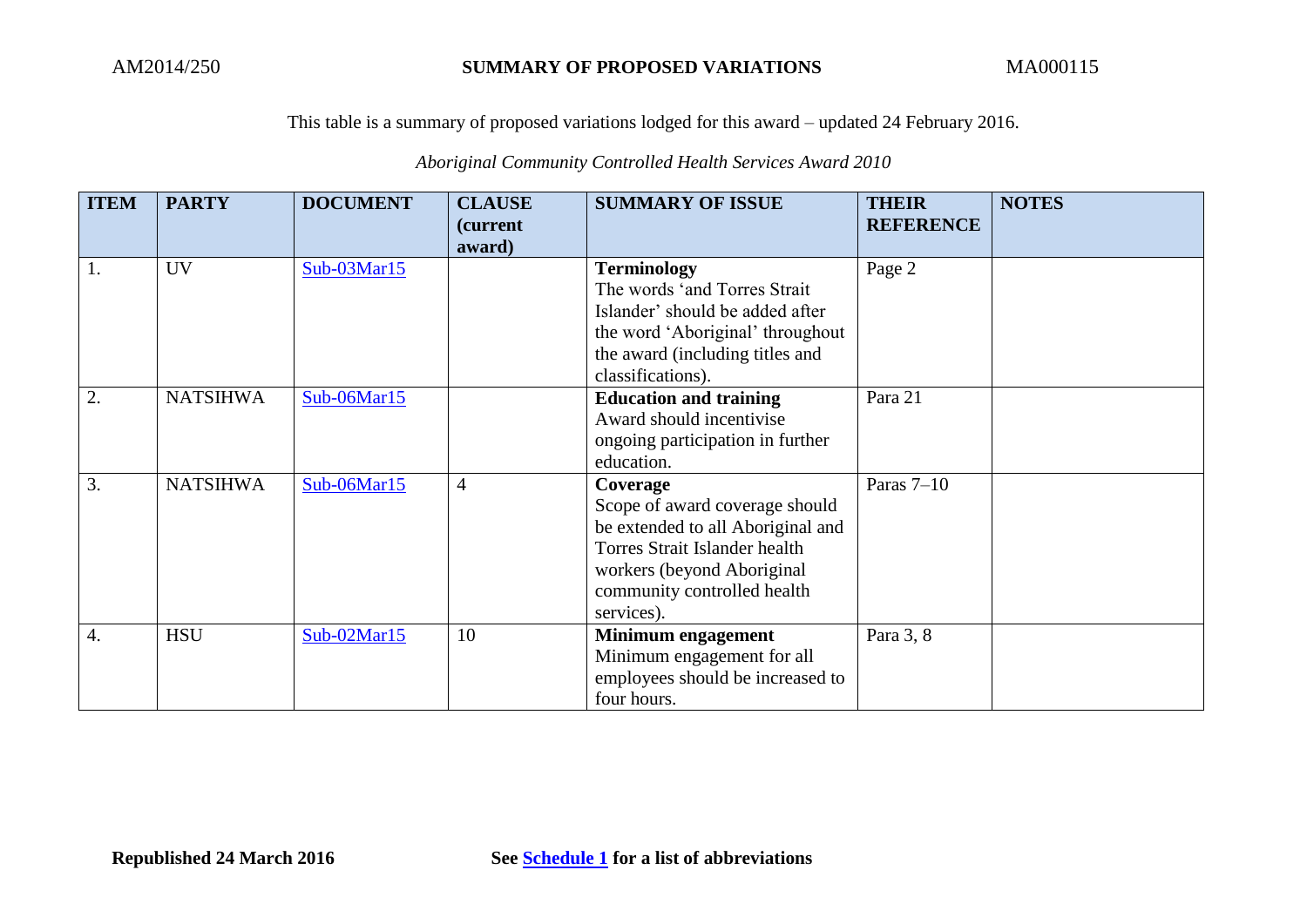| <b>ITEM</b> | <b>PARTY</b>    | <b>DOCUMENT</b> | <b>CLAUSE</b><br>(current | <b>SUMMARY OF ISSUE</b>                                             | <b>THEIR</b><br><b>REFERENCE</b> | <b>NOTES</b>                                       |
|-------------|-----------------|-----------------|---------------------------|---------------------------------------------------------------------|----------------------------------|----------------------------------------------------|
|             |                 |                 | award)                    |                                                                     |                                  |                                                    |
| 5.          | <b>HSU</b>      | $Sub-02Mar15$   | 10.4                      | <b>Casual employees</b><br>Casual loading should be paid in         | Para 5                           | Referred to Part-time and<br>Casuals Full Bench in |
|             |                 |                 |                           | addition to other shift allowances                                  |                                  | AM2014/196 and                                     |
|             |                 |                 |                           | and weekend and public holiday                                      |                                  | AM2014/197                                         |
|             |                 |                 |                           | rates.                                                              |                                  |                                                    |
| 6.          | <b>NATSIHWA</b> | Sub-06Mar15     | 14                        | <b>Minimum</b> wages                                                | Para 11                          |                                                    |
|             |                 |                 |                           | Improvement to minimum wages                                        |                                  |                                                    |
|             |                 |                 |                           | is sought.                                                          |                                  |                                                    |
| 7.          | <b>NATSIHWA</b> | Sub-06Mar15     | 15                        | <b>Allowances</b>                                                   | Para 12                          |                                                    |
|             |                 |                 |                           | Variation to allowances is sought,                                  |                                  |                                                    |
|             |                 |                 |                           | in order to bring them in line with<br>allowances afforded to other |                                  |                                                    |
|             |                 |                 |                           | health professionals.                                               |                                  |                                                    |
| 8.          | <b>NATSIHWA</b> | Sub-06Mar15     | 15                        | <b>Allowances</b>                                                   | Para 13                          |                                                    |
|             |                 |                 |                           | An 'isolation allowance' sought.                                    |                                  |                                                    |
| 9.          | <b>HSU</b>      | Sub-02Mar15     | 15                        | <b>Allowances</b>                                                   | Para 11                          |                                                    |
|             |                 |                 |                           | 'Sole practitioner', 'climatic and                                  |                                  |                                                    |
|             |                 |                 |                           | isolation' and 'removal expenses'                                   |                                  |                                                    |
|             |                 |                 |                           | allowances sought.                                                  |                                  |                                                    |
| 10.         | <b>HSU</b>      | Sub-02Mar15     | 15.3                      | <b>Clothing allowance</b>                                           | Para 11                          |                                                    |
|             |                 |                 |                           | A new entitlement for                                               |                                  |                                                    |
|             |                 |                 |                           | replacement of damaged clothing                                     |                                  |                                                    |
|             |                 |                 |                           | is sought.                                                          |                                  |                                                    |
| 11.         | <b>HSU</b>      | Sub-02Mar15     | 15.4                      | On call and recall allowances                                       | Para 12                          |                                                    |
|             |                 |                 |                           | Variations to on call and recall                                    |                                  |                                                    |
|             |                 |                 |                           | allowances sought.                                                  |                                  |                                                    |
| 12.         | <b>HSU</b>      | Sub-02Mar15     | 18                        | <b>Payment of wages</b>                                             | Para 10                          |                                                    |
|             |                 |                 |                           | Penalty for late payment of wages                                   |                                  |                                                    |
|             |                 |                 |                           | sought.                                                             |                                  |                                                    |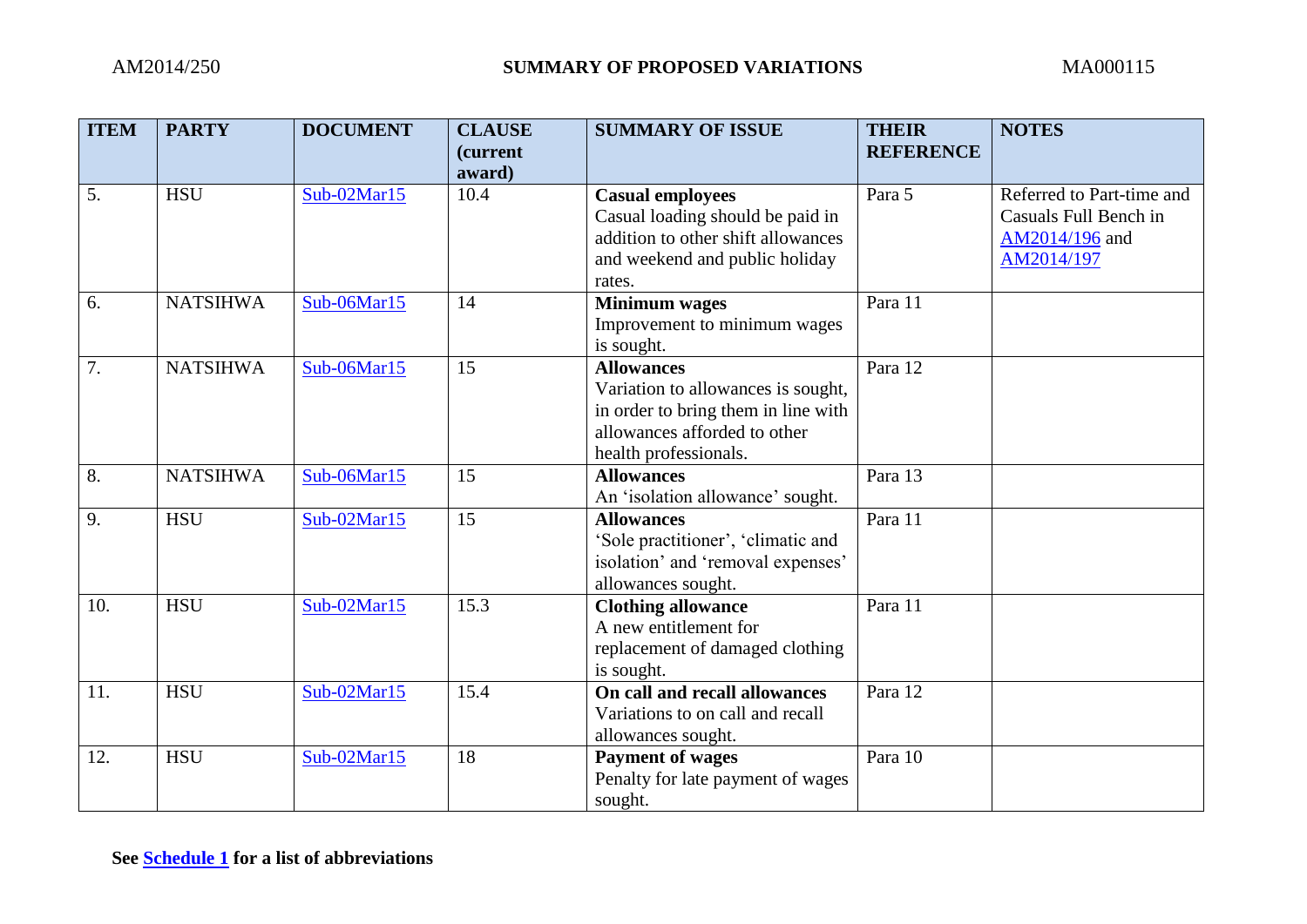| <b>ITEM</b> | <b>PARTY</b> | <b>DOCUMENT</b> | <b>CLAUSE</b><br><i>(current)</i><br>award) | <b>SUMMARY OF ISSUE</b>                                                                                                                                                       | <b>THEIR</b><br><b>REFERENCE</b> | <b>NOTES</b> |
|-------------|--------------|-----------------|---------------------------------------------|-------------------------------------------------------------------------------------------------------------------------------------------------------------------------------|----------------------------------|--------------|
| 13.         | <b>HSU</b>   | $Sub-02Mar15$   | 22.1                                        | <b>Rostering</b><br>An allowance for employees who<br>are the subject of a unilateral<br>employer-imposed roster change<br>is sought.                                         | Para 7                           |              |
| 14.         | <b>HSU</b>   | $Sub-02Mar15$   | 22.1                                        | <b>Rostering</b><br>Increase from seven days to 14<br>days is sought.                                                                                                         | Para 8                           |              |
| 15.         | <b>HSU</b>   | $Sub-02Mar15$   | 22                                          | <b>Rostering</b><br>Minimum four hour engagement,<br>including provisions for<br>sleepovers and broken shifts, is<br>sought.                                                  | Para 8                           |              |
| 16.         | <b>HSU</b>   | $Sub-02Mar15$   | 23                                          | <b>Breaks</b><br>Inclusion of tea-break provisions<br>is sought.                                                                                                              | Para 9                           |              |
| 17.         | <b>HSU</b>   | $Sub-02Mar15$   | 25                                          | <b>Shiftwork</b><br>Shift allowances be payable<br>regardless of the day of the week<br>and casual loading be paid in<br>addition to other penalties<br>(excluding overtime). | Para 14-15                       |              |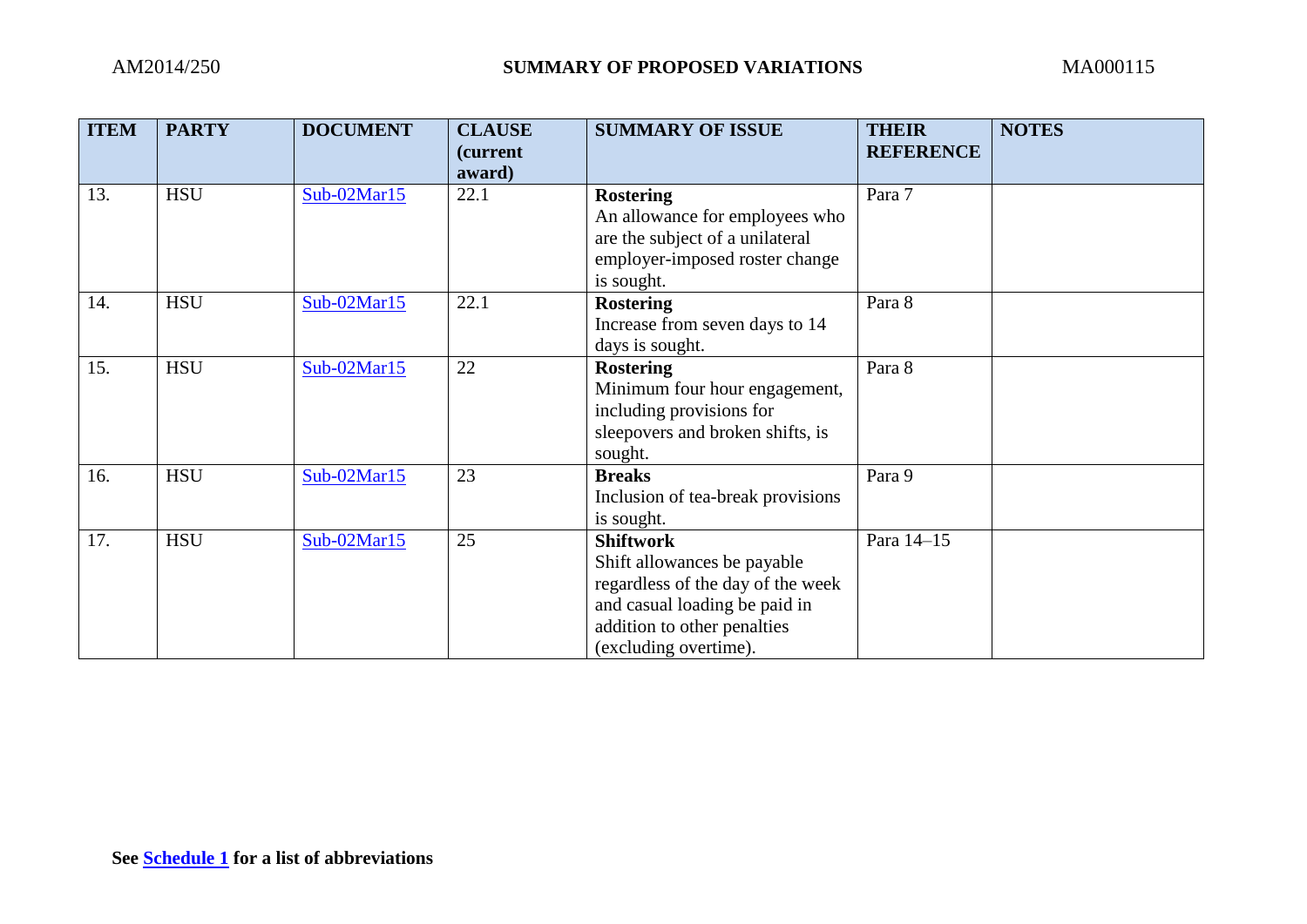| <b>ITEM</b> | <b>PARTY</b>    | <b>DOCUMENT</b> | <b>CLAUSE</b> | <b>SUMMARY OF ISSUE</b>            | <b>THEIR</b>     | <b>NOTES</b> |
|-------------|-----------------|-----------------|---------------|------------------------------------|------------------|--------------|
|             |                 |                 | (current)     |                                    | <b>REFERENCE</b> |              |
|             |                 |                 | award)        |                                    |                  |              |
| 18.         | <b>NATSIHWA</b> | Sub-06Mar15     | 30            | <b>Ceremonial leave</b>            | Para 14          |              |
|             |                 |                 |               | Variation is sought to take into   |                  |              |
|             |                 |                 |               | account the broader Aboriginal     |                  |              |
|             |                 |                 |               | and Torres Strait Islander concept |                  |              |
|             |                 |                 |               | of family and kinship, and to      |                  |              |
|             |                 |                 |               | confirm that ceremonial leave      |                  |              |
|             |                 |                 |               | may be used for bereavement        |                  |              |
|             |                 |                 |               | related ceremonies and             |                  |              |
|             |                 |                 |               | obligations.                       |                  |              |
| 19.         | <b>NATSIHWA</b> | Sub-06Mar15     | Schedule B    | <b>Classification definitions</b>  | Para 16          |              |
|             |                 |                 |               | Classifications should be          |                  |              |
|             |                 |                 |               | revisited with a view to providing |                  |              |
|             |                 |                 |               | a framework for long-term career   |                  |              |
|             |                 |                 |               | paths and promotion to senior      |                  |              |
|             |                 |                 |               | roles.                             |                  |              |
| 20.         | <b>HSU</b>      | $Sub-02Mar15$   | Schedule B    | <b>Classification definitions</b>  | Para 6           |              |
|             |                 |                 |               | Variation of classification        |                  |              |
|             |                 |                 |               | nomenclature and terminology is    |                  |              |
|             |                 |                 |               | sought.                            |                  |              |
| 21.         | <b>NATSIHWA</b> | $Sub-06Mar15$   | Schedule B    | <b>Classification definitions</b>  | Para 16          |              |
|             |                 |                 |               | Definitions for senior level roles |                  |              |
|             |                 |                 |               | should include a reference to      |                  |              |
|             |                 |                 |               | mentoring and coaching of junior   |                  |              |
|             |                 |                 |               | employees.                         |                  |              |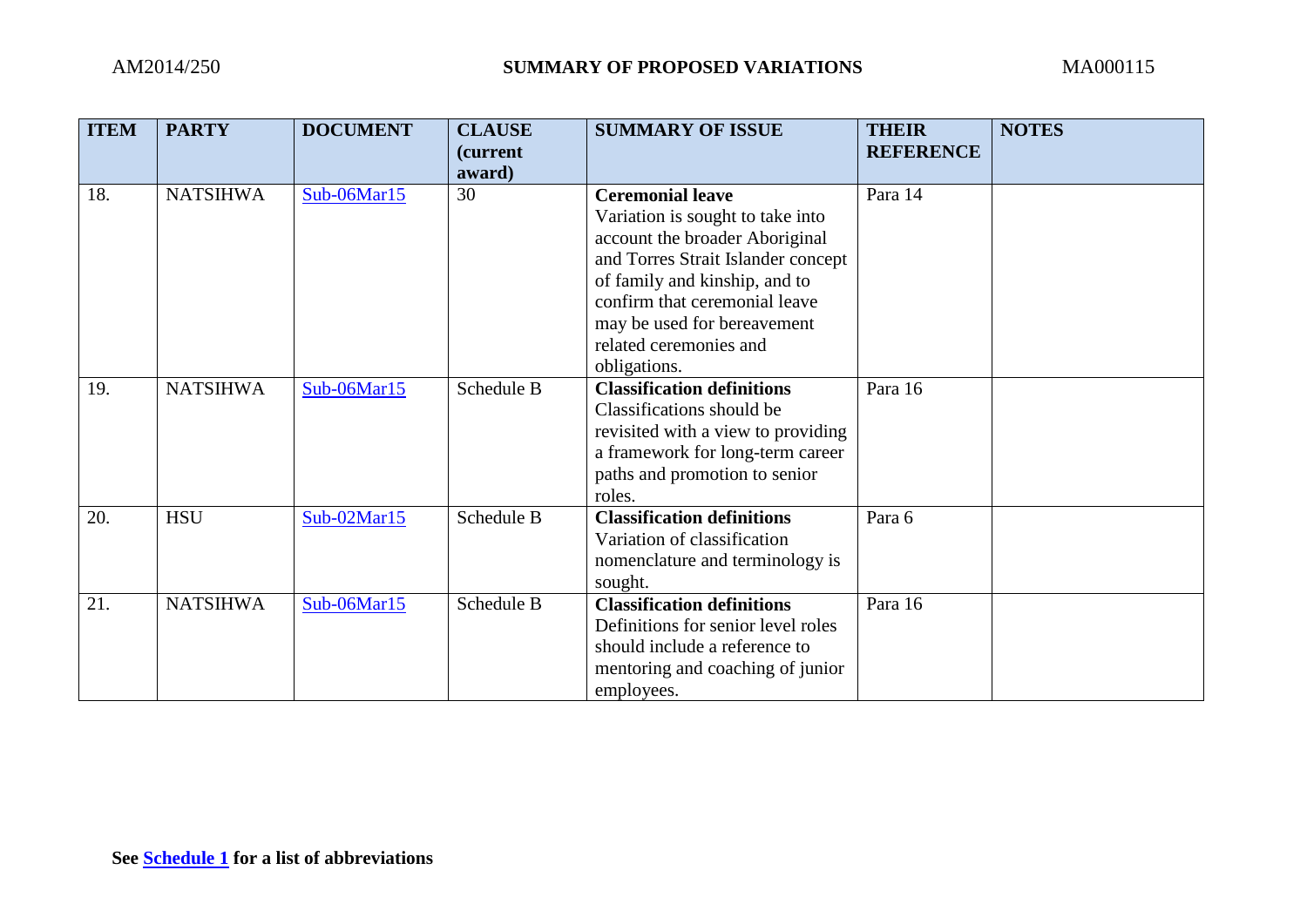| <b>ITEM</b> | <b>PARTY</b>    | <b>DOCUMENT</b> | <b>CLAUSE</b><br><i>(current)</i><br>award) | <b>SUMMARY OF ISSUE</b>                                                                                                                                                       | <b>THEIR</b><br><b>REFERENCE</b> | <b>NOTES</b> |
|-------------|-----------------|-----------------|---------------------------------------------|-------------------------------------------------------------------------------------------------------------------------------------------------------------------------------|----------------------------------|--------------|
| 22.         | <b>NATSIHWA</b> | Sub-06Mar15     | Schedule B                                  | <b>Classification definitions</b><br>Aboriginal knowledge and<br>cultural skills components should<br>be strengthened, including<br>through reference to training<br>courses. | Para 20                          |              |
| 23.         | <b>NATSIHWA</b> | Sub-06Mar15     | Schedule B.1                                | <b>Classification definitions</b><br>Definitions should be<br>supplemented to provide greater<br>guidance on when employees<br>should progress between pay<br>levels.         | Para 17                          |              |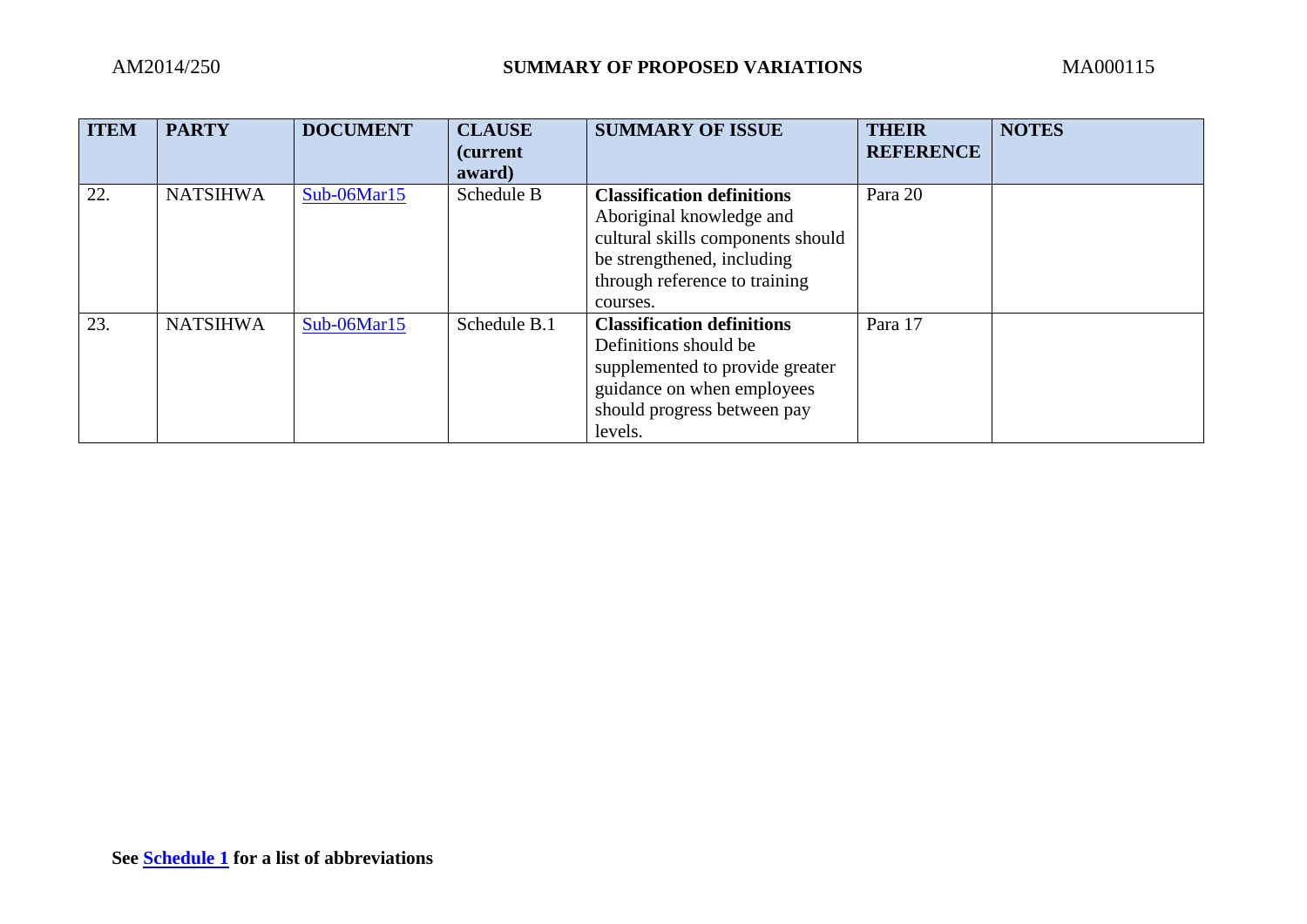*Aged Care Award 2010*

| <b>ITEM</b>      | <b>PARTY</b>                  | <b>DOCUMENT</b> | <b>CLAUSE</b><br>(current<br>award) | <b>SUMMARY OF ISSUE</b>                                                                                                                                                        | <b>THEIR</b><br><b>REFERENCE</b> | <b>NOTES</b>                                                                       |
|------------------|-------------------------------|-----------------|-------------------------------------|--------------------------------------------------------------------------------------------------------------------------------------------------------------------------------|----------------------------------|------------------------------------------------------------------------------------|
| 1.               | <b>Aged Care</b><br>Employers | $Sub-02Mar15$   |                                     | Telephone advice payment<br>Insert new clause providing for<br>payment to employees who<br>provide telephone advice outside<br>normal rostered hours.                          | Page 2                           |                                                                                    |
| 2.               | <b>HSU</b>                    | Sub-02Mar15     |                                     | On call and recall<br>Inclusion of new provisions<br>sought.                                                                                                                   | Para 15                          |                                                                                    |
| 3.               | <b>Aged Care</b><br>Employers | $Sub-02Mar15$   | 10.3                                | <b>Part-time employees</b><br>Seek removal of the requirement<br>that any additional hours agreed<br>to between an employer and<br>employee be recorded in writing.            | Page 2                           | Referred to Part-time and<br>Casuals Full Bench in<br>AM2014/196 and<br>AM2014/197 |
| $\overline{4}$ . | <b>HSU</b>                    | Sub-02Mar15     | 10.4                                | <b>Casual loading</b><br>Casual loading to be paid in<br>addition to other shift allowances<br>and weekend and public holiday<br>rate.                                         | Para 5                           | Referred to Part-time and<br>Casuals Full Bench in<br>AM2014/196 and<br>AM2014/197 |
| 5.               | <b>HSU</b>                    | $Sub-02Mar15$   | 15                                  | <b>Allowances</b><br>Inclusion of the following: phone<br>allowance, on call/recall<br>allowances, reimbursement of<br>costs associated with first aid<br>certificate renewal. | Para 14                          |                                                                                    |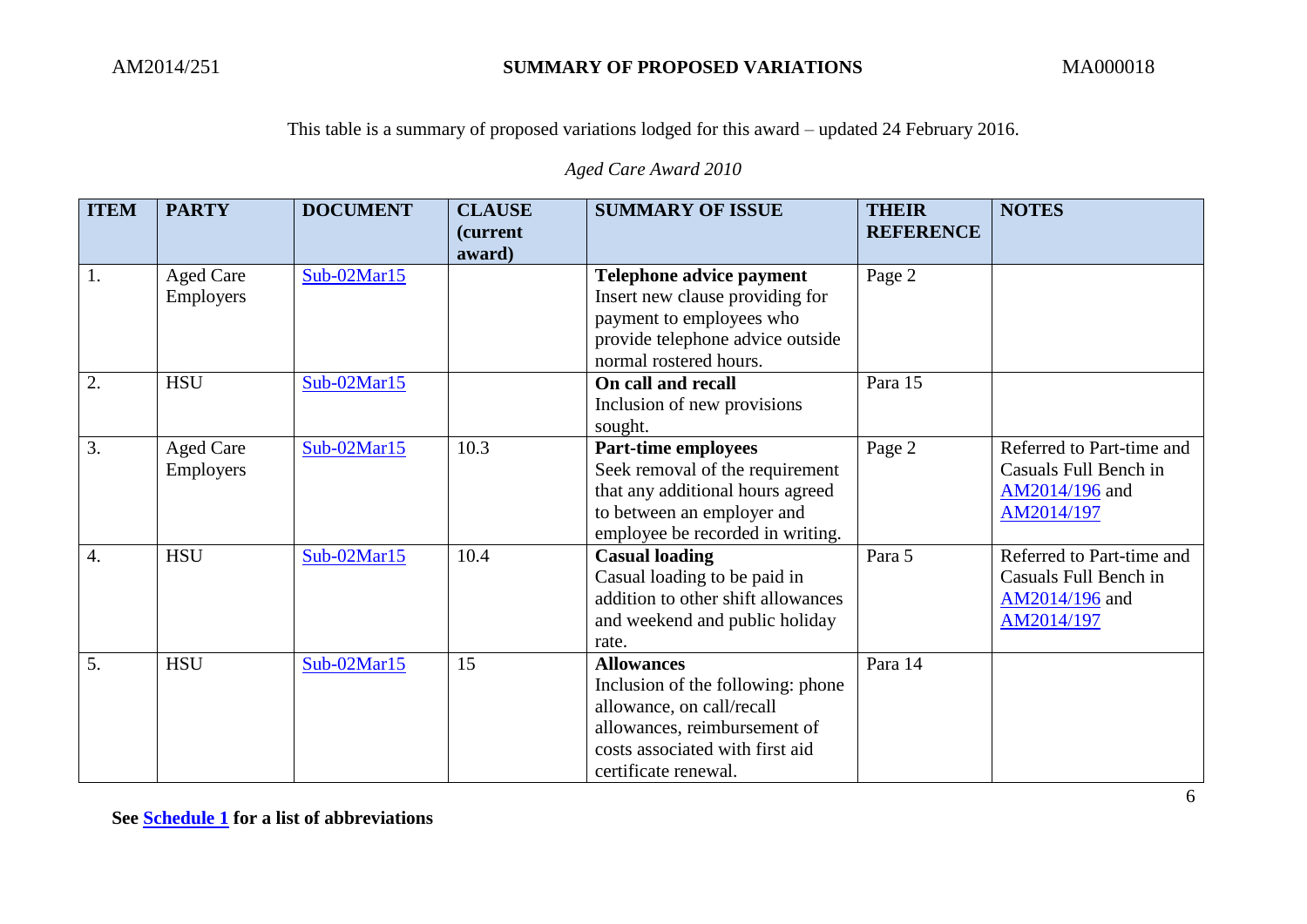| <b>ITEM</b> | <b>PARTY</b>                  | <b>DOCUMENT</b> | <b>CLAUSE</b><br><i>(current)</i><br>award) | <b>SUMMARY OF ISSUE</b>                                                                                                                                          | <b>THEIR</b><br><b>REFERENCE</b> | <b>NOTES</b> |
|-------------|-------------------------------|-----------------|---------------------------------------------|------------------------------------------------------------------------------------------------------------------------------------------------------------------|----------------------------------|--------------|
| 6.          | <b>UV</b>                     | Sub-03Mar15     | 15.2                                        | <b>Allowances</b><br>Variation to clothing and<br>equipment allowance is sought to<br>clarify number of uniforms to be<br>provided.                              | Page 2                           |              |
| 7.          | <b>HSU</b>                    | $Sub-02Mar15$   | 15.2                                        | <b>Allowances</b><br>Variation is sought to the clothing<br>and equipment allowance.                                                                             | Para 14                          |              |
| 8.          | <b>HSU</b>                    | Sub-02Mar15     | 17                                          | <b>Payment of wages</b><br>Penalty for late payment of wages<br>is sought.                                                                                       | Para 13                          |              |
| 9.          | <b>Aged Care</b><br>Employers | $Sub-02Mar15$   | 22.6                                        | <b>Rosters</b><br>Allow for a roster to be changed<br>at any time where the employer<br>and employee(s) agree and/or<br>where there is an unexpected<br>absence. | Page 2                           |              |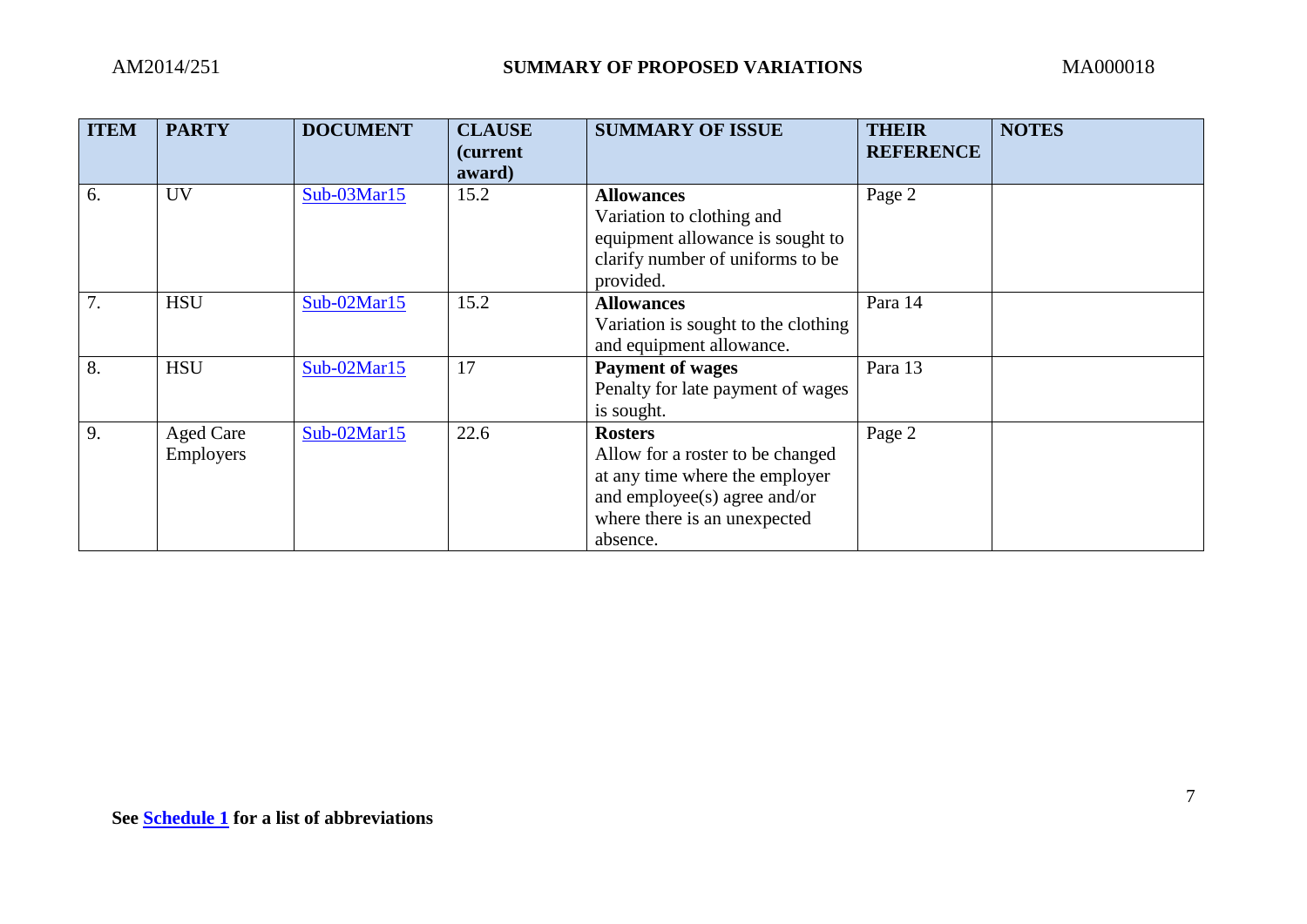| <b>ITEM</b> | <b>PARTY</b> | <b>DOCUMENT</b> | <b>CLAUSE</b><br>(current | <b>SUMMARY OF ISSUE</b>           | <b>THEIR</b><br><b>REFERENCE</b> | <b>NOTES</b> |
|-------------|--------------|-----------------|---------------------------|-----------------------------------|----------------------------------|--------------|
| 10.         | <b>HSU</b>   | $Sub-02Mar15$   | award)<br>22.6            | <b>Rostering</b>                  | Para 7                           |              |
|             |              |                 |                           | An allowance for employees who    |                                  |              |
|             |              |                 |                           | are the subject of a unilateral   |                                  |              |
|             |              |                 |                           | employer-imposed roster change    |                                  |              |
|             |              |                 |                           | is sought.                        |                                  |              |
| 11.         | <b>HSU</b>   | $Sub-02Mar15$   | 22.7, 22.8, 22.9          | <b>Rostering</b>                  | Para 9                           |              |
|             |              |                 |                           | Minimum four hour engagement,     |                                  |              |
|             |              |                 |                           | including provisions for          |                                  |              |
|             |              |                 |                           | sleepovers and broken shifts,     |                                  |              |
|             |              |                 |                           | sought.                           |                                  |              |
| 12.         | <b>HSU</b>   | $Sub-02Mar15$   | 22.7                      | <b>Minimum engagements</b>        | Para 3                           |              |
|             |              |                 |                           | Minimum engagement should be      |                                  |              |
|             |              |                 |                           | four hours for all employees.     |                                  |              |
| 13.         | <b>HSU</b>   | $Sub-02Mar15$   | 22.8                      | <b>Broken shift</b>               | Paras 10-11                      |              |
|             |              |                 |                           | Delete provision or, in the       |                                  |              |
|             |              |                 |                           | alternative, provide for an       |                                  |              |
|             |              |                 |                           | allowance and overtime to be      |                                  |              |
|             |              |                 |                           | paid, and for the minimum         |                                  |              |
|             |              |                 |                           | engagement to apply to each part  |                                  |              |
|             |              |                 |                           | of the shift.                     |                                  |              |
| 14.         | <b>HSU</b>   | $Sub-02Mar15$   | 22.9                      | <b>Sleepovers</b>                 | Para 12                          |              |
|             |              |                 |                           | Variation to applicable sleepover |                                  |              |
|             |              |                 |                           | rate is sought.                   |                                  |              |
| 15.         | Anonymous    | Sub-20Oct14     | 22.9                      | <b>Sleepovers</b>                 | Pages $1-2$                      |              |
|             |              |                 |                           | Amendment to sleepover            |                                  |              |
|             |              |                 |                           | provisions sought.                |                                  |              |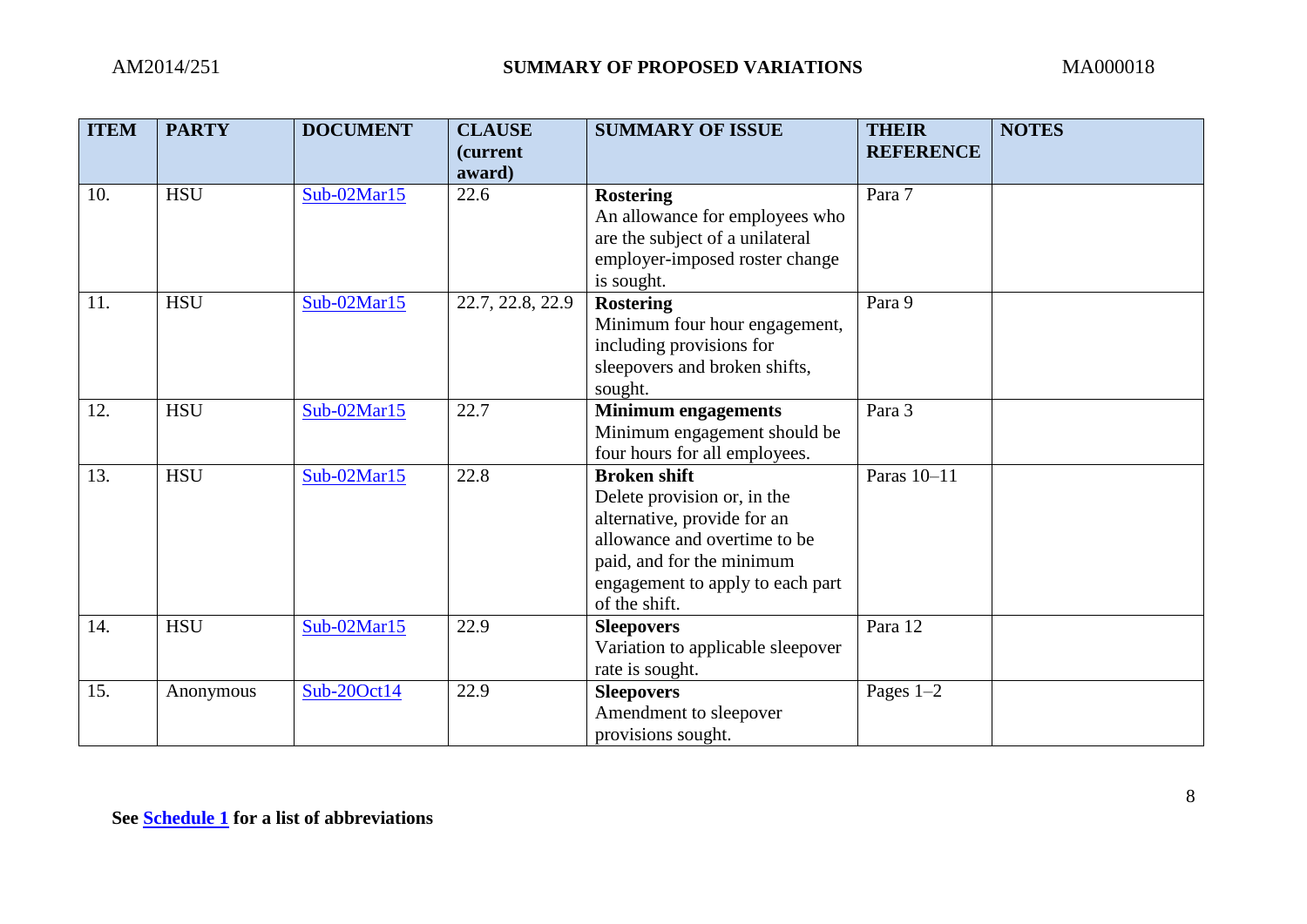| <b>ITEM</b> | <b>PARTY</b> | <b>DOCUMENT</b> | <b>CLAUSE</b><br><i>(current)</i><br>award) | <b>SUMMARY OF ISSUE</b>                                                                                                                                                                         | <b>THEIR</b><br><b>REFERENCE</b> | <b>NOTES</b>                  |
|-------------|--------------|-----------------|---------------------------------------------|-------------------------------------------------------------------------------------------------------------------------------------------------------------------------------------------------|----------------------------------|-------------------------------|
| 16.         | <b>UV</b>    | $Sub-03Mar15$   | 22.9                                        | <b>Sleepovers</b><br>Substantial variation to clause is<br>sought.                                                                                                                              | Pages 2-4                        | Proposed wording<br>provided. |
| 17.         | <b>HSU</b>   | $Sub-02Mar15$   | 23, 26                                      | <b>Weekend work</b><br>Payment of shift allowances and<br>casual loading for weekend work<br>is sought.                                                                                         | Para 16-17                       |                               |
| 18.         | <b>HSU</b>   | $Sub-02Mar15$   | 25                                          | <b>Overtime</b><br>Employees should be paid<br>overtime when they work beyond<br>their rostered hours, in excess of<br>the daily maximum of 10 hours<br>or on an average weekly hours<br>basis. | Para 19                          |                               |
| 19.         | <b>HSU</b>   | $Sub-02Mar15$   | 32                                          | <b>Ceremonial leave</b><br>Clause should be expanded to<br>include 'Torres Strait Islanders'.                                                                                                   | Para 20                          |                               |
| 20.         | <b>HSU</b>   | $Sub-02Mar15$   | Schedule B                                  | <b>Classification Definitions</b><br>Variation of classification<br>nomenclature and terminology is<br>sought.                                                                                  | Para 6                           |                               |
| 21.         | <b>UV</b>    | $Sub-03Mar15$   | Schedule B.4                                | <b>Classification definitions</b><br>Replace "is required to hold a<br>relevant Certificate III" with<br>"holds a relevant Certificate III".                                                    | Pages 4-5                        |                               |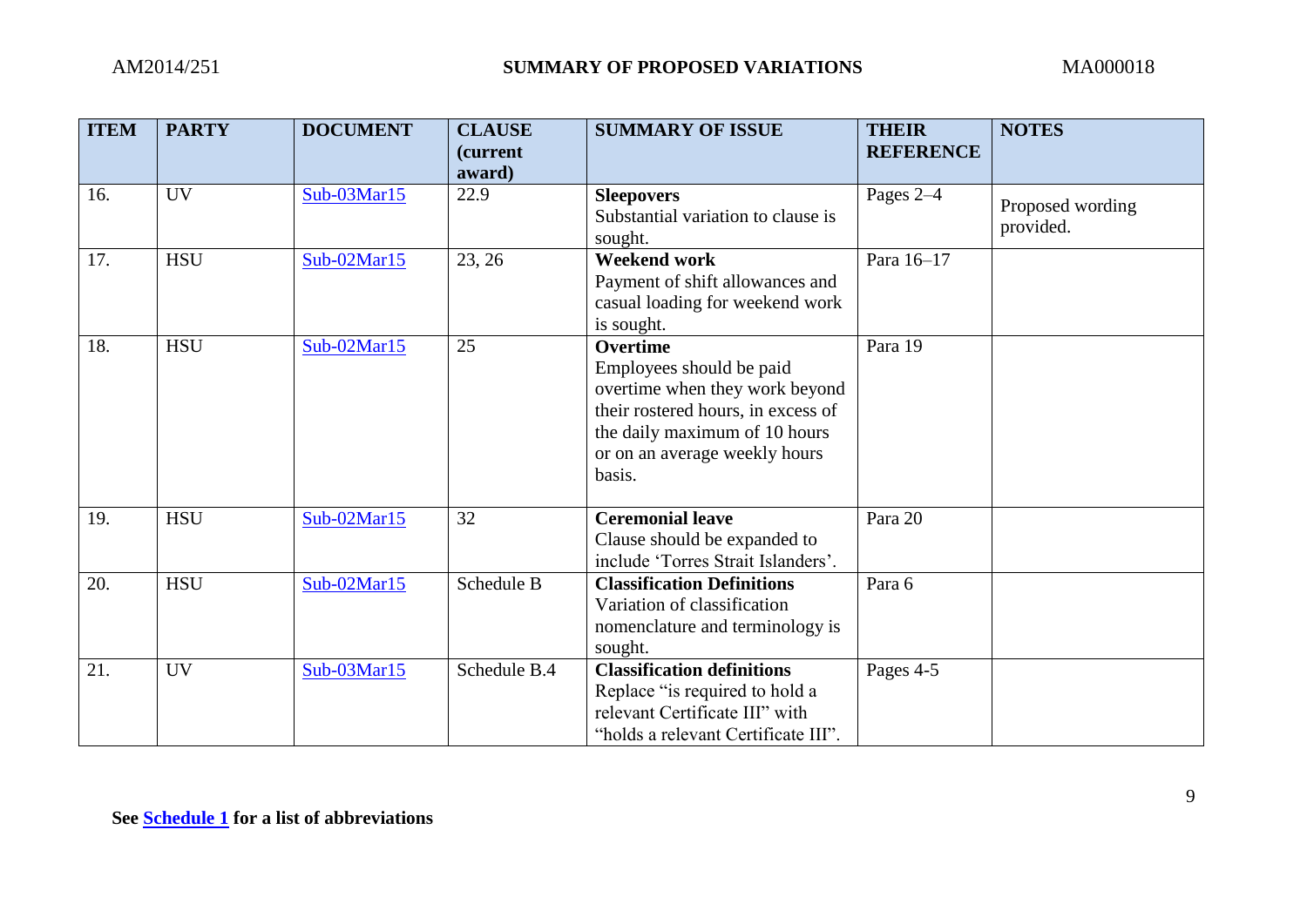*Children's Services Award 2010*

| <b>ITEM</b>    | <b>PARTY</b>  | <b>DOCUMENT</b> | <b>CLAUSE</b><br><i>(current)</i> | <b>SUMMARY OF ISSUE</b>                                              | <b>THEIR</b><br><b>REFERENCE</b> | <b>NOTES</b> |
|----------------|---------------|-----------------|-----------------------------------|----------------------------------------------------------------------|----------------------------------|--------------|
|                |               |                 | award)                            |                                                                      |                                  |              |
| $\mathbf{1}$   | <b>UV</b>     | $Sub-13Nov15$   | 15                                | <b>Allowances</b>                                                    | Page 1                           |              |
|                |               |                 |                                   | Seek to include two allowances to                                    |                                  |              |
|                |               |                 |                                   | reflect the change in legislation<br>which have created new roles. A |                                  |              |
|                |               |                 |                                   | weekly allowance for an                                              |                                  |              |
|                |               |                 |                                   | employee appointed as an                                             |                                  |              |
|                |               |                 |                                   | educational leader and an hourly                                     |                                  |              |
|                |               |                 |                                   | allowance for a responsible                                          |                                  |              |
|                |               |                 |                                   | person physically present at a                                       |                                  |              |
|                |               |                 |                                   | child care centre.                                                   |                                  |              |
| $\overline{2}$ | G8E           | $Sub-12Nov15$   | 14                                | <b>Minimum</b> wages                                                 | Page 1                           |              |
|                |               |                 |                                   | Seeks to insert clause from                                          |                                  |              |
|                |               |                 |                                   | <b>Educational Services (Teachers)</b>                               |                                  |              |
|                |               |                 |                                   | Award 2010 at 14.2.                                                  |                                  |              |
| 3              | An individual | $Sub-11Nov15$   | Schedule B                        | <b>Classifications</b>                                               | Para 1-2                         |              |
|                |               |                 |                                   | Seeks to insert new                                                  |                                  |              |
|                |               |                 |                                   | classifications of Educational                                       |                                  |              |
|                |               |                 |                                   | Leader as a result of the                                            |                                  |              |
|                |               |                 |                                   | <b>Education and Care Services</b>                                   |                                  |              |
|                |               |                 |                                   | National Regulations. Seek to                                        |                                  |              |
|                |               |                 |                                   | insert qualifications for approved                                   |                                  |              |
|                |               |                 |                                   | anaphylaxis management                                               |                                  |              |
|                |               |                 |                                   | training.                                                            |                                  |              |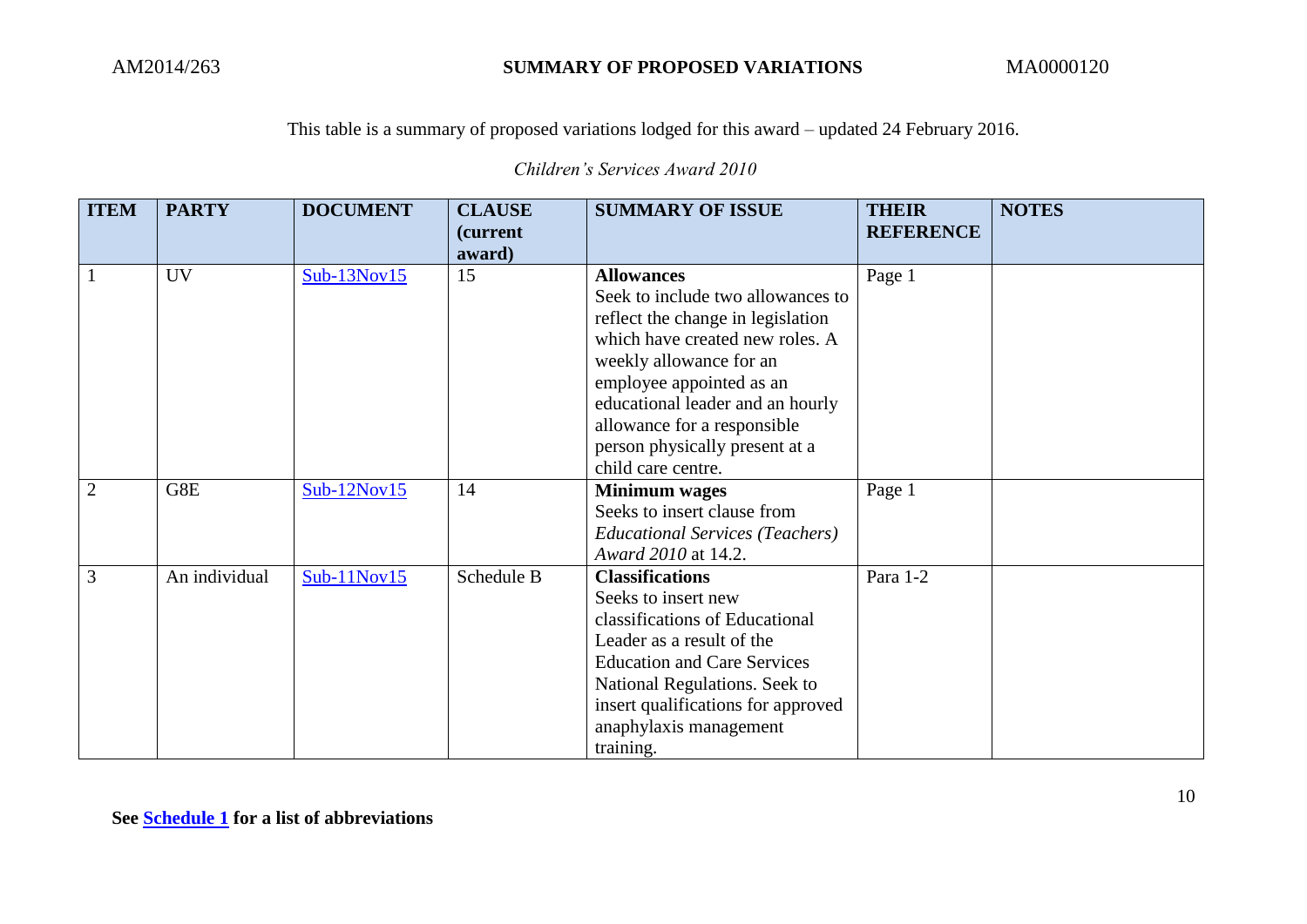| <b>ITEM</b>    | <b>PARTY</b> | <b>DOCUMENT</b> | <b>CLAUSE</b><br>(current<br>award) | <b>SUMMARY OF ISSUE</b>                                                                                                                                                                        | <b>THEIR</b><br><b>REFERENCE</b> | <b>NOTES</b> |
|----------------|--------------|-----------------|-------------------------------------|------------------------------------------------------------------------------------------------------------------------------------------------------------------------------------------------|----------------------------------|--------------|
| $\overline{4}$ |              |                 | 15                                  | <b>Allowances</b><br>Seeks to insert allowances so the<br>Responsible Person can be<br>appropriately remunerated for<br>additional responsibilities and<br>duties.                             | Para 3                           |              |
| $\overline{5}$ | <b>OSHC</b>  | Sub-19Nov15     | Schedule B                          | <b>Classifications</b><br><b>Education and Care Services</b><br>National Regulations are not new<br>and would impose a significant<br>cost per year, if introduced as a<br>new classification. | Page 1-2                         |              |
| 6              | <b>UV</b>    | Sub-3Mar15      | 4.1(d)                              | Coverage<br>Seeks to vary clause to include<br>Clerk Private Sector Award 2010.                                                                                                                | Page 2                           |              |
| $\overline{7}$ | <b>AFEI</b>  | $Sub-5Mar15$    | 10.4                                | Part-time employment<br>Seeks to vary clause so part-time<br>employees may work up to 10<br>hours per day before overtime<br>applies.                                                          | Point 1                          |              |
| 8              | <b>BSA</b>   | $Sub-2Mar15$    | $10.4(e)$ and<br>10.5(e)            | <b>Casual employment</b><br>Seeks to clarify wording of<br>clauses as they could cause<br>confusion about the applicable<br>pay requirements in relation to<br>23.4(e)                         | Page 9                           |              |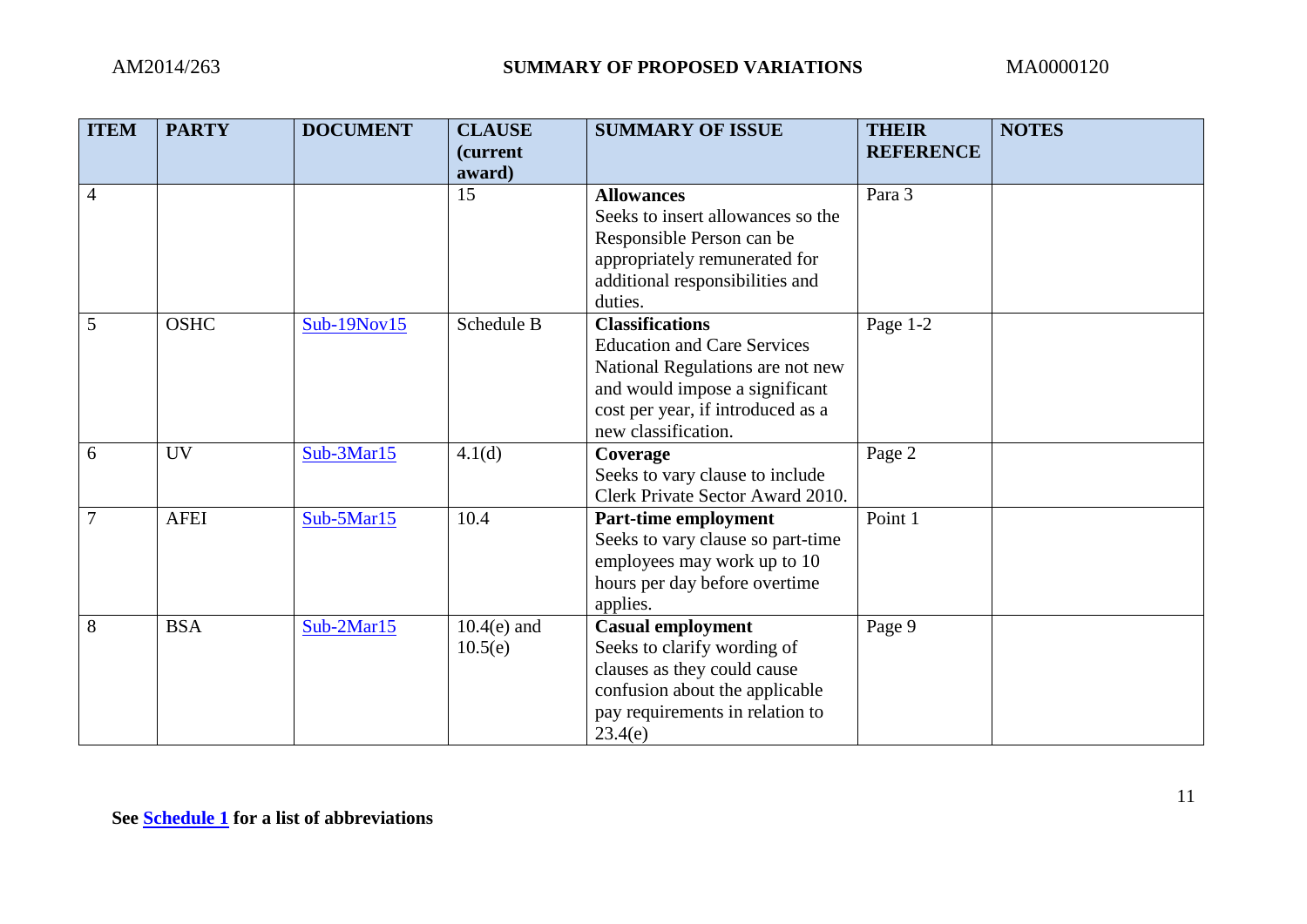| <b>ITEM</b> | <b>PARTY</b> | <b>DOCUMENT</b> | <b>CLAUSE</b><br><i>(current)</i> | <b>SUMMARY OF ISSUE</b>                                                                                                                                                                                                       | <b>THEIR</b><br><b>REFERENCE</b> | <b>NOTES</b>                                                                                |
|-------------|--------------|-----------------|-----------------------------------|-------------------------------------------------------------------------------------------------------------------------------------------------------------------------------------------------------------------------------|----------------------------------|---------------------------------------------------------------------------------------------|
|             |              |                 | award)                            |                                                                                                                                                                                                                               |                                  |                                                                                             |
| 9           | <b>BSA</b>   | $Sub-2Mar15$    | 10.5(b)                           | <b>Casual employment</b><br>Clause currently only allows for<br>casuals to be engaged if they are<br>required for emergencies or relief<br>purposes – party consulting<br>further with members and may<br>pursue a variation. | Page 8                           | Being dealt with by Part-<br>time and Casuals Full<br>Bench in AM2014/196<br>and AM2014/197 |
| 10          | <b>CCSA</b>  | $Sub-2Mar15$    | 10.5(d)                           | <b>Casual employment</b><br>Seeks to vary clause to reduce<br>administrative complexity in the<br>many small-to-medium<br>enterprises – proposed wording in<br>submission.                                                    | Page 3                           | Referred to Part-time and<br>Casuals Full Bench in<br>AM2014/196 and<br>AM2014/197          |
| 11          | <b>CCSA</b>  | $Sub-2Mar15$    | $10.5(e)$ and<br>23.2(a)          | <b>Casual employment</b><br>Seeks to remove casual loading<br>when overtime rates are payable<br>to casual employees.                                                                                                         | Page 3                           | Referred to Part-time and<br>Casuals Full Bench in<br>AM2014/196 and<br>AM2014/197          |
| 12          | <b>ACSAE</b> | $Sub-2Feb15$    | 14                                | <b>Minimum</b> wages<br>Party seeks the insertion of junior<br>rates into award.                                                                                                                                              | Para 3                           |                                                                                             |
| 13          | <b>CCSA</b>  | $Sub-2Mar15$    | 14.1                              | <b>Minimum</b> wages<br>Seeks an additional pay level for<br>the classification of Support<br>Worker Level 3 as a Level 3.2<br>and Level 3.3.                                                                                 | Page 4                           |                                                                                             |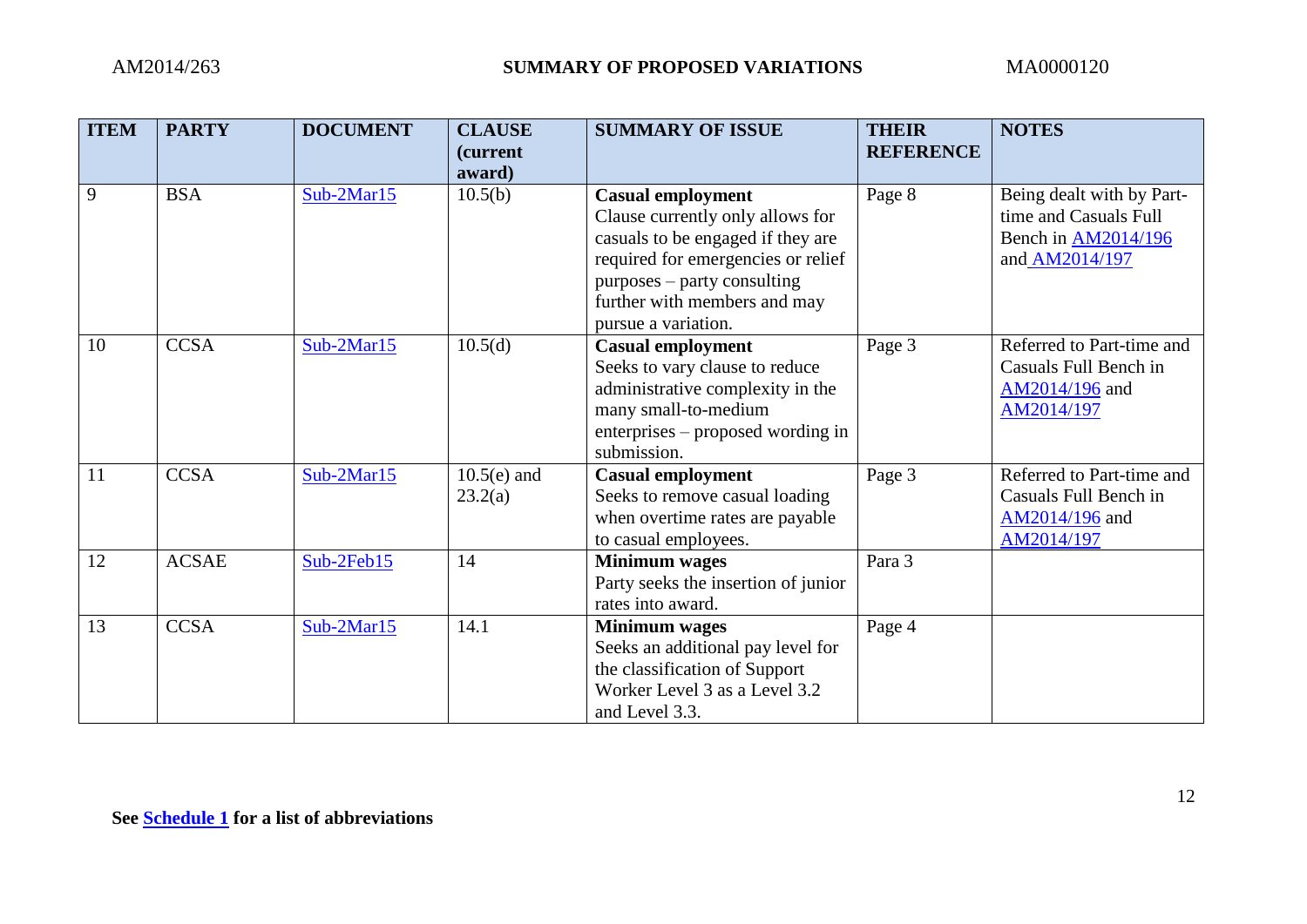| <b>ITEM</b> | <b>PARTY</b> | <b>DOCUMENT</b> | <b>CLAUSE</b><br><i>(current)</i> | <b>SUMMARY OF ISSUE</b>                 | <b>THEIR</b><br><b>REFERENCE</b> | <b>NOTES</b> |
|-------------|--------------|-----------------|-----------------------------------|-----------------------------------------|----------------------------------|--------------|
|             |              |                 | award)                            |                                         |                                  |              |
| 14          | <b>UV</b>    | $Sub-3Mar15$    | 15                                | <b>Allowances</b>                       | Page 5                           |              |
|             |              |                 |                                   | Seeks to insert new                     |                                  |              |
|             |              |                 |                                   | clause/allowance for training as        |                                  |              |
|             |              |                 |                                   | there is no provision currently in      |                                  |              |
|             |              |                 |                                   | the award for training.                 |                                  |              |
| 15          | <b>CCSA</b>  | $Sub-2Mar15$    | 15                                | <b>Allowances</b>                       | Page 4                           |              |
|             |              |                 |                                   | Seeks introduction of allowances        |                                  |              |
|             |              |                 |                                   | for a Nominated Supervisor,             |                                  |              |
|             |              |                 |                                   | <b>Educational Leader and Certified</b> |                                  |              |
|             |              |                 |                                   | Supervisor.                             |                                  |              |
| 16          | <b>UV</b>    | $Sub-3Mar15$    | 15                                | <b>Allowances</b>                       | Page 2                           |              |
|             |              |                 |                                   | Seeks the inclusion of a                |                                  |              |
|             |              |                 |                                   | 'Programming and                        |                                  |              |
|             |              |                 |                                   | Administrative' tasks allowance         |                                  |              |
|             |              |                 |                                   | for Children Service Employees          |                                  |              |
|             |              |                 |                                   | that are required to perform            |                                  |              |
|             |              |                 |                                   | additional programming and              |                                  |              |
|             |              |                 |                                   | administrative duties in addition       |                                  |              |
|             |              |                 |                                   | to their rostered hours.                |                                  |              |
| 17          | <b>CCSA</b>  | $Sub-2Mar15$    | 15.1                              | <b>Allowances-broken shift</b>          | Page 4                           |              |
|             |              |                 |                                   | allowance                               |                                  |              |
|             |              |                 |                                   | Seeks to clarify what constitutes a     |                                  |              |
|             |              |                 |                                   | broken shift.                           |                                  |              |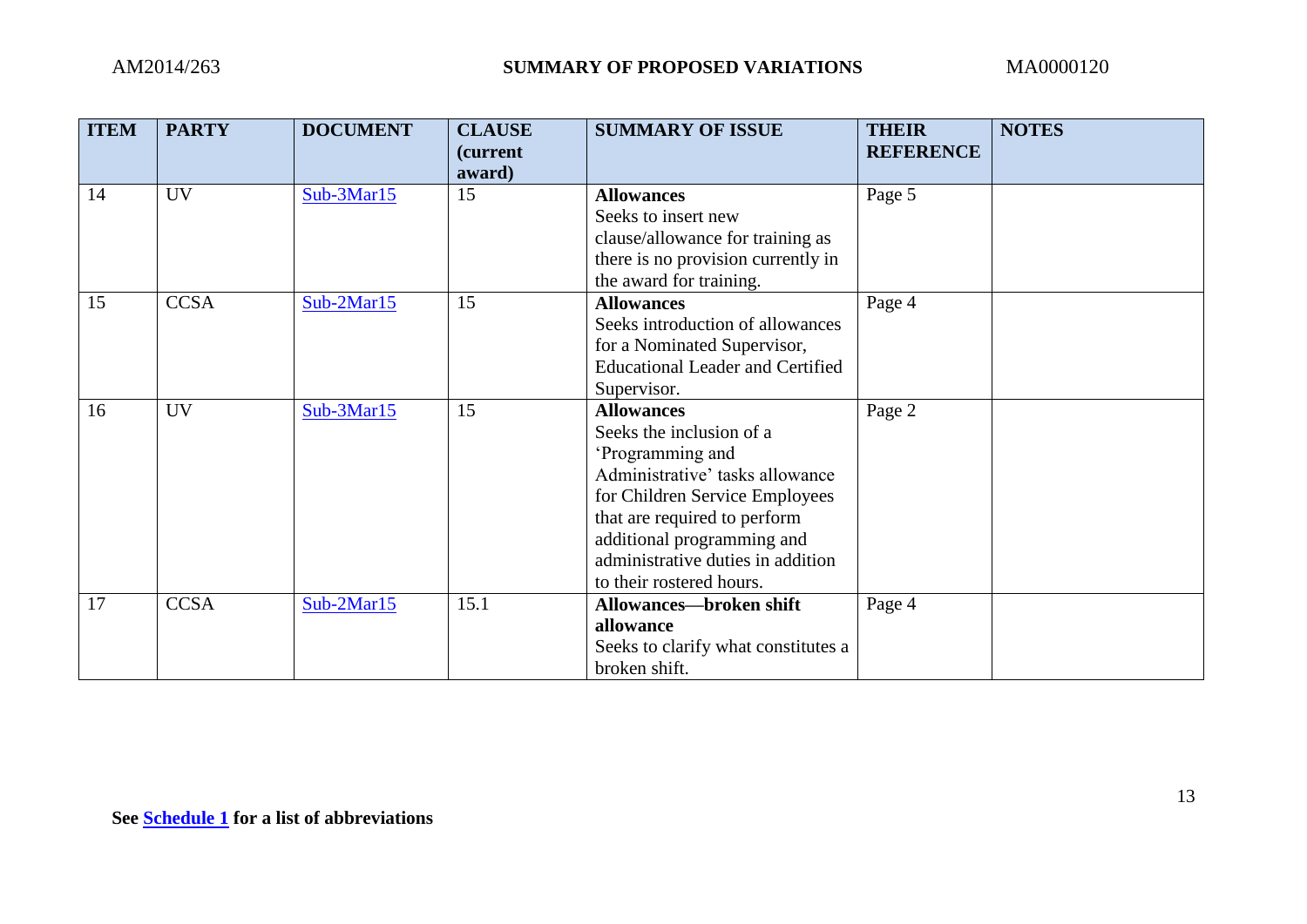| <b>ITEM</b>     | <b>PARTY</b> | <b>DOCUMENT</b> | <b>CLAUSE</b><br><i>(current)</i><br>award) | <b>SUMMARY OF ISSUE</b>                                                                                                                                                                                       | <b>THEIR</b><br><b>REFERENCE</b> | <b>NOTES</b> |
|-----------------|--------------|-----------------|---------------------------------------------|---------------------------------------------------------------------------------------------------------------------------------------------------------------------------------------------------------------|----------------------------------|--------------|
| 18              | <b>BSA</b>   | $Sub-2Mar15$    | 15.2(b)                                     | Allowances—clothing and<br>equipment allowance<br>Seeks to vary clause to include a<br>maximum allowance per week -<br>suggests similar wording to the<br>General Retail Industry and<br>Pharmacy Award 2010. | Page 9                           |              |
| 19              | <b>UV</b>    | $Sub-3Mar15$    | 15.2(b)                                     | Allowances-clothing and<br>equipment allowance<br>Seeks to insert a note below<br>clause – suggested wording in<br>submission.                                                                                | Page 3                           |              |
| 20              | <b>UV</b>    | $Sub-3Mar15$    | 15.2(e)                                     | Allowances—clothing and<br>equipment allowance<br>Seeks to add the words 'hat, sun<br>protection (including sunscreen<br>lotions)' before the word<br>'goggles'.                                              | Page 3                           |              |
| $\overline{21}$ | <b>CCSA</b>  | $Sub-2Mar15$    | 18.1(e)                                     | <b>Higher duties</b><br>Party proposes deleting this<br>clause.                                                                                                                                               | Page 5                           |              |
| 22              | <b>CCSA</b>  | $Sub-2Mar15$    | 18.1(e)                                     | <b>Higher duties</b><br>Party proposes deleting this<br>clause.                                                                                                                                               | Page 5                           |              |
| 23              | <b>UV</b>    | $Sub-3Mar15$    |                                             | Seeks to delete clause or delete<br>the phrase '(including in-service)<br>$(\text{training})^2$ .                                                                                                             | Page 3                           |              |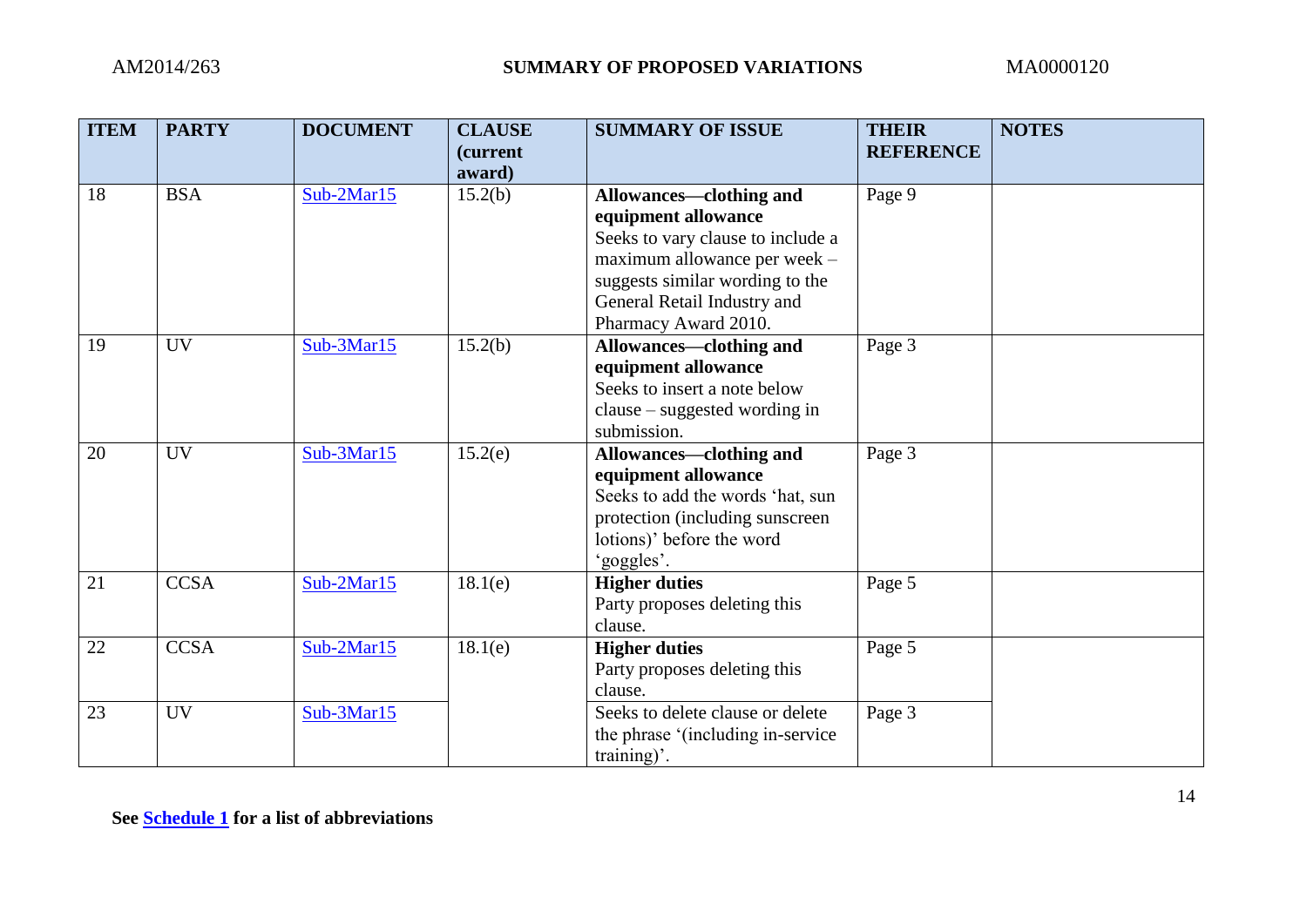| <b>ITEM</b> | <b>PARTY</b> | <b>DOCUMENT</b> | <b>CLAUSE</b><br><i>(current)</i> | <b>SUMMARY OF ISSUE</b>             | <b>THEIR</b><br><b>REFERENCE</b> | <b>NOTES</b> |
|-------------|--------------|-----------------|-----------------------------------|-------------------------------------|----------------------------------|--------------|
|             |              |                 | award)                            |                                     |                                  |              |
| 24          | <b>CCSA</b>  | $Sub-2Mar15$    | 20.5(b)                           | <b>Superannuation—absence from</b>  |                                  |              |
|             |              |                 |                                   | work                                |                                  |              |
|             |              |                 |                                   | Seeks to delete clause as it create |                                  |              |
|             |              |                 |                                   | administrative complexity which     |                                  |              |
|             |              |                 |                                   | works against the modern awards     |                                  |              |
|             |              |                 |                                   | objective. It also contradicts the  |                                  |              |
|             |              |                 |                                   | <b>Superannuation Guarantee</b>     |                                  |              |
|             |              |                 |                                   | provisions.                         |                                  |              |
| 25          | <b>ABL</b>   | $Sub-2Mar15$    | 21 and 10                         | <b>Ordinary hours of work and</b>   | Para 7                           |              |
|             |              |                 |                                   | rostering                           |                                  |              |
|             |              |                 |                                   | Seeks to vary clause to provide     |                                  |              |
|             |              |                 |                                   | employers with greater flexibility  |                                  |              |
|             |              |                 |                                   | to change rosters other than with   |                                  |              |
|             |              |                 |                                   | 7 days' notice.                     |                                  |              |
| 26          | <b>ABL</b>   | $Sub-2Mar15$    | 21                                | <b>Ordinary hours of work and</b>   | Para 7                           |              |
|             |              |                 |                                   | rostering                           |                                  |              |
|             |              |                 |                                   | Seeks to vary clause to allow       |                                  |              |
|             |              |                 |                                   | ordinary hours to be worked         |                                  |              |
|             |              |                 |                                   | before 6.00 am or after 6.30 pm.    |                                  |              |
| 27          | <b>BSA</b>   | $Sub-2Mar15$    | 21.2                              | <b>Ordinary hours of work and</b>   | Page 9                           |              |
|             |              |                 |                                   | rostering                           |                                  |              |
|             |              |                 |                                   | Seeks to a variation of clause to   |                                  |              |
|             |              |                 |                                   | remove ambiguity regarding          |                                  |              |
|             |              |                 |                                   | broken shifts and ordinary hours.   |                                  |              |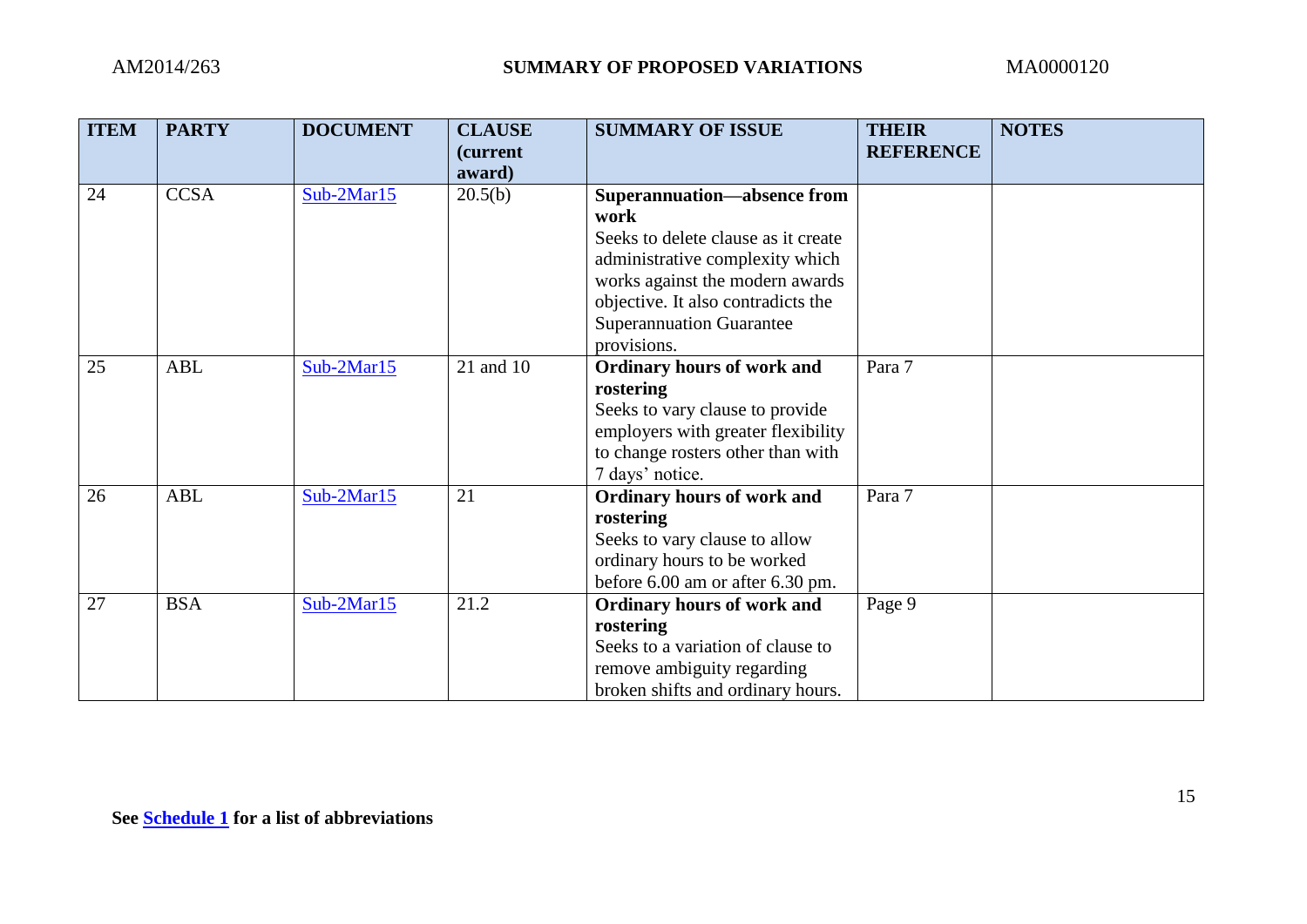| <b>ITEM</b> | <b>PARTY</b> | <b>DOCUMENT</b> | <b>CLAUSE</b><br><i>(current)</i><br>award) | <b>SUMMARY OF ISSUE</b>                                                                                                                                      | <b>THEIR</b><br><b>REFERENCE</b> | <b>NOTES</b> |
|-------------|--------------|-----------------|---------------------------------------------|--------------------------------------------------------------------------------------------------------------------------------------------------------------|----------------------------------|--------------|
| 29          | <b>UV</b>    | $Sub-3Mar15$    | 21.5                                        | <b>Ordinary hours of work and</b><br>rostering-non-contact time<br>Seeks to vary clause by extending<br>non-contact time to 8 hours per<br>week.             | Page 3                           |              |
| 30          | <b>UV</b>    | $Sub-3Mar15$    | 24.4(e)                                     | <b>Annual leave—taking annual</b><br>leave<br>Seeks to reduce maximum<br>amount of leave without pay for a<br>Christmas close down of 4 weeks<br>to 2 weeks. | Page 4-5                         |              |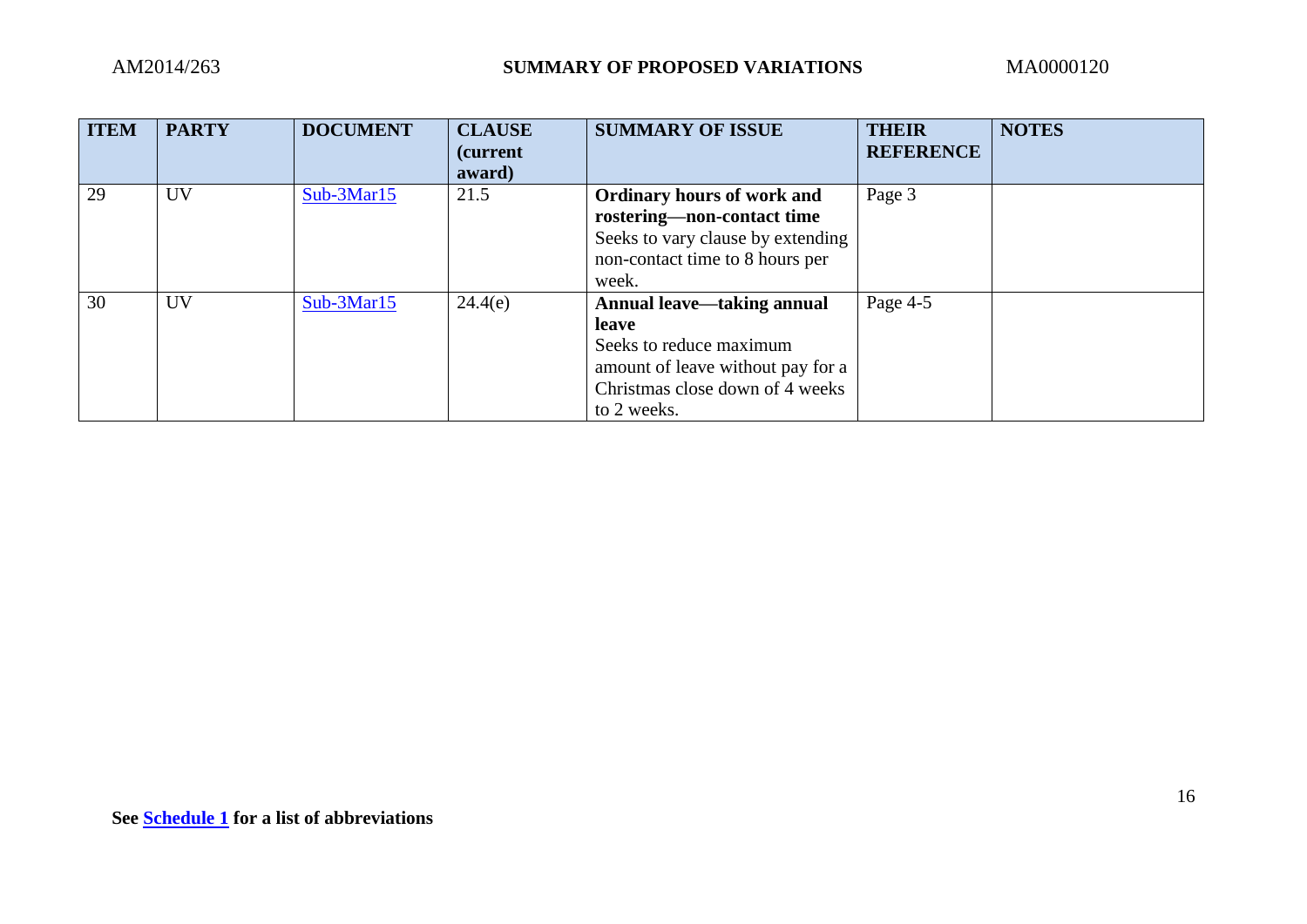*Educational Services (Teachers) Award 2010*

| <b>ITEM</b>    | <b>PARTY</b>  | <b>DOCUMENT</b> | <b>CLAUSE</b><br><i>(current)</i> | <b>SUMMARY OF ISSUE</b>                               | <b>THEIR</b><br><b>REFERENCE</b> | <b>NOTES</b> |
|----------------|---------------|-----------------|-----------------------------------|-------------------------------------------------------|----------------------------------|--------------|
|                |               |                 | award)                            |                                                       |                                  |              |
|                | <b>UV</b>     | Submission-     | 20                                | <b>Allowances</b>                                     | Page 1                           |              |
|                |               | 11/11/2015      |                                   | Seeks to include two allowances                       |                                  |              |
|                |               |                 |                                   | to reflect change in legislation                      |                                  |              |
|                |               |                 |                                   | which have created new roles. A                       |                                  |              |
|                |               |                 |                                   | weekly allowance for employee                         |                                  |              |
|                |               |                 |                                   | appointed as educational leader                       |                                  |              |
|                |               |                 |                                   | and an hourly allowance for                           |                                  |              |
|                |               |                 |                                   | responsible person physically                         |                                  |              |
|                |               |                 |                                   | present at a child care centre.                       |                                  |              |
| $\overline{2}$ | An individual | Submission-     | Schedule B                        | <b>Classifications</b>                                | Para 1-2                         |              |
|                |               | 11/11/2015      |                                   | Seeks to insert new<br>classifications of Educational |                                  |              |
|                |               |                 |                                   | Leader as a result of the                             |                                  |              |
|                |               |                 |                                   | <b>Education and Care Services</b>                    |                                  |              |
|                |               |                 |                                   | National Regulations. Seeks to                        |                                  |              |
|                |               |                 |                                   | insert qualifications for approved                    |                                  |              |
|                |               |                 |                                   | anaphylaxis management                                |                                  |              |
|                |               |                 |                                   | training.                                             |                                  |              |
| 3              |               |                 | 15                                | <b>Allowances</b>                                     | Para 3                           |              |
|                |               |                 |                                   | Seeks to insert allowances so the                     |                                  |              |
|                |               |                 |                                   | Responsible Person can be                             |                                  |              |
|                |               |                 |                                   | appropriately remunerated for                         |                                  |              |
|                |               |                 |                                   | additional responsibilities and                       |                                  |              |
|                |               |                 |                                   | duties.                                               |                                  |              |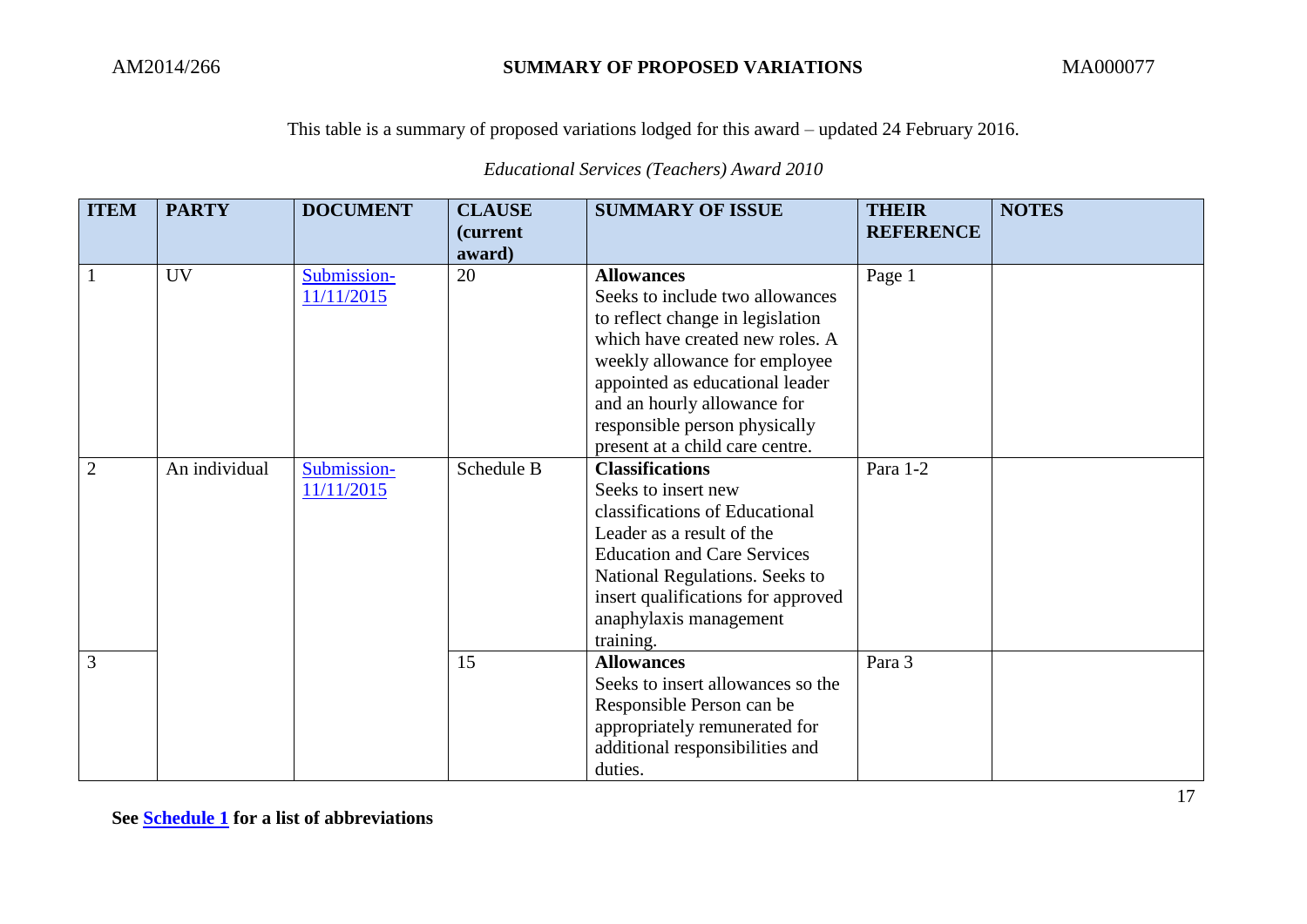| <b>ITEM</b> | <b>PARTY</b> | <b>DOCUMENT</b> | <b>CLAUSE</b><br>(current<br>award) | <b>SUMMARY OF ISSUE</b>                       | <b>THEIR</b><br><b>REFERENCE</b> | <b>NOTES</b> |
|-------------|--------------|-----------------|-------------------------------------|-----------------------------------------------|----------------------------------|--------------|
| 4           | <b>AFEI</b>  | Submission-     | General                             | Expressed interest in award but               |                                  |              |
|             |              | 02/03/15        | comment                             | made no specific submissions.                 |                                  |              |
| 5           | <b>ISV</b>   | Submission-     | 3                                   | <b>Definitions</b>                            | Page 2, Para 1                   |              |
|             |              | 02/03/15        |                                     | Definitions for four year trained             |                                  |              |
|             |              |                 |                                     | teachers do not accurately                    |                                  |              |
|             |              |                 |                                     | represent the qualifications that             |                                  |              |
|             |              |                 |                                     | are accepted and accredited by                |                                  |              |
|             |              |                 |                                     | the State and Territory teacher               |                                  |              |
|             |              |                 |                                     | registration or accreditation<br>authorities. |                                  |              |
| 6           | <b>IEU</b>   | $Submission -$  | 3                                   | <b>Definitions – teachers employed</b>        | Para 1                           |              |
|             |              | 02/03/15        |                                     | as directors                                  |                                  |              |
|             |              |                 |                                     | Variation of definition of teacher            |                                  |              |
|             |              |                 |                                     | in clause three to ensure coverage            |                                  |              |
|             |              |                 |                                     | of teachers employed as directors             |                                  |              |
|             |              |                 |                                     | previously covered by Children's              |                                  |              |
|             |              |                 |                                     | Services Award.                               |                                  |              |
|             | <b>CCSA</b>  | $Submission -$  | $\overline{4}$                      | Coverage - early childhood                    | Pages $6 - 7$                    |              |
|             |              | 02/03/15        |                                     | teachers                                      |                                  |              |
|             |              |                 |                                     | Remove coverage of early                      |                                  |              |
|             |              |                 |                                     | childhood teachers as award is                |                                  |              |
|             |              |                 |                                     | focused on requirements of                    |                                  |              |
|             |              |                 |                                     | schools and their employees and               |                                  |              |
|             |              |                 |                                     | does not cover unique needs of                |                                  |              |
|             |              |                 |                                     | children's service or early                   |                                  |              |
|             |              |                 |                                     | childhood education.                          |                                  |              |
|             |              |                 |                                     | CCSA would prefer an industry                 |                                  |              |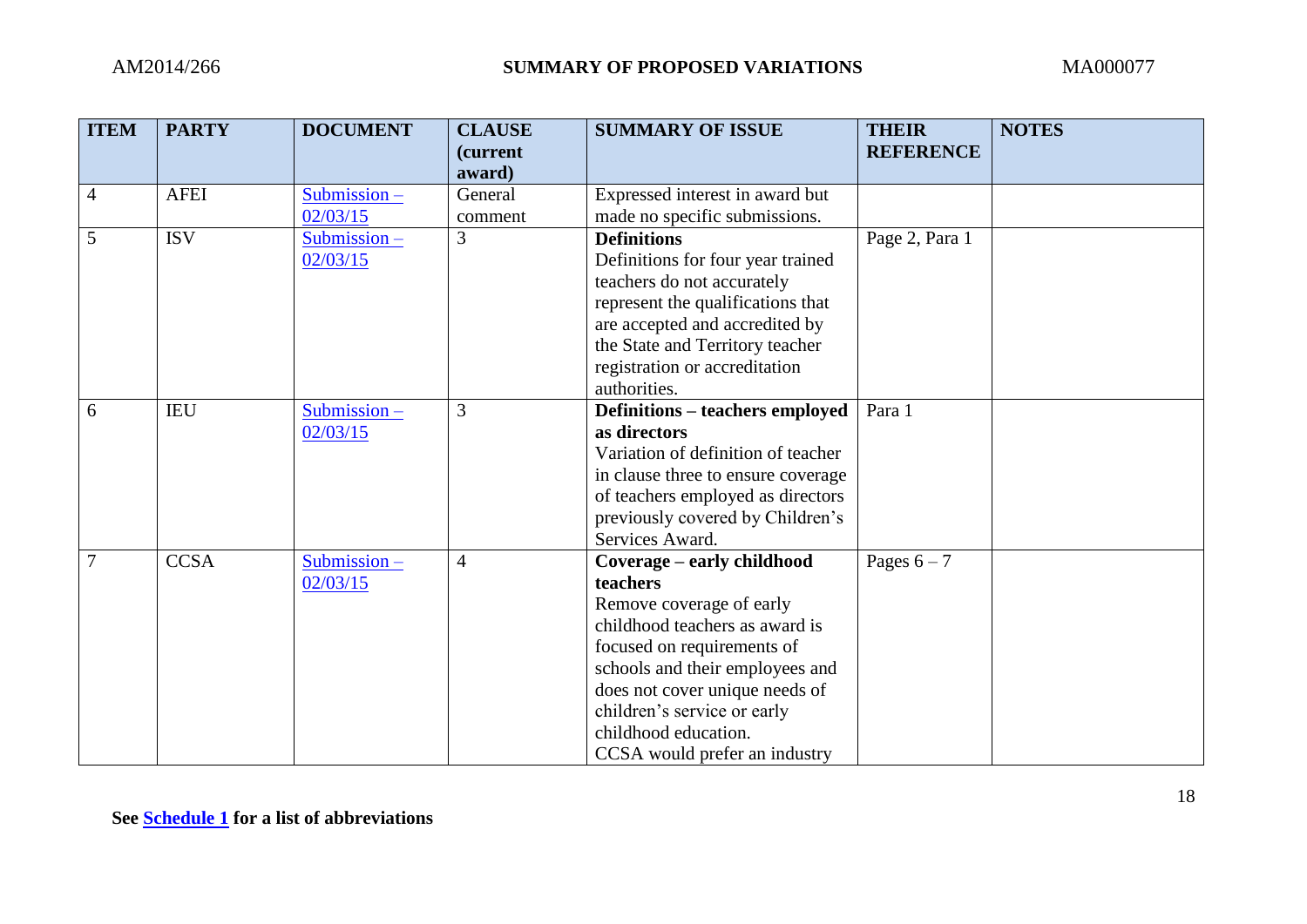| <b>ITEM</b> | <b>PARTY</b>     | <b>DOCUMENT</b>            | <b>CLAUSE</b><br>(current<br>award) | <b>SUMMARY OF ISSUE</b>                                                                                                                                                                                                                                                                                                               | <b>THEIR</b><br><b>REFERENCE</b> | <b>NOTES</b> |
|-------------|------------------|----------------------------|-------------------------------------|---------------------------------------------------------------------------------------------------------------------------------------------------------------------------------------------------------------------------------------------------------------------------------------------------------------------------------------|----------------------------------|--------------|
|             |                  |                            |                                     | award that covered the entire<br>children's services and early<br>childhood education industry,<br>including ECTs, Children's<br>Services employees and support<br>workers.                                                                                                                                                           |                                  |              |
| 8           | <b>CCSA</b>      | $Submission -$<br>02/03/15 | $10.1(d)$ & $10.6$                  | <b>Types of employment</b><br>Seeks removal of fixed term<br>employment at clauses 10.1(d)<br>and 10.6 for early childhood<br>teachers. The needs of children's<br>services and early childhood<br>education industry can be<br>adequately met by full-time, part-<br>time or casual employment either<br>permanently or on contract. | Page 7                           |              |
| 9           | <b>ACA Anors</b> | Submission-<br>02/03/15    | 10.4                                | <b>Roster flexibility</b><br>Proposed variation to provide<br>employers with greater flexibility<br>to change rosters which may<br>require amendment.                                                                                                                                                                                 | Page 1, para 1                   |              |
| 10          | <b>CCSA</b>      | Submission-<br>02/03/15    | 10.4(e)                             | <b>Part-time employment – ECTs</b><br>Propose part-time arrangements<br>for ECTs should match that of all<br>other employees in the children's<br>services and early childhood<br>education industry.                                                                                                                                 | Page 7                           |              |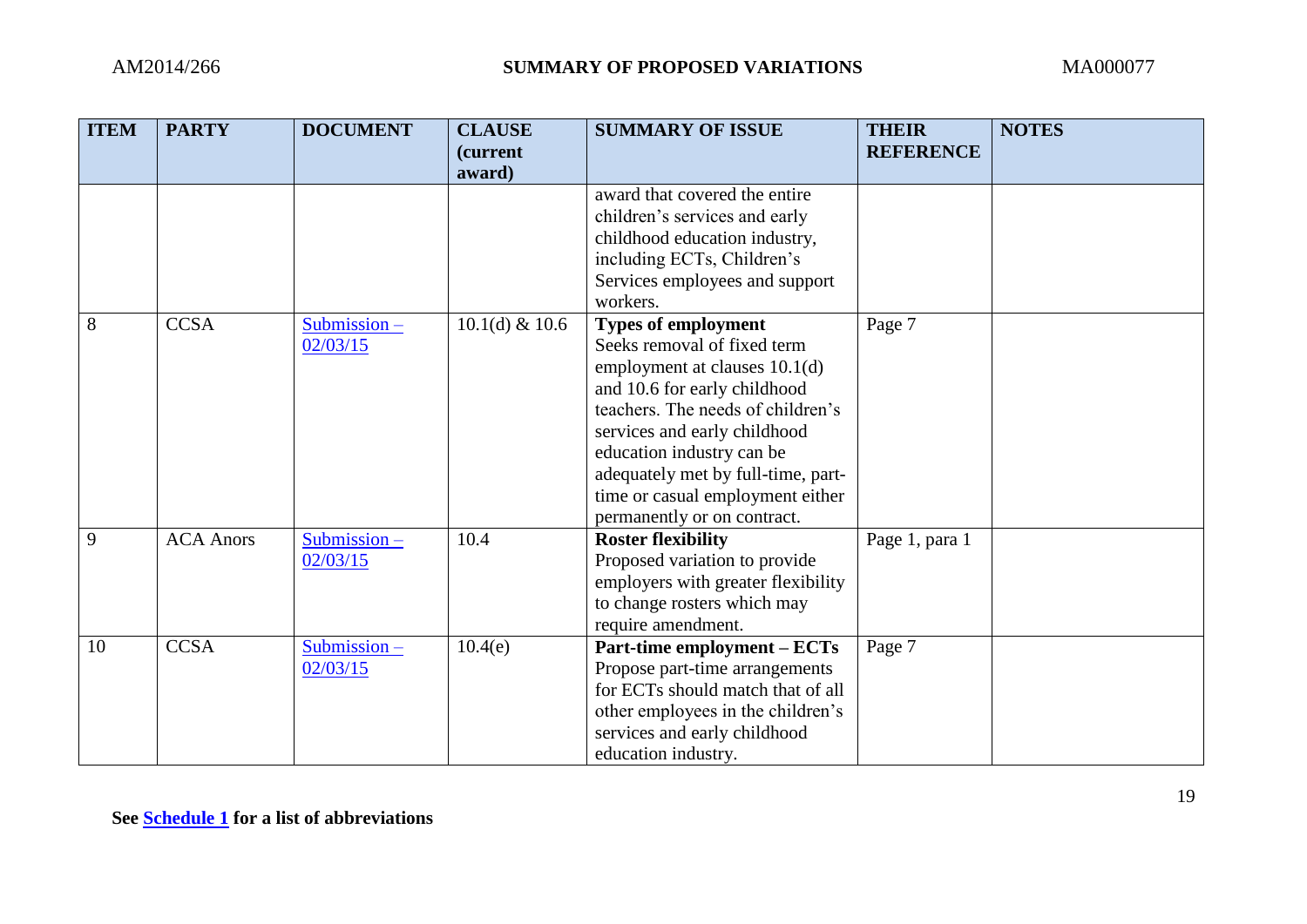| <b>ITEM</b> | <b>PARTY</b> | <b>DOCUMENT</b> | <b>CLAUSE</b><br><i>(current)</i><br>award) | <b>SUMMARY OF ISSUE</b>           | <b>THEIR</b><br><b>REFERENCE</b> | <b>NOTES</b> |
|-------------|--------------|-----------------|---------------------------------------------|-----------------------------------|----------------------------------|--------------|
|             |              |                 |                                             | $10.4(e)$ would then become       |                                  |              |
|             |              |                 |                                             | redundant and could be deleted.   |                                  |              |
| 11          | <b>CCSA</b>  | Submission-     | 10.5                                        | Casual employment - ECTs          | Page 7                           |              |
|             |              | 02/03/15        |                                             | Descriptions of casual employees  |                                  |              |
|             |              |                 |                                             | for ECTs should be aligned with   |                                  |              |
|             |              |                 |                                             | those in the children's services  |                                  |              |
|             |              |                 |                                             | award to recognise the common     |                                  |              |
|             |              |                 |                                             | environment and conditions.       |                                  |              |
| 12          | <b>CCSA</b>  | $Submission -$  | 11.4                                        | <b>Notice of termination</b>      | Page 7                           |              |
|             |              | 02/03/15        |                                             | Propose amending clause to        |                                  |              |
|             |              |                 |                                             | require notice be in writing in   |                                  |              |
|             |              |                 |                                             | accordance with s.117(1) of Act.  |                                  |              |
| 13          | <b>ISV</b>   | $Submission -$  | 13                                          | <b>Classifications</b>            | Page 2, para 2                   |              |
|             |              | 02/03/15        |                                             | For purpose of recognising        |                                  |              |
|             |              |                 |                                             | experience gained whist the       |                                  |              |
|             |              |                 |                                             | person holds teaching             |                                  |              |
|             |              |                 |                                             | qualifications recognised by      |                                  |              |
|             |              |                 |                                             | relevant state and territory      |                                  |              |
|             |              |                 |                                             | registration or accreditation     |                                  |              |
|             |              |                 |                                             | authority.                        |                                  |              |
| 14          | <b>FWO</b>   | Submission-     | $10.4(b)$ , 13.4                            | Part-time salary scale, pro-rata  |                                  |              |
|             |              | 02/03/15        | and 14                                      | payment                           |                                  |              |
|             |              |                 |                                             | 'Years of service' is not defined |                                  |              |
|             |              |                 |                                             | for purpose of salary progression |                                  |              |
|             |              |                 |                                             | in clause 14.                     |                                  |              |
|             |              |                 |                                             | It is unclear whether the         |                                  |              |
|             |              |                 |                                             | progression each calendar year    |                                  |              |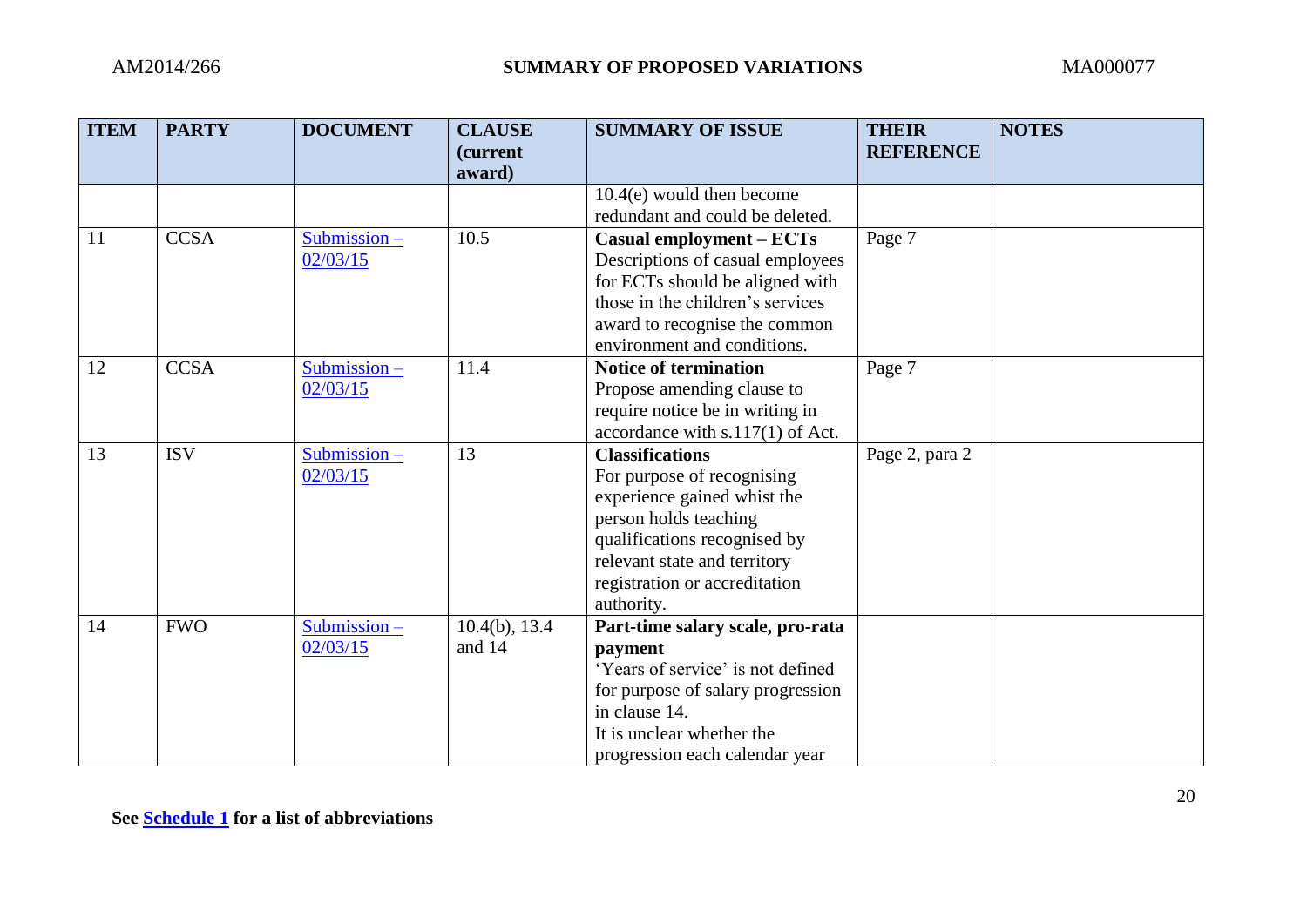| <b>ITEM</b> | <b>PARTY</b> | <b>DOCUMENT</b> | <b>CLAUSE</b><br>(current<br>award) | <b>SUMMARY OF ISSUE</b>                                | <b>THEIR</b><br><b>REFERENCE</b> | <b>NOTES</b> |
|-------------|--------------|-----------------|-------------------------------------|--------------------------------------------------------|----------------------------------|--------------|
|             |              |                 |                                     | should be pro-rated each year or                       |                                  |              |
|             |              |                 |                                     | whether this should be done on a                       |                                  |              |
|             |              |                 |                                     | calendar year.                                         |                                  |              |
| 15          | <b>IEU</b>   | Submission-     | 14.5(b)(i)                          | <b>Teachers working a quarter</b>                      | Para 3                           |              |
|             |              | 02/03/15        |                                     | day                                                    |                                  |              |
|             |              |                 |                                     | Proposed variation to ensure                           |                                  |              |
|             |              |                 |                                     | employees are only paid the                            |                                  |              |
|             |              |                 |                                     | quarter day rate when employed                         |                                  |              |
|             |              |                 |                                     | for less than 2 hours and the half                     |                                  |              |
|             |              |                 |                                     | day rate when employed for less                        |                                  |              |
|             |              |                 |                                     | than 3.8 hours.                                        |                                  |              |
| 16          | <b>CCSA</b>  | $Submission -$  | 15                                  | <b>Allowances</b>                                      | Page 8                           |              |
|             |              | 02/03/15        |                                     | Proposes introduction of                               |                                  |              |
|             |              |                 |                                     | allowances for 'nominated                              |                                  |              |
|             |              |                 |                                     | supervisor' (if also not director),                    |                                  |              |
|             |              |                 |                                     | 'educational leader' and 'certified                    |                                  |              |
|             |              |                 |                                     | supervisor placed in day-to-day                        |                                  |              |
|             |              |                 |                                     | charge to reflect current<br>legislative requirements. |                                  |              |
| 17          | <b>CCSA</b>  | $Submission -$  | 19                                  | Hours of work - ECTs                                   | Page 8                           |              |
|             |              | 02/03/15        |                                     | Seeks variation to clause to                           |                                  |              |
|             |              |                 |                                     | permit engagement of early                             |                                  |              |
|             |              |                 |                                     | childhood teachers for between                         |                                  |              |
|             |              |                 |                                     | $41 - 48$ weeks per year to reflect                    |                                  |              |
|             |              |                 |                                     | reality of industry.                                   |                                  |              |
|             |              |                 |                                     | Propose this could be achieved by                      |                                  |              |
|             |              |                 |                                     | inserting a clause applicable to                       |                                  |              |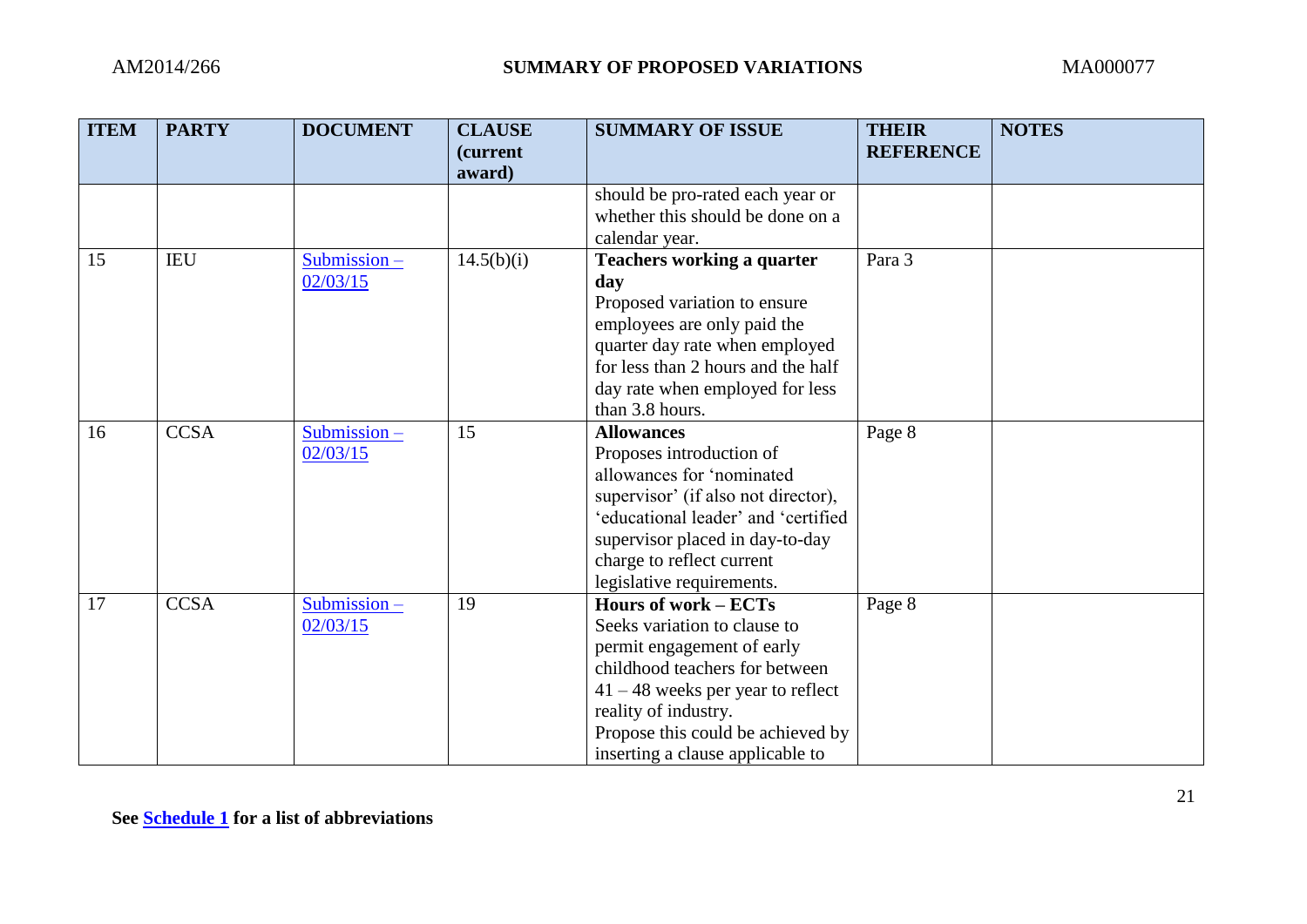| <b>ITEM</b> | <b>PARTY</b>     | <b>DOCUMENT</b>            | <b>CLAUSE</b><br><i>(current)</i><br>award) | <b>SUMMARY OF ISSUE</b>                                                                                                                                                             | <b>THEIR</b><br><b>REFERENCE</b> | <b>NOTES</b> |
|-------------|------------------|----------------------------|---------------------------------------------|-------------------------------------------------------------------------------------------------------------------------------------------------------------------------------------|----------------------------------|--------------|
|             |                  |                            |                                             | ECTs that reflects clause $24.4(a)$<br>of the Children's Services Award<br>2010.                                                                                                    |                                  |              |
| 18          | <b>IEU</b>       | Submission-<br>02/03/15    | 19.4                                        | <b>Maximum days for distance</b><br>education teachers<br>Proposed varying award to cap<br>the number of days teachers in<br>distance education can be<br>required to teach to 205. | Para 2                           |              |
| 19          | <b>ISV</b>       | $Submission -$<br>02/03/15 | 20                                          | <b>Breaks</b><br>Seek to ensure meal break<br>commences no later than five<br>hours after the employee<br>commenced work on the day.                                                | Page 2, para 3                   |              |
| 20          | <b>CCSA</b>      | Submission-<br>02/03/15    | 22                                          | Pro-rata salary inclusive of<br>annual leave<br>Propose removal of formula for<br>ECT <sub>s</sub> .                                                                                | Page 8                           |              |
| 21          | <b>ACA Anors</b> | Submission-<br>02/03/15    | Schedule B                                  | <b>Variations to HOW</b><br>Propose variation to allow<br>ordinary hours to be worked<br>before 6 am or after 6.30 pm                                                               | Page 1, para 2                   |              |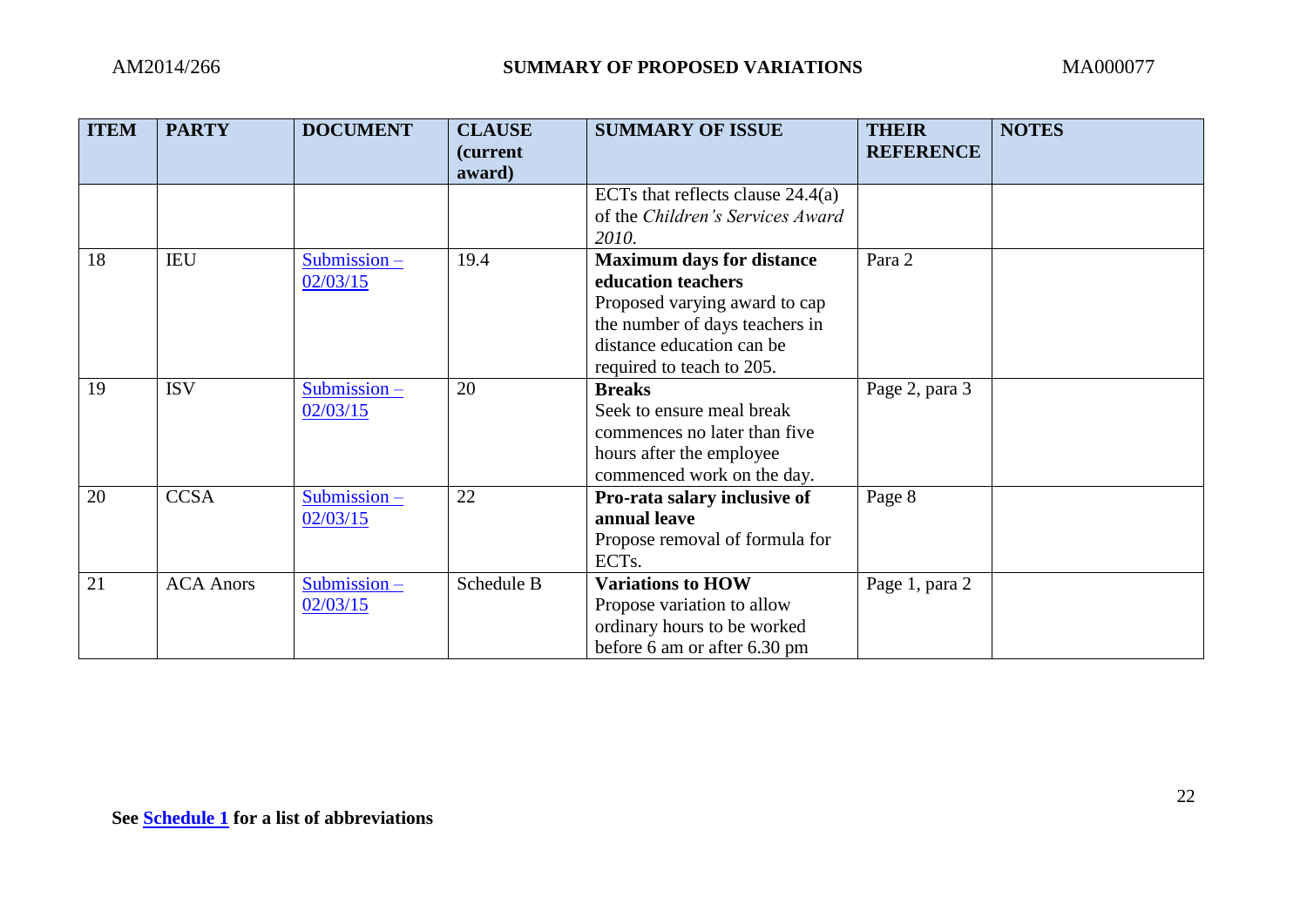|  |  | Electrical, Electronic and Communications Contracting Award 2010 |
|--|--|------------------------------------------------------------------|
|--|--|------------------------------------------------------------------|

| <b>ITEM</b>      | <b>PARTY</b> | <b>DOCUMENT</b>            | <b>CLAUSE</b><br>(current<br>award) | <b>SUMMARY OF ISSUE</b>                                                                                                                                                                                                                                                                                                                      | <b>THEIR</b><br><b>REFERENCE</b> | <b>NOTES</b>                                                                             |
|------------------|--------------|----------------------------|-------------------------------------|----------------------------------------------------------------------------------------------------------------------------------------------------------------------------------------------------------------------------------------------------------------------------------------------------------------------------------------------|----------------------------------|------------------------------------------------------------------------------------------|
| 1.               | <b>AIG</b>   | Sub-12/11/15               | 28                                  | <b>Annual leave</b><br>Seeks to vary clause to remove<br>inappropriately entitling employees to<br>either payment of both the relevant shift<br>loading and an additional annual leave<br>loading or, alternatively, potentially<br>requiring the payment of shift loadings<br>twice when an employee receives<br>annual leave entitlements. | Para 5-12                        | Claim affects a number<br>of awards, referred to<br>separately constituted<br>Full Bench |
| 2.               | <b>NECA</b>  | Sub- $12/11/15$            | 24.13(b)                            | <b>Shift allowances</b><br>Seeks to remove penalty rate that allows<br>an employee that works on an afternoon<br>or night shift which does not continue<br>for at least five successive afternoons or<br>nights.                                                                                                                             | Para 5                           |                                                                                          |
| 3.               | <b>AIG</b>   | $Submission -$<br>02/03/15 | General<br>comment                  | Expressed particular interest in this<br>award.                                                                                                                                                                                                                                                                                              | Para 3                           |                                                                                          |
| $\overline{4}$ . | <b>BSA</b>   | $Submission -$<br>02/03/15 | General<br>comment                  | Expressed interest in award and reserve<br>right to respond to submissions of other<br>parties.                                                                                                                                                                                                                                              | Page 9                           |                                                                                          |
| 5.               | <b>AFEI</b>  | Submission-<br>05/03/15    | General<br>comment                  | Expressed particular interest in this<br>award.                                                                                                                                                                                                                                                                                              | Pages $1-2$                      |                                                                                          |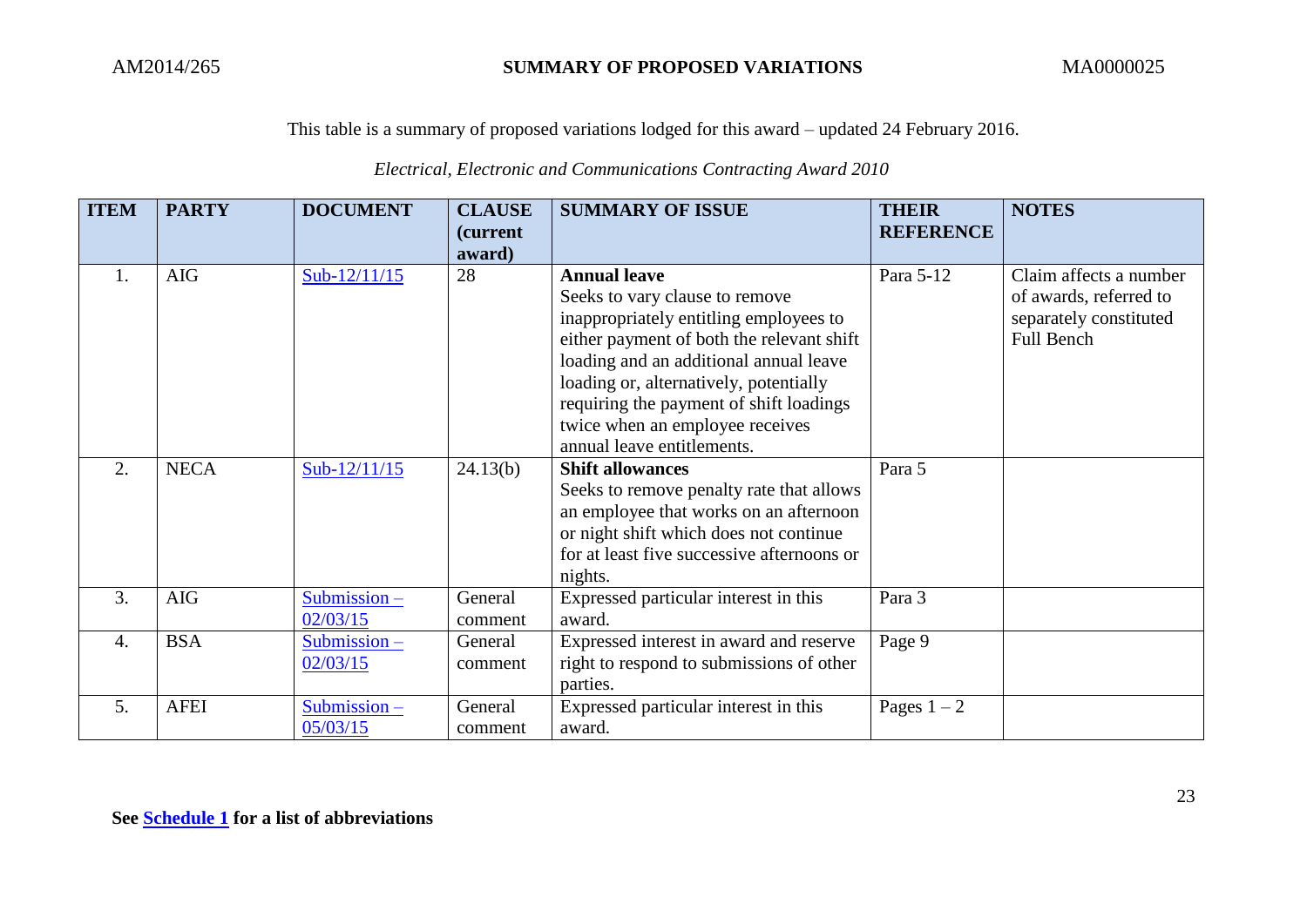| <b>ITEM</b> | <b>PARTY</b> | <b>DOCUMENT</b>            | <b>CLAUSE</b><br><i>(current)</i><br>award) | <b>SUMMARY OF ISSUE</b>                                                                                                                                                                                                                                                                                      | <b>THEIR</b><br><b>REFERENCE</b> | <b>NOTES</b>                                    |
|-------------|--------------|----------------------------|---------------------------------------------|--------------------------------------------------------------------------------------------------------------------------------------------------------------------------------------------------------------------------------------------------------------------------------------------------------------|----------------------------------|-------------------------------------------------|
| 6.          | <b>MEA</b>   | Submission $-$<br>02/03/15 | 12.2                                        | <b>Apprentices – State Laws</b><br>Clause creates inconsistent wages<br>outcomes and is inconsistent with<br>modern awards objective $(s.134(g))$ .<br>Seek removal of clause.                                                                                                                               | Para 2.b                         |                                                 |
| 7.          | <b>MEA</b>   | Submission-<br>02/03/15    | 16.4(a)(iii)<br>and $(b)(iii)$              | Apprentice minimum wages<br>Seeks clarification as to whether there<br>was an omission in relation to payment<br>of allowance in clause 17.2(f) to an<br>apprentice.                                                                                                                                         | Para 2.f                         |                                                 |
| 8.          | CEPU (ETU)   | Submission-<br>02/03/15    | 17.2(e)                                     | <b>Allowances – licence allowance</b><br>Seek variation to allowance so it applies<br>to the 'same cohort of employees'.                                                                                                                                                                                     | Page 1                           | CEPU to clarify<br>interaction with<br>AM2015/9 |
| 9.          | <b>MEA</b>   | Submission-<br>02/03/15    | 17.5(d)                                     | Allowances – start/finish on job<br>Seek inclusion similar to clause 32.4(e)<br>of Manufacturing award regarding<br>maximum travel time payment per 24<br>hours. Also see inclusion of clause<br>similar to clause 24.7(e) of Building and<br>Construction award regarding manner<br>travel time calculated. | Paras 2.c and<br>2.d             |                                                 |
| 10.         | <b>NECA</b>  | $Submission -$<br>02/03/15 | 17.5(d)(iii)                                | <b>Allowances - fares allowance</b><br>Seek removal of clause as nature of<br>industry has changed since allowance<br>introduced. Majority of employers<br>provide free transport where employees<br>start/finish work on a job site.                                                                        | Para 2                           |                                                 |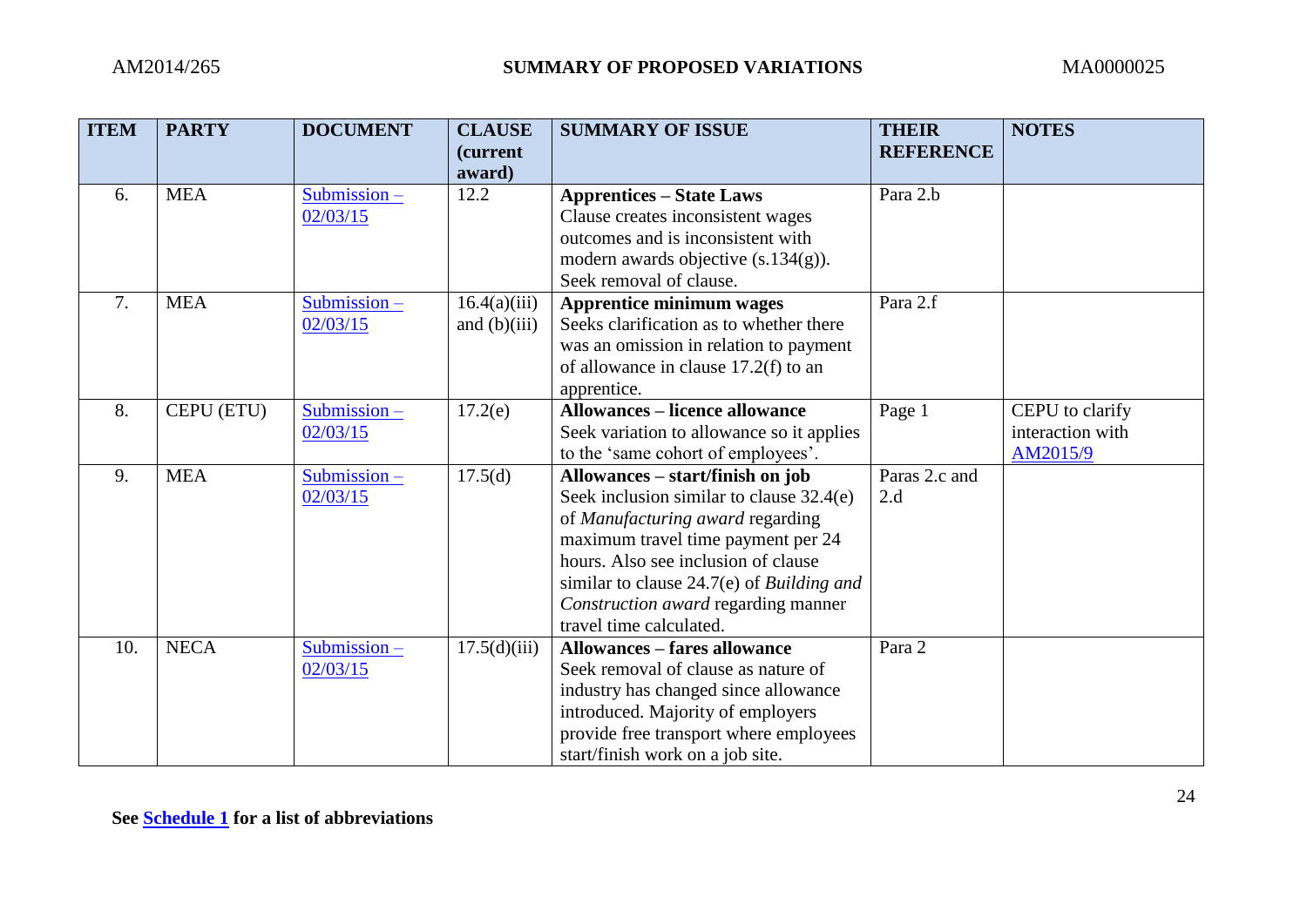| <b>ITEM</b> | <b>PARTY</b> | <b>DOCUMENT</b>         | <b>CLAUSE</b><br><i>(current)</i><br>award) | <b>SUMMARY OF ISSUE</b>                                                 | <b>THEIR</b><br><b>REFERENCE</b> | <b>NOTES</b> |
|-------------|--------------|-------------------------|---------------------------------------------|-------------------------------------------------------------------------|----------------------------------|--------------|
| 11.         | <b>MEA</b>   | Submission-<br>02/03/15 | 24.9                                        | <b>Rest break</b><br>Seek to move to clause 27 to align                 | Para 2.e                         |              |
|             |              |                         |                                             | clause with other break provisions.                                     |                                  |              |
| 12.         | <b>NECA</b>  | Submission-             | 25.4                                        | Inclement weather – lost time pay                                       | Para 5                           |              |
|             |              | 02/03/15                |                                             | Seek to cap payment to ordinary hours<br>lost due to inclement weather. |                                  |              |
| 13.         | <b>NECA</b>  | Submission-             | 27.4                                        | <b>Overtime and rest breaks</b>                                         | Para 1                           |              |
|             |              | 02/03/15                |                                             | Seek to introduce minimum period for                                    |                                  |              |
|             |              |                         |                                             | working on call outs in order to receive                                |                                  |              |
|             |              |                         |                                             | rest break.                                                             |                                  |              |
|             |              |                         |                                             | Instead of the on call rest break, NECA                                 |                                  |              |
|             |              |                         |                                             | seek to introduce a 10 hour break after                                 |                                  |              |
|             |              |                         |                                             | working overtime instead of 8 hours (as                                 |                                  |              |
| 14.         | <b>NECA</b>  | Submission-             | 28.4                                        | clause 24.16 currently provides for).<br><b>Rostered days off</b>       | Para 3                           |              |
|             |              | 02/03/15                |                                             | NECA seeks to amend clause to allow                                     |                                  |              |
|             |              |                         |                                             | for accumulation of RDOs.                                               |                                  |              |
| 15.         | <b>NECA</b>  | $Submission -$          | 28.3                                        | <b>Annual leave loading</b>                                             | Para 4                           |              |
|             |              | 02/03/15                |                                             | NECA intends to pursue removal of                                       |                                  |              |
|             |              |                         |                                             | 17.5% annual leave loading provisions.                                  |                                  |              |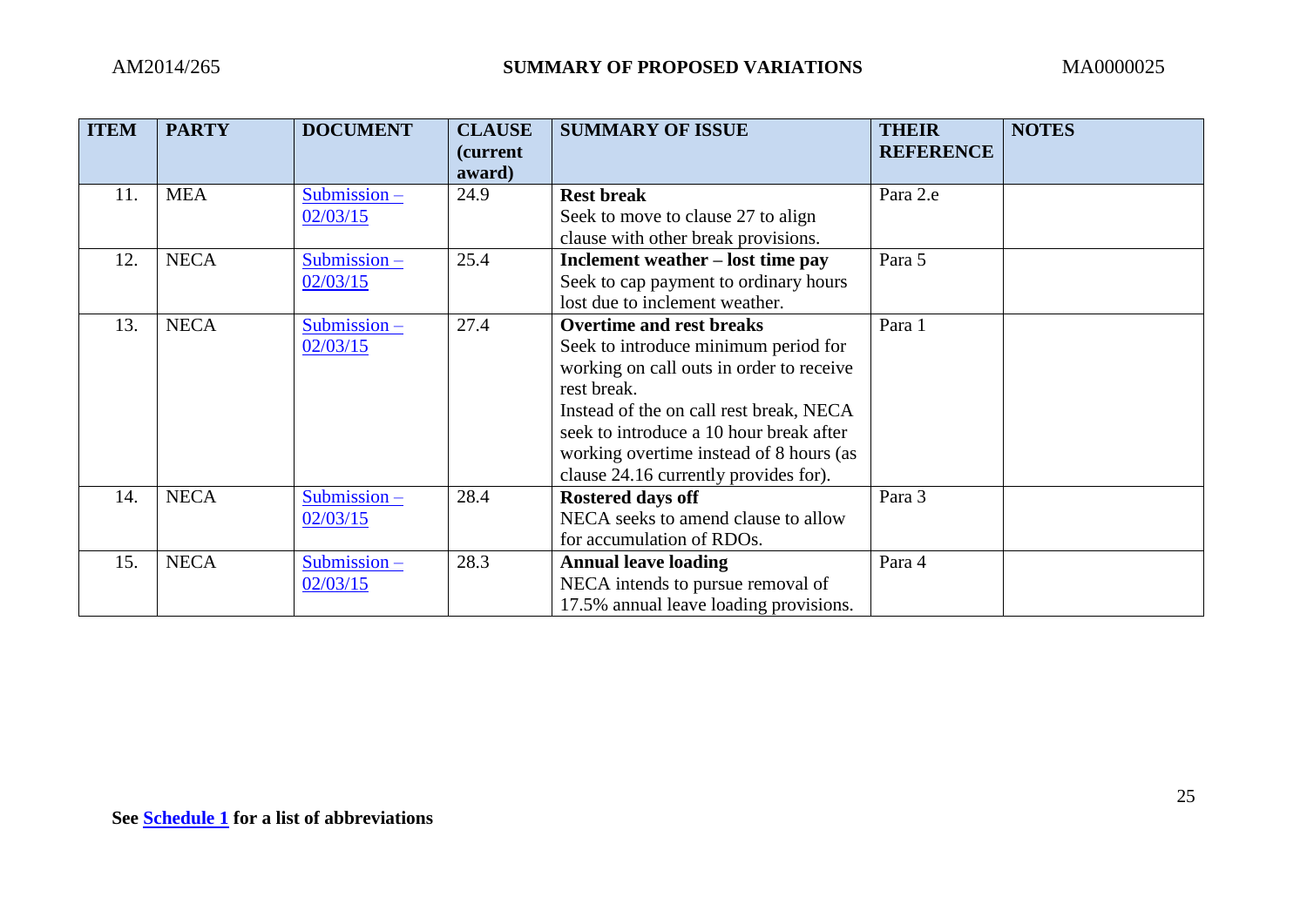## *Social, Community, Home Care and Disability Services Industry Award 2010*

| <b>ITEM</b> | <b>PARTY</b> | <b>DOCUMENT</b> | <b>CLAUSE</b><br>(current | <b>SUMMARY OF ISSUE</b>                                                                                                                                                                                                                                                                                                                                                                                                                                 | <b>THEIR</b><br><b>REFERENCE</b> | <b>NOTES</b> |
|-------------|--------------|-----------------|---------------------------|---------------------------------------------------------------------------------------------------------------------------------------------------------------------------------------------------------------------------------------------------------------------------------------------------------------------------------------------------------------------------------------------------------------------------------------------------------|----------------------------------|--------------|
| 1.          | <b>AFEI</b>  | $sub-12/11/15$  | award)<br>31              | <b>Annual leave</b><br>Seeks to vary clause to allow an<br>employer to direct an employee<br>to take annual leave during a<br>partial or whole close down of<br>employer enterprise.                                                                                                                                                                                                                                                                    | Page 1                           |              |
| 2.          | <b>UV</b>    | $sub-12/11/15$  | 20                        | Seeks to vary clause to ensure the<br>payment of travel time for home<br>care workers.                                                                                                                                                                                                                                                                                                                                                                  | Page 1                           |              |
| 3.          | <b>UV</b>    | $sub-16/11/15$  | $25.5 - Rosters$          | Seeks three variations:<br>1. Ensure permanent staff<br>protected and any additional<br>hours required to be worked<br>at short notice are<br>appropriately remunerated;<br>2. Inclusion of words for client<br>cancellation "provided that<br>the employer received no<br>payment for the cancelled or<br>changed service";<br>3. To delete the right to direct an<br>employee to work make up<br>hours in circumstances where<br>cancellation occurs. | Page 1                           |              |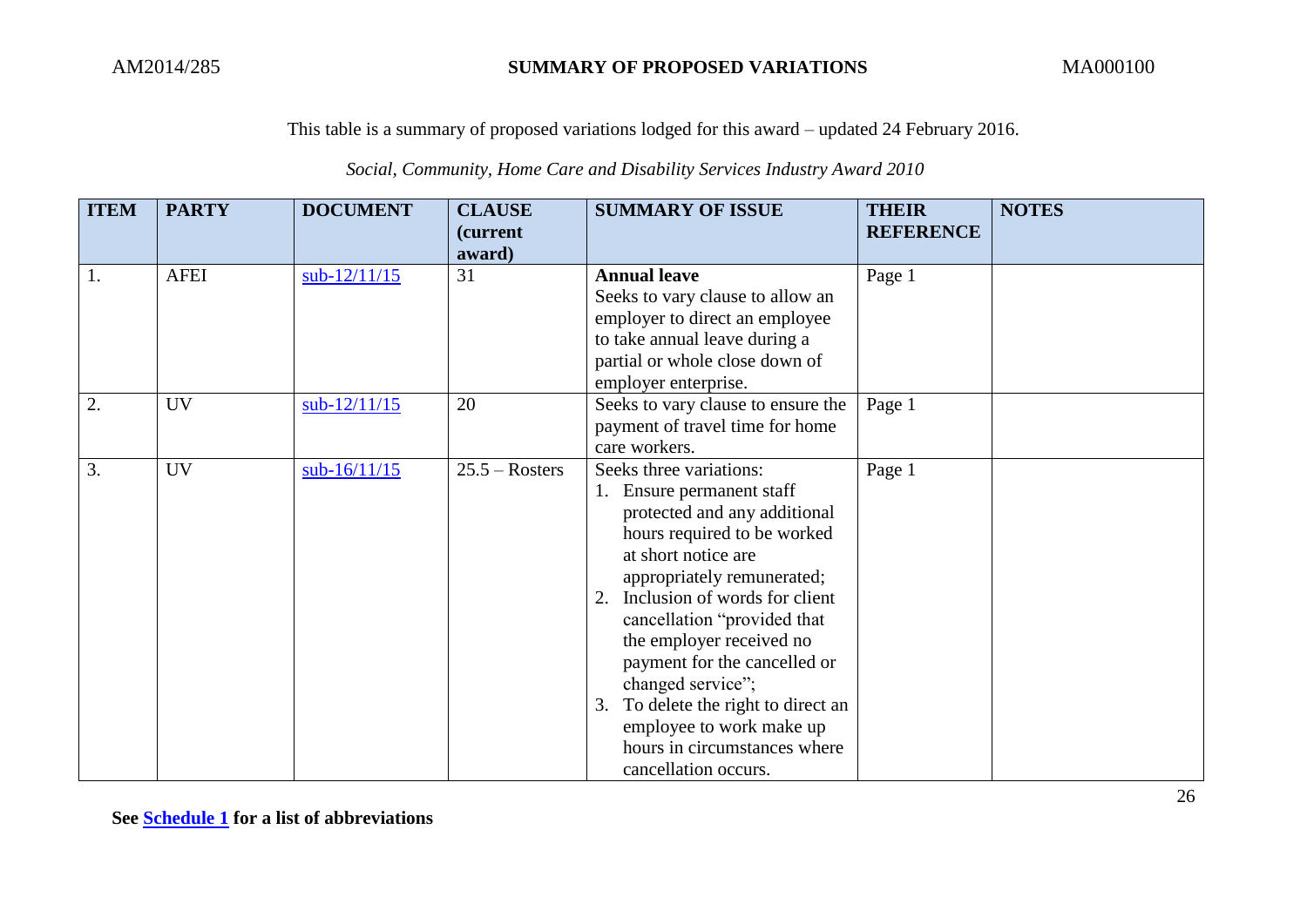| <b>ITEM</b> | <b>PARTY</b> | <b>DOCUMENT</b> | <b>CLAUSE</b><br><i>(current)</i> | <b>SUMMARY OF ISSUE</b>             | <b>THEIR</b><br><b>REFERENCE</b> | <b>NOTES</b> |
|-------------|--------------|-----------------|-----------------------------------|-------------------------------------|----------------------------------|--------------|
|             |              |                 | award)                            |                                     |                                  |              |
| 4.          | <b>NDS</b>   | sub-02/03/15    | General                           | <b>Language of the Award</b>        | Page 2                           |              |
|             |              |                 |                                   | Seek variation to award as          |                                  |              |
|             |              |                 |                                   | language often complex to           |                                  |              |
|             |              |                 |                                   | interpret and insufficiently        |                                  |              |
|             |              |                 |                                   | helpful to employers in             |                                  |              |
|             |              |                 |                                   | structuring patterns of work. This  |                                  |              |
|             |              |                 |                                   | means that in some cases,           |                                  |              |
|             |              |                 |                                   | flexibility may exist but is not    |                                  |              |
|             |              |                 |                                   | being well-utilised.                |                                  |              |
| 5.          | ACE          | sub-01/03/15    | XX                                | <b>Telephone Advice Payment</b>     | Para 3                           |              |
|             |              |                 |                                   | Insert a new clause which           |                                  |              |
|             |              |                 |                                   | provides a payment to an            |                                  |              |
|             |              |                 |                                   | employee who makes their            |                                  |              |
|             |              |                 |                                   | services available and participates |                                  |              |
|             |              |                 |                                   | in an approved roster to provide    |                                  |              |
|             |              |                 |                                   | telephone advice outside their      |                                  |              |
|             |              |                 |                                   | normal rostered ordinary hours of   |                                  |              |
|             |              |                 |                                   | work.                               |                                  |              |
| 6.          | <b>ASU</b>   | sub-02/03/15    | XX                                | <b>Community language skills</b>    | Para 9                           |              |
|             |              |                 |                                   | Payment of an allowance to          |                                  |              |
|             |              |                 |                                   | employees who use community         |                                  |              |
|             |              |                 |                                   | language skills during the course   |                                  |              |
|             |              |                 |                                   | of their employment.                |                                  |              |
| 7.          | <b>ASU</b>   | sub-02/03/15    | 4.2(d)                            | Coverage                            | Para 4                           |              |
|             |              |                 |                                   | Delete clause.                      |                                  |              |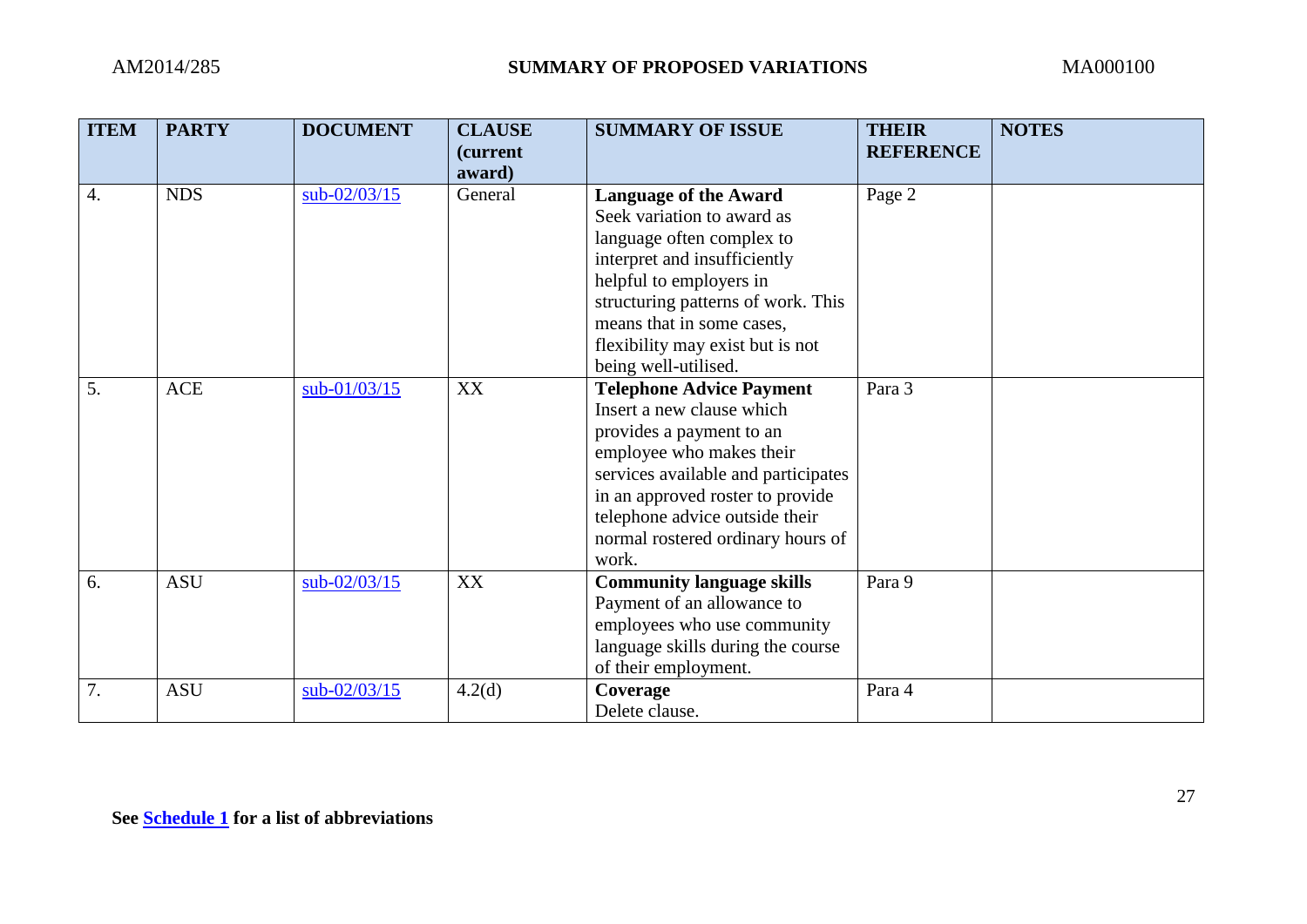| <b>ITEM</b> | <b>PARTY</b>         | <b>DOCUMENT</b> | <b>CLAUSE</b><br><i>(current)</i><br>award) | <b>SUMMARY OF ISSUE</b>             | <b>THEIR</b><br><b>REFERENCE</b> | <b>NOTES</b>               |
|-------------|----------------------|-----------------|---------------------------------------------|-------------------------------------|----------------------------------|----------------------------|
| 9.          | <b>CCSA</b>          | sub-02/03/15    | 4                                           | Coverage                            | Page 9                           |                            |
|             |                      |                 |                                             | Move coverage of the family day     |                                  |                            |
|             |                      |                 |                                             | care scheme in this Award to the    |                                  |                            |
|             |                      |                 |                                             | Children's Services Award 2010.     |                                  |                            |
| 10.         | <b>HSU</b>           | sub-02/05/15    | 10                                          | <b>Engagement</b>                   | Para 3-4                         | Being dealt with by Part-  |
|             |                      |                 |                                             | Seek to vary minimum                |                                  | time and Casuals Full      |
|             |                      |                 |                                             | engagement to 4 hours for all       |                                  | Bench in <b>AM2014/196</b> |
|             |                      |                 |                                             | employees, regardless of            |                                  | and AM2014/197             |
|             |                      |                 |                                             | classification, work performed or   |                                  |                            |
|             |                      |                 |                                             | workplace.                          |                                  |                            |
| 11.         | <b>JA</b>            | $sub-02/03/15$  | 10.3                                        | Part-time employment                | Para 9                           | Being dealt with by Part-  |
|             |                      |                 |                                             | Vary the clause to clarify the      |                                  | time and Casuals Full      |
|             |                      |                 |                                             | extent to which part-time workers   |                                  | Bench in <b>AM2014/196</b> |
|             |                      |                 |                                             | can work reasonably flexibly, for   |                                  | and AM2014/197             |
|             |                      |                 |                                             | example by averaging hours or       |                                  |                            |
|             |                      |                 |                                             | flexitime, consistent with the      |                                  |                            |
|             |                      |                 |                                             | intent of the clause to provide     |                                  |                            |
|             |                      |                 |                                             | reasonable predictability for part- |                                  |                            |
|             |                      |                 |                                             | time employees                      |                                  |                            |
|             | <b>ABI&amp;NSWBC</b> | sub-02/03/15    |                                             | Deletion or variation of clause to  | Para 1                           |                            |
|             |                      |                 |                                             | provide appropriate and             |                                  |                            |
|             |                      |                 |                                             | necessary flexibility for part-time |                                  |                            |
|             |                      |                 |                                             | employees.                          |                                  |                            |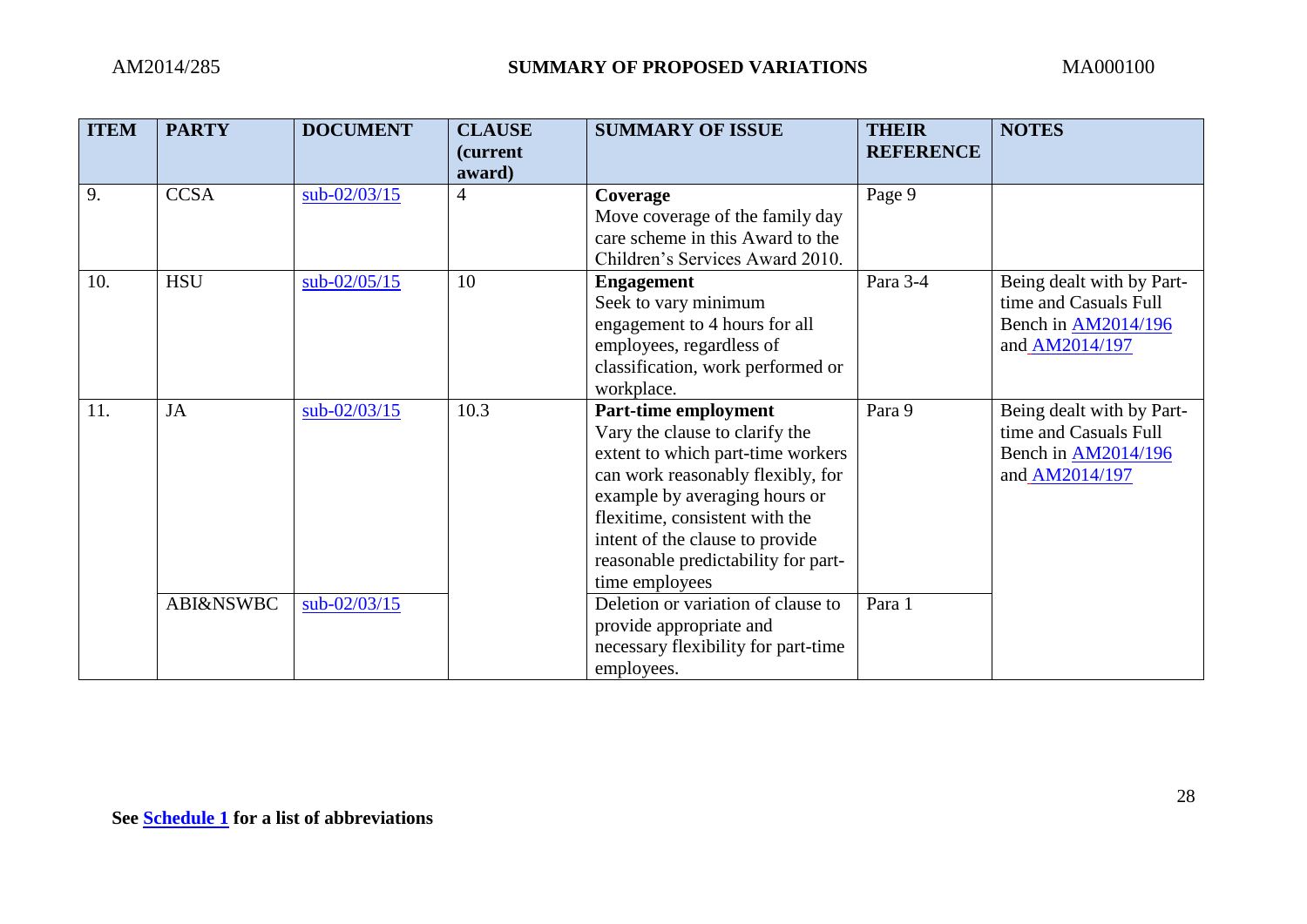| <b>ITEM</b> | <b>PARTY</b> | <b>DOCUMENT</b> | <b>CLAUSE</b><br><i>(current)</i><br>award) | <b>SUMMARY OF ISSUE</b>                                                                                                                                                                                                                           | <b>THEIR</b><br><b>REFERENCE</b> | <b>NOTES</b>                                                                      |
|-------------|--------------|-----------------|---------------------------------------------|---------------------------------------------------------------------------------------------------------------------------------------------------------------------------------------------------------------------------------------------------|----------------------------------|-----------------------------------------------------------------------------------|
| 12.         | <b>JA</b>    | sub-02/03/15    | 10.4                                        | <b>Casual employment</b><br>Seek to amend minimum<br>engagement of casual disability<br>support workers engaged in<br>providing in home care under<br>NDIS from 2 hours to 1 hour, to<br>align with existing provisions for<br>Home Care workers. | Para 8                           | Referred to Part-time and<br>Casual Full Bench in<br>AM2014/196 and<br>AM2014/197 |
| 13.         | <b>HSU</b>   | $sub-02/05/15$  | 10.4                                        | <b>Casual employees- loading</b><br>Seek to ensure the casual loading,<br>payable in lieu of the paid leave<br>entitlements of ongoing<br>employees, are paid in addition to<br>other shift allowances, weekend<br>and public holiday rates.      | Para 5                           | Referred to Part-time and<br>Casual Full Bench in<br>AM2014/196 and<br>AM2014/197 |
| 14.         | <b>UV</b>    | $sub-02/03/15$  | 10.4(b)                                     | <b>Casual-Leave</b><br>Amend clause to include<br>reference to Long Service Leave.                                                                                                                                                                | Page 2                           | Referred to Part-time and<br>Casual Full Bench in<br>AM2014/196 and<br>AM2014/197 |
| 15.         | <b>ASU</b>   | $sub-02/03/15$  | $12.5 - 12.7$                               | Redundancy<br>Supplementation of NES<br>redundancy entitlements,<br>including for employees who<br>were eligible to receive<br>redundancy entitlements pursuant<br>to these clauses.                                                              | Para 5                           |                                                                                   |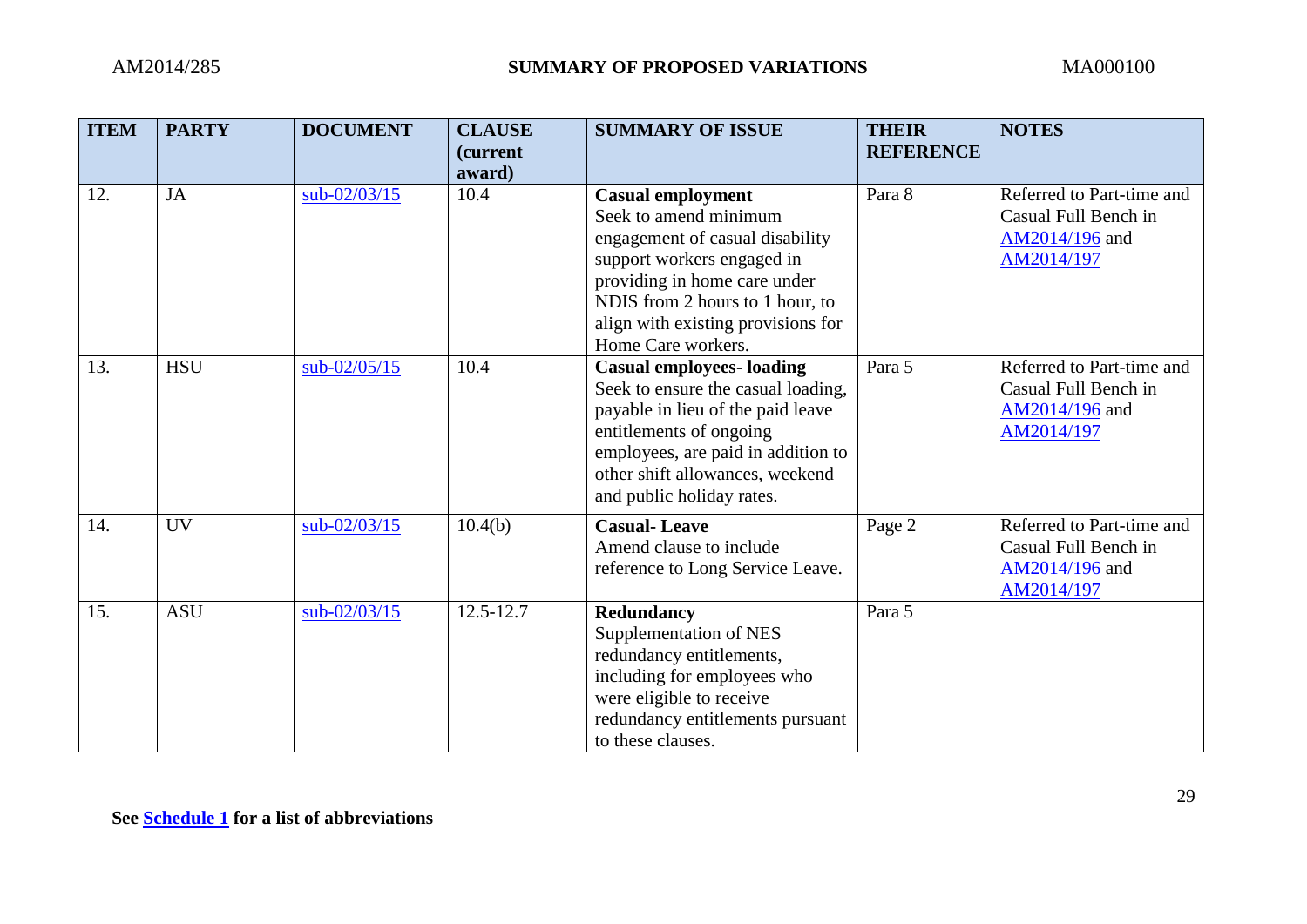| <b>ITEM</b> | <b>PARTY</b> | <b>DOCUMENT</b> | <b>CLAUSE</b><br>(current | <b>SUMMARY OF ISSUE</b>                                       | <b>THEIR</b><br><b>REFERENCE</b> | <b>NOTES</b> |
|-------------|--------------|-----------------|---------------------------|---------------------------------------------------------------|----------------------------------|--------------|
| 16.         | <b>HSU</b>   | $sub-02/05/15$  | award)<br>13              | <b>Classifications</b>                                        | Para 6-9                         |              |
|             |              |                 |                           | Seeks to vary:                                                |                                  |              |
|             |              |                 |                           | - classification criteria contained                           |                                  |              |
|             |              |                 |                           | in SACS Stream and Home Care                                  |                                  |              |
|             |              |                 |                           | Stream to include Disability                                  |                                  |              |
|             |              |                 |                           | specific criteria and remove                                  |                                  |              |
|             |              |                 |                           | current ambiguity created by                                  |                                  |              |
|             |              |                 |                           | general level indicators and                                  |                                  |              |
|             |              |                 |                           | disability work, skills, knowledge                            |                                  |              |
|             |              |                 |                           | and qualification levels.                                     |                                  |              |
|             |              |                 |                           | - Home Care stream to include                                 |                                  |              |
|             |              |                 |                           | differentiation between general                               |                                  |              |
|             |              |                 |                           | home based assistance, low to                                 |                                  |              |
|             |              |                 |                           | high care needs, and specialised                              |                                  |              |
|             |              |                 |                           | care provided to clients in own                               |                                  |              |
|             |              |                 |                           | home.                                                         |                                  |              |
|             |              |                 |                           | - award to include standardised                               |                                  |              |
|             |              |                 |                           | nomenclature and current                                      |                                  |              |
|             |              |                 |                           | terminology.                                                  |                                  |              |
| 17.         | <b>NDS</b>   | sub-02/03/15    |                           | Seeks changes to classification                               | Page 2                           |              |
|             |              |                 |                           | descriptors which do not<br>accurately reflect different work |                                  |              |
|             |              |                 |                           | contexts in which disability                                  |                                  |              |
|             |              |                 |                           | support is provided; are too vague                            |                                  |              |
|             |              |                 |                           | for straightforward worker                                    |                                  |              |
|             |              |                 |                           | classification; and don't help to                             |                                  |              |
|             |              |                 |                           | build career pathways with                                    |                                  |              |
|             |              |                 |                           | appropriate skills recognition                                |                                  |              |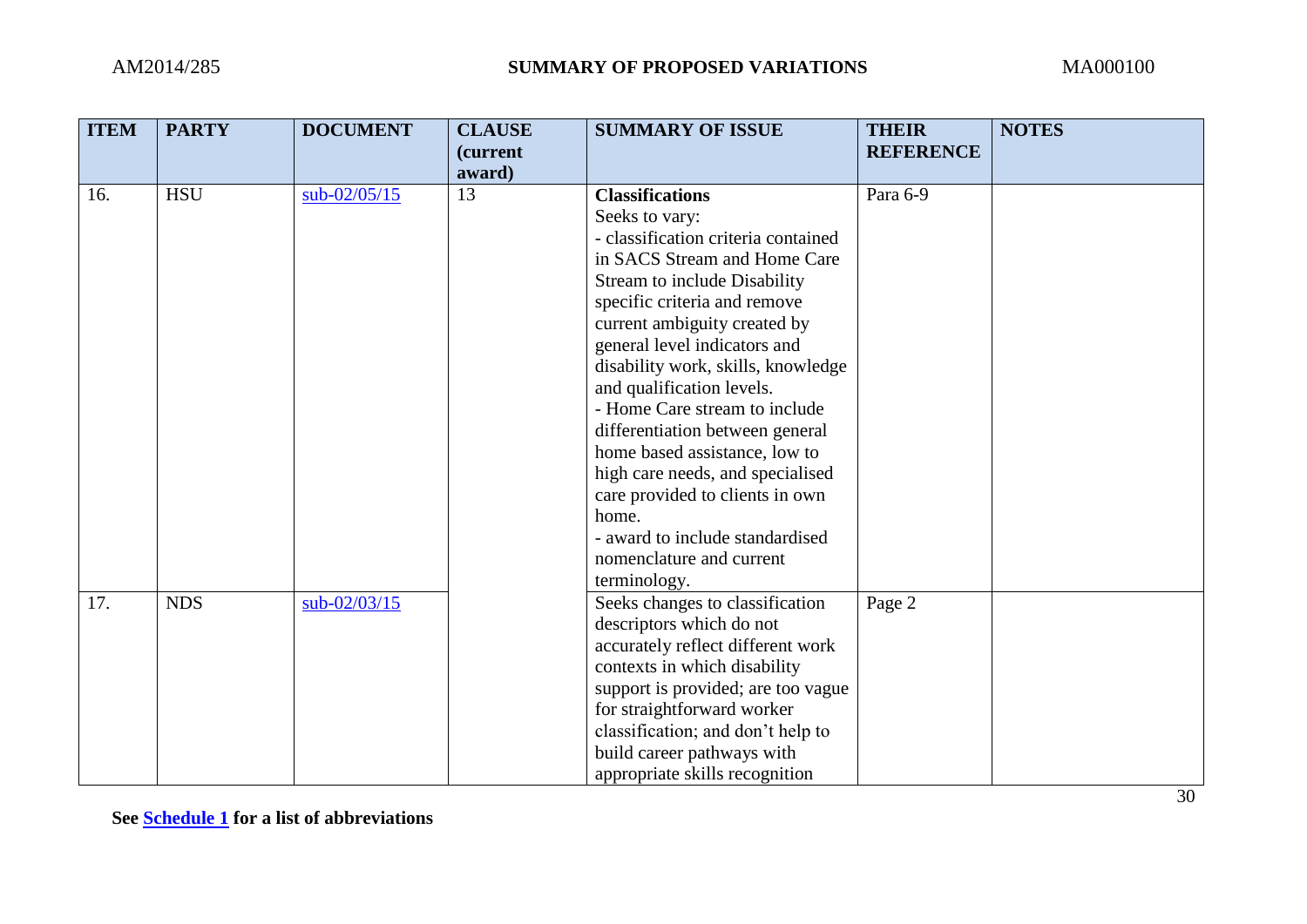| <b>ITEM</b> | <b>PARTY</b> | <b>DOCUMENT</b> | <b>CLAUSE</b><br>(current<br>award) | <b>SUMMARY OF ISSUE</b>                                                                                                                                                                                                                                                                                                                                                                                                                                                                                                                                                                                              | <b>THEIR</b><br><b>REFERENCE</b> | <b>NOTES</b> |
|-------------|--------------|-----------------|-------------------------------------|----------------------------------------------------------------------------------------------------------------------------------------------------------------------------------------------------------------------------------------------------------------------------------------------------------------------------------------------------------------------------------------------------------------------------------------------------------------------------------------------------------------------------------------------------------------------------------------------------------------------|----------------------------------|--------------|
| 18.         | <b>AFEI</b>  | sub-05/03/15    | 13.3 and<br>Schedule B              | <b>Progression</b><br>Amend clause so it is clear<br>progression between pay points<br>in various levels in each stream<br>of award is based on full-time<br>equivalent service (or 1976)<br>hours).                                                                                                                                                                                                                                                                                                                                                                                                                 | Page 3 item 1                    |              |
| 19.         | <b>HSU</b>   | $sub-02/05/15$  | 20                                  | <b>Allowances</b><br>Seek variations allowances:<br>a. New travel allowance<br>applicable for travel between<br>clients [usually place of<br>residence] and in course of<br>duties;<br>b. Varied phone allowances to<br>reflect requirement to have<br>mobile phone for work related<br>purposes;<br>c. Payment of costs associated<br>with first aid certificate renewal<br>for employees required to hold<br>current certificate to undertake<br>work;<br>d. Variation to uniform allowance<br>to ensure uniform is provided or<br>allowance is paid;<br>e. New entitlement for<br>replacement of damaged clothing | Para 23                          |              |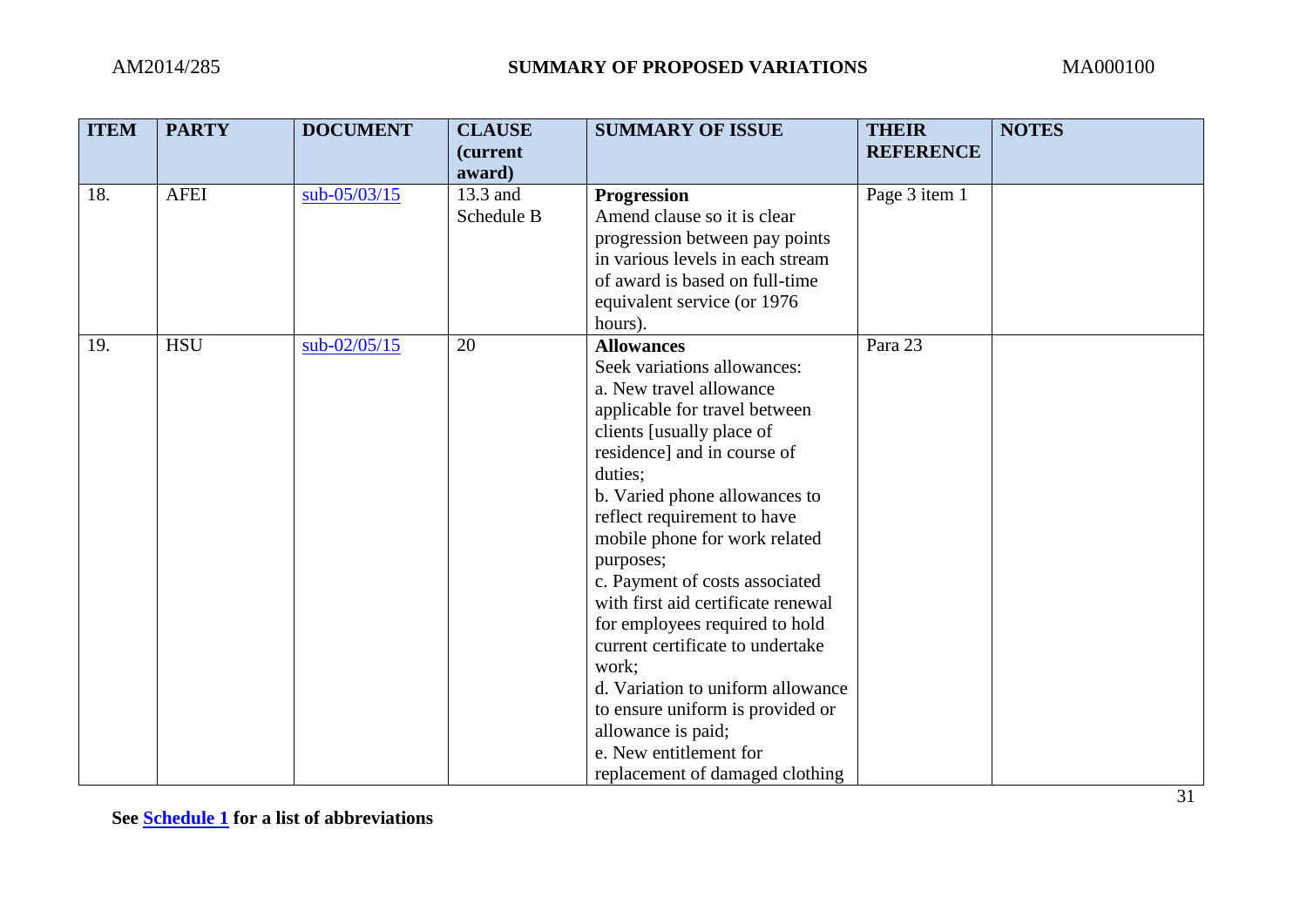| <b>ITEM</b> | <b>PARTY</b> | <b>DOCUMENT</b> | <b>CLAUSE</b><br>(current<br>award) | <b>SUMMARY OF ISSUE</b>                                                                                                                                                                                                                                                                                                                                                                              | <b>THEIR</b><br><b>REFERENCE</b> | <b>NOTES</b> |
|-------------|--------------|-----------------|-------------------------------------|------------------------------------------------------------------------------------------------------------------------------------------------------------------------------------------------------------------------------------------------------------------------------------------------------------------------------------------------------------------------------------------------------|----------------------------------|--------------|
| 20          | <b>UV</b>    | sub-02/03/15    | 20.2                                | <b>Clothing and equipment</b><br>allowance<br>Clarify the number of uniforms<br>an employee is entitled to. See<br>submission for proposed wording                                                                                                                                                                                                                                                   | Page 2                           |              |
| 21.         | <b>UV</b>    | $sub-02/03/15$  | 20.6                                | <b>Telephone Allowance</b><br>Seek variation to include mobile<br>phones in this provision. The<br>words 'or a mobile phone' should<br>be added after the word<br>'telephone' in the first sentence.<br>The words 'or to access work<br>related information' should be<br>added after the words 'on call'.                                                                                           | Pages 2-3                        |              |
| 22.         | <b>HSU</b>   | $sub-02/05/15$  | 20.9                                | On call and recall<br>Seek the following variations:<br>a. Provision for an on-call penalty<br>payment when an employee is<br>called when not being paid an on-<br>call allowance;<br>b. Provisions for telephone<br>attendance/work for an employee<br>who is on call but not required to<br>physically attend work;<br>c. Minimum recall to work equal<br>to minimum engagement / shift<br>length; | Para 24                          |              |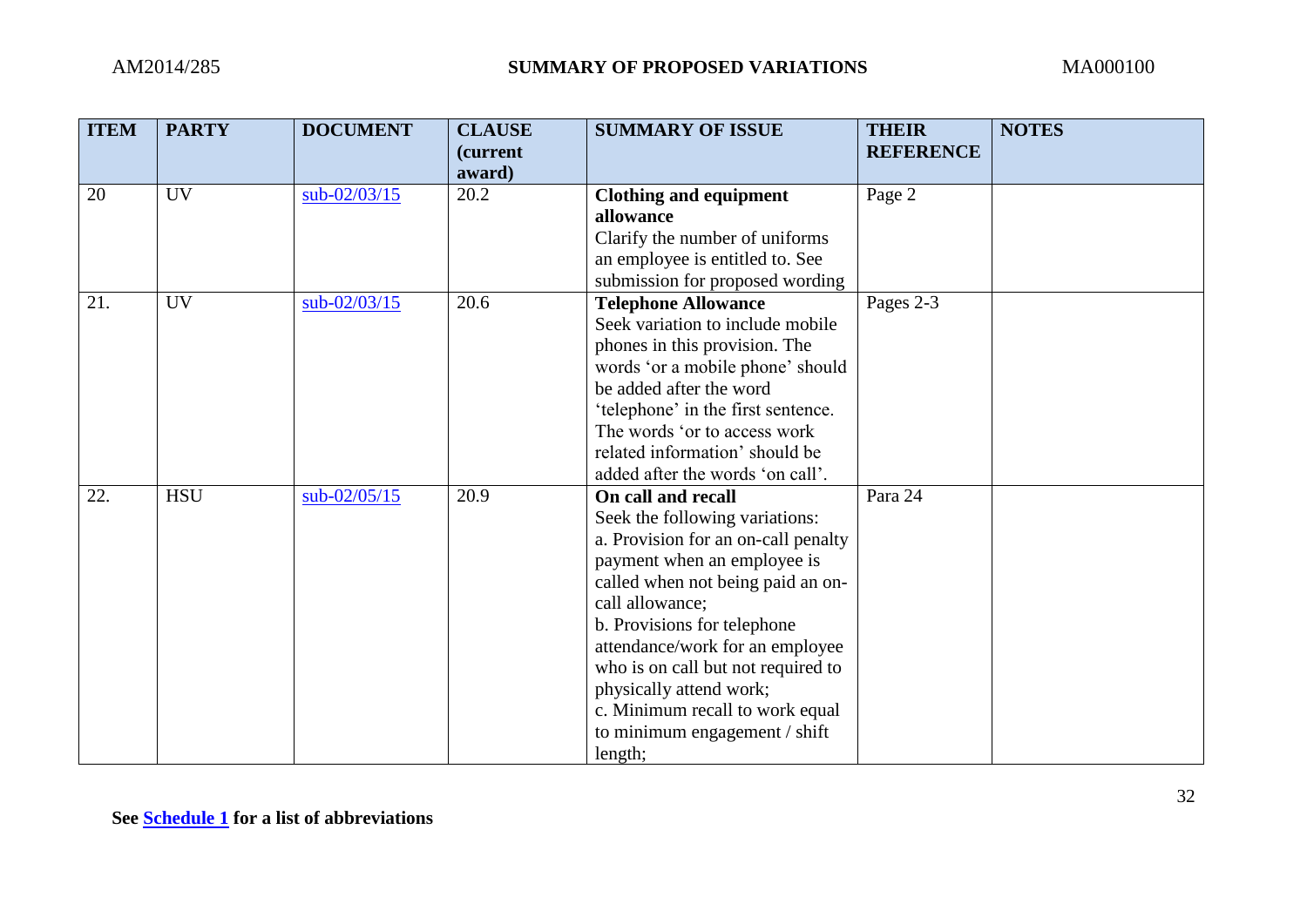| <b>ITEM</b> | <b>PARTY</b> | <b>DOCUMENT</b> | <b>CLAUSE</b><br>(current | <b>SUMMARY OF ISSUE</b>           | <b>THEIR</b><br><b>REFERENCE</b> | <b>NOTES</b> |
|-------------|--------------|-----------------|---------------------------|-----------------------------------|----------------------------------|--------------|
|             |              |                 | award)                    |                                   |                                  |              |
|             |              |                 |                           | d. Recall to work for an employee |                                  |              |
|             |              |                 |                           | not receiving an on-call          |                                  |              |
|             |              |                 |                           | allowance at overtime rates for   |                                  |              |
|             |              |                 |                           | the minimum shift length/         |                                  |              |
|             |              |                 |                           | engagement.                       |                                  |              |
| 23          | <b>AFEI</b>  | $sub-05/03/15$  | 20.9                      | <b>Recall and Overtime</b>        | Page 3 item 2                    |              |
|             |              |                 |                           | Vary the clause to clarify what   |                                  |              |
|             |              |                 |                           | amounts to a recall to duty to    |                                  |              |
|             |              |                 |                           | perform over-time so that         |                                  |              |
|             |              |                 |                           | employees (whether on-call or     |                                  |              |
|             |              |                 |                           | not) who answer telephone or      |                                  |              |
|             |              |                 |                           | respond to a text message are not |                                  |              |
|             |              |                 |                           | deemed to have been recalled and  |                                  |              |
|             |              |                 |                           | thus entitled to two hours        |                                  |              |
|             |              |                 |                           | minimum pay at overtime.          |                                  |              |
|             |              |                 |                           | Alternatively, the award should   |                                  |              |
|             |              |                 |                           | be varied to accommodate          |                                  |              |
|             |              |                 |                           | receiving phone calls.            |                                  |              |
| 24.         | <b>HSU</b>   | $sub-02/05/15$  | 24                        | <b>Payment of Wages</b>           | Para 22                          |              |
|             |              |                 |                           | Seeks a new clause providing for  |                                  |              |
|             |              |                 |                           | the application of a penalty if   |                                  |              |
|             |              |                 |                           | payment of wages does not occur   |                                  |              |
|             |              |                 |                           | on the specified payday.          |                                  |              |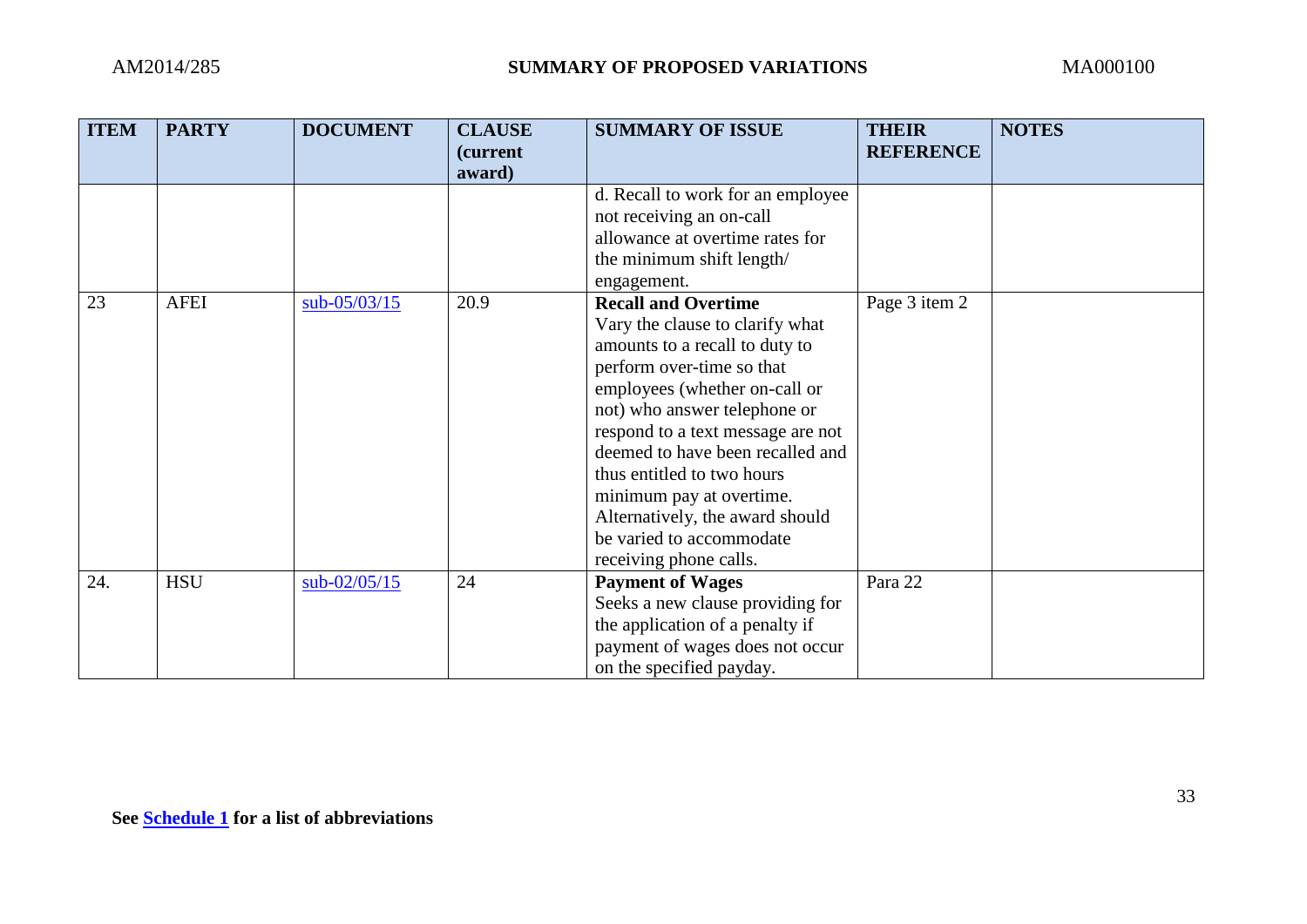| <b>ITEM</b> | <b>PARTY</b>         | <b>DOCUMENT</b> | <b>CLAUSE</b><br><i>(current</i> | <b>SUMMARY OF ISSUE</b>                                                                                                                                                                                                                                                                     | <b>THEIR</b><br><b>REFERENCE</b> | <b>NOTES</b> |
|-------------|----------------------|-----------------|----------------------------------|---------------------------------------------------------------------------------------------------------------------------------------------------------------------------------------------------------------------------------------------------------------------------------------------|----------------------------------|--------------|
|             |                      |                 | award)                           |                                                                                                                                                                                                                                                                                             |                                  |              |
| 25.         | JA                   | $sub-02/03/15$  | 25.1                             | <b>Hours of Work</b><br>Propose that there should be<br>explicit provision for other<br>mutually agreed forms of flexible<br>working arrangements such as<br>flexitime and make up time, and<br>that the time frame for averaging<br>weekly hours of work be<br>extended beyond the 4 weeks | Para 10                          |              |
|             | <b>ABI&amp;NSWBC</b> | sub-02/03/15    |                                  | currently provided.<br>Variation to clause to increase the<br>maximum ordinary hours of work<br>per shift.                                                                                                                                                                                  | Para 2                           |              |
| 26.         | <b>ABI&amp;NSWBC</b> | $sub-02/03/15$  | 25.3                             | <b>Rostered days off</b><br>Variation to clause to replace the<br>words "two full days" with the<br>words "48 hours" to resolve any<br>potential ambiguity surrounding<br>the requisite period of the break<br>between duty.                                                                | Para 3                           |              |
| 27.         | <b>ABI&amp;NSWBC</b> | sub-02/03/15    | 25.4                             | Rest breaks between rostered<br>work<br>Variation to clause to reduce the<br>minimum breaks between shifts.                                                                                                                                                                                 | Para 4                           |              |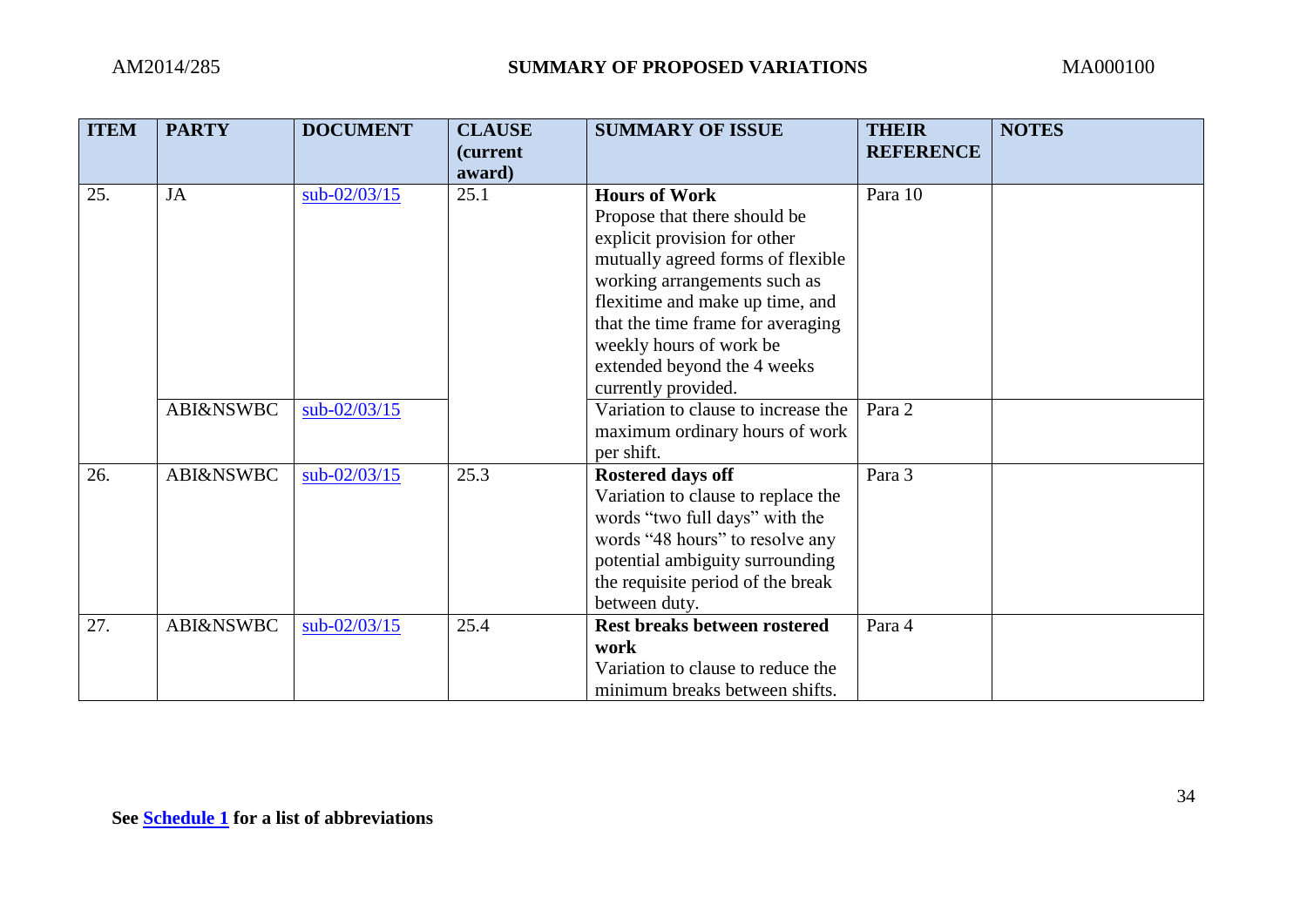| <b>ITEM</b> | <b>PARTY</b> | <b>DOCUMENT</b> | <b>CLAUSE</b><br>(current<br>award) | <b>SUMMARY OF ISSUE</b>                                                                                                                                                                                                                                                                                                                                                                                                                                                                                                                             | <b>THEIR</b><br><b>REFERENCE</b> | <b>NOTES</b> |
|-------------|--------------|-----------------|-------------------------------------|-----------------------------------------------------------------------------------------------------------------------------------------------------------------------------------------------------------------------------------------------------------------------------------------------------------------------------------------------------------------------------------------------------------------------------------------------------------------------------------------------------------------------------------------------------|----------------------------------|--------------|
| 28.         | <b>HSU</b>   | $sub-02/05/15$  | 25, 28                              | <b>Ordinary hours of work and</b><br>rostering<br>Vary clauses covering the<br>intersection between hours of<br>work, span of hours, rostering,<br>payment of penalty rates and the<br>definitions for day worker and<br>shift worker to ensure:<br>a. Shift allowances are payable<br>for work performed during<br>specified hours;<br>b. Weekend rates are payable to<br>any employee working on the<br>weekend;<br>c. The terms day worker and<br>shiftworker do not apply<br>differentially to overtime, shift<br>rates or weekend rates of pay | Para 10                          |              |
| 29.         | $\rm JA$     | $sub-02/03/15$  | 25.5                                | <b>Rosters and Client cancellation</b><br>Vary the client cancellation<br>provisions to apply to disability<br>support work carried out in<br>private residences and also for<br>individualised activities that take<br>place away from the home.                                                                                                                                                                                                                                                                                                   | Para 11                          |              |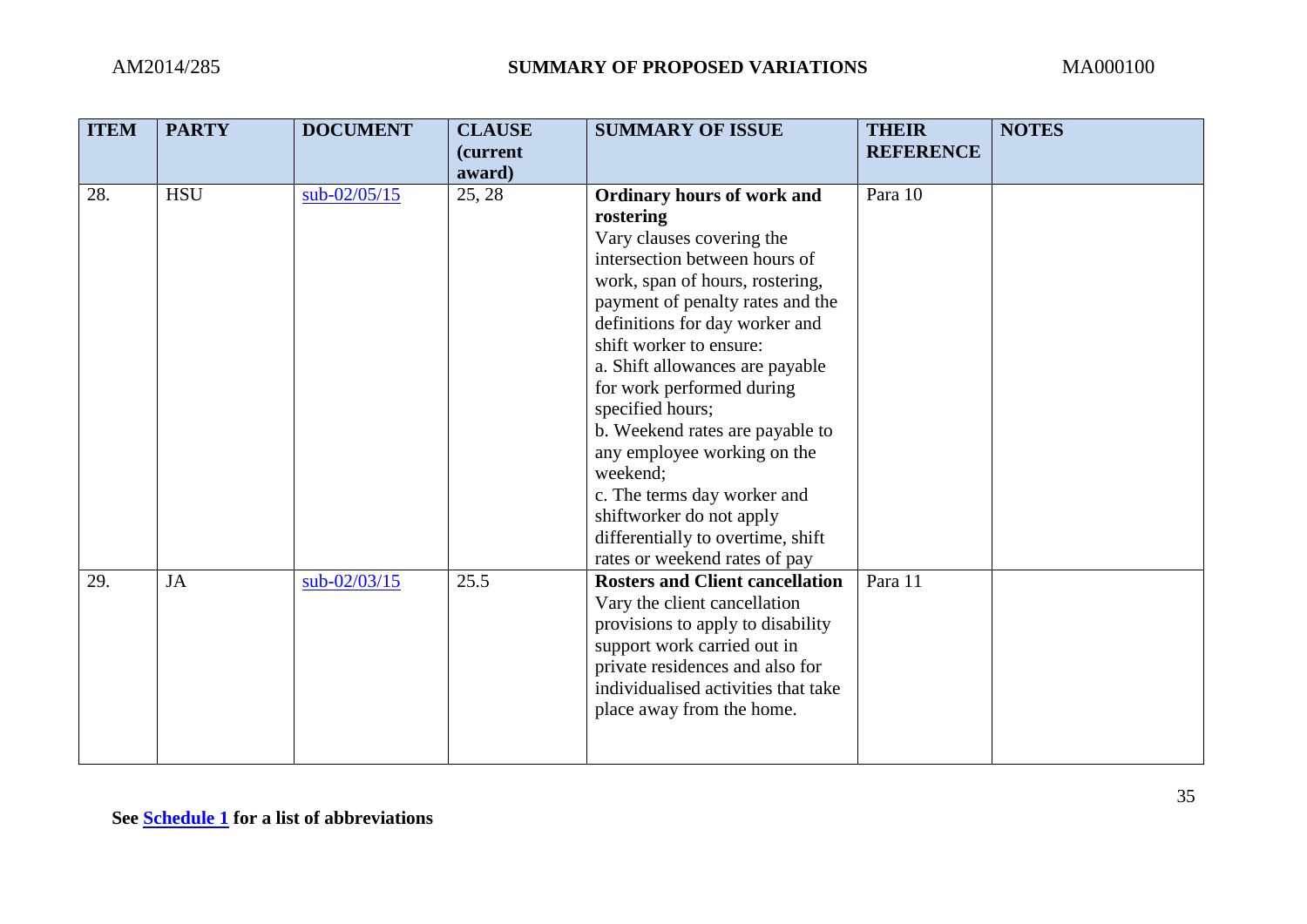| <b>ITEM</b> | <b>PARTY</b> | <b>DOCUMENT</b> | <b>CLAUSE</b><br>(current<br>award) | <b>SUMMARY OF ISSUE</b>                                                                                                                                                                                                                                       | <b>THEIR</b><br><b>REFERENCE</b> | <b>NOTES</b> |
|-------------|--------------|-----------------|-------------------------------------|---------------------------------------------------------------------------------------------------------------------------------------------------------------------------------------------------------------------------------------------------------------|----------------------------------|--------------|
|             | <b>HSU</b>   | sub-02/05/15    |                                     | Seek to vary to client cancellation<br>provisions to provide for 48-hour<br>minimum cancellation period or<br>payment in lieu, and the<br>redirection provisions to meet<br>both rostering and agreed hours<br>in relation to alternate hours.                | Para 13                          |              |
| 30.         | <b>UV</b>    | $sub-02/03/15$  | 25.5                                | <b>Client cancellation</b><br>Seek to amend clause. See<br>submission for proposed<br>wording.                                                                                                                                                                | Pages 2-3                        |              |
| 31.         | <b>ACE</b>   | $sub-01/03/15$  | 25.5                                | <b>Rosters</b><br>Vary clause to allow for roster to<br>be changed at any time where<br>employer and employee/s<br>affected agree and/or in<br>circumstances where there is an<br>unexpected absence of an<br>employee.                                       | Para 3                           |              |
| 32.         | <b>HSU</b>   | $sub-02/05/15$  | 25.5(d)                             | <b>Roster change</b><br>Seek to vary clause to impose<br>penalty on employer for<br>employer-imposed changes and<br>seek to include a minimum shift<br>length of 4 hours for all rostered<br>shifts including provisions for<br>sleepovers and broken shifts. | Para 11-12                       |              |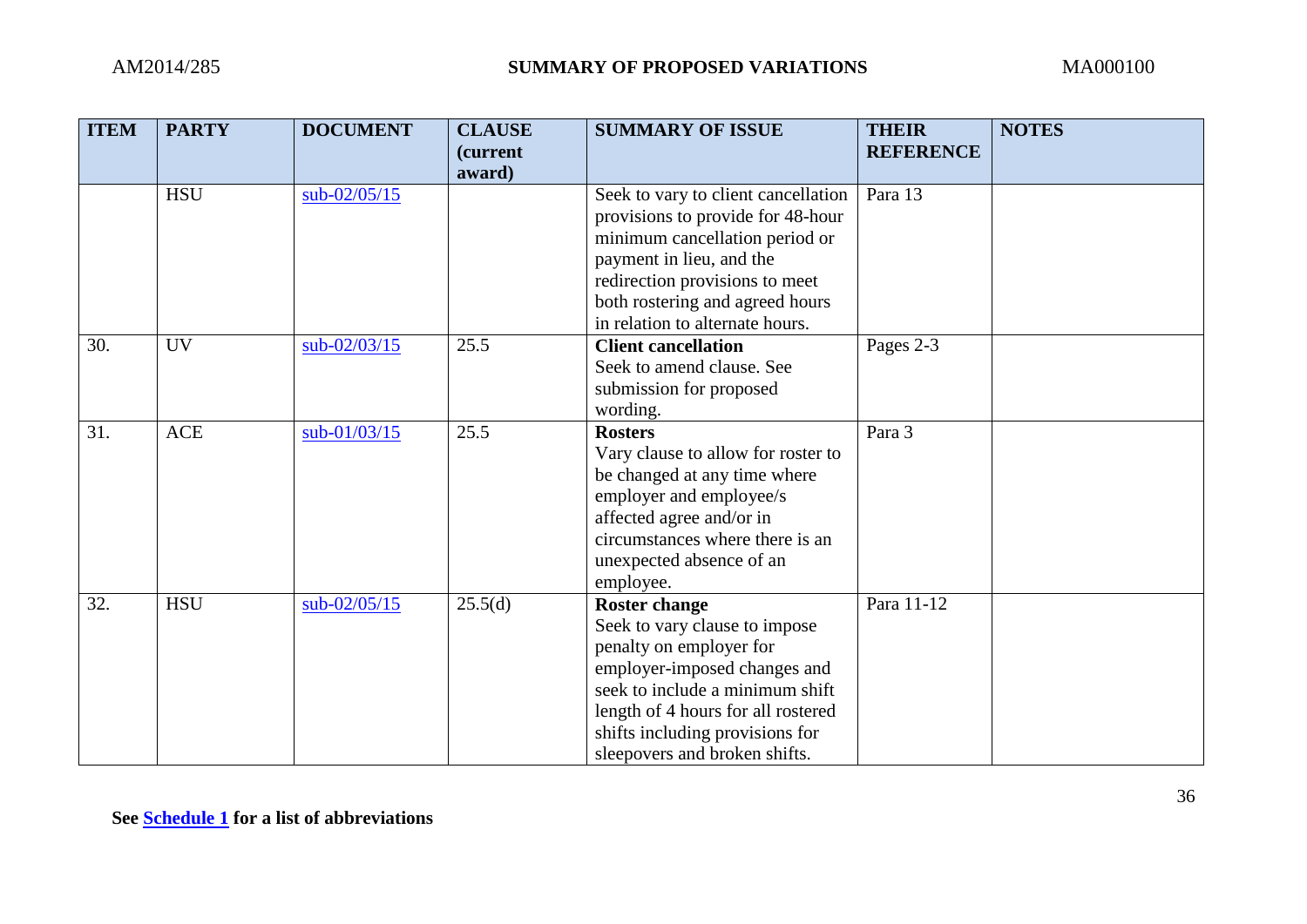| <b>ITEM</b> | <b>PARTY</b>         | <b>DOCUMENT</b>  | <b>CLAUSE</b><br>(current<br>award) | <b>SUMMARY OF ISSUE</b>                                                                                                                                                                                                                                                                                                                                                                                                              | <b>THEIR</b><br><b>REFERENCE</b> | <b>NOTES</b> |
|-------------|----------------------|------------------|-------------------------------------|--------------------------------------------------------------------------------------------------------------------------------------------------------------------------------------------------------------------------------------------------------------------------------------------------------------------------------------------------------------------------------------------------------------------------------------|----------------------------------|--------------|
| 33.         | <b>ABI&amp;NSWBC</b> | $sub-02/03/15$   | 25.5 and 25.6                       | <b>Rosters and Broken Shifts</b><br>Variation to clauses to relax some<br>of the obligations concerning the<br>display of rosters and changes to<br>rosters to reflect the increasingly<br>changeable nature of work in the<br>industry.                                                                                                                                                                                             | Para 5                           |              |
| 34.         | <b>FWO</b>           | $corro-02/03/15$ | 25.6, 25.7 and<br>29.2              | FWO has received enquiries<br>about how to account for time<br>spent performing a 'sleepover'<br>(in accordance with clause 25.7)<br>for the purposes of applying<br>clauses 29.2 (shiftwork) and 25.6<br>(broken shifts).                                                                                                                                                                                                           | Item 32                          |              |
| 35.         | <b>HSU</b>           | $sub-02/05/15$   | 25.6                                | <b>Broken Shifts</b><br>Seeks to delete provision or in the<br>alternative a new entitlement to<br>an allowance payable to an<br>employee for broken shifts, and<br>payment of overtime where<br>broken shift finish time is greater<br>than daily maximum shift length<br>of 10 hours. Also seeks to ensure<br>that minimum shift length applies<br>to each part of a broken shift<br>without differentiation between<br>employees. | Para 14-16                       |              |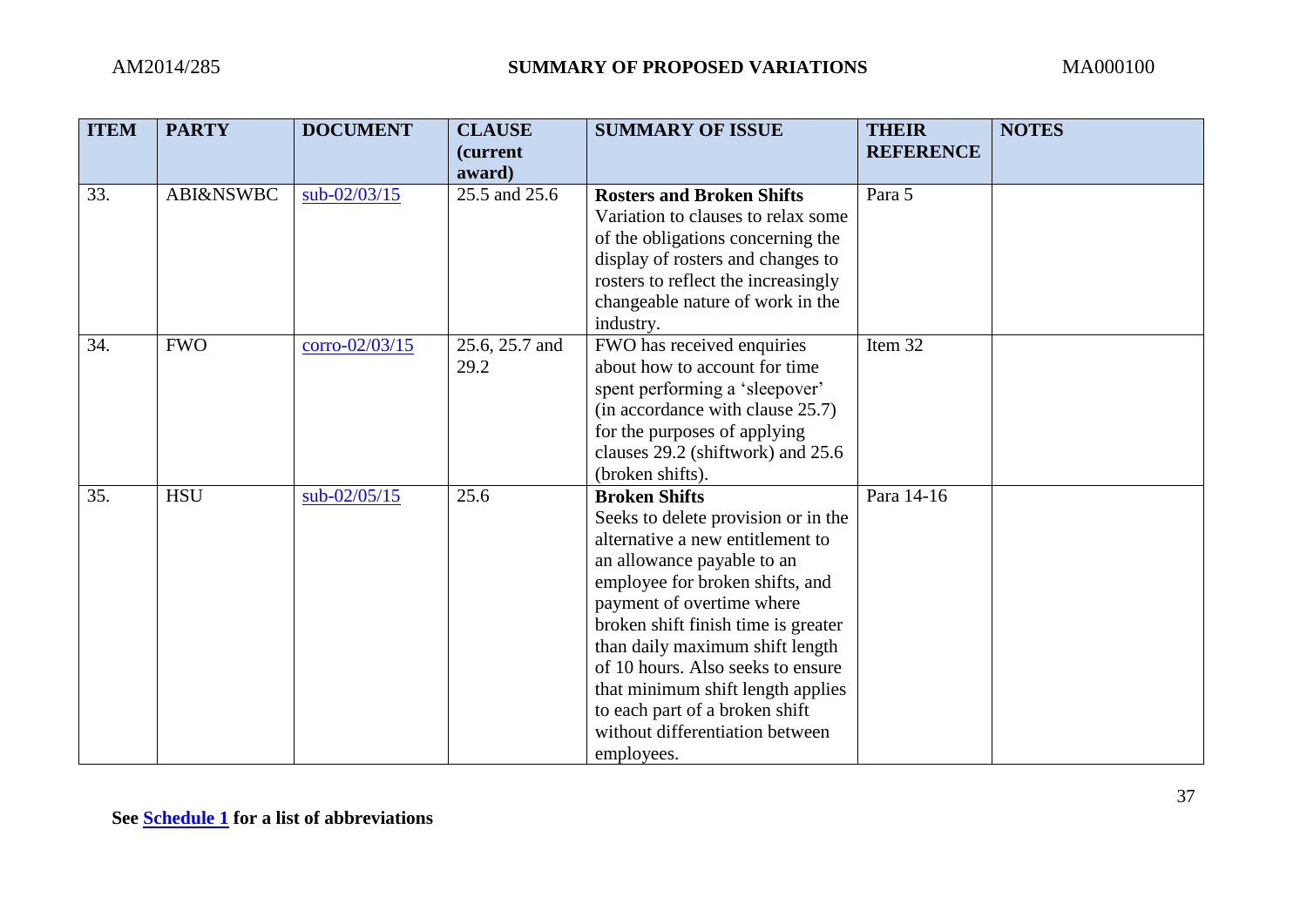| <b>ITEM</b> | <b>PARTY</b>         | <b>DOCUMENT</b> | <b>CLAUSE</b><br>(current | <b>SUMMARY OF ISSUE</b>                                                                                                                                                                                                                                                                                                    | <b>THEIR</b><br><b>REFERENCE</b> | <b>NOTES</b> |
|-------------|----------------------|-----------------|---------------------------|----------------------------------------------------------------------------------------------------------------------------------------------------------------------------------------------------------------------------------------------------------------------------------------------------------------------------|----------------------------------|--------------|
|             |                      |                 | award)                    |                                                                                                                                                                                                                                                                                                                            |                                  |              |
|             | <b>ABI&amp;NSWBC</b> | sub-02/03/15    | 25.6                      | <b>Broken Shifts</b><br>Variation to clause to increase the<br>spread of hours over which a<br>broken shift may be worked and<br>extending the operation of broken<br>shifts to all employees (not just<br>social and community services<br>employees when undertaking<br>disability services work and<br>home care work). | Para 6                           |              |
| 36.         | <b>ASU</b>           | $sub-02/03/15$  | 25.6                      | <b>Broken Shifts</b><br>Propose payment of an allowance<br>and/or penalty rate to employees<br>who work broken shifts.                                                                                                                                                                                                     | Para 6                           |              |
| 37.         | <b>UV</b>            | $sub-02/03/15$  | 25.6                      | <b>Total of Broken Shifts</b><br>Seek to vary clause $25.6(a)$ to<br>provide for a maximum number<br>of broken shifts which can be<br>worked per day is 2.<br>- propose to amend $25.6(b)$ so<br>that a shift worker is paid the<br>shift allowance with regard to<br>each part of a broken shift.                         | Page 3                           |              |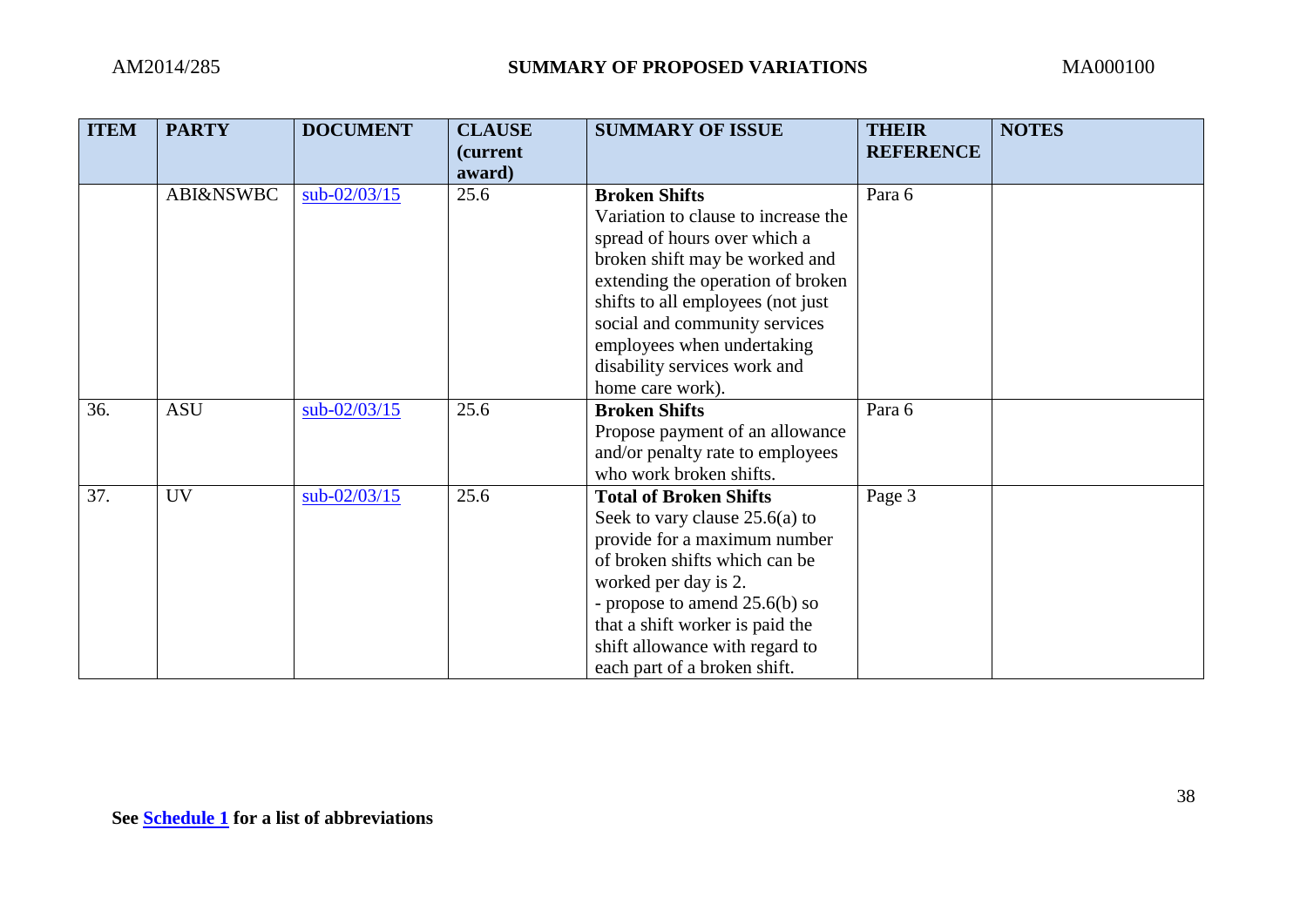| <b>ITEM</b> | <b>PARTY</b>         | <b>DOCUMENT</b> | <b>CLAUSE</b><br>(current<br>award) | <b>SUMMARY OF ISSUE</b>              | <b>THEIR</b><br><b>REFERENCE</b> | <b>NOTES</b> |
|-------------|----------------------|-----------------|-------------------------------------|--------------------------------------|----------------------------------|--------------|
| 38.         | JA                   | $sub-02/03/15$  | 25.7                                | <b>Sleepover</b>                     | Para 12                          |              |
|             |                      |                 |                                     | Insertion of facilitative provisions |                                  |              |
|             |                      |                 |                                     | for shorter breaks between shifts    |                                  |              |
|             |                      |                 |                                     | worked in association with           |                                  |              |
|             |                      |                 |                                     | sleepover, and for 12 hour shifts    |                                  |              |
|             |                      |                 |                                     | to be worked by mutual               |                                  |              |
|             |                      |                 |                                     | agreement.                           |                                  |              |
|             | <b>HSU</b>           | $sub-02/05/15$  |                                     | Sleepover-rate                       | Para 17-18                       |              |
|             |                      |                 |                                     | Seek to vary the applicable          |                                  |              |
|             |                      |                 |                                     | sleepover rate, when a shift, due    |                                  |              |
|             |                      |                 |                                     | to multiple disturbances, becomes    |                                  |              |
|             |                      |                 |                                     | 'an active' shift, and provide that  |                                  |              |
|             |                      |                 |                                     | rostered or known disturbances       |                                  |              |
|             |                      |                 |                                     | change the nature of the shift       |                                  |              |
|             |                      |                 |                                     | from a sleepover to an active        |                                  |              |
|             |                      |                 |                                     | night duty shift.                    |                                  |              |
|             | <b>ASU</b>           | sub-02/03/15    |                                     | Increase in the remuneration         | Para 7                           |              |
|             |                      |                 |                                     | payable to employees who work        |                                  |              |
|             |                      |                 |                                     | sleepovers and improvements to       |                                  |              |
|             |                      |                 |                                     | the conditions which sleepovers      |                                  |              |
|             |                      |                 |                                     | are carried out.                     |                                  |              |
| 39.         | <b>ABI&amp;NSWBC</b> | $sub-02/03/15$  | 25.7                                | <b>Sleepover-</b> breaks             | Para 7                           |              |
|             |                      |                 |                                     | Variation to clause to allow         |                                  |              |
|             |                      |                 |                                     | sleepovers to count as a break       |                                  |              |
|             |                      |                 |                                     | between shifts in certain            |                                  |              |
|             |                      |                 |                                     | circumstances and subject to         |                                  |              |
|             |                      |                 |                                     | certain conditions.                  |                                  |              |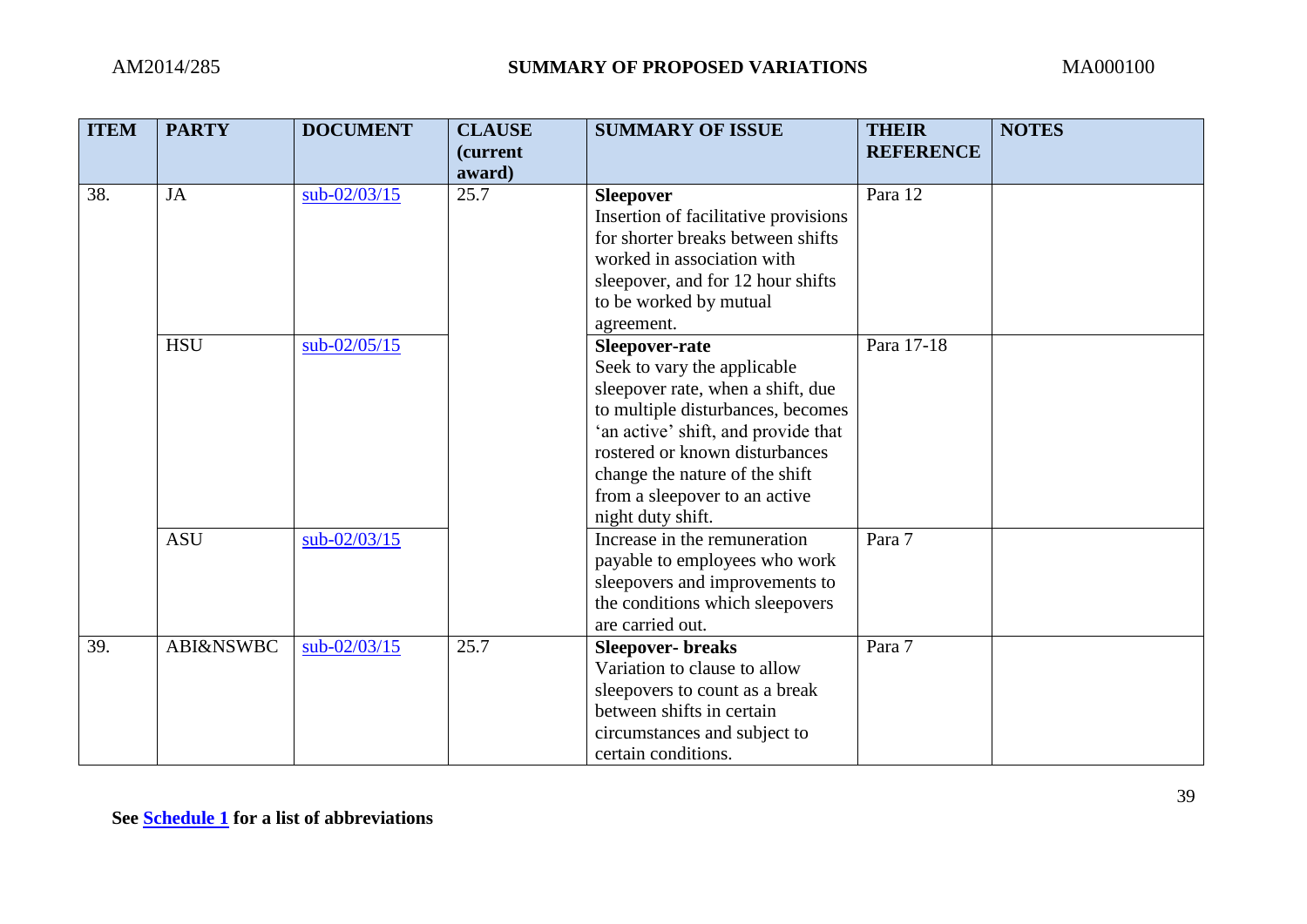| <b>ITEM</b> | <b>PARTY</b> | <b>DOCUMENT</b> | <b>CLAUSE</b><br><i>(current)</i><br>award) | <b>SUMMARY OF ISSUE</b>                                                                                                                                                                                                                                               | <b>THEIR</b><br><b>REFERENCE</b> | <b>NOTES</b> |
|-------------|--------------|-----------------|---------------------------------------------|-----------------------------------------------------------------------------------------------------------------------------------------------------------------------------------------------------------------------------------------------------------------------|----------------------------------|--------------|
| 40.         | <b>UV</b>    | $sub-02/03/15$  | 25.7                                        | <b>Sleepover</b><br>Seek deletion of words 'and is<br>not a 24 hour care shift pursuant<br>to clause 25.8 or an excursion<br>pursuant to clause 25.9' in clause<br>25.7(a)                                                                                            | Page 3                           |              |
| 41.         | <b>AFEI</b>  | $sub-05/03/15$  | 25.7                                        | <b>Sleepover-flexibility</b><br>Amend clause so that employers<br>have greater flexibility to roster<br>work on either side of a sleepover<br>period. This variation would<br>include addressing the penalty<br>rates applicable for work adjacent<br>to a sleepover. | Page 3 item 3                    |              |
| 42.         | <b>JA</b>    | $sub-02/03/15$  | 25.8                                        | <b>24 Hour Care</b><br>Seek that the 24 hour care<br>provisions be extended to cover<br>disability support workers<br>required to provide individual<br>support for clients in their private<br>residence.                                                            | Para 13                          |              |
| 43.         | <b>HSU</b>   | $sub-02/05/15$  | 25.8                                        | Seek to delete 24 hour care.                                                                                                                                                                                                                                          | Para 19                          |              |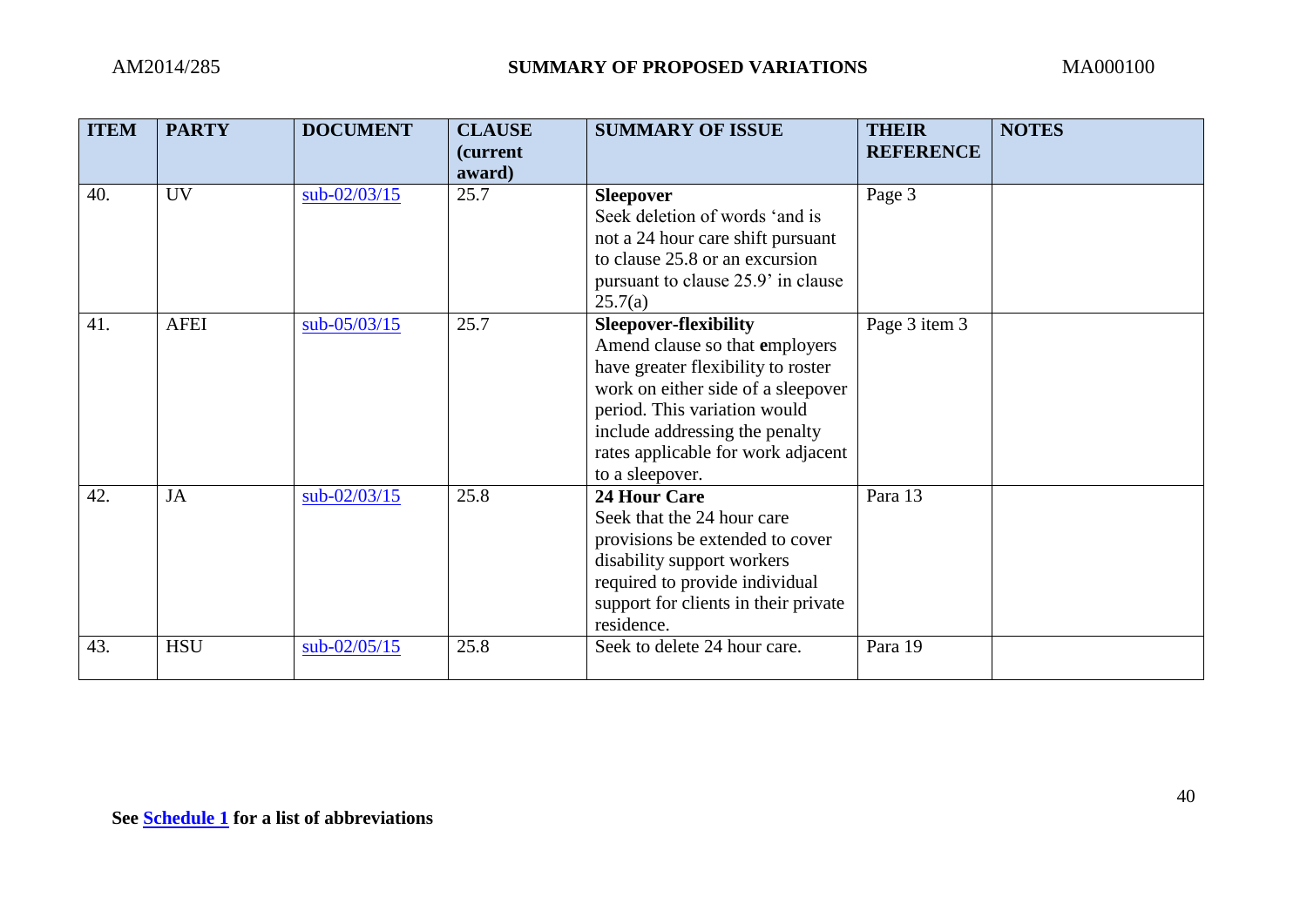| <b>ITEM</b> | <b>PARTY</b> | <b>DOCUMENT</b> | <b>CLAUSE</b>              | <b>SUMMARY OF ISSUE</b>                                                                                                                                                                                                                                                   | <b>THEIR</b>     | <b>NOTES</b> |
|-------------|--------------|-----------------|----------------------------|---------------------------------------------------------------------------------------------------------------------------------------------------------------------------------------------------------------------------------------------------------------------------|------------------|--------------|
|             |              |                 | <i>(current)</i><br>award) |                                                                                                                                                                                                                                                                           | <b>REFERENCE</b> |              |
| 44.         | <b>UV</b>    | sub-02/03/15    | 25.8                       | <b>24 Hour Care</b><br>Clause is no longer required, or if<br>the clause must remain in the<br>Award, submits that it should be<br>amended.<br>-Would seek an amendment to<br>ensure that employees will be<br>entitled to overtime for all hours<br>worked over 8 hours. | Page 4           |              |
| 45.         | <b>HSU</b>   | $sub-02/05/15$  | 25.9                       | - seek to delete the word<br>'normally' from sub-clause (b).<br><b>Excursions</b><br>Seeks a new entitlement to                                                                                                                                                           | Para 20-21       |              |
|             |              |                 |                            | additional annual leave for<br>employees engaged in<br>excursions.                                                                                                                                                                                                        |                  |              |
| 46.         | <b>ASU</b>   | $sub-02/03/15$  | 25.9                       | <b>Excursions-</b> rate<br>Increase in the remuneration<br>payable to employees who work<br>excursions and improvements to<br>the conditions under which<br>excursions are carried out.                                                                                   | Para 7           |              |
| 47.         | <b>UV</b>    | $sub-02/03/15$  | 25.9                       | <b>Excursions- ordinary hours</b><br>See submission for proposed<br>wording.                                                                                                                                                                                              | Page 4 -5        |              |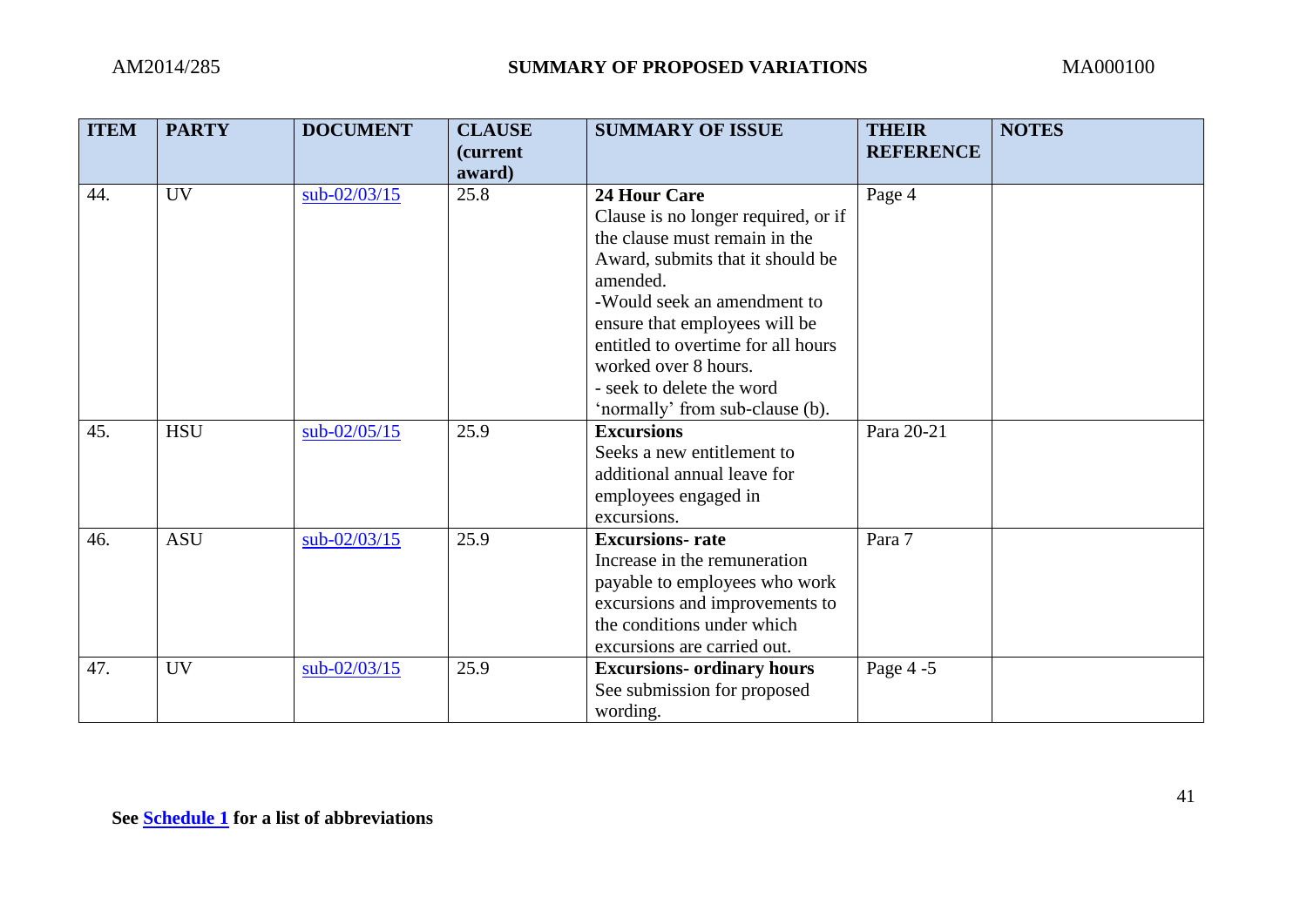| <b>ITEM</b> | <b>PARTY</b> | <b>DOCUMENT</b> | <b>CLAUSE</b><br><i>(current)</i> | <b>SUMMARY OF ISSUE</b>                                                                                                                                                                                                                                                                                           | <b>THEIR</b><br><b>REFERENCE</b> | <b>NOTES</b> |
|-------------|--------------|-----------------|-----------------------------------|-------------------------------------------------------------------------------------------------------------------------------------------------------------------------------------------------------------------------------------------------------------------------------------------------------------------|----------------------------------|--------------|
|             |              |                 | award)                            |                                                                                                                                                                                                                                                                                                                   |                                  |              |
| 48.         | <b>HSU</b>   | $sub-02/05/15$  | 26                                | <b>Saturday and Sunday work</b><br>Seek to ensure that shift<br>allowances are paid when<br>employees are working afternoon<br>or night duty regardless of the<br>day of the week and seek to<br>ensure that casual loading is<br>payable in addition to other<br>penalties for all shifts excluding<br>overtime. | Para 25-26                       |              |
| 49.         | <b>UV</b>    | $sub-02/03/15$  | 27.1(e)                           | <b>Meal Breaks</b><br>Clause incorrectly references<br>$27.1(a)$ ; it should reference<br>$27.1(b)$ .                                                                                                                                                                                                             | Page 5                           |              |
| 50.         | <b>HSU</b>   | $sub-02/05/15$  | 28                                | Overtime<br>Vary clause to ensure it applies to<br>all employees when they work<br>beyond their rostered hours, in<br>excess of the daily maximum of<br>10 hours or on an averaged<br>weekly hours basis.                                                                                                         | Para 28                          |              |
| 51.         | <b>UV</b>    | $sub-02/03/15$  | 28.1(b)                           | Overtime - casuals<br>Proposed deletion of clause                                                                                                                                                                                                                                                                 | Page 5                           |              |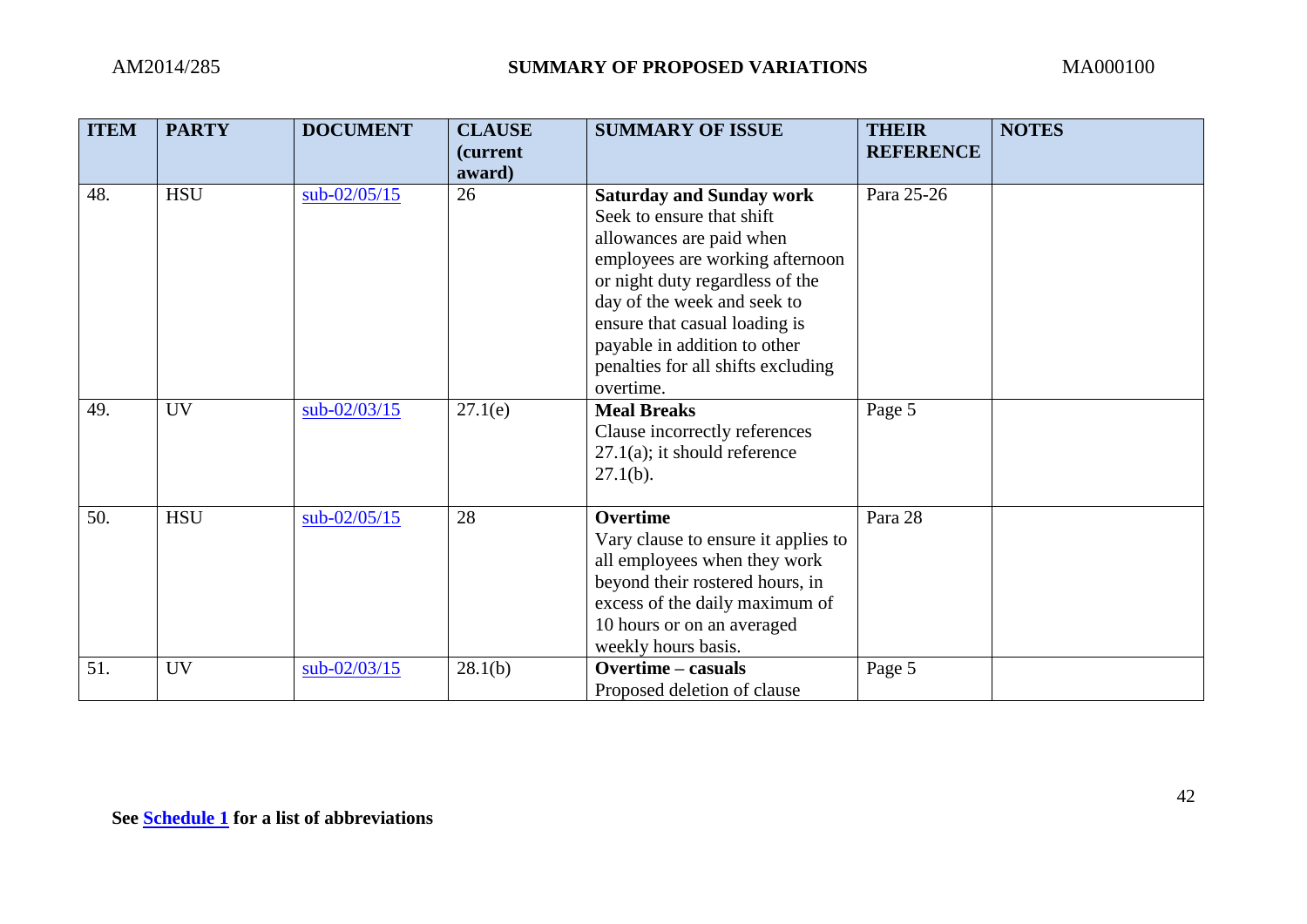| <b>ITEM</b> | <b>PARTY</b>         | <b>DOCUMENT</b> | <b>CLAUSE</b><br>(current<br>award) | <b>SUMMARY OF ISSUE</b>            | <b>THEIR</b><br><b>REFERENCE</b> | <b>NOTES</b> |
|-------------|----------------------|-----------------|-------------------------------------|------------------------------------|----------------------------------|--------------|
| 52.         | <b>JA</b>            | sub-02/03/15    | 28.4                                | <b>Recall to work overtime</b>     | Para 14                          |              |
|             |                      |                 |                                     | Propose clause be varied to        |                                  |              |
|             |                      |                 |                                     | distinguish between recall to      |                                  |              |
|             |                      |                 |                                     | workplace, and recall in order to  |                                  |              |
|             |                      |                 |                                     | respond to phone call, with a      |                                  |              |
|             |                      |                 |                                     | reduced minimum overtime           |                                  |              |
|             |                      |                 |                                     | payment where there is no need     |                                  |              |
|             |                      |                 |                                     | to travel to and from a workplace. |                                  |              |
| 53.         | <b>ABI&amp;NSWBC</b> | $sub-02/03/15$  | 28.4                                | <b>Overtime-recall</b>             | Para 8                           |              |
|             |                      |                 |                                     | Variation to clause to clarify     |                                  |              |
|             |                      |                 |                                     | when overtime rates are payable    |                                  |              |
|             |                      |                 |                                     | when employee recalled to work.    |                                  |              |
| 54.         | <b>HSU</b>           | $sub-02/05/15$  | 29                                  | <b>Shiftwork</b>                   | Para 27                          |              |
|             |                      |                 |                                     | Seek to vary clause so that        |                                  |              |
|             |                      |                 |                                     | dislocation of working shiftwork   |                                  |              |
|             |                      |                 |                                     | should be payable where an         |                                  |              |
|             |                      |                 |                                     | employee works during              |                                  |              |
|             |                      |                 |                                     | applicable shiftwork hours         |                                  |              |
|             |                      |                 |                                     | regardless of the day of the week. |                                  |              |
| 55.         | <b>ABI&amp;NSWBC</b> | $sub-02/03/15$  | 29                                  | <b>Shiftwork</b>                   | Para 9                           |              |
|             |                      |                 |                                     | Variation to clause to amend shift |                                  |              |
|             |                      |                 |                                     | definitions, clarify interaction   |                                  |              |
|             |                      |                 |                                     | between overtime rates and         |                                  |              |
|             |                      |                 |                                     | penalty rates, and clarify         |                                  |              |
|             |                      |                 |                                     | appropriate penalty rates that     |                                  |              |
|             |                      |                 |                                     | apply to work performed before     |                                  |              |
|             |                      |                 |                                     | or after sleepovers.               |                                  |              |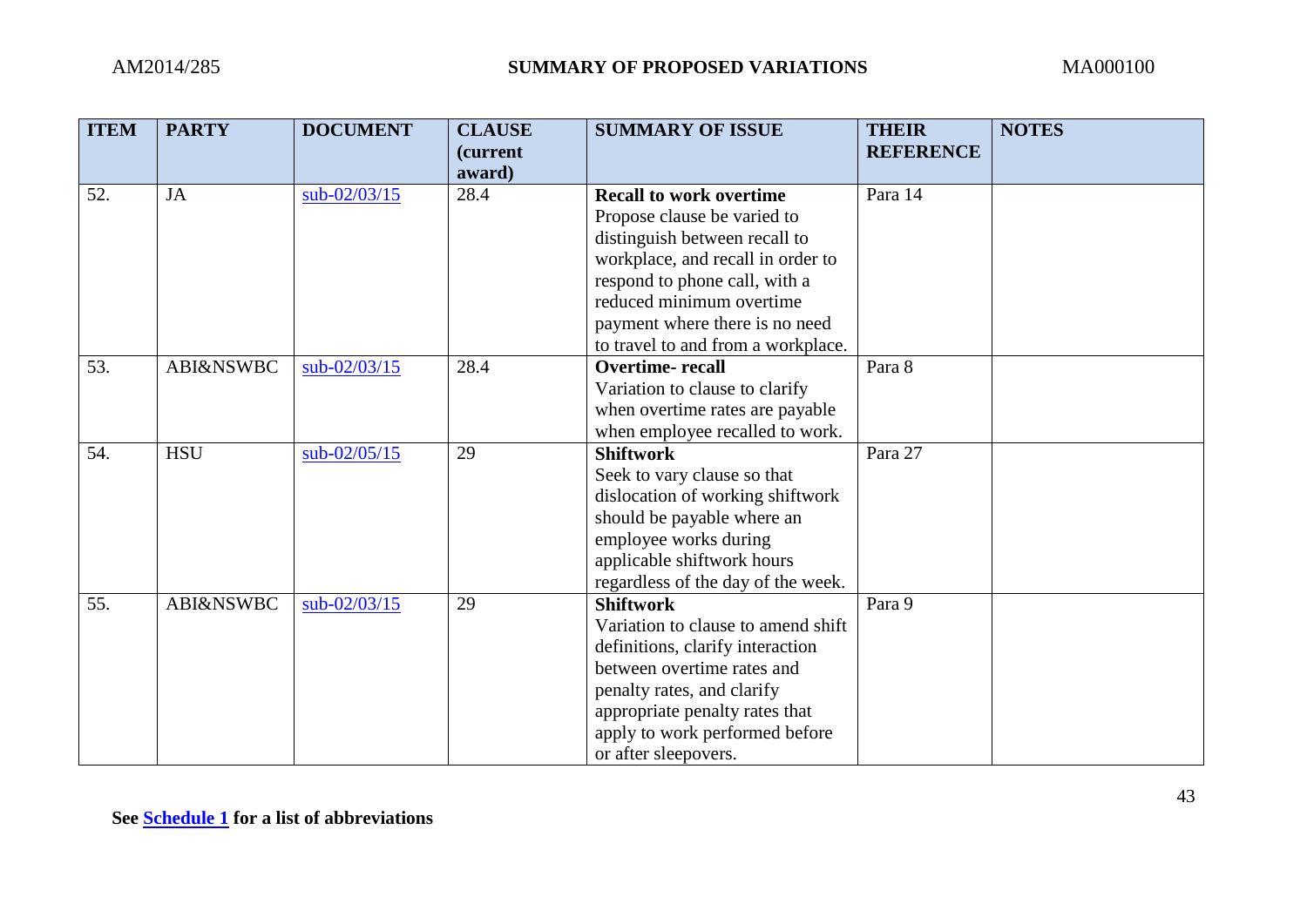| <b>ITEM</b> | <b>PARTY</b>         | <b>DOCUMENT</b> | <b>CLAUSE</b><br><i>(current)</i> | <b>SUMMARY OF ISSUE</b>                  | <b>THEIR</b><br><b>REFERENCE</b> | <b>NOTES</b>            |
|-------------|----------------------|-----------------|-----------------------------------|------------------------------------------|----------------------------------|-------------------------|
|             |                      |                 | award)                            |                                          |                                  |                         |
| 55.         | <b>ABI&amp;NSWBC</b> | $sub-02/03/15$  | 29                                | <b>Shiftwork</b>                         | Para 9                           |                         |
|             |                      |                 |                                   | Variation to clause to amend the         |                                  |                         |
|             |                      |                 |                                   | shift definitions, clarify the           |                                  |                         |
|             |                      |                 |                                   | interaction between overtime             |                                  |                         |
|             |                      |                 |                                   | rates and penalty rates, and             |                                  |                         |
|             |                      |                 |                                   | clarify the appropriate penalty          |                                  |                         |
|             |                      |                 |                                   | rates that apply to work                 |                                  |                         |
|             |                      |                 |                                   | performed before or after<br>sleepovers. |                                  |                         |
| 56.         | <b>ASU</b>           | sub-02/03/15    | 31.3                              | <b>Annual leave loading</b>              | Para 10                          | Being dealt with by     |
|             |                      |                 |                                   | Clarify clause to ensure annual          |                                  | Annual leave Full Bench |
|             |                      |                 |                                   | leave loading is paid upon               |                                  | in AM2014/47            |
|             |                      |                 |                                   | termination. See submission for          |                                  |                         |
|             |                      |                 |                                   | proposed wording.                        |                                  |                         |
| 57.         | <b>UV</b>            | $sub-02/03/15$  | 34.2                              | <b>Public Holiday</b>                    | Page 5                           |                         |
|             |                      |                 |                                   | Proposed insertion of wording            |                                  |                         |
|             |                      |                 |                                   | rosters are not altered for the          |                                  |                         |
|             |                      |                 |                                   | purpose of avoiding public               |                                  |                         |
|             |                      |                 |                                   | holidays entitlements.                   |                                  |                         |
| 58.         | JA                   | $sub-02/03/15$  | Schedule B                        | <b>SACS Classifications</b>              | Para 15                          |                         |
|             |                      |                 |                                   | Propose that the classification          |                                  |                         |
|             |                      |                 |                                   | definitions be updated to reflect        |                                  |                         |
|             |                      |                 |                                   | the nature of disability work.           |                                  |                         |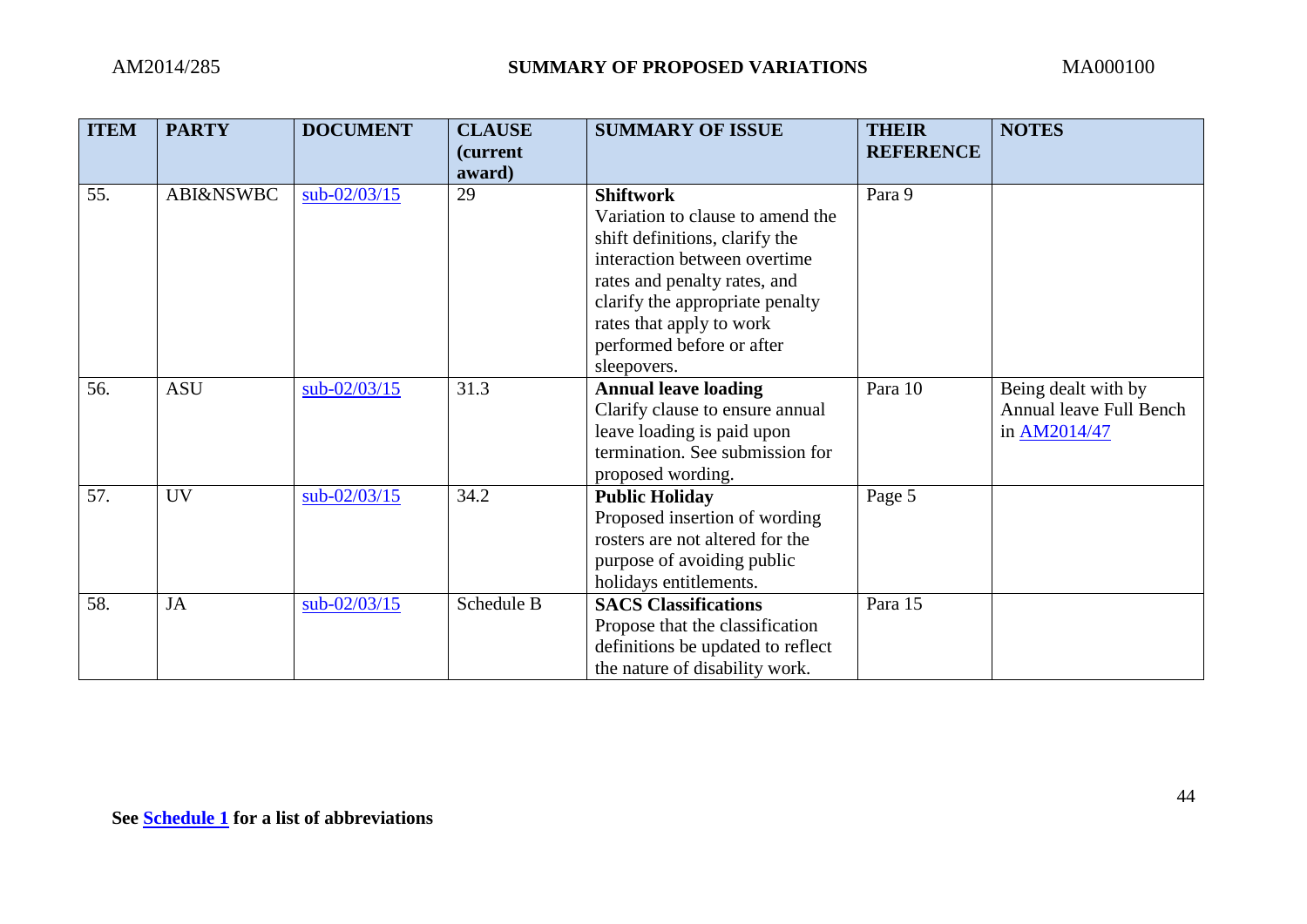| <b>ITEM</b> | <b>PARTY</b> | <b>DOCUMENT</b> | <b>CLAUSE</b>    | <b>SUMMARY OF ISSUE</b>            | THEIR            | <b>NOTES</b> |
|-------------|--------------|-----------------|------------------|------------------------------------|------------------|--------------|
|             |              |                 | <i>(current)</i> |                                    | <b>REFERENCE</b> |              |
|             |              |                 | award)           |                                    |                  |              |
| 59.         | <b>ASU</b>   | $sub-02/03/15$  | Schedule B       | <b>Crisis and Accommodation</b>    | Para 8           |              |
|             |              |                 |                  | <b>Employees- Classifications</b>  |                  |              |
|             |              |                 |                  | Vary clause to ensure that         |                  |              |
|             |              |                 |                  | employees are correctly classified |                  |              |
|             |              |                 |                  | and properly remunerated in        |                  |              |
|             |              |                 |                  | respect of the work they perform.  |                  |              |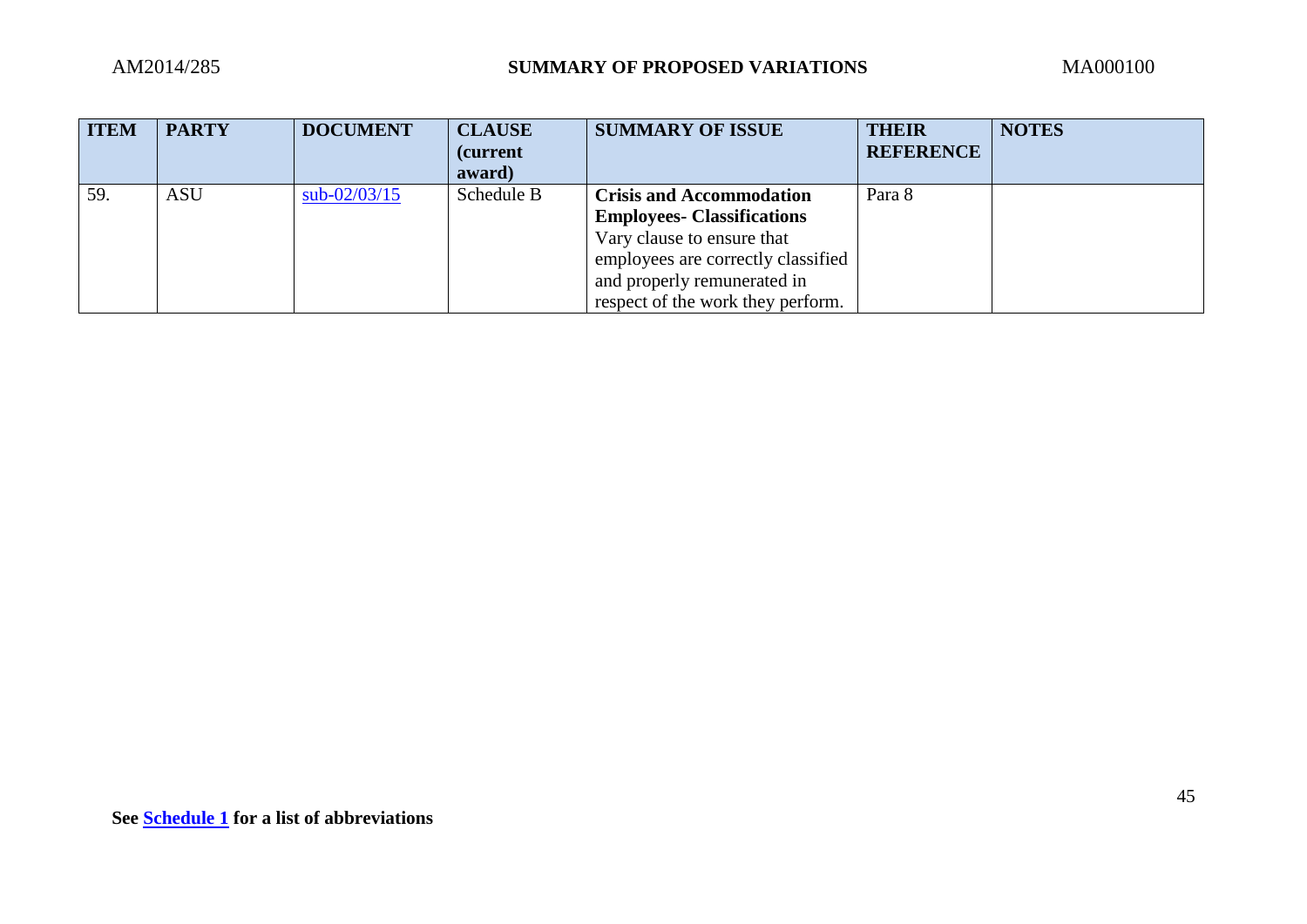*Supported Employment Services Award 2010*

| <b>ITEM</b>      | <b>PARTY</b>             | <b>DOCUMENT</b> | <b>CLAUSE</b>              | <b>SUMMARY OF ISSUE</b>                                                                                                       | <b>THEIR</b>     | <b>NOTES</b>                                                                                                                                   |
|------------------|--------------------------|-----------------|----------------------------|-------------------------------------------------------------------------------------------------------------------------------|------------------|------------------------------------------------------------------------------------------------------------------------------------------------|
|                  |                          |                 | <i>(current)</i><br>award) |                                                                                                                               | <b>REFERENCE</b> |                                                                                                                                                |
| 1.               | <b>HSU</b>               | Sub-02Mar15     | 14.4                       | <b>Wages assessment tool</b>                                                                                                  | Paras 3-5        |                                                                                                                                                |
|                  |                          |                 |                            | Application to amend wages<br>assessment tool in award is                                                                     |                  |                                                                                                                                                |
|                  | ABI $&$<br><b>NSWBC</b>  | Sub-02Mar15     |                            | ongoing $(AM2013/30)$ and party<br>seeks to continue involvement in                                                           | Paras 1.1-1.9    |                                                                                                                                                |
|                  | DSS                      | $Sub-01Mar15$   |                            | these proceedings.                                                                                                            | Pages $1-2$      |                                                                                                                                                |
| 2.               | <b>HSU</b>               | Sub-02Mar15     |                            | <b>Ceremonial leave</b><br>10 days of ceremonial leave for<br>Aboriginal and Torres Strait<br>Islander peoples sought.        |                  |                                                                                                                                                |
| $\overline{3}$ . | ABI $\&$<br><b>NSWBC</b> | $Sub-02Mar15$   | 14                         | <b>Minimum</b> wages<br>Inclusion of minimum rates of<br>pay for apprentices and junior<br>employees sought.                  | Para $2.1(a)$    |                                                                                                                                                |
| 4.               | ABI $\&$<br><b>NSWBC</b> | Sub-02Mar15     | 14.4                       | <b>Wage assessment tool</b><br>Inclusion of a reference to a new<br>version of an existing wage<br>assessment tool is sought. | Para $2.1(b)$    |                                                                                                                                                |
| $\overline{5}$ . | ABI $\&$<br><b>NSWBC</b> | Sub-02Mar15     | 18                         | <b>Payment of wages</b><br>Timeframe in which an employer<br>can pay termination pay should<br>be increased.                  | Para $2.1(e)$    | Issue affects multiple<br>$awards - see$<br>Correspondence from<br>Ai Group, 25 Nov 2014.<br>Referred to separately<br>constituted Full Bench. |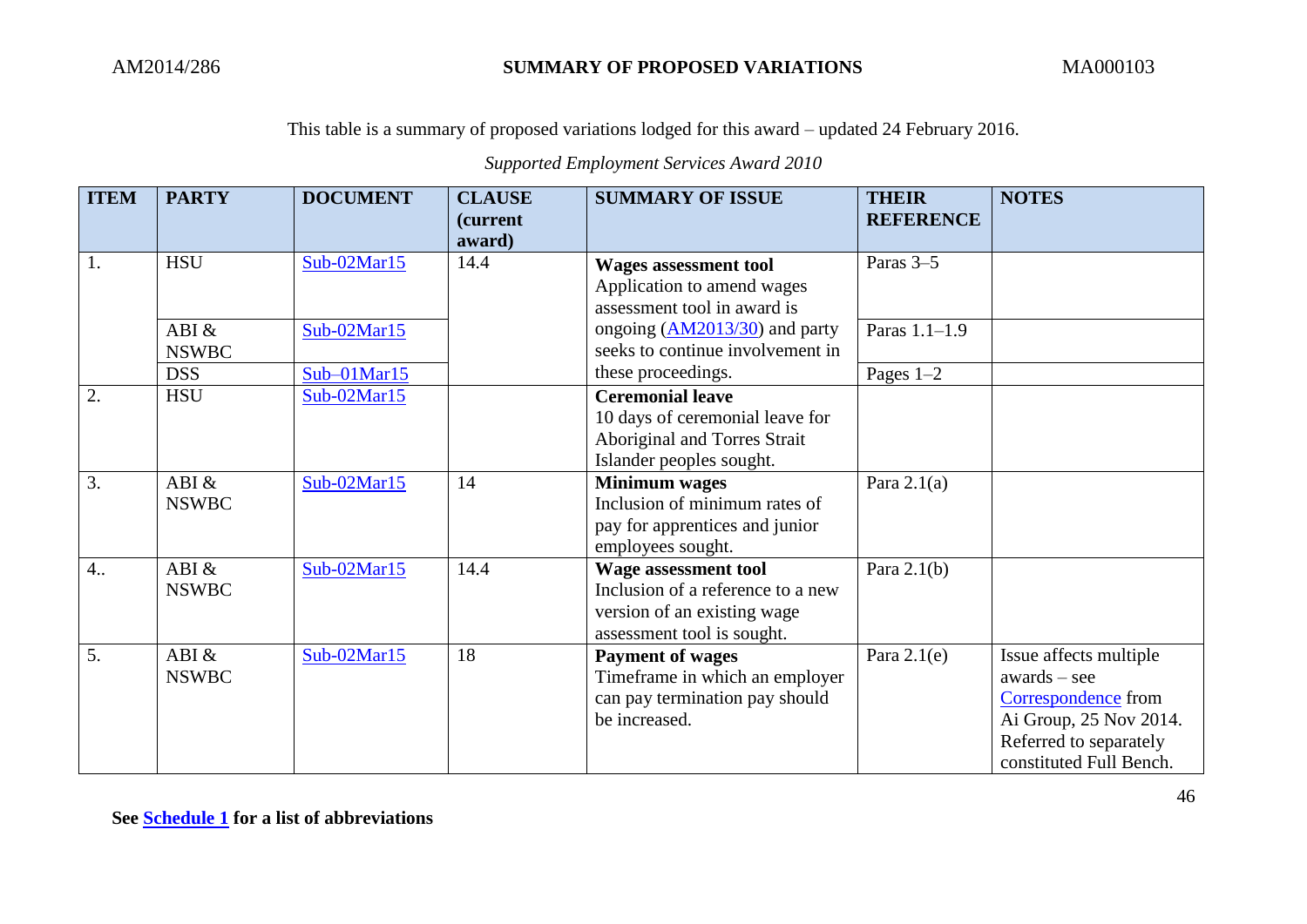| <b>ITEM</b> | <b>PARTY</b> | <b>DOCUMENT</b> | <b>CLAUSE</b><br>(current | <b>SUMMARY OF ISSUE</b>           | <b>THEIR</b><br><b>REFERENCE</b> | <b>NOTES</b> |
|-------------|--------------|-----------------|---------------------------|-----------------------------------|----------------------------------|--------------|
|             |              |                 | award)                    |                                   |                                  |              |
| 6.          | ABI &        | $Sub-02Mar15$   | 20.1                      | <b>Ordinary hours of work</b>     | Para $2.1(d)$                    |              |
|             | <b>NSWBC</b> |                 |                           | Maximum ordinary hours of         |                                  |              |
|             |              |                 |                           | work per shift should be          |                                  |              |
|             |              |                 |                           | increased.                        |                                  |              |
| 7.          | ABI &        | Sub-02Mar15     | 20.2                      | Span of hours                     | Para $2.1(e)$                    |              |
|             | <b>NSWBC</b> |                 |                           | Span of hours should be adjusted. |                                  |              |
| 8.          | ABI $\&$     | $Sub-02Mar15$   | 20.3, 20.4                | <b>Penalty rates</b>              | Para $2.1(f)$                    |              |
|             | <b>NSWBC</b> |                 |                           | Amendment to penalty rates is     |                                  |              |
|             |              |                 |                           | sought.                           |                                  |              |
| 9.          | ABI &        | $Sub-02Mar15$   | 21.5                      | <b>Overtime</b>                   | Para $2.1(g)$                    |              |
|             | <b>NSWBC</b> |                 |                           | Variation is sought to cover a    |                                  |              |
|             |              |                 |                           | situation where an employee       |                                  |              |
|             |              |                 |                           | works additional hours prior to   |                                  |              |
|             |              |                 |                           | the commencement of their         |                                  |              |
|             |              |                 |                           | ordinary hours.                   |                                  |              |
| 10.         | ABI &        | $Sub-02Mar15$   | 22.1(b)                   | <b>Shiftworker</b>                | Para $2.1(h)$                    |              |
|             | <b>NSWBC</b> |                 |                           | Variation to the definition of    |                                  |              |
|             |              |                 |                           | shiftworker is sought.            |                                  |              |
| 11.         | ABI &        | $Sub-02Mar15$   | Schedule B                | <b>Classification definitions</b> | Para $2.1(i)$                    |              |
|             | <b>NSWBC</b> |                 |                           | Variation sought to ensure        |                                  |              |
|             |              |                 |                           | definitions reflect the work      |                                  |              |
|             |              |                 |                           | performed by employees under      |                                  |              |
|             |              |                 |                           | the award.                        |                                  |              |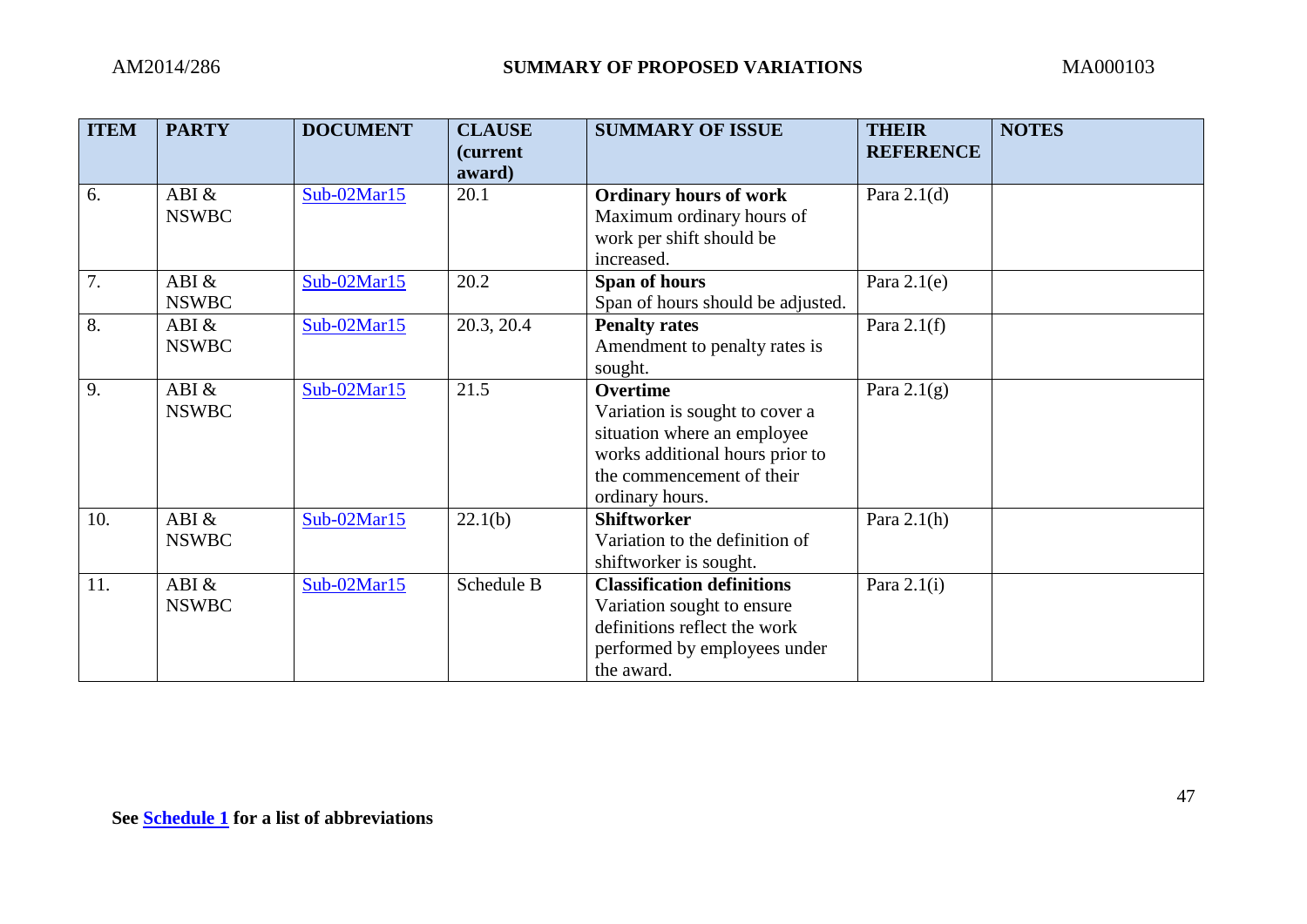*Air Pilots Award 2010*

| <b>ITEM</b> | <b>PARTY</b> | <b>DOCUMENT</b> | <b>CLAUSE</b>   | <b>SUMMARY OF ISSUE</b>               | <b>THEIR</b>     | <b>NOTES</b> |
|-------------|--------------|-----------------|-----------------|---------------------------------------|------------------|--------------|
|             |              |                 | (current award) |                                       | <b>REFERENCE</b> |              |
|             | AFAP         | $Sub-15Feb16$   | Schedule B.1.2  | <b>Classifications and minimum</b>    | p <sub>1</sub>   |              |
|             |              |                 |                 | entitlements                          |                  |              |
|             |              |                 |                 | Insert Embraer 135/145 rate of pay:   |                  |              |
|             |              |                 |                 | First officer<br>Captain              |                  |              |
|             |              |                 |                 | 110,086<br>72,972                     |                  |              |
| $\gamma$    | AFAP         | $Sub-15Feb16$   | Schedule C.1.1  | <b>Classifications and minimum</b>    | p.1              |              |
|             |              |                 |                 | salaries—Regional Airlines            |                  |              |
|             |              |                 |                 | Schedule should be expanded to        |                  |              |
|             |              |                 |                 | ensure pilots flying larger aircrafts |                  |              |
|             |              |                 |                 | are covered by award                  |                  |              |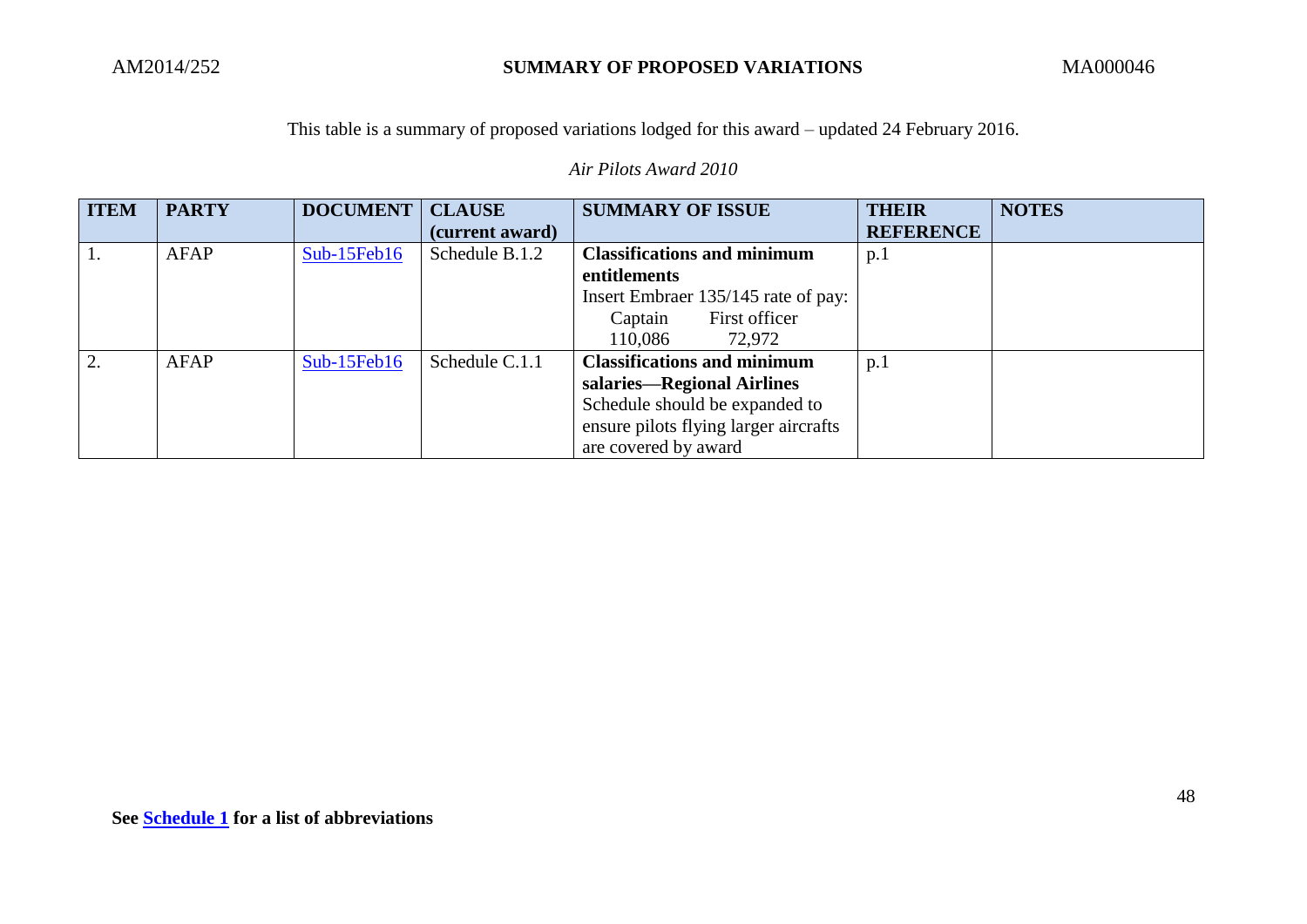*Aircraft Cabin Crew Award 2010*

| <b>ITEM</b>    | <b>PARTY</b> | <b>DOCUMENT</b>   | <b>CLAUSE</b><br><i>(current)</i> | <b>SUMMARY OF ISSUE</b>                                                                                                                                                                                                                                                                                                                                                                                                                                                                                                                                                                 | <b>THEIR</b><br><b>REFERENCE</b> | <b>NOTES</b> |
|----------------|--------------|-------------------|-----------------------------------|-----------------------------------------------------------------------------------------------------------------------------------------------------------------------------------------------------------------------------------------------------------------------------------------------------------------------------------------------------------------------------------------------------------------------------------------------------------------------------------------------------------------------------------------------------------------------------------------|----------------------------------|--------------|
|                |              |                   | award)                            |                                                                                                                                                                                                                                                                                                                                                                                                                                                                                                                                                                                         |                                  |              |
| $\mathbf{1}$   | iCCC         | $Sub-15May15$     | 3                                 | <b>Definitions</b><br>Definition of 'rostered day off'<br>includes reference to 'nominated<br>duty free periods'. Seek variation<br>definition of 'sign-off' to include<br>nominated duty free period as<br>part of domestic, regional and<br>international cabin crew<br>members' duty hour limitations<br>provisions contained in Sched B,<br>C and D.<br>Proposes definition "sign off" be<br>clarified regarding interaction<br>between the <i>planned</i> sign off<br>period for rostering purposes and<br>unplanned time.<br>See proposed definitions on page<br>2 of submission. | Pages $1-2$                      |              |
| $\overline{2}$ | iCCC         | $Sub-15$ May $15$ | New clause                        | <b>Consultation and dispute</b><br>resolution-proposed new<br>penalties<br>Proposes penalty provision for<br>financial losses incurred from<br>raising and resolving operational                                                                                                                                                                                                                                                                                                                                                                                                        | Page 2                           |              |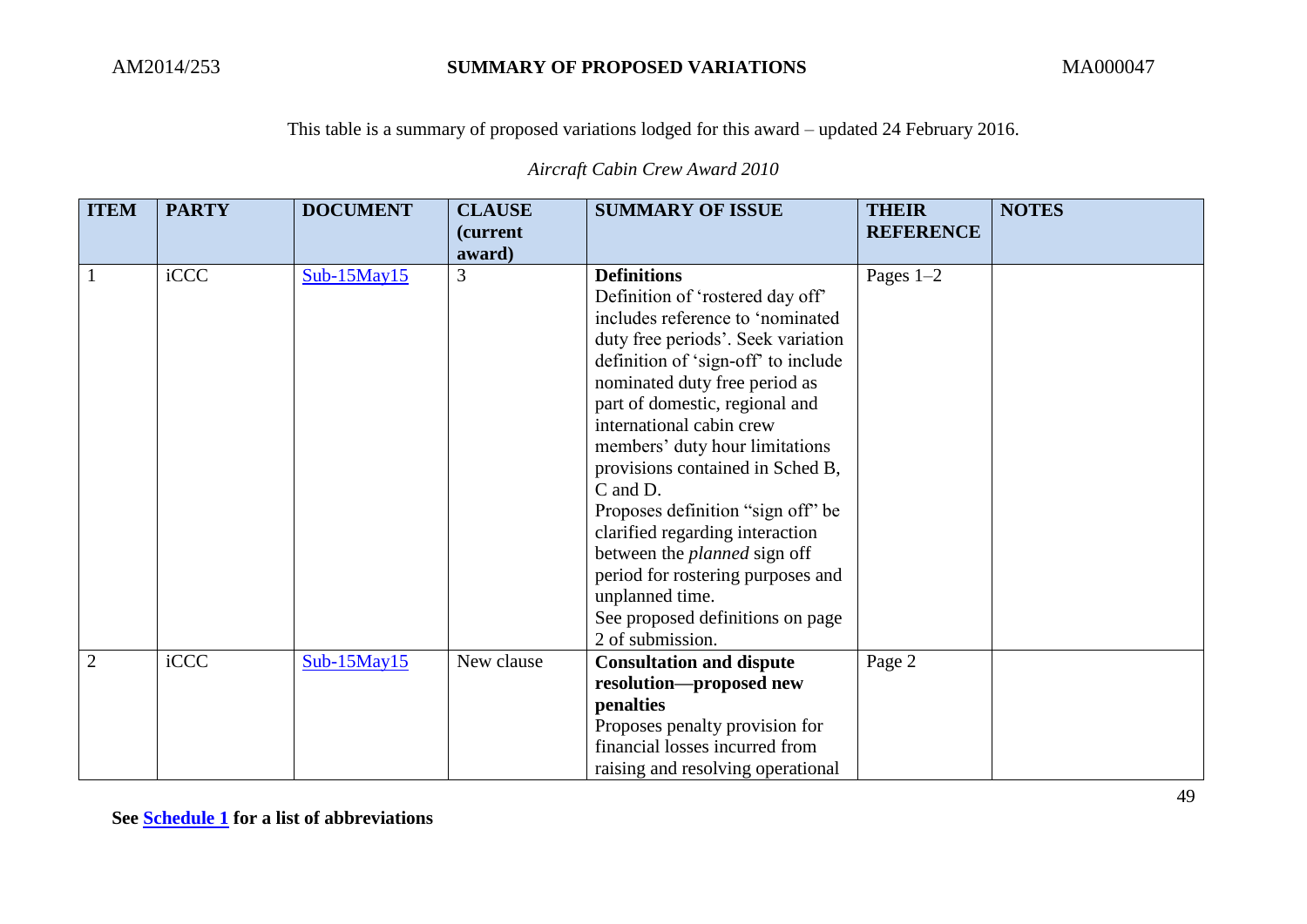| <b>ITEM</b>    | <b>PARTY</b> | <b>DOCUMENT</b>   | <b>CLAUSE</b><br><i>(current)</i><br>award) | <b>SUMMARY OF ISSUE</b>                                                                                                                                                                                                                                                                                                                                        | <b>THEIR</b><br><b>REFERENCE</b> | <b>NOTES</b> |
|----------------|--------------|-------------------|---------------------------------------------|----------------------------------------------------------------------------------------------------------------------------------------------------------------------------------------------------------------------------------------------------------------------------------------------------------------------------------------------------------------|----------------------------------|--------------|
|                |              |                   |                                             | grievances.<br>See penalty provision proposes<br>on page 2 of submission.                                                                                                                                                                                                                                                                                      |                                  |              |
| 3              | iCCC         | $Sub-15$ May $15$ | 11                                          | <b>Types of Employment</b><br>Proposes clarification contained<br>in Scheds B or D for duty time<br>calculations and allowances<br>payable are associated with type<br>of flying undertaken, up to and<br>including planned/unplanned rest<br>period.                                                                                                          | Page 3                           |              |
| $\overline{4}$ | iCCC         | $Sub-15$ May $15$ | 17                                          | <b>Employee duties</b><br>Proposes additional clause 17.4.<br>Proposed clause requires an<br>employer cannot require service<br>of an employee to whom training<br>arrangements apply, in<br>performing safety or<br>product/entertainment delivery<br>activities until inflight training<br>has commenced and<br>supernumerary training sectors<br>completed. | Page 3                           |              |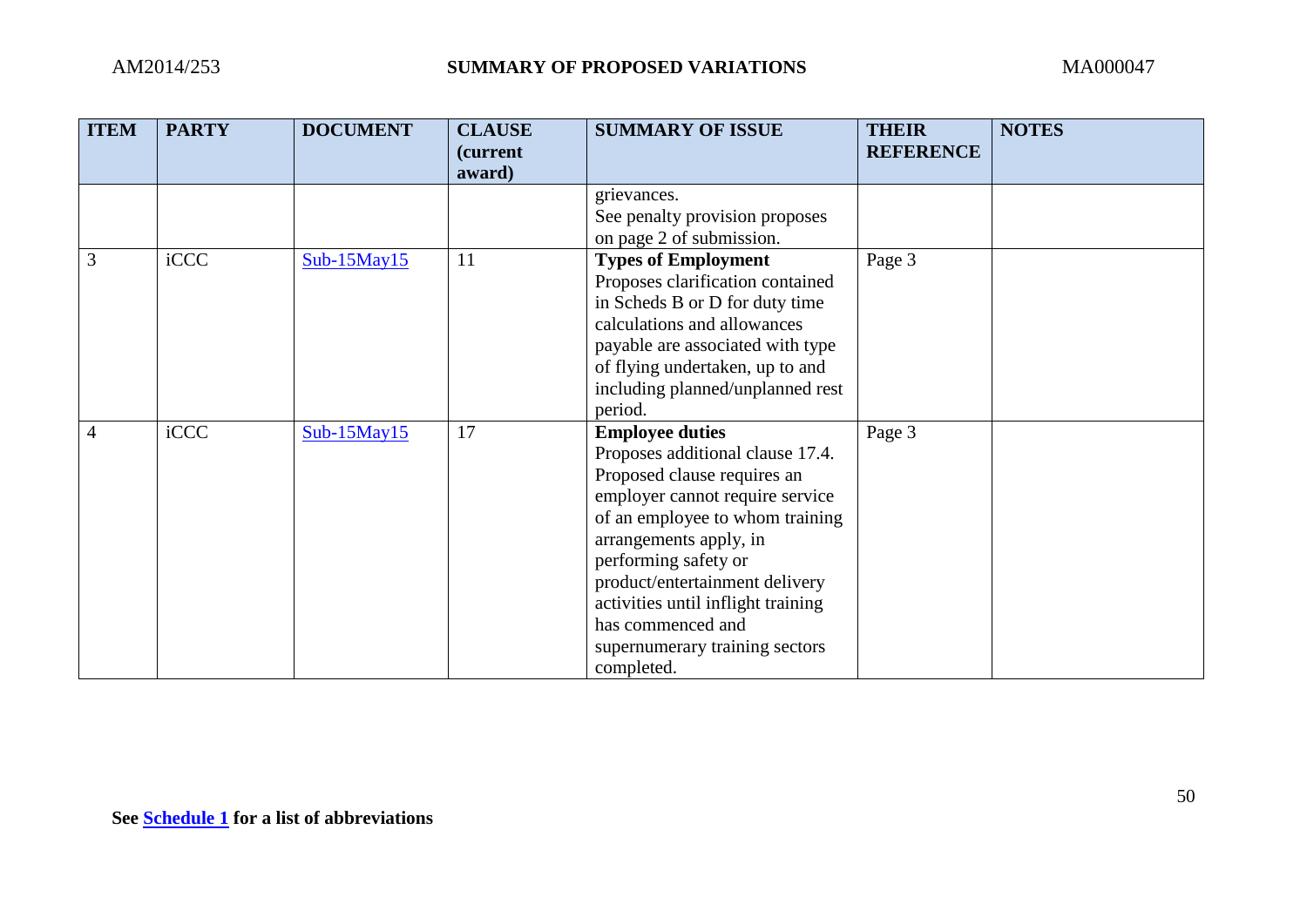| <b>ITEM</b> | <b>PARTY</b> | <b>DOCUMENT</b>   | <b>CLAUSE</b><br>(current | <b>SUMMARY OF ISSUE</b>              | <b>THEIR</b><br><b>REFERENCE</b> | <b>NOTES</b> |
|-------------|--------------|-------------------|---------------------------|--------------------------------------|----------------------------------|--------------|
|             |              |                   | award)                    |                                      |                                  |              |
| 5           | iCCC         | $Sub-15$ May15    | 18                        | <b>Classification and minimum</b>    | Page 3                           |              |
|             |              |                   |                           | wages                                |                                  |              |
|             |              |                   |                           | Proposes "cabin crew supervisor"     |                                  |              |
|             |              |                   |                           | is included in definitions at clause |                                  |              |
|             |              |                   |                           | 3 of Award.                          |                                  |              |
|             |              |                   |                           | Proposes where cabin crew            |                                  |              |
|             |              |                   |                           | supervisor operates mix of           |                                  |              |
|             |              |                   |                           | narrow-bodied and wide-bodied        |                                  |              |
|             |              |                   |                           | aircraft that minimum weekly         |                                  |              |
|             |              |                   |                           | wage be increased to the average     |                                  |              |
|             |              |                   |                           | of cabin crew manager and cabin      |                                  |              |
|             |              |                   |                           | crew supervisor minimum weekly       |                                  |              |
|             |              |                   |                           | wages.                               |                                  |              |
| 6           | iCCC         | $Sub-15$ May $15$ | 19                        | <b>Allowances</b>                    | Page 3                           |              |
|             |              |                   |                           | Propose award be varied to           |                                  |              |
|             |              |                   |                           | include reasonable travel            |                                  |              |
|             |              |                   |                           | expenses in reimbursement of fair    |                                  |              |
|             |              |                   |                           | and reasonable costs for meals       |                                  |              |
|             |              |                   |                           | whilst staying in international      |                                  |              |
|             |              |                   |                           | ports.                               |                                  |              |
|             |              |                   |                           | Propose expenses calculated          |                                  |              |
|             |              |                   |                           | using the Australian Taxation        |                                  |              |
|             |              |                   |                           | Office's relevant table.             |                                  |              |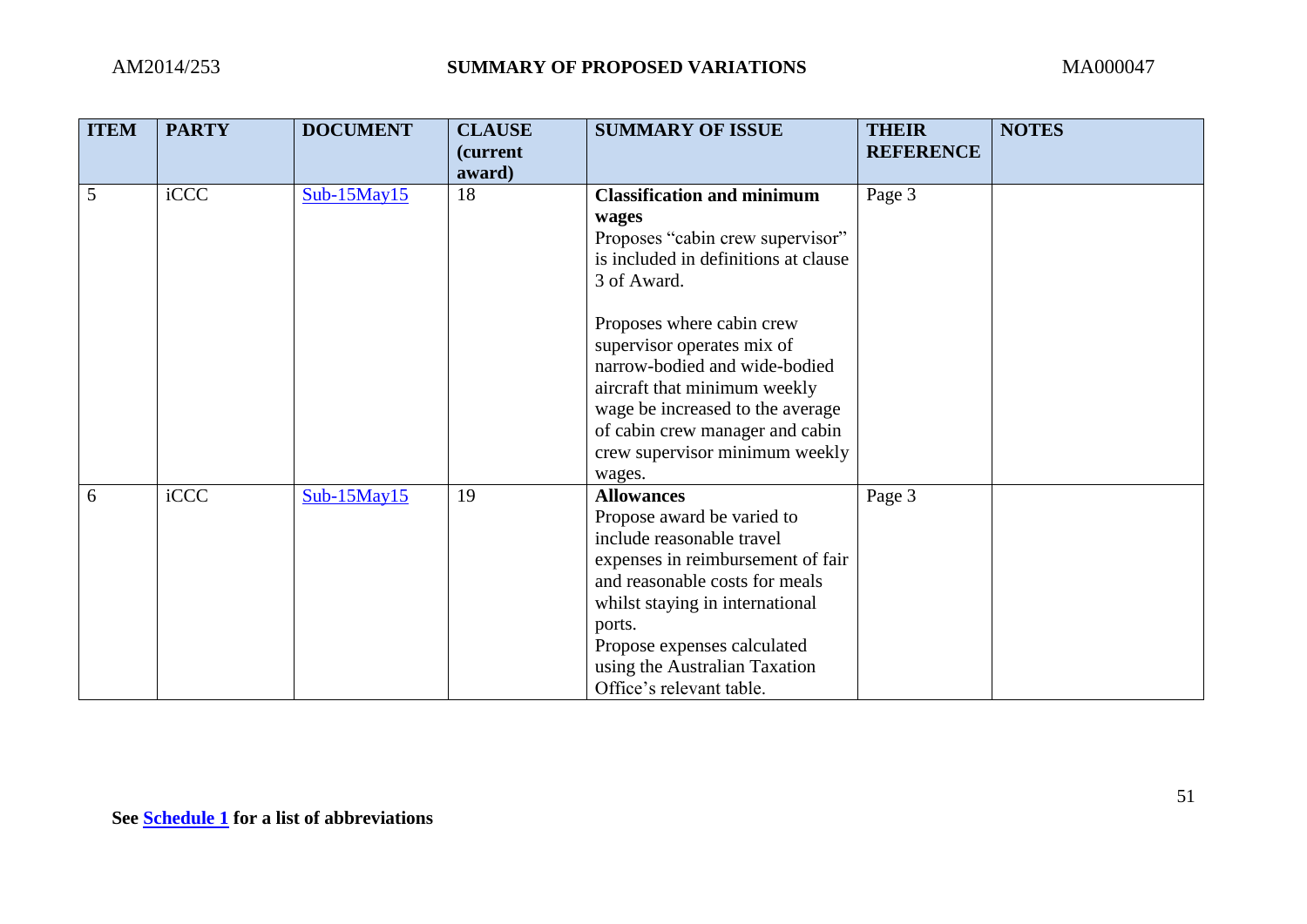| <b>ITEM</b> | <b>PARTY</b> | <b>DOCUMENT</b> | <b>CLAUSE</b><br>(current<br>award) | <b>SUMMARY OF ISSUE</b>                                                                                                                                                                                                                                                                                                                                                                                                                                                                                                                                                                                                                            | <b>THEIR</b><br><b>REFERENCE</b> | <b>NOTES</b> |
|-------------|--------------|-----------------|-------------------------------------|----------------------------------------------------------------------------------------------------------------------------------------------------------------------------------------------------------------------------------------------------------------------------------------------------------------------------------------------------------------------------------------------------------------------------------------------------------------------------------------------------------------------------------------------------------------------------------------------------------------------------------------------------|----------------------------------|--------------|
| 7           | iCCC         | $Sub-15May15$   | 24 and B.2                          | Ordinary hours of work and<br>rostering<br>Proposes that Award be varied to<br>clarify interaction between<br>ordinary hours of work, rostered<br>duty hours, actual time on duty,<br>leave credits and reasonable<br>additional hours.<br>Variation should explain<br>interaction between these various<br>clauses to enable cabin crew to<br>understand how ordinary hours of<br>work are calculated and recorded.<br>Party notes that there is no roster<br>period cycle maximum hours of<br>work which creates uncertainty<br>for when employee's ordinary<br>hours of work commitment is<br>completed and when overtime<br>pay is applicable. | Pages 3–4, 5                     |              |
| 8           | iCCC         | $Sub-15May15$   | Part 6                              | <b>Parental leave</b><br>Proposes additional parental<br>leave provisions in recognition of<br>special requirements of cabin<br>crew for specified medical<br>reasons.                                                                                                                                                                                                                                                                                                                                                                                                                                                                             | Page 4                           |              |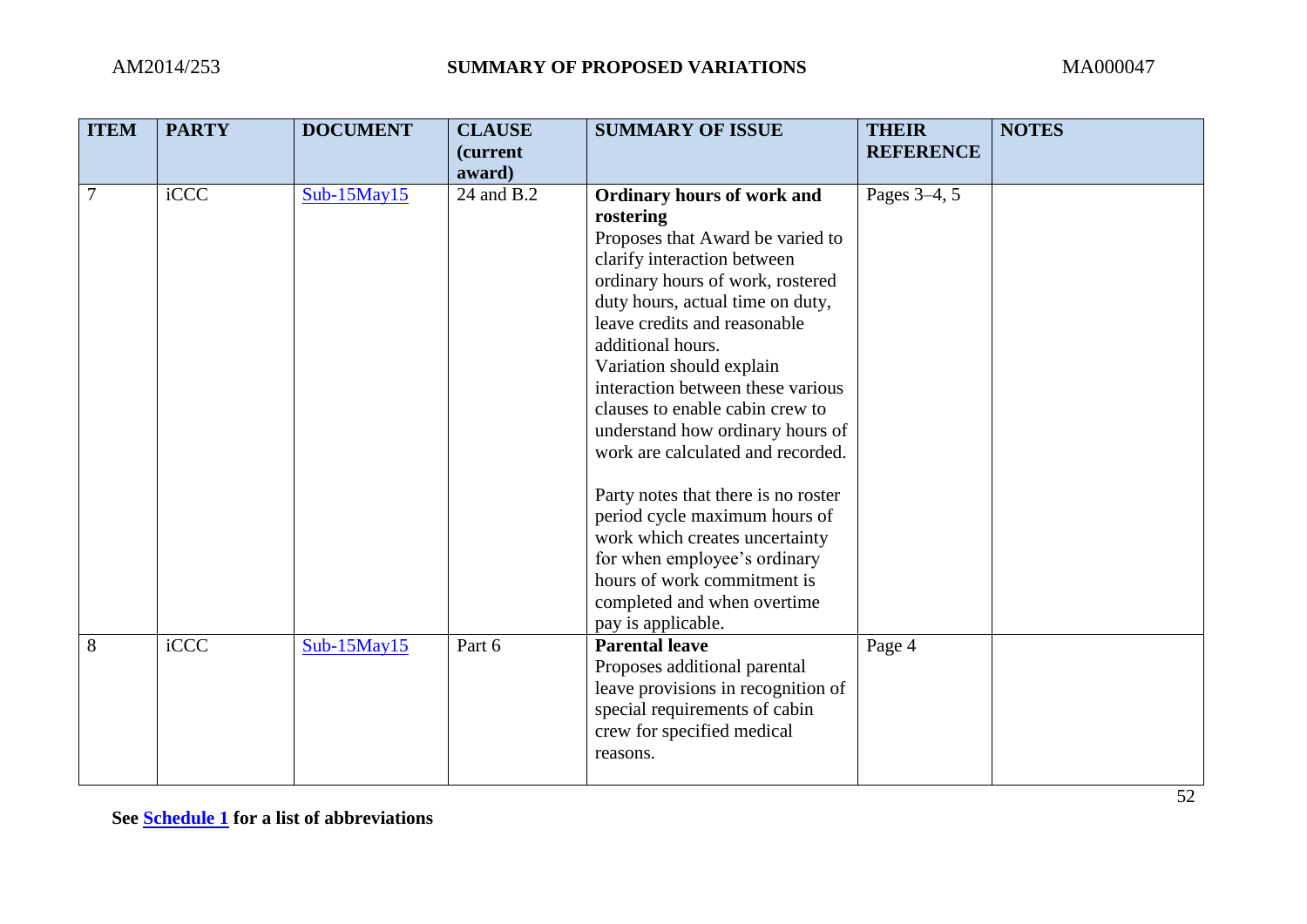| <b>ITEM</b> | <b>PARTY</b> | <b>DOCUMENT</b>   | <b>CLAUSE</b><br>(current<br>award)          | <b>SUMMARY OF ISSUE</b>                                                                                                                                                                                                                                                                                                                 | <b>THEIR</b><br><b>REFERENCE</b> | <b>NOTES</b> |
|-------------|--------------|-------------------|----------------------------------------------|-----------------------------------------------------------------------------------------------------------------------------------------------------------------------------------------------------------------------------------------------------------------------------------------------------------------------------------------|----------------------------------|--------------|
| 9           | iCCC         | $Sub-15$ May15    | Schedule $A -$<br>Transitional<br>Provisions | Transitional provisions -<br><b>Loadings and penalty rates</b><br>Application of transitional part-<br>time loading, Sat, Sun, evening<br>and other penalties, and shift<br>allowance/penalty rates unclear<br>from 2015 onwards.<br>Proposes Award varied to include<br>100% amounts or percentages for<br>payments and application to | Page 4                           |              |
|             |              |                   |                                              | loading and penalties (part-time<br>loading, Sat, Sun, evening and<br>other penalties, and shift<br>allowance/penalty).                                                                                                                                                                                                                 |                                  |              |
| 10          | iCCC         | $Sub-15$ May $15$ | <b>B.1.8</b>                                 | Domestic flying-Allowances-<br><b>Training allowance</b><br>Proposes workplace inspection of<br>Ground School trainer and<br>Ground School Clerk and Trainer<br>take place in 2015 to establish<br>and award allowances<br>commensurate with trainer roles.                                                                             | Page 5                           |              |
| 11          | iCCC         | $Sub-15$ May $15$ | <b>B.1.9</b>                                 | Domestic flying-Allowances -<br><b>Meal allowance</b><br>Proposes that allowance be varied<br>as 'tours of duty' is incorrectly<br>applied in current clause.                                                                                                                                                                           | Page 5                           |              |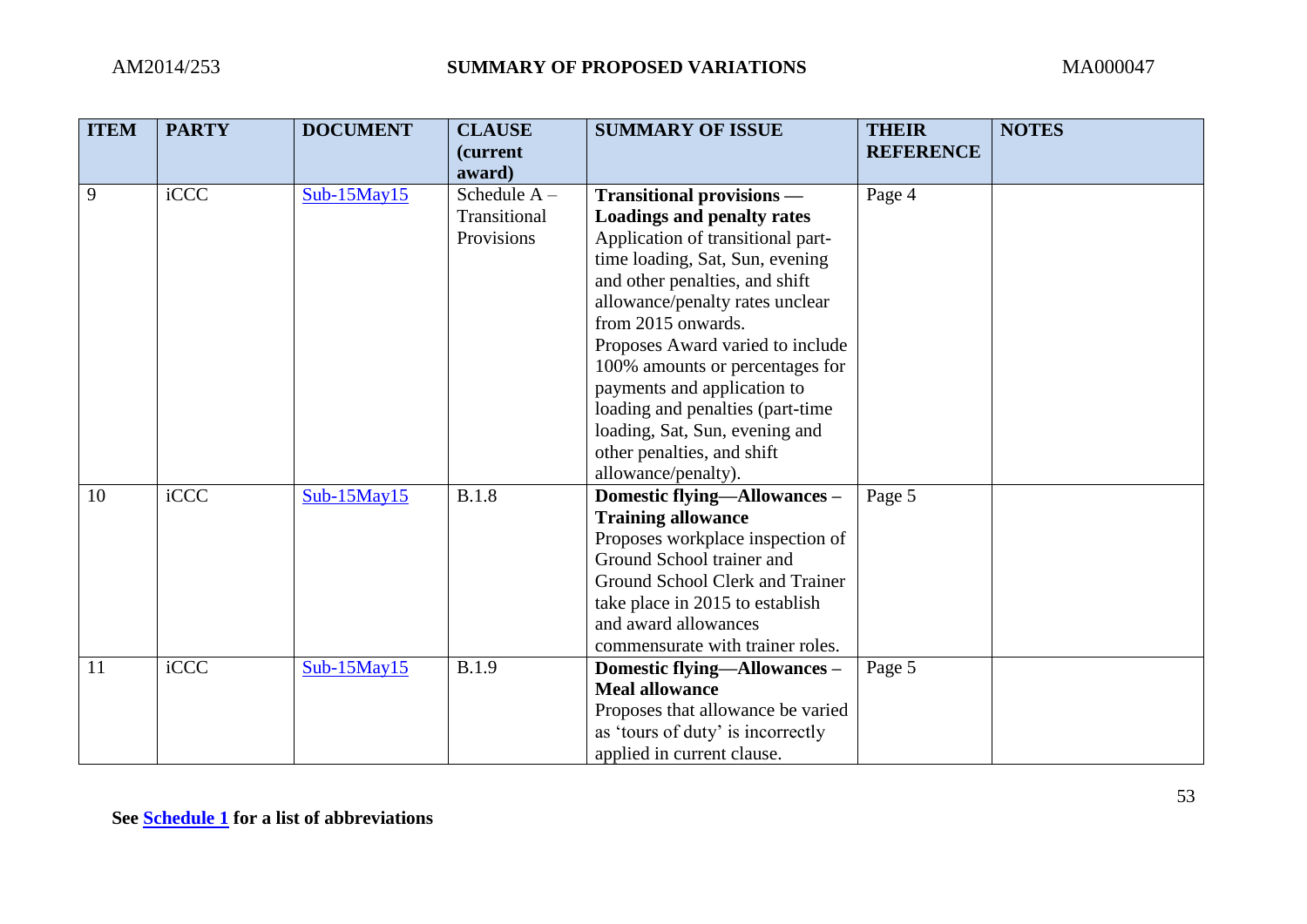| <b>ITEM</b> | <b>PARTY</b> | <b>DOCUMENT</b> | <b>CLAUSE</b><br>(current<br>award) | <b>SUMMARY OF ISSUE</b>                                                                                                                                                                                                                                                                                                                                                                                                                                                                                                       | <b>THEIR</b><br><b>REFERENCE</b> | <b>NOTES</b> |
|-------------|--------------|-----------------|-------------------------------------|-------------------------------------------------------------------------------------------------------------------------------------------------------------------------------------------------------------------------------------------------------------------------------------------------------------------------------------------------------------------------------------------------------------------------------------------------------------------------------------------------------------------------------|----------------------------------|--------------|
| 12          | iCCC         | $Sub-15$ May15  | <b>B.3.3</b>                        | <b>Domestic flying—Rostering</b><br>Proposes award be varied to<br>clarify when ordinary hours of<br>work are completed and when<br>overtime pay is applicable.                                                                                                                                                                                                                                                                                                                                                               | Page 5 - 6                       |              |
| 13          | iCCC         | Sub-15May15     | <b>B.3.6</b>                        | <b>Domestic flying—Rostering</b><br>Proposed changes to B.3.6 given<br>the lengthy planned and<br>unplanned duty hours in industry.                                                                                                                                                                                                                                                                                                                                                                                           | Page 6                           |              |
| 14          | iCCC         | $Sub-15May15$   | B.6.1(b)                            | <b>Domestic flying-Rostered</b><br>days off<br>Seeks clarification whether work<br>on a rostered day off is ordinary<br>hours of work towards roster<br>cycle maximum or overtime.<br>Party also seeks clarification for<br>prescribed total number of hours<br>representing roster cycle<br>maximum regarding reference to<br>reasonable additional hours.<br>Seeks clarification on when call-<br>in interrupts time free of duty as<br>call- in received and flow on<br>reassignment/consultation<br>constitutes duty (i). | Page 6                           |              |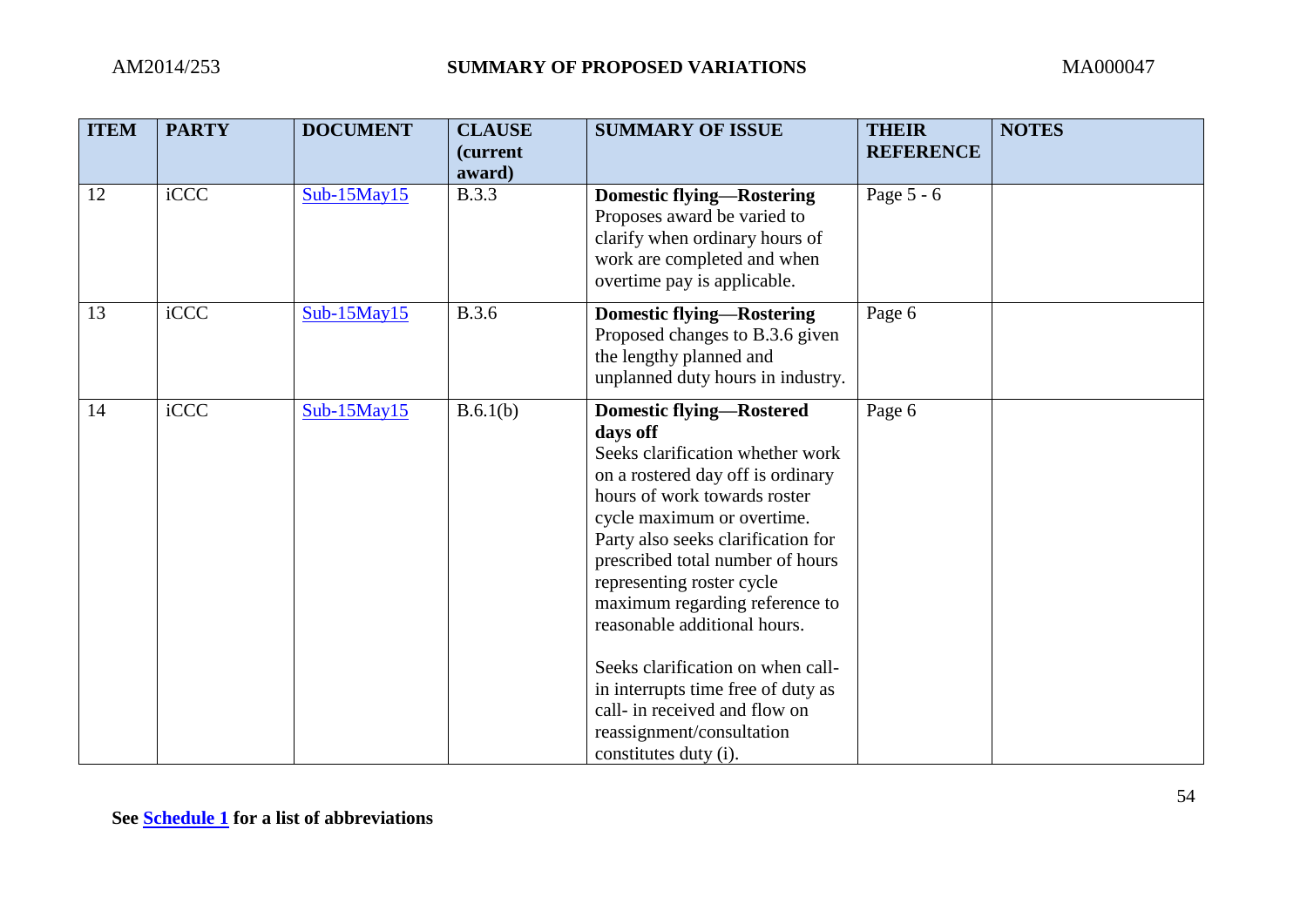| <b>ITEM</b> | <b>PARTY</b> | <b>DOCUMENT</b>   | <b>CLAUSE</b><br>(current<br>award) | <b>SUMMARY OF ISSUE</b>                                                                                                                                                                                                                                     | <b>THEIR</b><br><b>REFERENCE</b> | <b>NOTES</b> |
|-------------|--------------|-------------------|-------------------------------------|-------------------------------------------------------------------------------------------------------------------------------------------------------------------------------------------------------------------------------------------------------------|----------------------------------|--------------|
| 15          | iCCC         | $Sub-15$ May $15$ | B.5                                 | <b>Domestic flying-Duty</b><br>limitations and rest periods<br>Party submits review process<br>may need to include exposure<br>drafts to CASA for consideration<br>on whether proposed provisions<br>meet civil aviation fatigue<br>management obligations. | Page 6 - 7                       |              |
|             |              |                   |                                     | Party further submits review<br>process may need to consult<br>CASA regarding whether<br>proposed provisions meet fatigue<br>risk management obligations.                                                                                                   |                                  |              |
|             |              |                   |                                     | Unplanned duty hour limitations<br>above 14 hours into home base<br>are unsafe and unreasonable duty<br>hour limitations. Duty hour<br>limitations should be<br>complemented by fatigue risk<br>management system.                                          |                                  |              |
| 16          | iCCC         | $Sub-15$ May $15$ | <b>B.5.2</b>                        | <b>Domestic flying—Rest periods</b><br>Proposes home base planned rest<br>be greater than 12 hours and<br>sufficient rest at home base of at<br>least 24 consecutive hours<br>following a tour of duty<br>comprising low body clock                         | Page 7                           |              |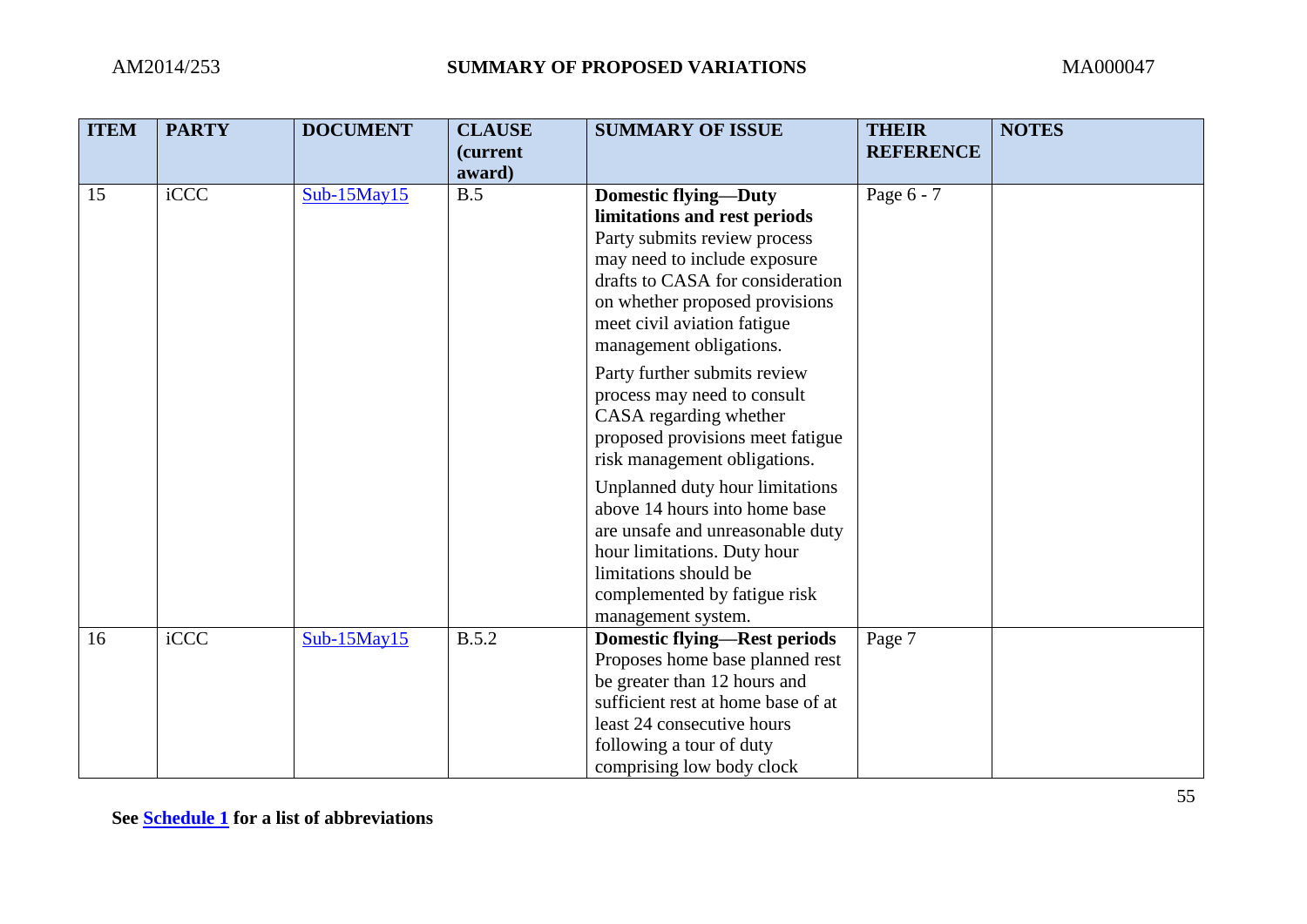| <b>ITEM</b> | <b>PARTY</b> | <b>DOCUMENT</b>   | <b>CLAUSE</b><br>(current<br>award) | <b>SUMMARY OF ISSUE</b>                                                                                                                                                                                                                       | <b>THEIR</b><br><b>REFERENCE</b> | <b>NOTES</b> |
|-------------|--------------|-------------------|-------------------------------------|-----------------------------------------------------------------------------------------------------------------------------------------------------------------------------------------------------------------------------------------------|----------------------------------|--------------|
|             |              |                   |                                     | periods between 2am and 6am.                                                                                                                                                                                                                  |                                  |              |
|             |              |                   |                                     | Party proposes such duties be<br>restricted from a second sector<br>being operated beyond dawn.                                                                                                                                               |                                  |              |
| 17          | iCCC         | $Sub-15May15$     | <b>B.9</b>                          | <b>Domestic flying-Reserve</b><br>Terms "reserve" and "stand-by"<br>have different meanings and this<br>should be reflected in award.                                                                                                         | Page 8                           |              |
|             |              |                   |                                     | Proposes variations to clauses<br>B.9.3, B.9.5, B.9.6 and B.9.7 to<br>ensure that the terms are not used<br>interchangeably.                                                                                                                  |                                  |              |
| 18          | iCCC         | $Sub-15$ May $15$ | Schedule D                          | <b>International flying</b><br>Proposes award be varied<br>pending finalisation of CASA's<br>ruling on fatigue management.                                                                                                                    | Page 9                           |              |
|             |              |                   |                                     | $D.5.1(b)$ to be varied as:<br>(standby credits do not count<br>towards duty limitations)"                                                                                                                                                    |                                  |              |
|             |              |                   |                                     | $D.5.2(b)$ should be varied to<br>include additional provision for<br>duty: "17 hours 1 min to 24 hours<br>namely 1 hour paid reclined rest<br>break to be assigned on the day<br>from eight hours after sign-on<br>[for fatigue prevention]" |                                  |              |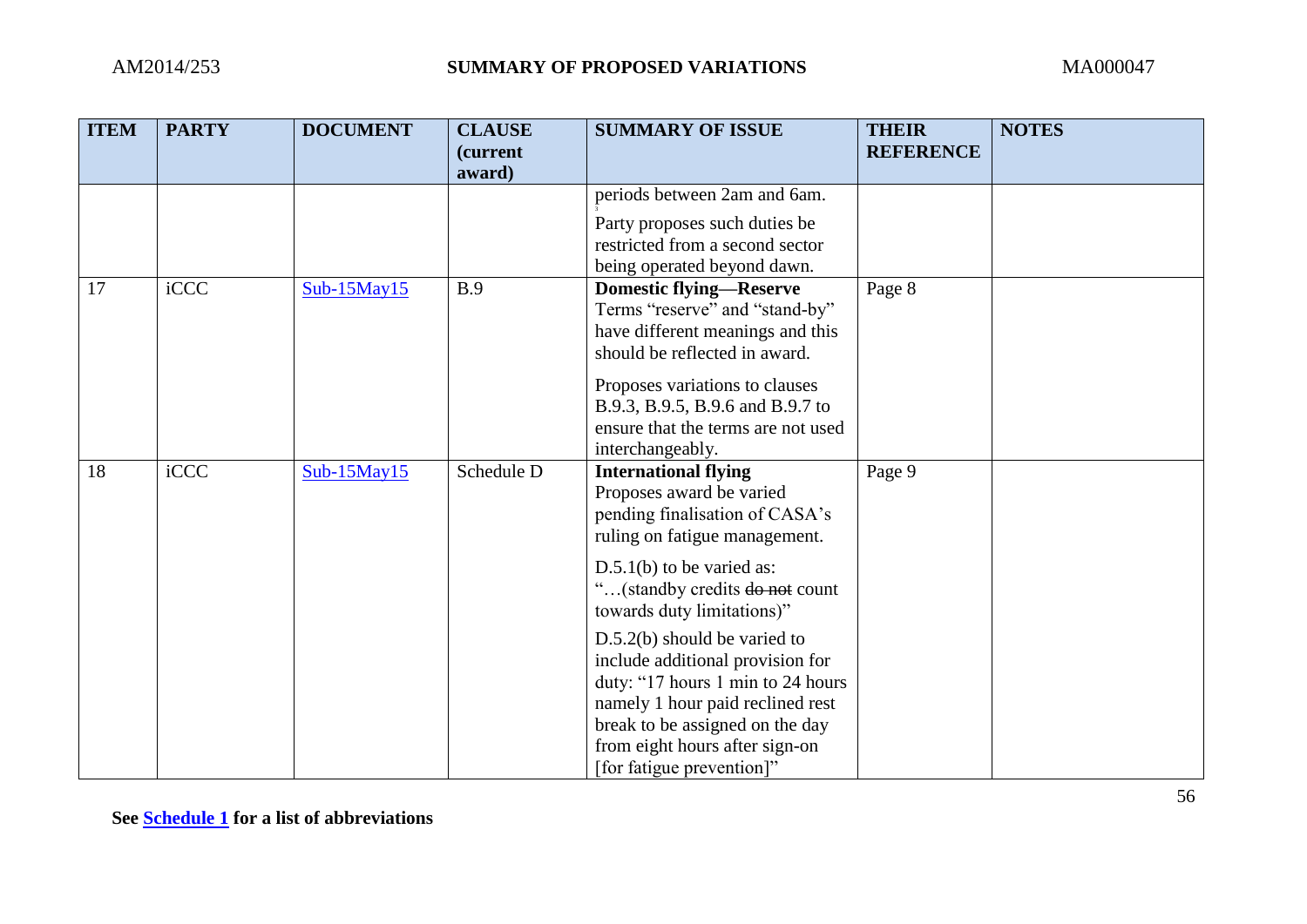*Airline Operations – Ground Staff Award 2010*

| <b>ITEM</b> | <b>PARTY</b> | <b>DOCUMENT</b> | <b>CLAUSE</b><br>(current)<br>award) | <b>SUMMARY OF ISSUE</b>                                                                                                                                                         | <b>THEIR</b><br><b>REFERENCE</b> | <b>NOTES</b>                 |
|-------------|--------------|-----------------|--------------------------------------|---------------------------------------------------------------------------------------------------------------------------------------------------------------------------------|----------------------------------|------------------------------|
|             | <b>AMWU</b>  | $Sub-12Nov15$   | Schedule B                           | <b>Classifications</b><br>Seeks to develop a career path for<br>technical, supervisory and senior<br>controller/principal technical<br>officer classifications.                 | Para 6-11                        |                              |
| 2.          | <b>ALAEA</b> | Sub-03Mar15     | 15.5,<br>Schedule B                  | <b>Classifications</b><br>Insert a new "Technical Support"<br>Supervision Stream" and<br>necessary definitions.                                                                 | Paras 3.2, 4.2                   |                              |
| 3.          | <b>ALAEA</b> | Sub-03Mar15     | 21.10                                | <b>Allowances</b><br>Insert a new clause providing for<br>payment of an allowance where<br>an employee is required to travel<br>more than 200km from their<br>normal residence. | Paras 3.1, 4.1                   | Proposed wording<br>provided |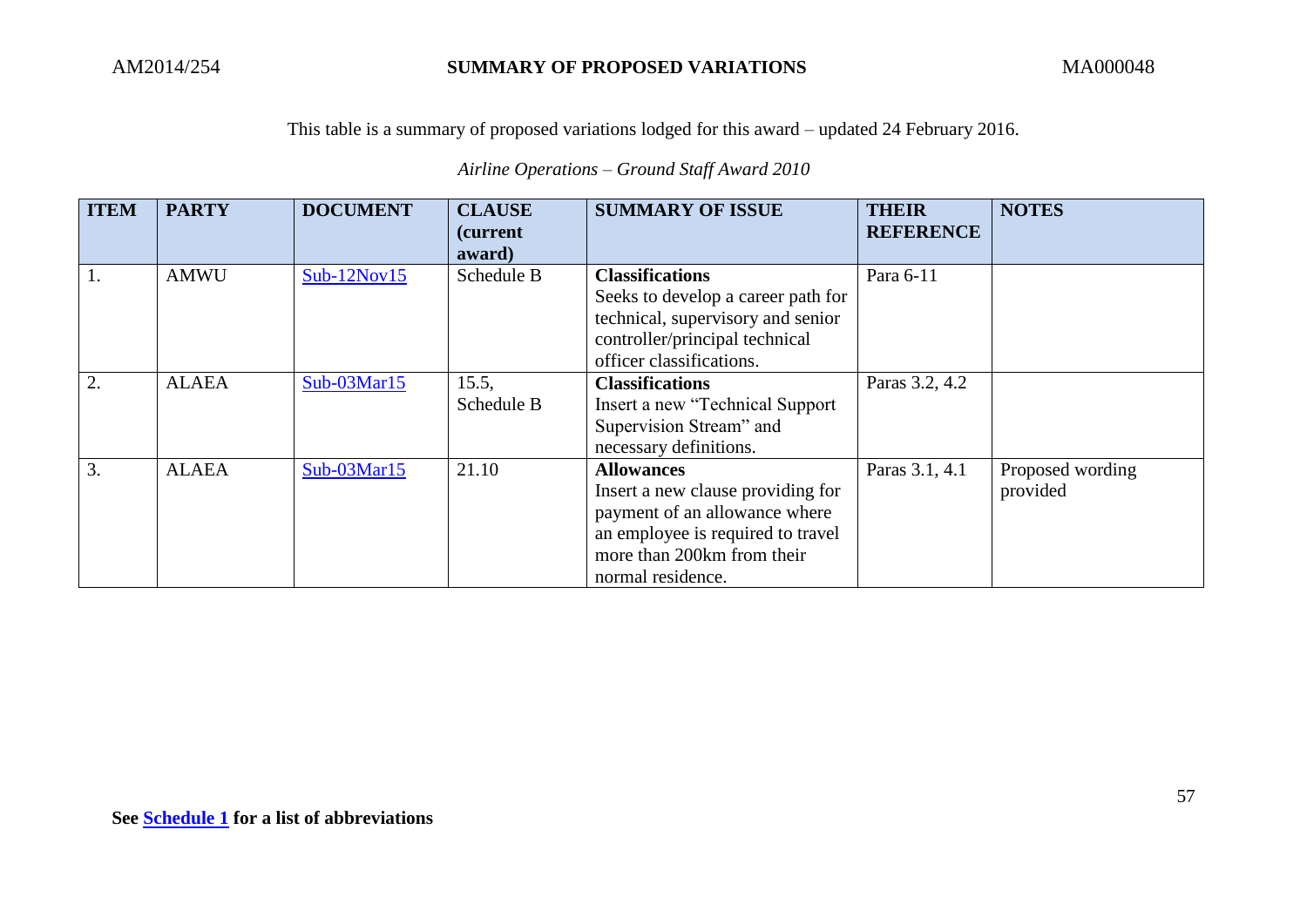*Airport Employees Award 2010*

| <b>ITEM</b> | <b>PARTY</b> | <b>DOCUMENT</b> | <b>CLAUSE</b><br><i>(current)</i><br>award) | <b>SUMMARY OF ISSUE</b>                                                                                                                                                                                                   | <b>THEIR</b><br><b>REFERENCE</b> | <b>NOTES</b> |
|-------------|--------------|-----------------|---------------------------------------------|---------------------------------------------------------------------------------------------------------------------------------------------------------------------------------------------------------------------------|----------------------------------|--------------|
|             | <b>FWO</b>   | Corro-02/03/15  | 27.2(b)                                     | <b>Ordinary hours of work and</b><br>rostering - day workers<br>Questions whether day workers<br>can work ordinary hours on a<br>Saturday as clause 30.1<br>references ordinary hours as<br>occurring Monday to Saturday. | Page 11<br>Paragraph 1           |              |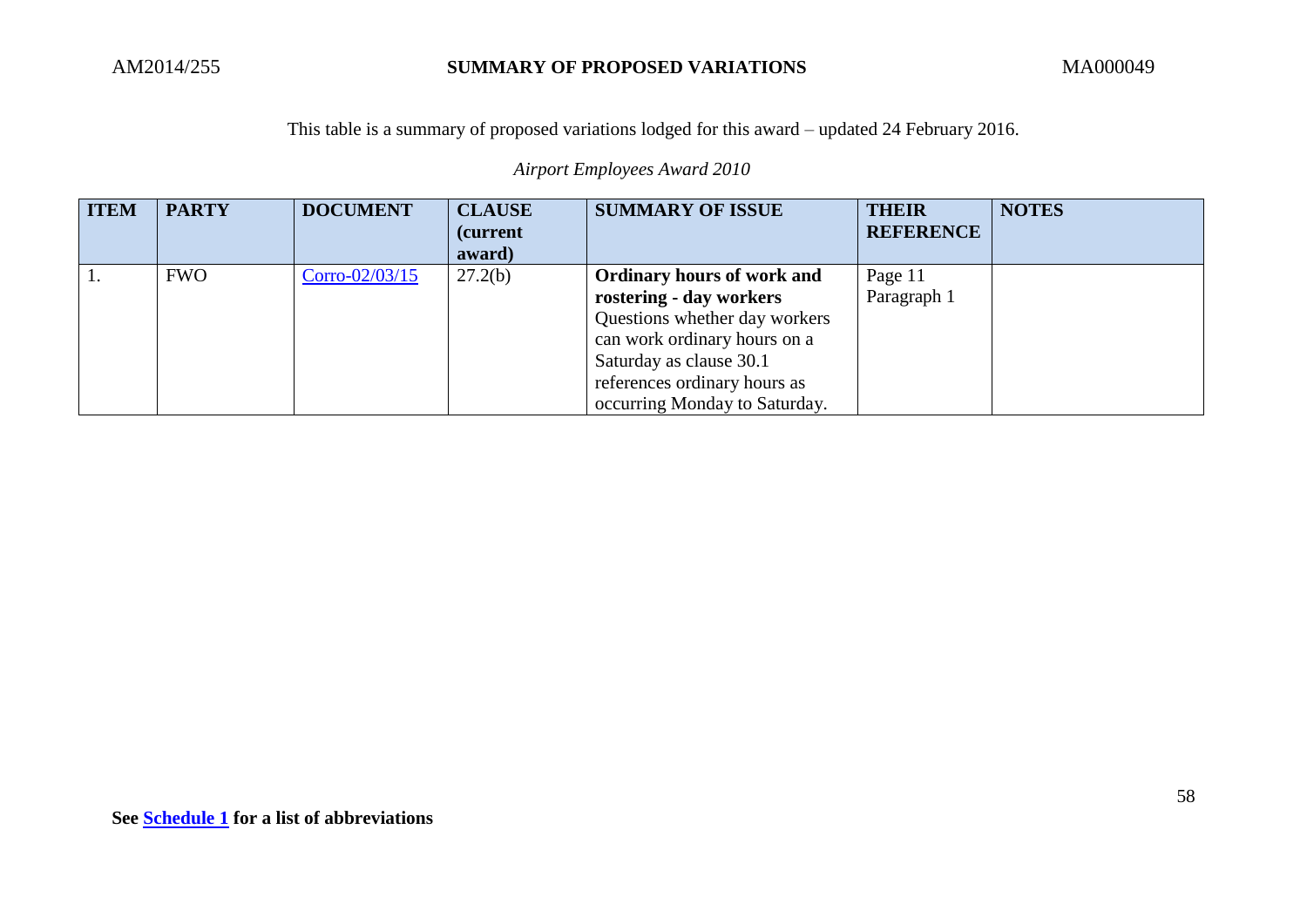*Architects Award 2010*

| <b>ITEM</b> | <b>PARTY</b> | <b>DOCUMENT</b> | <b>CLAUSE</b><br><i>(current)</i><br>award) | <b>SUMMARY OF ISSUE</b> | <b>THEIR</b><br><b>REFERENCE</b> | <b>NOTES</b>                                                                                                                                           |
|-------------|--------------|-----------------|---------------------------------------------|-------------------------|----------------------------------|--------------------------------------------------------------------------------------------------------------------------------------------------------|
|             |              |                 | NO SUBMISSIONS RECEIVED                     |                         |                                  | APESMA foreshadowed<br>an application to vary the<br>graduate of architecture<br>definition under the<br>award (see transcript $-$<br>14Dec15, PN 196) |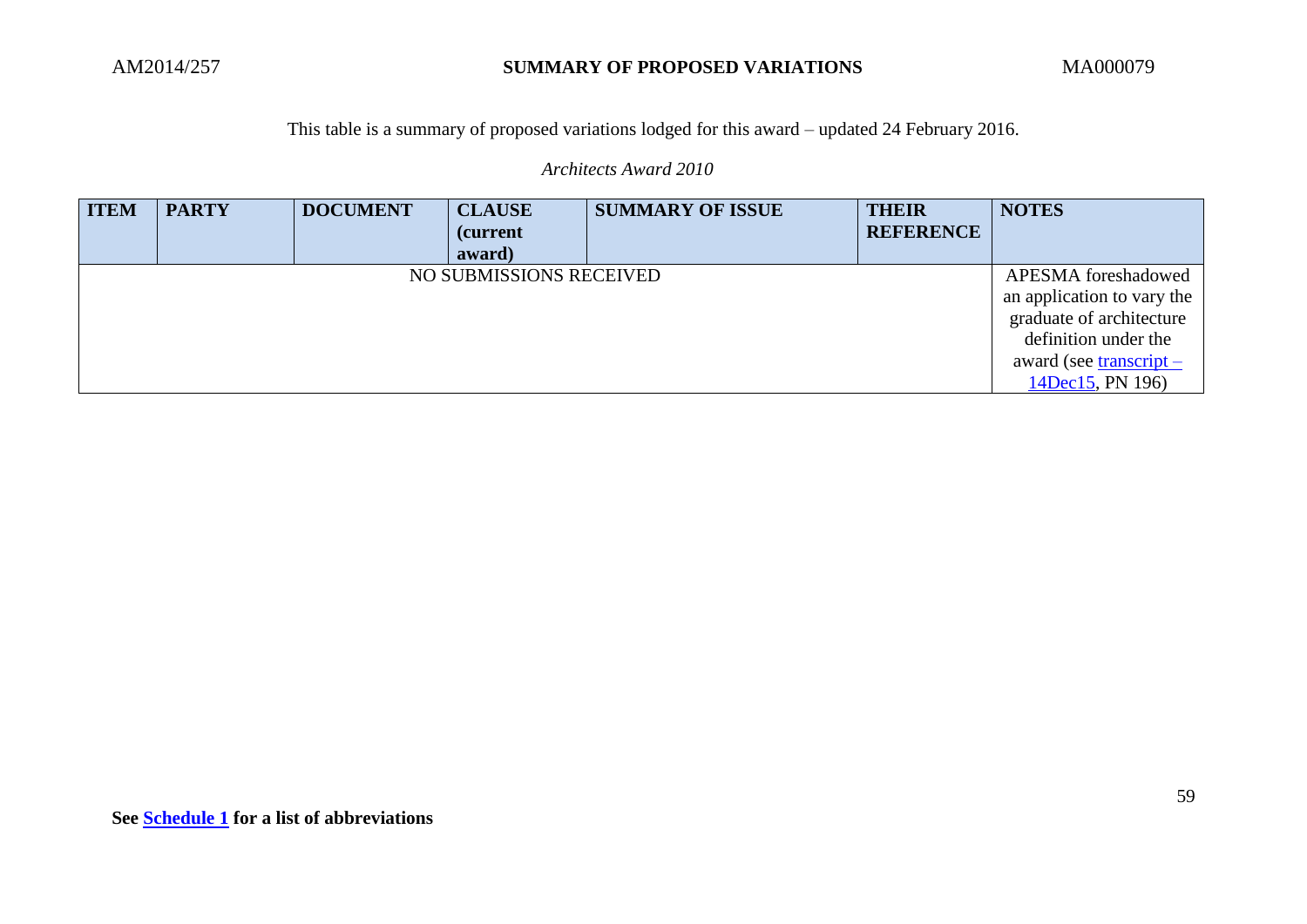Please see the [Construction award summary](http://www.fwc.gov.au/documents/sites/awardsmodernfouryr/submissions/AM2014274-andors-construction-awards-summary.pdf) for the proposed variations relating to the *Building and Construction General On-site Award 2010.*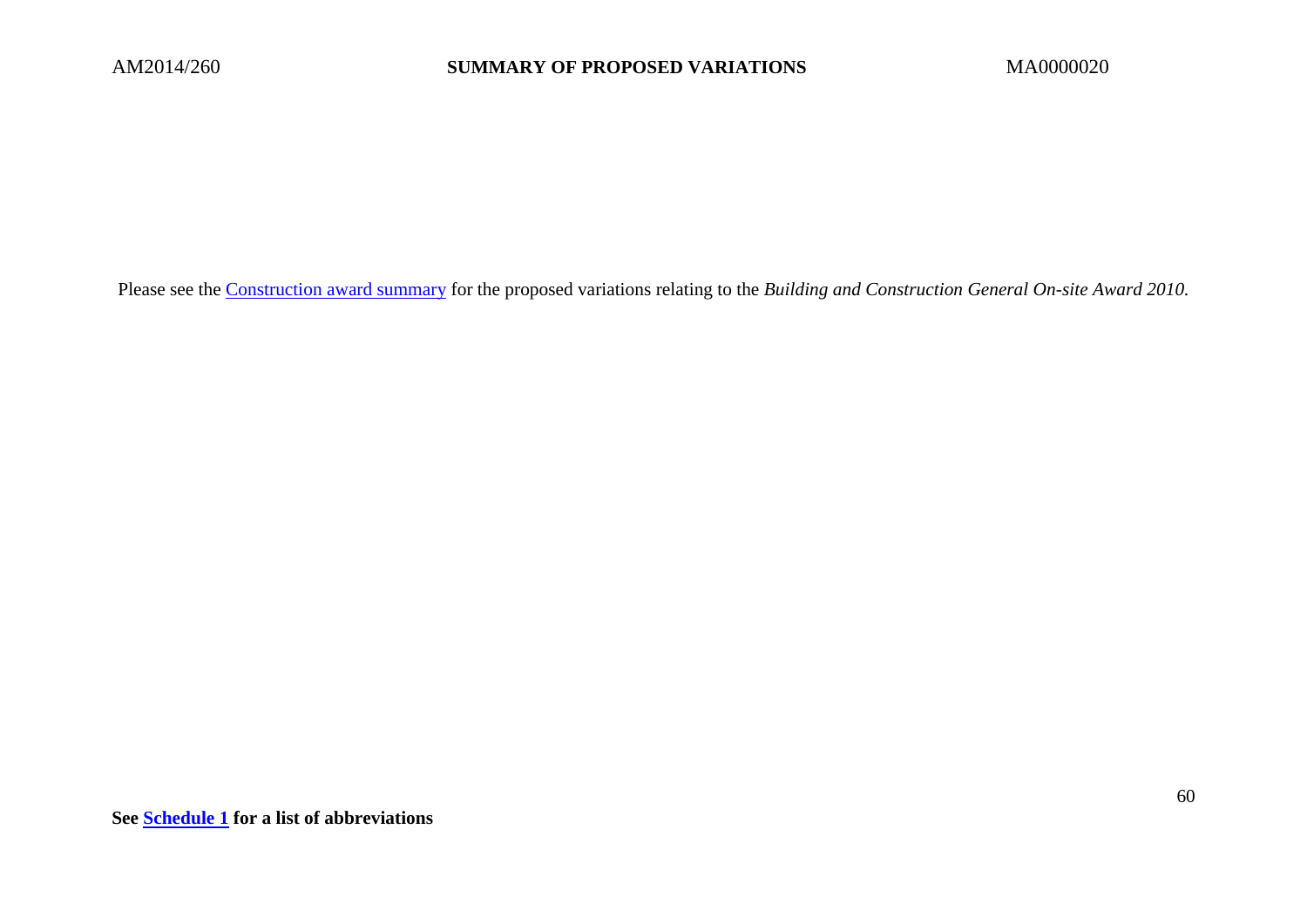# *Hydrocarbons Field Geologists Award 2010*

| <b>ITEM</b>             | <b>PARTY</b> | <b>DOCUMENT</b> | <b>CLAUSE</b><br><b>(current</b><br>award) | <b>SUMMARY OF ISSUE</b> | THEIR<br><b>REFERENCE</b> | <b>NOTES</b> |  |  |
|-------------------------|--------------|-----------------|--------------------------------------------|-------------------------|---------------------------|--------------|--|--|
| NO SUBMISSIONS RECEIVED |              |                 |                                            |                         |                           |              |  |  |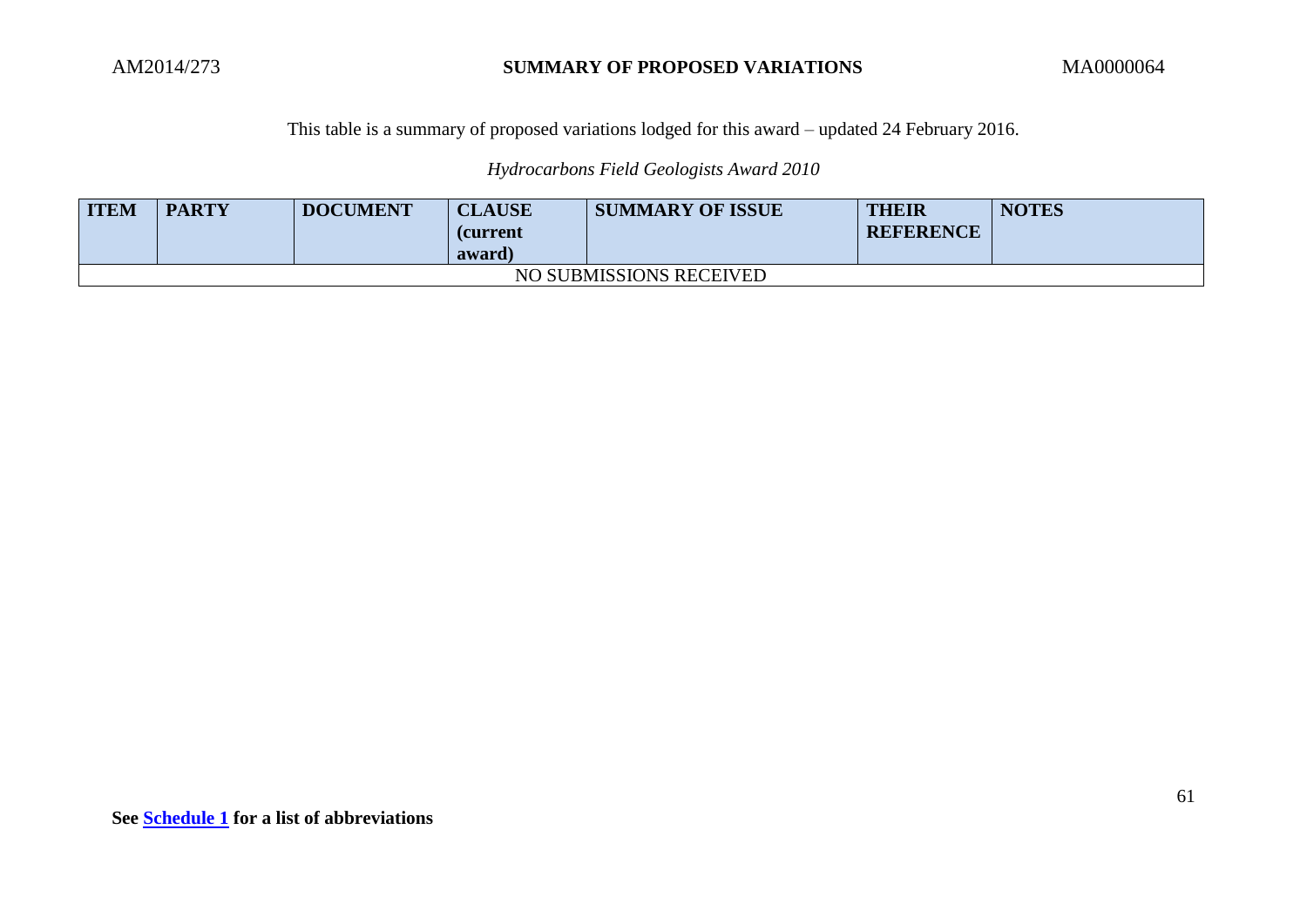Please see the [Construction award summary](http://www.fwc.gov.au/documents/sites/awardsmodernfouryr/submissions/AM2014274-andors-construction-awards-summary.pdf) for the proposed variations relating to the *Joinery and Building Trades Award 2010*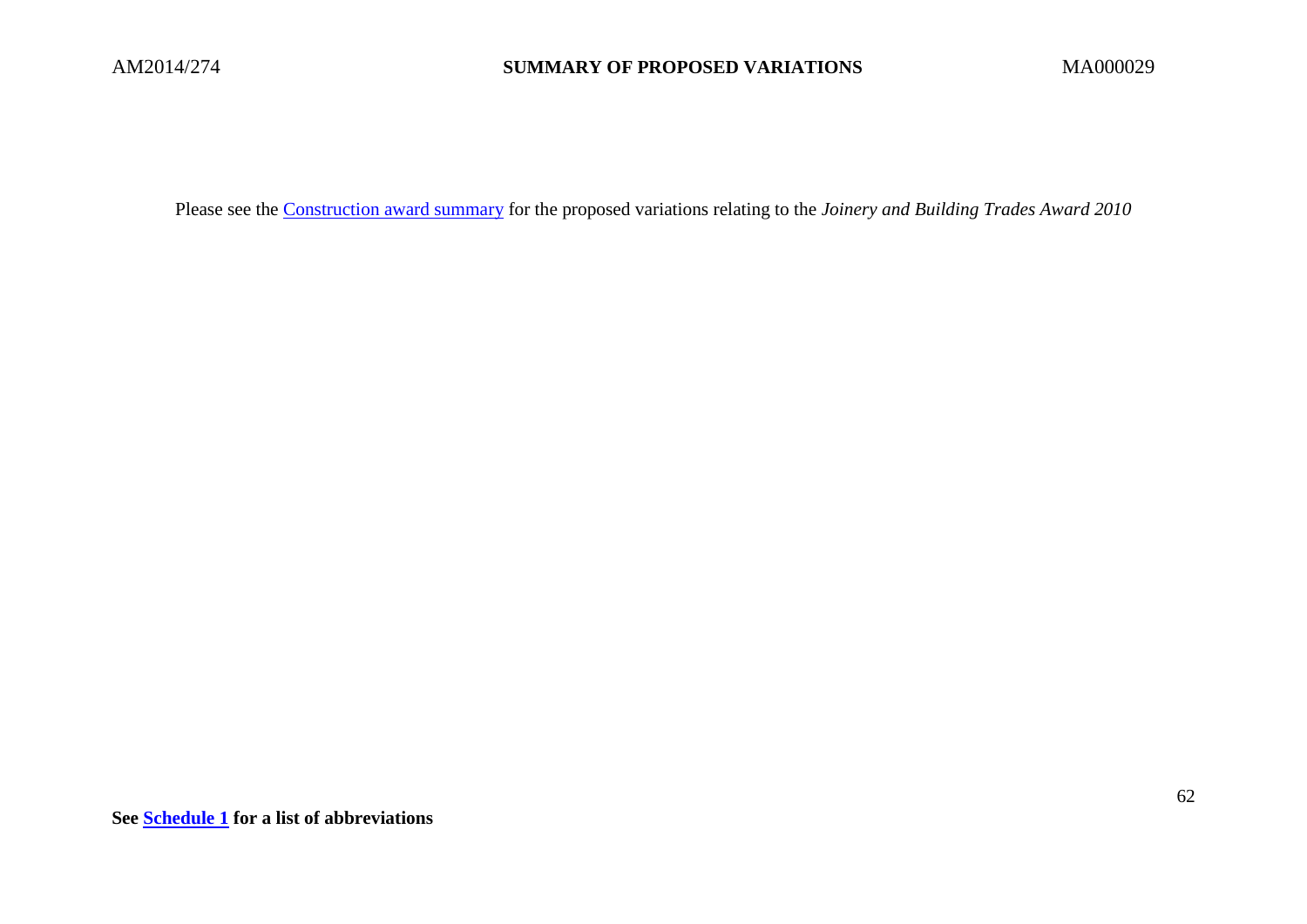Please see the [Construction award summary](http://www.fwc.gov.au/documents/sites/awardsmodernfouryr/submissions/AM2014274-andors-construction-awards-summary.pdf) for the proposed variations relating to the *Mobile Crane Hiring Award 2010*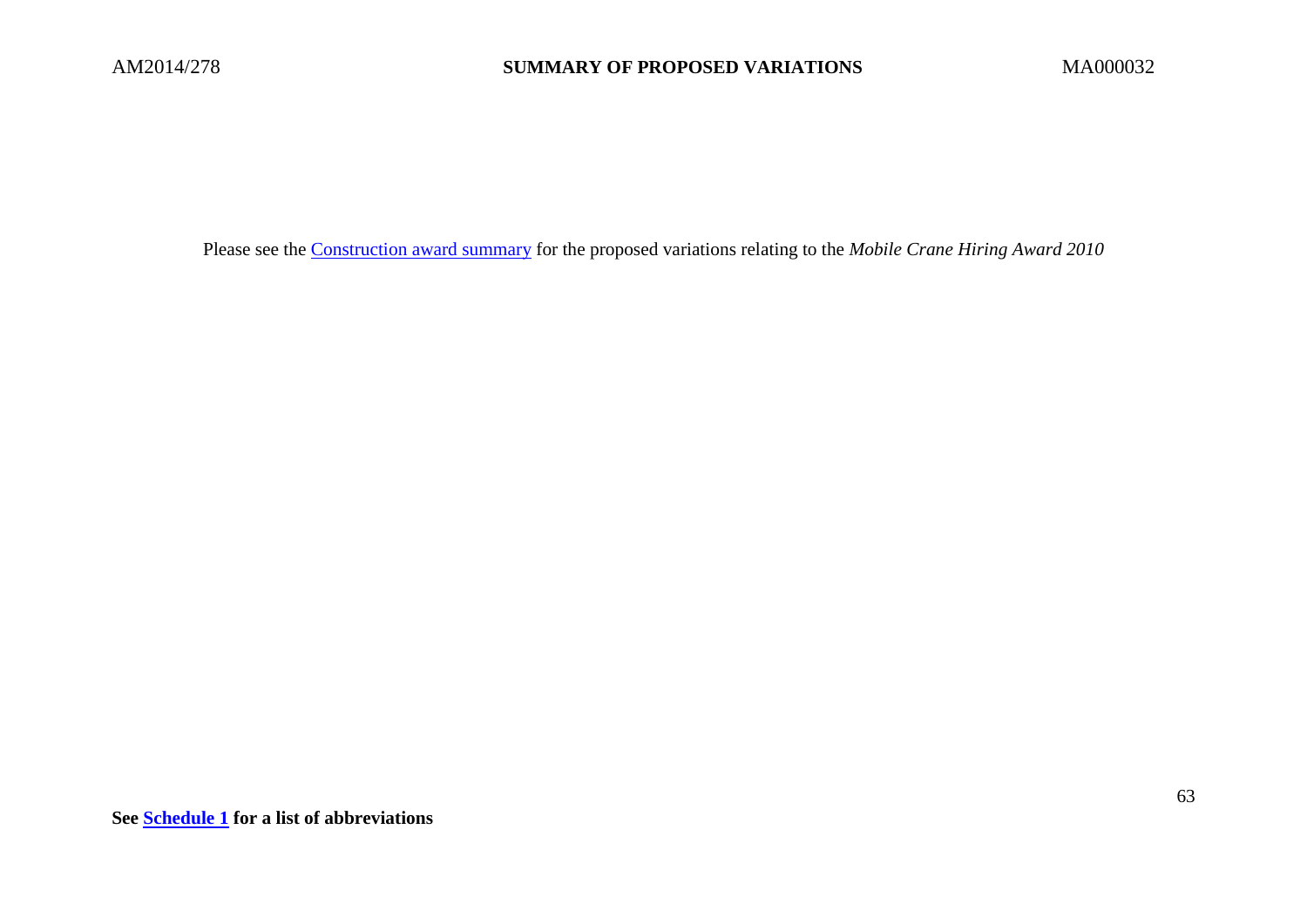Please see the [Construction award summary](http://www.fwc.gov.au/documents/sites/awardsmodernfouryr/submissions/AM2014274-andors-construction-awards-summary.pdf) for the proposed variations relating to the *Plumbing and Fire Sprinklers Award 2010*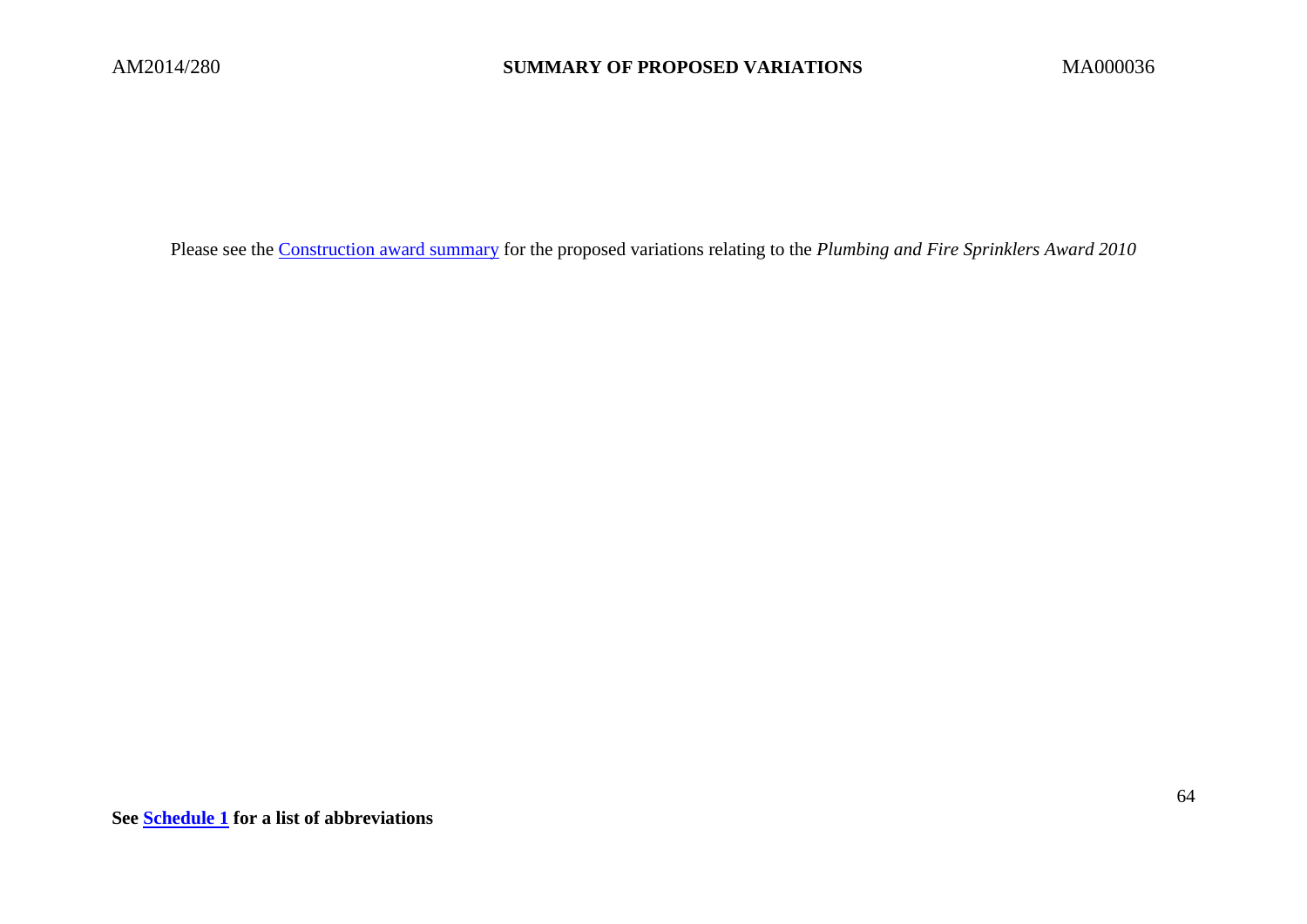*Surveying Award 2010*

| <b>ITEM</b>             | <b>PARTY</b> | <b>DOCUMENT</b> | <b>CLAUSE</b><br>(current<br>award) | <b>SUMMARY OF ISSUE</b> | THEIR<br><b>REFERENCE</b> | <b>NOTES</b> |  |
|-------------------------|--------------|-----------------|-------------------------------------|-------------------------|---------------------------|--------------|--|
| NO SUBMISSIONS RECEIVED |              |                 |                                     |                         |                           |              |  |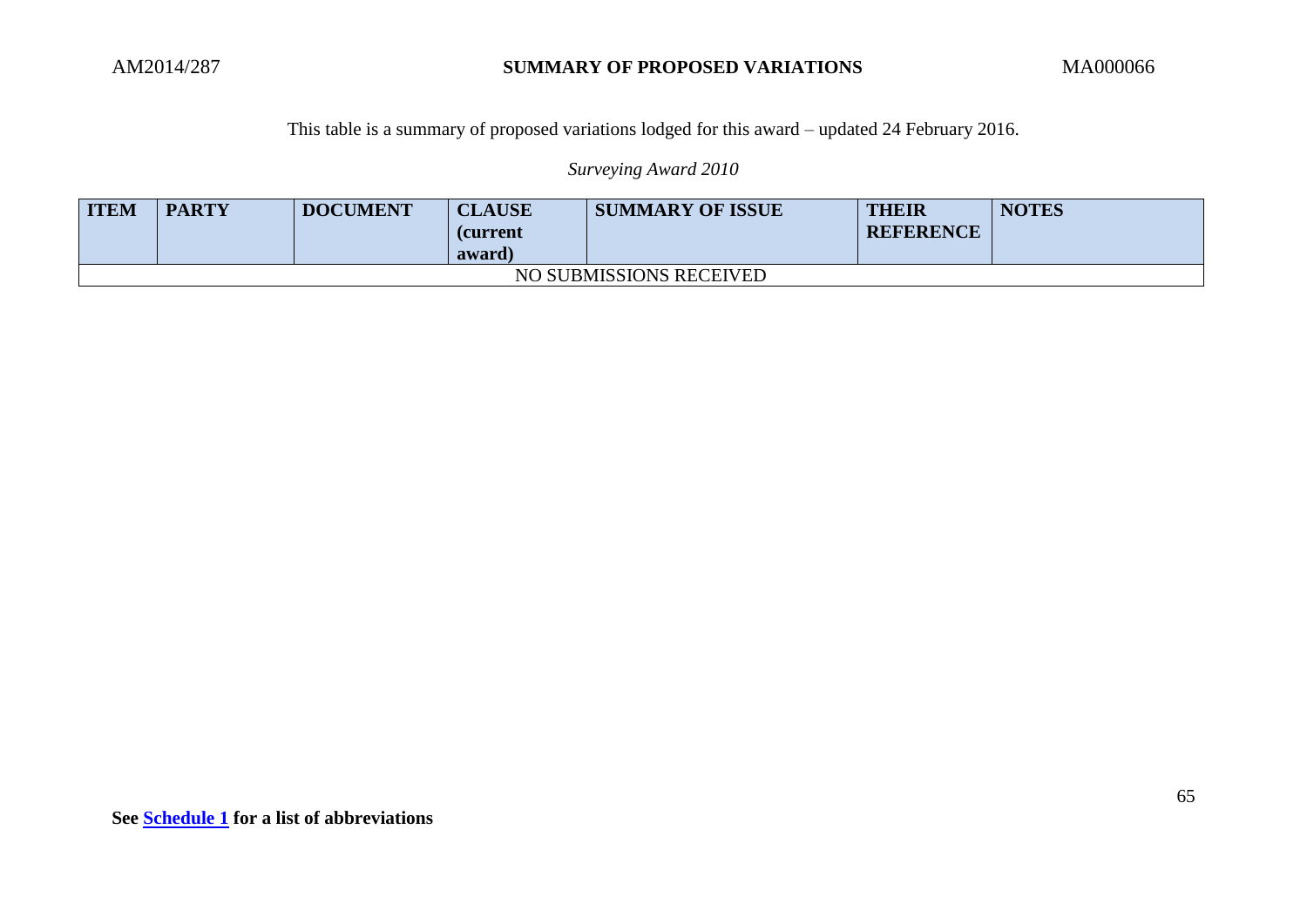*Amusement, Events and Recreation Award 2010*

| <b>ITEM</b>      | <b>PARTY</b> | <b>DOCUMENT</b> | <b>CLAUSE</b><br><i>(current)</i><br>award) | <b>SUMMARY OF ISSUE</b>                                                                                                                                        | <b>THEIR</b><br><b>REFERENCE</b> | <b>NOTES</b> |
|------------------|--------------|-----------------|---------------------------------------------|----------------------------------------------------------------------------------------------------------------------------------------------------------------|----------------------------------|--------------|
| 1.               | <b>PGA</b>   | Sub-28/09/15    | $\overline{4}$                              | Coverage<br>Seeks to vary clause to include<br>Professional Golfers.                                                                                           | Page 1-5                         |              |
| 2.               | <b>AFEI</b>  | Sub- $05/03/15$ | 10.4(e)                                     | <b>Types of employment-casual</b><br>Proposes to vary award to reduce<br>casual minimum engagement                                                             | Page 3                           |              |
| 3.               | Skate Intl   | Sub- $02/05/14$ | 10.4(e)                                     | <b>Types of employment-casual</b><br>Amend clause to read: "A casual<br>employee will be engaged for a<br>minimum period of two hours<br>work or "one session" | Page 2<br>Paragraph 3            |              |
| $\overline{4}$ . | <b>FWO</b>   | Corro-02/03/15  | 23.3                                        | Overtime and penalty rates<br>Inconsistency as to correct<br>penalty rate for Sundays with rate<br>prescribed in clause 23.1                                   | Page 11<br>Paragraph 2           |              |
| 5.               | Skate Intl   | $Sub-02/05/14$  | 23.3                                        | Overtime and penalty rates<br>Proposes Sundays and public<br>holidays be paid at normal award<br>wage without penalties                                        | Page 1<br>Paragraph 3            |              |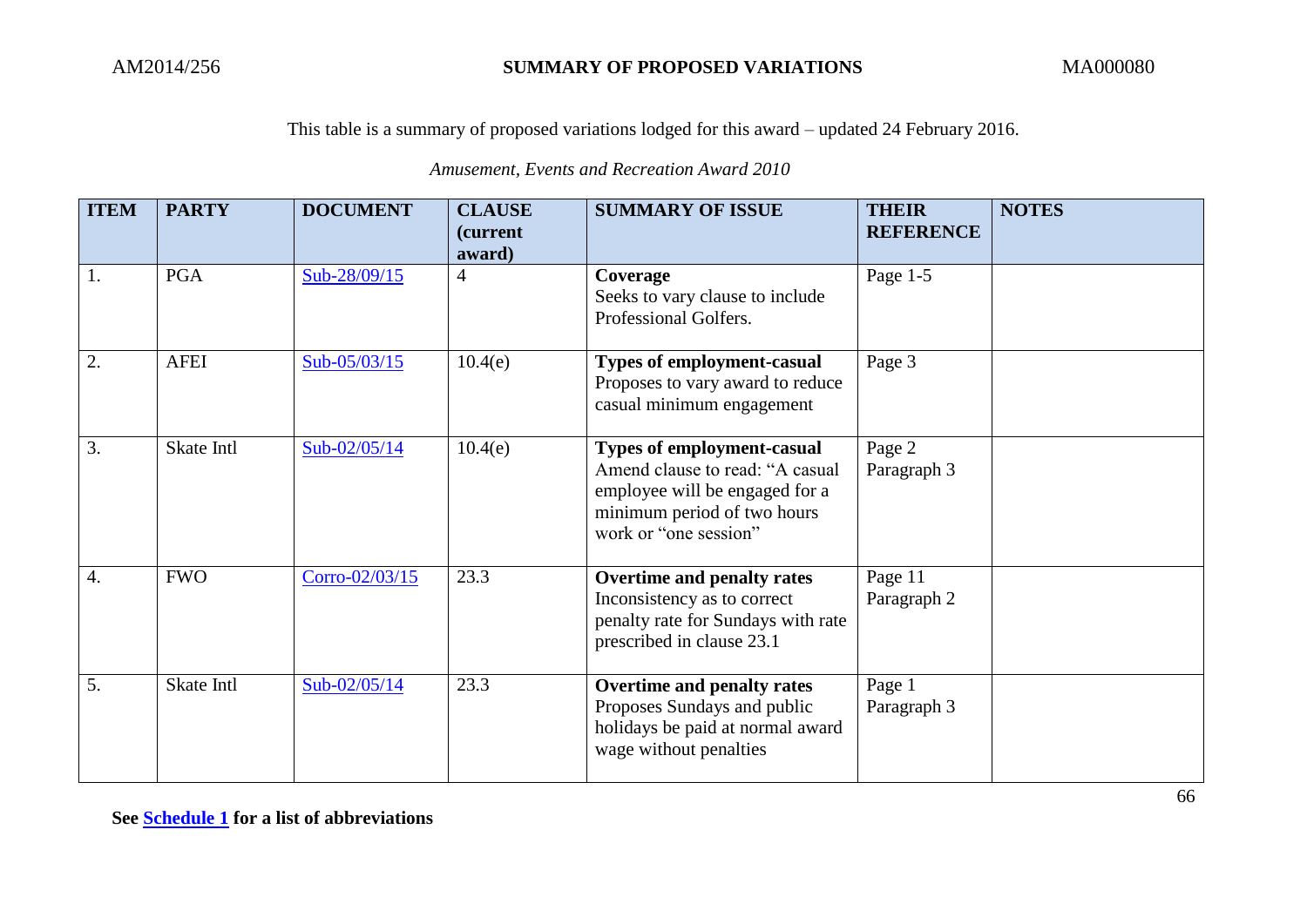| <b>ITEM</b> | <b>PARTY</b> | <b>DOCUMENT</b> | <b>CLAUSE</b><br>(current<br>award) | <b>SUMMARY OF ISSUE</b>                                                                                            | <b>THEIR</b><br><b>REFERENCE</b> | <b>NOTES</b> |
|-------------|--------------|-----------------|-------------------------------------|--------------------------------------------------------------------------------------------------------------------|----------------------------------|--------------|
| 5A.         | <b>AWU</b>   | Sub- $10/12/15$ | 24                                  | <b>Annual leave loading</b><br>Seeks insertion of annual leave<br>loading provision                                | Paras $3-13$                     |              |
| 6.          | ABI and ors  | Sub- $17/02/15$ | B.9                                 | <b>Schedule B – Classification</b><br><b>Structure</b><br>Proposes to Delete clause and<br>replace text in new B.9 | Paras 1, 2                       |              |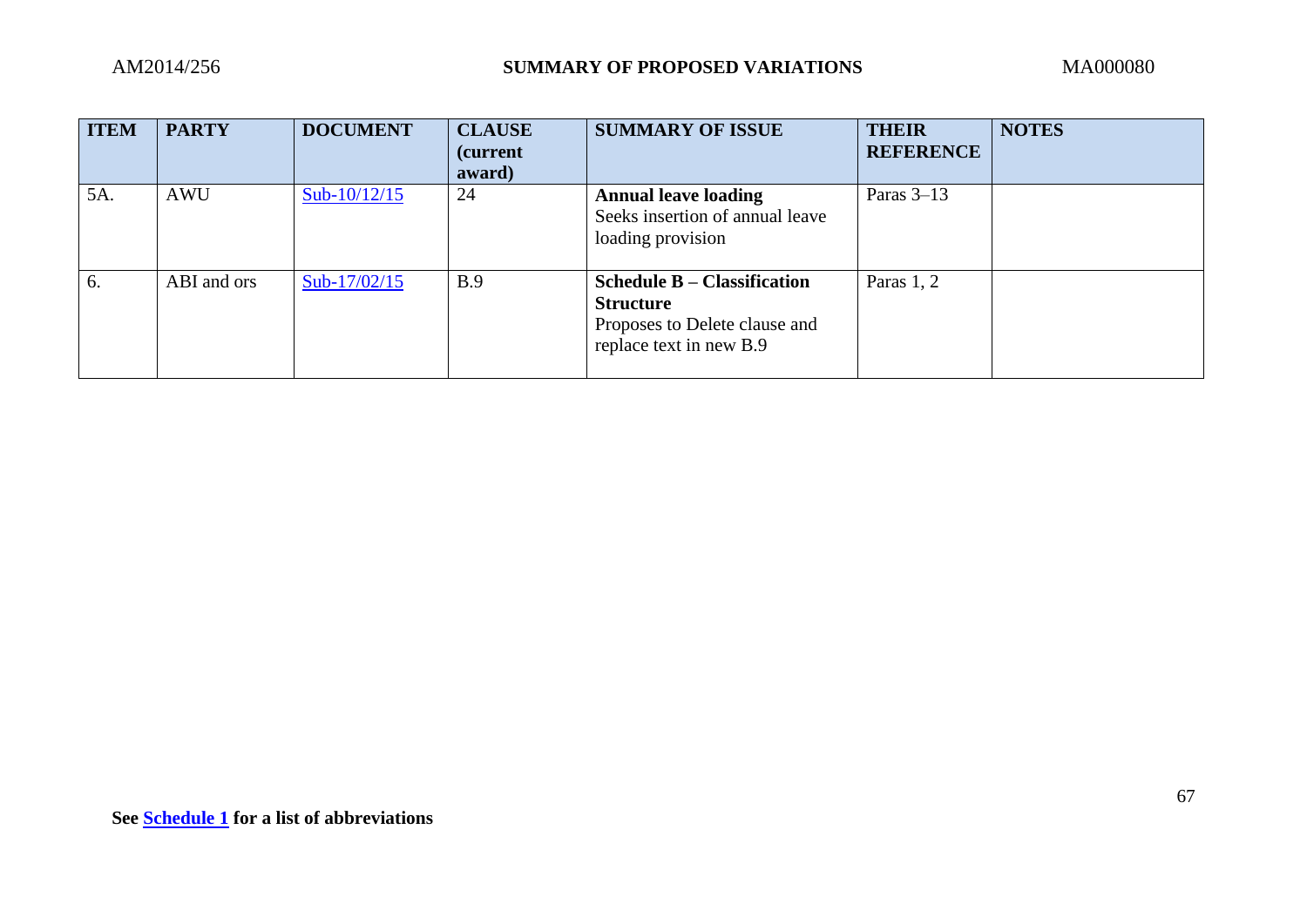*Book Industry Award 2010*

| <b>ITEM</b>             | <b>PARTY</b> | <b>DOCUMENT</b> | <b>CLAUSE</b><br><b>(current</b><br>award) | <b>SUMMARY OF ISSUE</b> | <b>THEIR</b><br><b>REFERENCE</b> | <b>NOTES</b> |  |  |
|-------------------------|--------------|-----------------|--------------------------------------------|-------------------------|----------------------------------|--------------|--|--|
| NO SUBMISSIONS RECEIVED |              |                 |                                            |                         |                                  |              |  |  |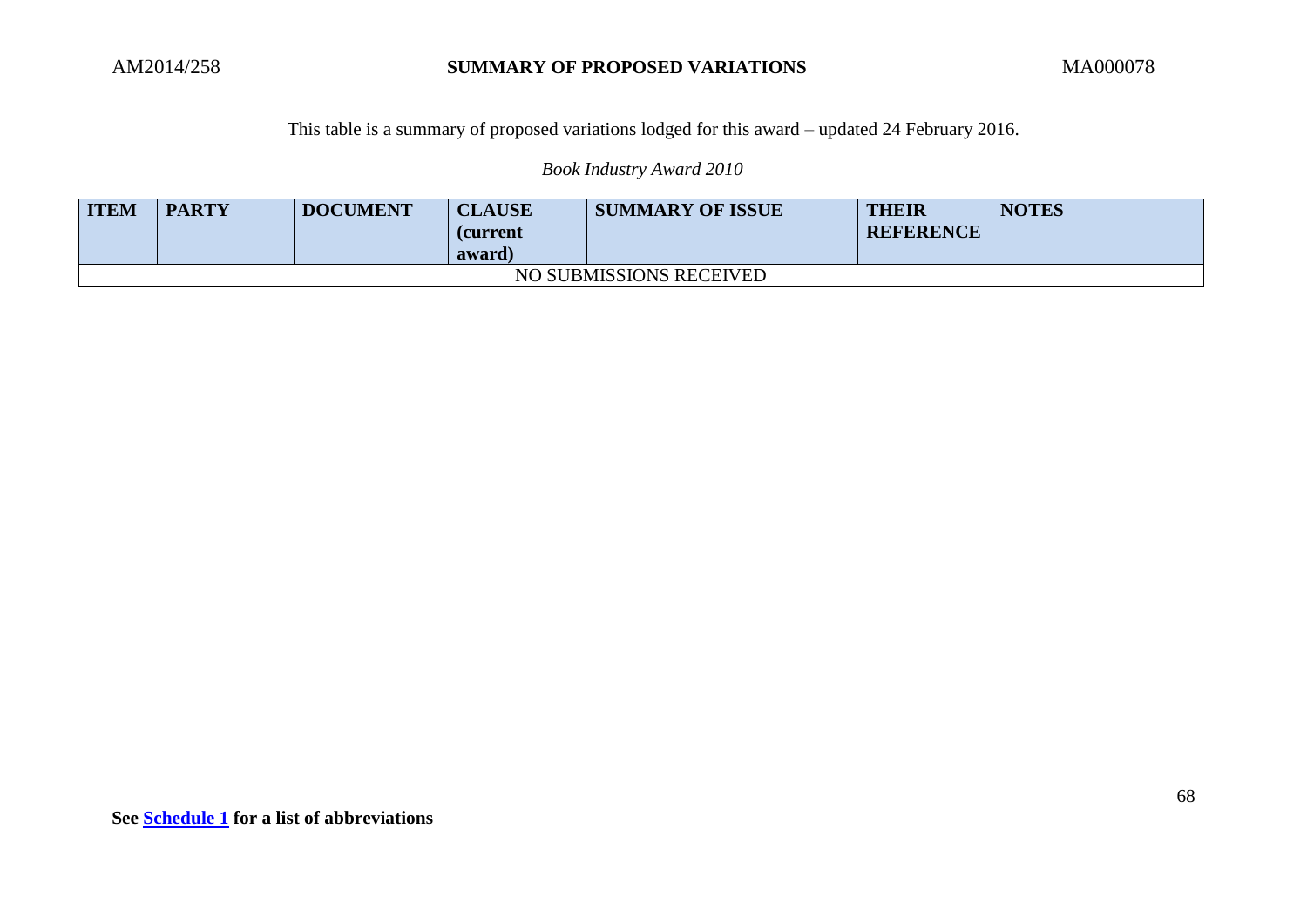# *Broadcasting and Recorded Entertainment Award 2010*

| <b>ITEM</b>      | <b>PARTY</b> | <b>DOCUMENT</b> | <b>CLAUSE</b><br><i>(current)</i><br>award) | <b>SUMMARY OF ISSUE</b>                                                                                                                                                                                                                                                                                          | <b>THEIR</b><br><b>REFERENCE</b> | <b>NOTES</b>                                                                        |
|------------------|--------------|-----------------|---------------------------------------------|------------------------------------------------------------------------------------------------------------------------------------------------------------------------------------------------------------------------------------------------------------------------------------------------------------------|----------------------------------|-------------------------------------------------------------------------------------|
| 1.               | <b>MEAA</b>  | Sub-02/03/15    | 4.1                                         | Coverage<br>Proposes to amend definition to<br>refer to 'cinemas' and amend title<br>of the Award to 'Broadcasting,<br>Recorded Entertainment and<br>Cinemas Award'.                                                                                                                                             | Paragraph 6                      |                                                                                     |
| 2.               | <b>SPA</b>   | Sub-02/03/15    | 10.5(b)                                     | <b>Casual loading</b><br>Proposes to reduce casual leave<br>loading from 25%. Rate is not in<br>line with the benefits afforded to<br>contract or full time employees.                                                                                                                                           | Issue 3                          |                                                                                     |
| $\overline{3}$ . | BCC and ors  | Sub-21/01/15    | 14.2 <sub>(d)</sub>                         | <b>Classifications and minimum</b><br>wages-Common salary<br>structure-Grade 4<br>Insert additional classification of<br>team leader to be designated<br>'Cinema Worker Level 3, with<br>the higher classifications being<br>redesignated 'Cinema Worker<br>Level 4' to Cinema Worker Level<br>7', respectively. | Page 4<br>Issue 3                | Referred to separately<br>constituted Full Bench<br>for determination -<br>AM2016/4 |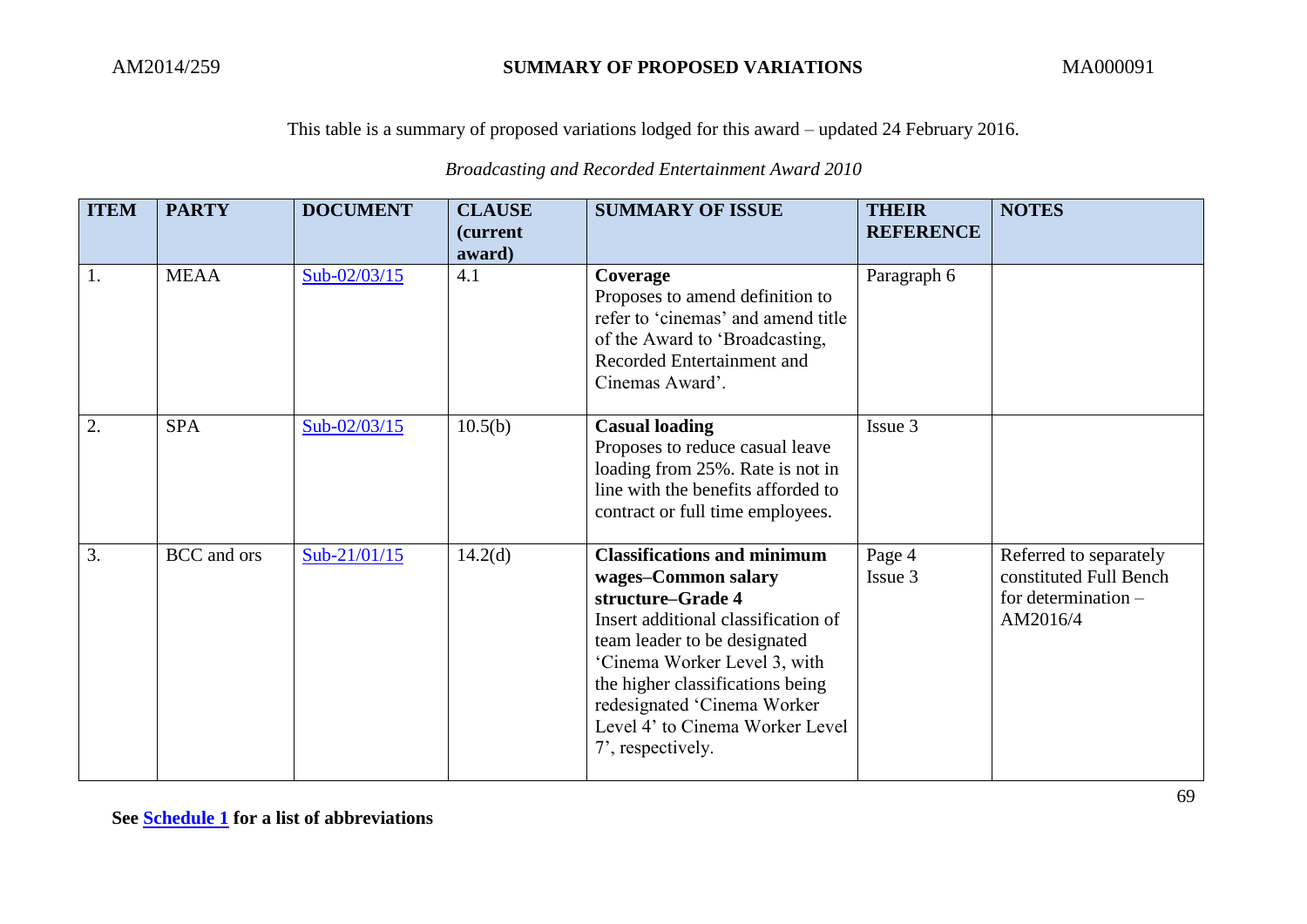| <b>ITEM</b>      | <b>PARTY</b> | <b>DOCUMENT</b> | <b>CLAUSE</b><br>(current<br>award) | <b>SUMMARY OF ISSUE</b>                                                                                                                                              | <b>THEIR</b><br><b>REFERENCE</b> | <b>NOTES</b> |
|------------------|--------------|-----------------|-------------------------------------|----------------------------------------------------------------------------------------------------------------------------------------------------------------------|----------------------------------|--------------|
| $\overline{4}$ . | <b>CPSU</b>  | Sub-04/02/15    | 14.2 <sub>(d)</sub>                 | <b>Classifications and minimum</b><br>wages-Common salary<br>structure-Grade 4<br>Insert additional classification of<br>Trainee Captioner/Audio<br>Describer.       | Paragraph 2                      |              |
| 5.               | <b>CPSU</b>  | Sub-04/02/15    | 14.2(e)                             | <b>Classifications and minimum</b><br>wages-Common salary<br>structure-Grade 5<br>Insert additional classification of<br>Trainee Subtitler/Subtitling<br>Editor.     | Paragraph 3                      |              |
| 6.               | <b>CPSU</b>  | Sub-04/02/15    | 14.2(h)                             | <b>Classifications and minimum</b><br>wages-Common salary<br>structure–Grade 8<br>Insert additional classification of<br>Captioner/Audio Describer                   | Paragraph 4                      |              |
| 7.               | <b>CPSU</b>  | Sub-04/02/15    | 14.2(k)                             | <b>Classifications and minimum</b><br>wages-Common salary<br>structure-Grade 11<br>Insert additional classification of<br>Multi-skilled Captioner/Audio<br>Describer | Paragraph 5                      |              |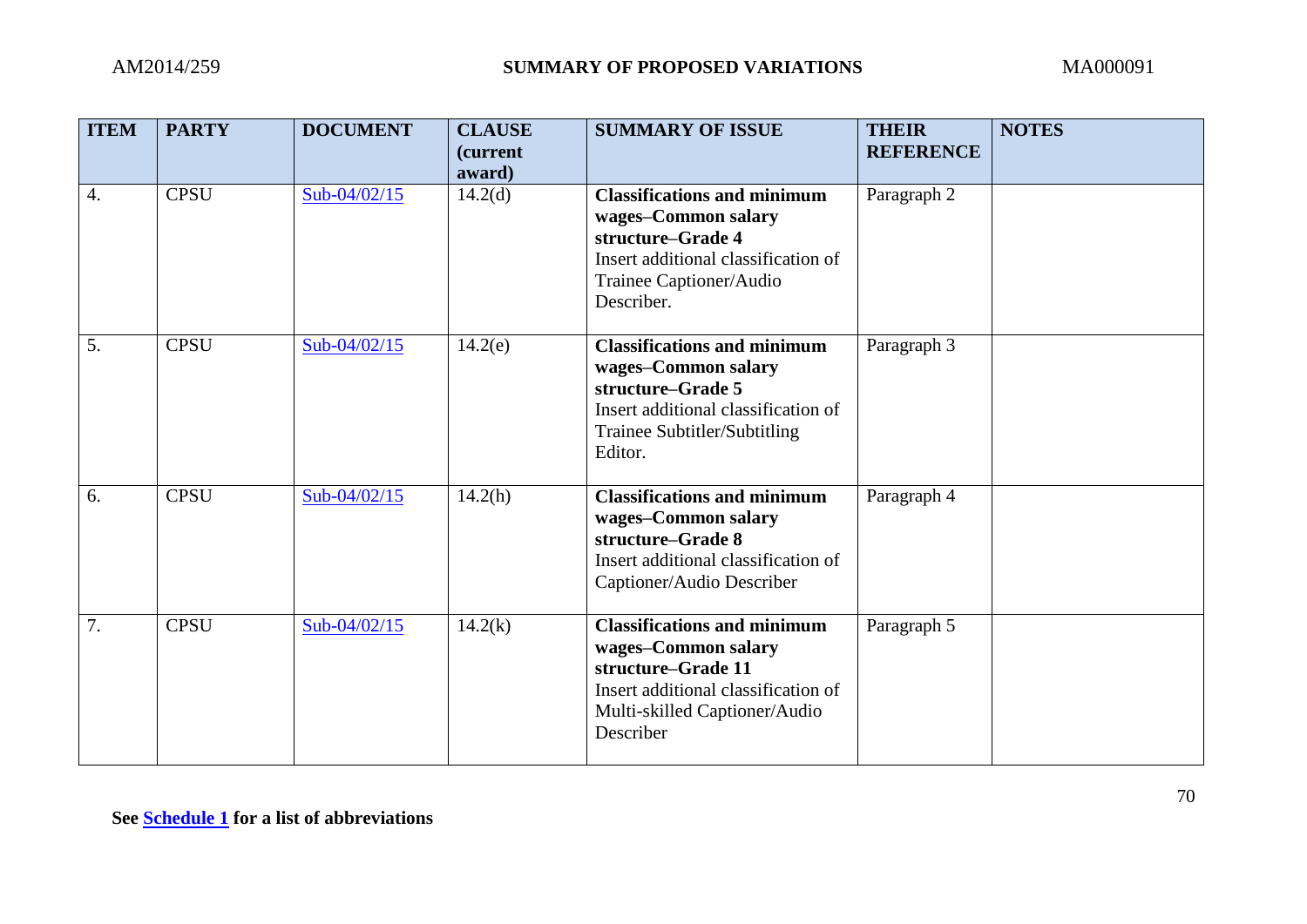| <b>ITEM</b> | <b>PARTY</b>       | <b>DOCUMENT</b> | <b>CLAUSE</b><br><i>(current)</i><br>award) | <b>SUMMARY OF ISSUE</b>                                                                                                                                                                                                             | <b>THEIR</b><br><b>REFERENCE</b> | <b>NOTES</b>                                                                                                                                                               |
|-------------|--------------------|-----------------|---------------------------------------------|-------------------------------------------------------------------------------------------------------------------------------------------------------------------------------------------------------------------------------------|----------------------------------|----------------------------------------------------------------------------------------------------------------------------------------------------------------------------|
| 8.          | <b>CPSU</b>        | $Sub-04/02/15$  | 14.2(n)                                     | <b>Classifications and minimum</b><br>wages-Common salary<br>structure-Grade 14<br>Insert additional classification of<br><b>Advanced Multi-skilled</b><br>Captioner/Audio Describer                                                | Paragraph 6                      |                                                                                                                                                                            |
| 9.          | <b>CPSU</b>        | Sub-04/02/15    | 14.2(0)                                     | <b>Classifications and minimum</b><br>wages-Common salary<br>structure-Grade 15<br>Insert additional classifications of<br>Subtitler/Subtitling Editor and<br>Captioner/Audio Describer Shift<br>Leader or Trainer                  | Paragraphs 7, 8                  |                                                                                                                                                                            |
| 10.         | <b>BCC</b> and ors | Sub-21/01/15    | 14.4(a)                                     | <b>Junior employees</b><br>Insert a new paragraph (aa):<br>'Provided that a junior employee<br>in a cinemas shall be paid the<br>percentage in clause $14.4(a)$ of<br>the adult minimum wage for the<br>appropriate classification' | Page 4<br>Issue 2                | Previously raised by<br>MEAA in 2012 Review<br>and considered in $[2012]$<br>FWA 8761 at [30].<br>Referred to a separately<br>constituted Full Bench<br>for determination. |
| 11.         | Seven and ors      | Sub-02/03/15    | 15.2                                        | <b>Payment of wages</b><br>Amend to provision to provide<br>for wages to be paid monthly.                                                                                                                                           | Issue 2                          |                                                                                                                                                                            |
| 12.         | Seven and ors      | Sub-02/03/15    | 21                                          | <b>Higher duties</b><br>Amend clause to provide more<br>flexibility for employees to work<br>higher duties.                                                                                                                         | Issue 3                          |                                                                                                                                                                            |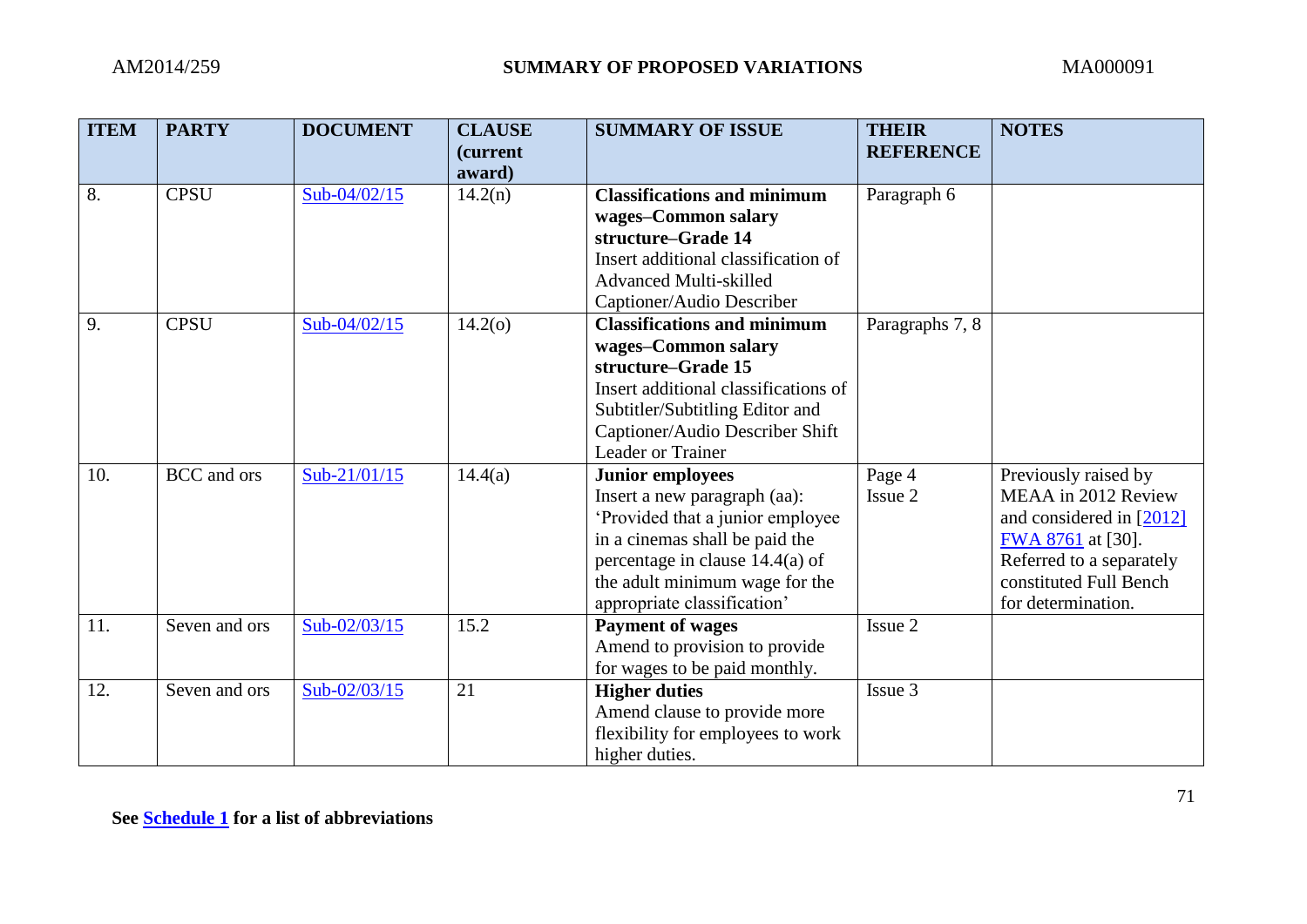| <b>ITEM</b> | <b>PARTY</b>  | <b>DOCUMENT</b> | <b>CLAUSE</b><br><i>(current</i><br>award) | <b>SUMMARY OF ISSUE</b>                                                                                                                                                                                                                             | <b>THEIR</b><br><b>REFERENCE</b> | <b>NOTES</b>                                                                        |
|-------------|---------------|-----------------|--------------------------------------------|-----------------------------------------------------------------------------------------------------------------------------------------------------------------------------------------------------------------------------------------------------|----------------------------------|-------------------------------------------------------------------------------------|
| 13.         | Seven and ors | Sub-02/03/15    | 23                                         | Annual leave - cashing out<br>Amend award to provide for cash<br>out of annual leave.                                                                                                                                                               | Issue 1                          | See decision in<br>AM2014/47 - Full Bench<br>Decision - [2015]<br><b>FWCFB 5771</b> |
| 14.         | <b>SPA</b>    | Sub-02/03/15    | 23.7(b)                                    | <b>Annual leave loading</b><br>Loading should only be payable<br>after an employee had completed<br>12 months' service - not as pro<br>rata.                                                                                                        | Issue 3                          |                                                                                     |
| 15.         | <b>BusSA</b>  | Sub-02/03/15    | 26.3(b)                                    | <b>Public holidays - special</b><br>provisions for employees in<br>cinemas<br>Current wording is confusing.<br>Party seeks to simplify language<br>or include a definition.                                                                         | Page 8                           |                                                                                     |
| 16.         | <b>CPSU</b>   | Sub-04/02/15    | 27                                         | <b>Ordinary hours of work and</b><br>rostering<br>Insert the following above clause<br>27: 'This Part 6 applies to those<br>employees classified as<br>Captioners/Audio Describers and<br>Subtitlers/Subtitling Editors<br>contained in Schedule B' | Paragraph 9                      | Proposed wording is<br>provided.                                                    |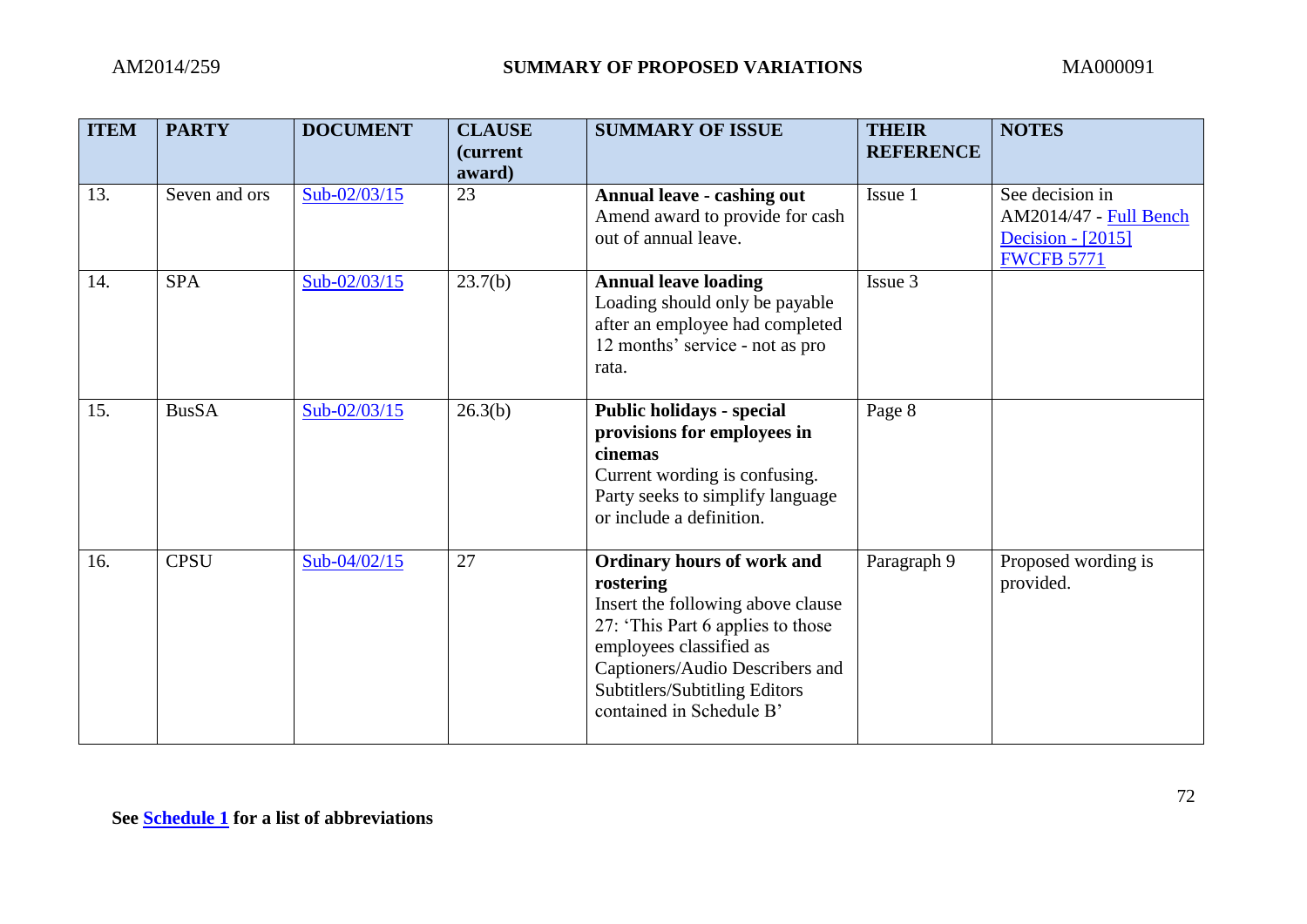| <b>ITEM</b> | <b>PARTY</b>  | <b>DOCUMENT</b> | <b>CLAUSE</b><br>(current | <b>SUMMARY OF ISSUE</b>                                     | <b>THEIR</b><br><b>REFERENCE</b> | <b>NOTES</b>        |
|-------------|---------------|-----------------|---------------------------|-------------------------------------------------------------|----------------------------------|---------------------|
|             |               |                 | award)                    |                                                             |                                  |                     |
| 17.         | <b>FWO</b>    | Corro-02/03/15  | 27.3                      | <b>Ordinary hours of work and</b>                           | Page 13                          |                     |
|             |               |                 |                           | rostering                                                   | Issue 3                          |                     |
|             |               |                 |                           | Unclear whether a 'rostered day                             |                                  |                     |
|             |               |                 |                           | off <sup><math>\circ</math></sup> has the same or different |                                  |                     |
|             |               |                 |                           | meaning to an 'accrued day off'                             |                                  |                     |
|             |               |                 |                           | as references in clauses 27.6,                              |                                  |                     |
|             |               |                 |                           | 39.6, 52.2 and K.1 of Schedule K                            |                                  |                     |
| 18.         | Seven and ors | Sub-02/03/15    | 27.6                      | Ordinary hours of work and                                  | Issue 4                          |                     |
|             |               |                 |                           | rostering - rostering                                       |                                  |                     |
|             |               |                 |                           | Amend clause to provide greater                             |                                  |                     |
|             |               |                 |                           | flexibility in relation to rostering                        |                                  |                     |
|             |               |                 |                           | arrangements and roster changes.                            |                                  |                     |
| 19.         | <b>CPSU</b>   | Sub-04/02/15    | 28                        | <b>Meal breaks</b>                                          | Paragraph 10                     | Proposed wording is |
|             |               |                 |                           | Insert new clause 28.6.                                     |                                  | provided.           |
| 20.         | <b>CPSU</b>   | $Sub-04/02/15$  | 30                        | Shift and weekend penalties                                 | Paragraph 11                     | Proposed wording is |
|             |               |                 |                           | Insert new clause 30.9.                                     |                                  | provided.           |
| 21.         | <b>BusSA</b>  | $Sub-02/03/15$  | 36.2                      | <b>Rosters - technical staff</b>                            | Page 8                           |                     |
|             |               |                 |                           | Party has raised concerns with                              |                                  |                     |
|             |               |                 |                           | clause and is consulting further                            |                                  |                     |
|             |               |                 |                           | with its members                                            |                                  |                     |
| 22.         | <b>BusSA</b>  | Sub-02/03/15    | 41.4                      | Penalty rates - announcers and                              | Page 8                           |                     |
|             |               |                 |                           | broadcaster/journalists - shift                             |                                  |                     |
|             |               |                 |                           | penalties                                                   |                                  |                     |
|             |               |                 |                           | Interchange of the terms 'penalty'                          |                                  |                     |
|             |               |                 |                           | and 'allowances' may lead to                                |                                  |                     |
|             |               |                 |                           | confusion.                                                  |                                  |                     |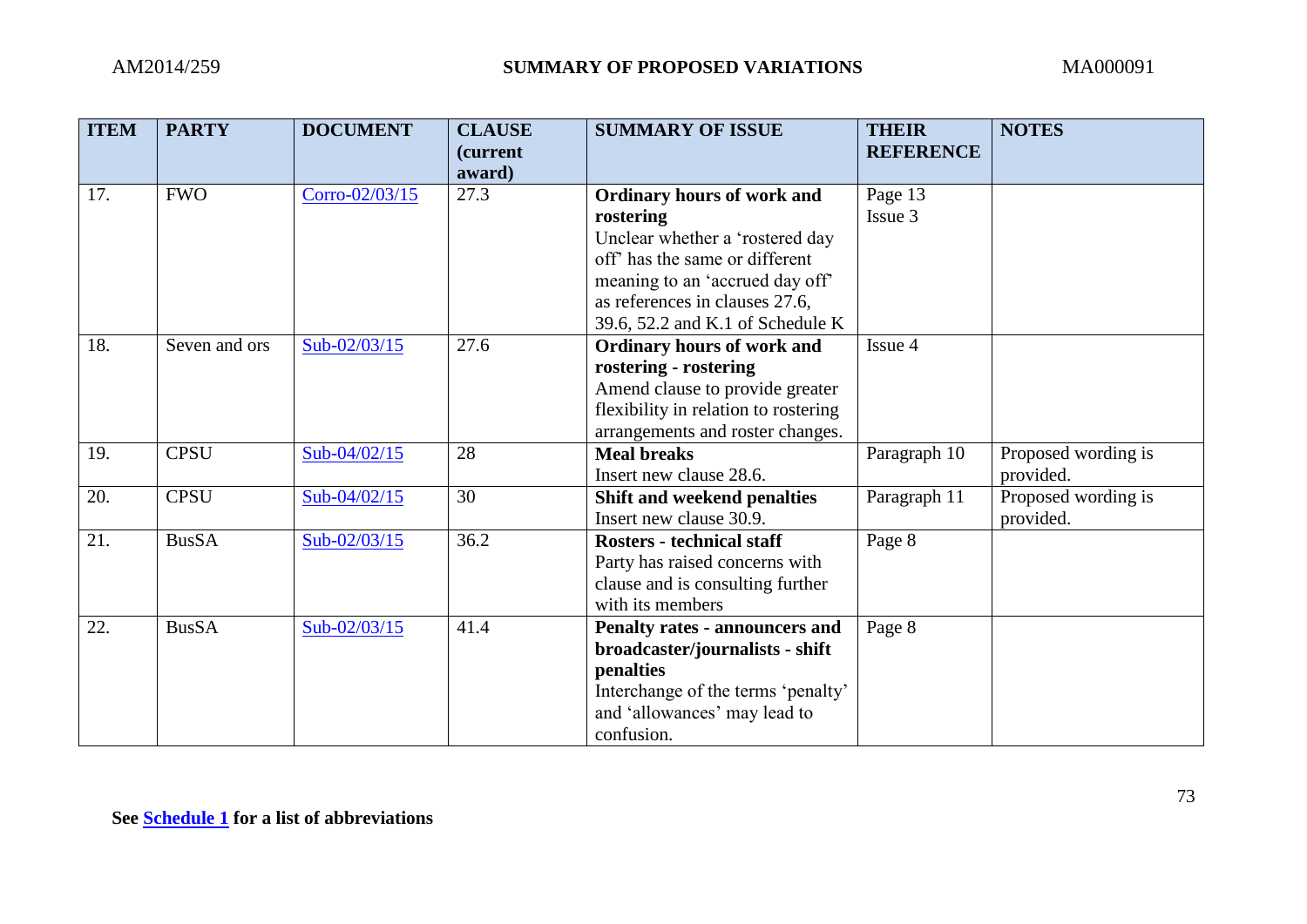| <b>ITEM</b> | <b>PARTY</b>       | <b>DOCUMENT</b> | <b>CLAUSE</b><br><i>(current)</i><br>award) | <b>SUMMARY OF ISSUE</b>                                                                                                                                                                    | <b>THEIR</b><br><b>REFERENCE</b> | <b>NOTES</b>                                                                           |
|-------------|--------------------|-----------------|---------------------------------------------|--------------------------------------------------------------------------------------------------------------------------------------------------------------------------------------------|----------------------------------|----------------------------------------------------------------------------------------|
| 23.         | <b>BusSA</b>       | Sub-02/03/15    | 42.1(d)                                     | <b>Penalty rates - technical</b><br>staff - shift penalties<br>Interchange of the terms 'penalty'<br>and 'allowances' may lead to<br>confusion.                                            | Page 8                           |                                                                                        |
| 24.         | BCC and ors        | Sub-21/01/15    | 54.3(a)                                     | <b>Types of employment-part-time</b><br>Insert the words 'within the terms<br>of this clause and clause $55.1(c)$<br>after 'continuous employment'.                                        | Page 3<br>Issue 1                | Referred to a separately<br>constituted Full Bench<br>for determination -<br>AM2016/4. |
| 25.         | <b>BCC</b> and ors | Sub-21/01/15    | 55.1(c)                                     | <b>Ordinary hours of work and</b><br>rostering<br>Amend second sentence to read:<br>'The agreement about the number<br>of ordinary hours to be worked<br>will be in writing'               | Page 3<br>Issue 1                | Referred to a separately<br>constituted Full Bench<br>for determination<br>AM2016/4.   |
| 26.         | <b>MEAA</b>        | Sub-02/03/15    | 59                                          | <b>Special definitions - artist</b><br>Amend part 10 to include dancers<br>within the definition of artist.<br>Also amend definition by<br>deleting words 'the production of<br>the film'. | Paragraphs 5,<br>10              |                                                                                        |
| 27.         | <b>MEAA</b>        | Sub-02/03/15    | 59                                          | <b>Special</b><br>definitions - performance<br>Amend definition of<br>'performance' for consistency in<br>relation to employees in film and<br>non film settings.                          | Paragraph 12                     |                                                                                        |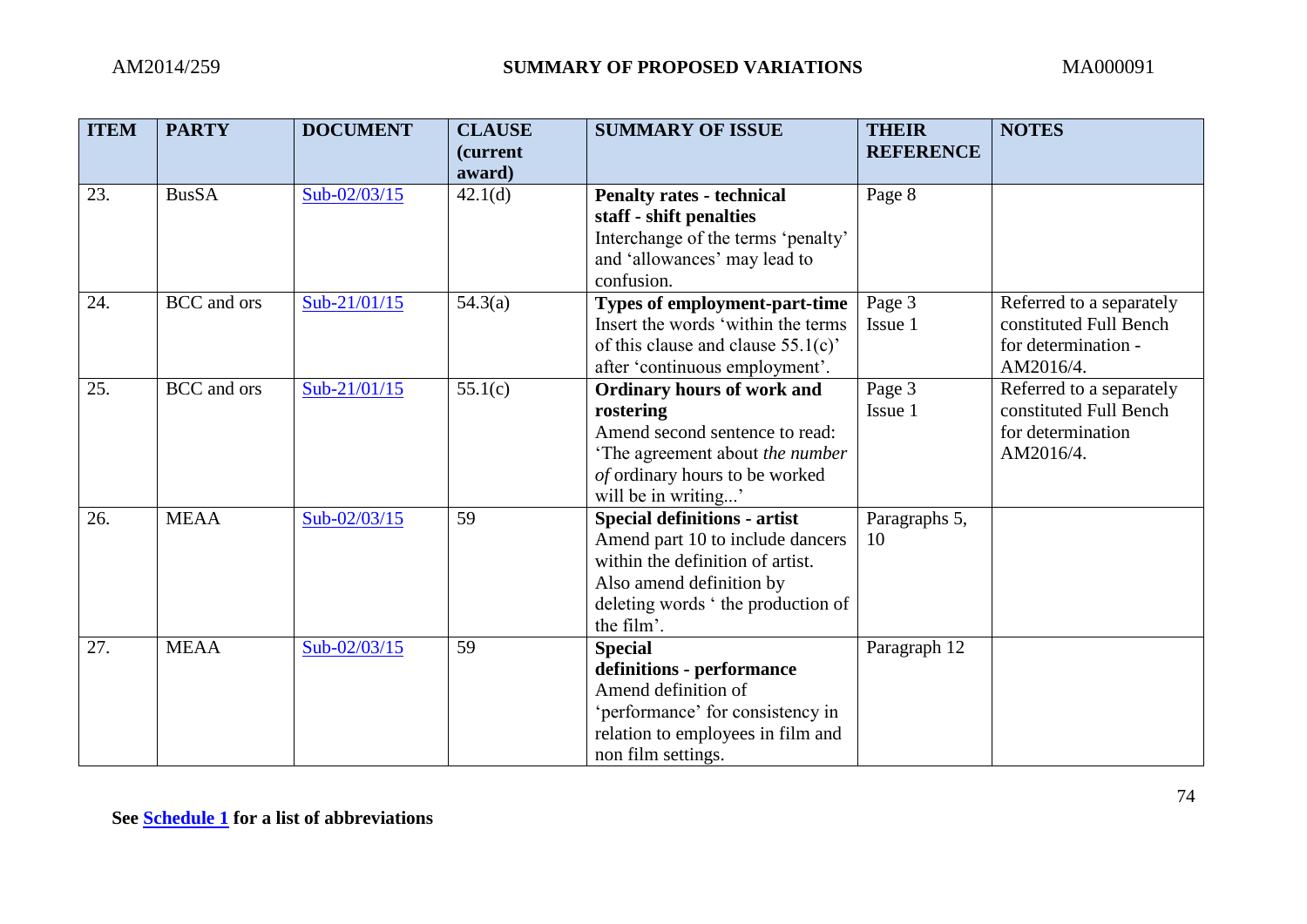| <b>ITEM</b> | <b>PARTY</b> | <b>DOCUMENT</b> | <b>CLAUSE</b><br><i>(current)</i> | <b>SUMMARY OF ISSUE</b>                                                                                                                                                                                                                                                                         | <b>THEIR</b><br><b>REFERENCE</b> | <b>NOTES</b> |
|-------------|--------------|-----------------|-----------------------------------|-------------------------------------------------------------------------------------------------------------------------------------------------------------------------------------------------------------------------------------------------------------------------------------------------|----------------------------------|--------------|
| 28.         | <b>SPA</b>   | Sub-02/03/15    | award)<br>62.11                   | Release allowances payable to<br>performers - feature films only<br>Provision for the purchase of<br>'additional allowances' should be<br>removed.                                                                                                                                              | Issue 1                          |              |
| 29.         | <b>MEAA</b>  | Sub-02/03/15    | 73.1(a)                           | <b>Hours of work</b><br>Amend clause to clarify 'days of<br>up to 10 hours each' includes 7.6<br>ordinary hours and 2.4 hours of<br>schedule overtime, calculated in<br>accordance with clause 76.4.                                                                                            | Paragraph 22                     |              |
| 30.         | <b>MEAA</b>  | Sub-02/03/15    | 74.2                              | <b>Breaks between shifts</b><br>Amend term 'single time<br>additional' to 'double time'.                                                                                                                                                                                                        | Paragraph $16$                   |              |
| 31.         | <b>SPA</b>   | Sub-02/03/15    | 74.2                              | <b>Break between shifts</b><br>Penalty should apply to affected<br>hours and not entire shift. Party<br>also proposes inserting clause to<br>address case of 2 consecutive<br>days off (54 clear hours between<br>finish of work prior to days off<br>and start of work following days<br>off). | Issue 2                          |              |
| 32.         | <b>SPA</b>   | Sub-02/03/15    | 75.1                              | <b>Meal breaks</b><br>Delay meal break to commence<br>up to 6 hours from the start of the<br>work period or last break.                                                                                                                                                                         | Issue 2                          |              |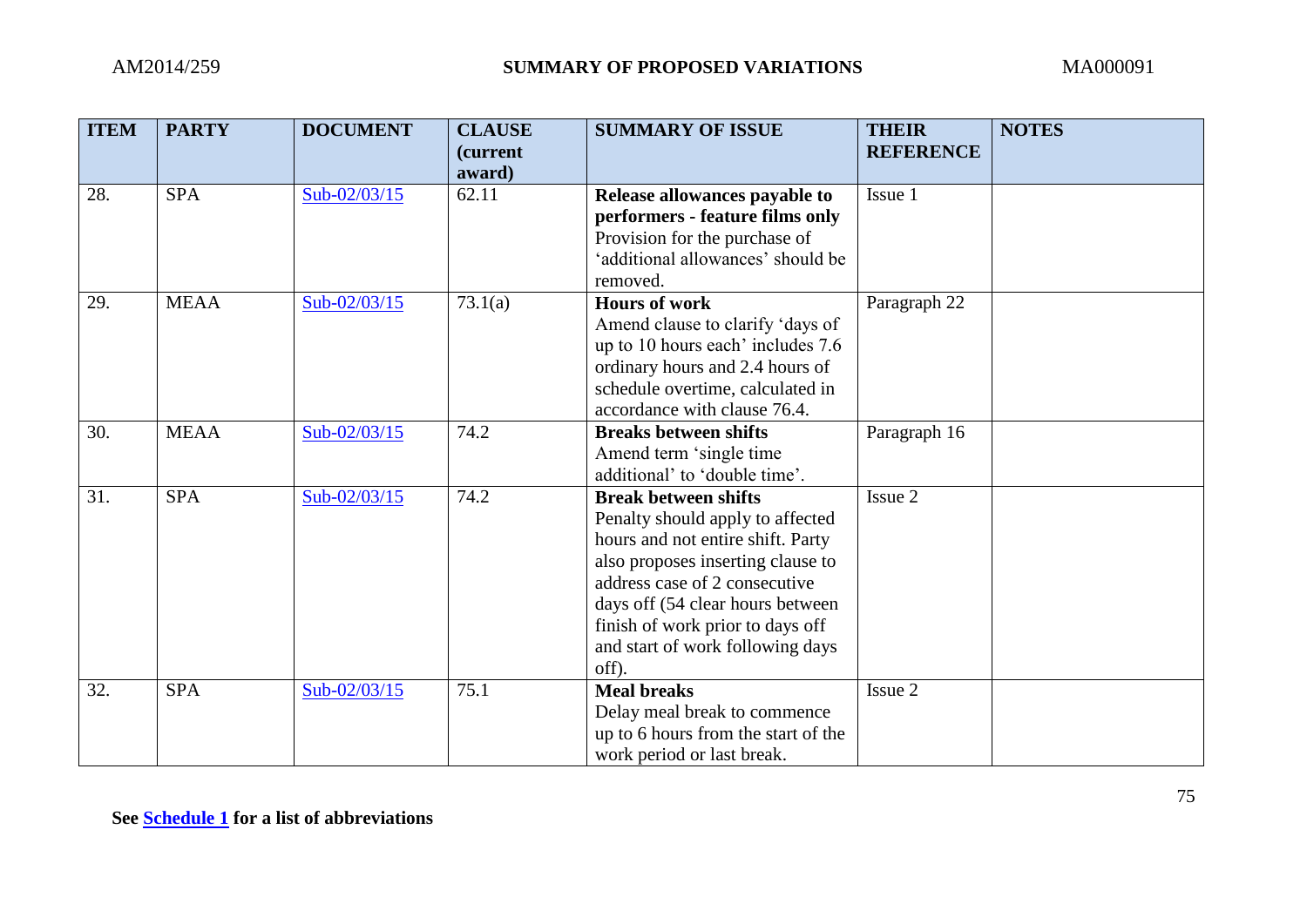| <b>ITEM</b> | <b>PARTY</b>       | <b>DOCUMENT</b> | <b>CLAUSE</b><br><i>(current)</i><br>award) | <b>SUMMARY OF ISSUE</b>                                                                                                                                                                         | <b>THEIR</b><br><b>REFERENCE</b> | <b>NOTES</b>                                                             |
|-------------|--------------------|-----------------|---------------------------------------------|-------------------------------------------------------------------------------------------------------------------------------------------------------------------------------------------------|----------------------------------|--------------------------------------------------------------------------|
| 33.         | <b>MEAA</b>        | Sub-02/03/15    | 76.2                                        | <b>Overtime</b><br>Insert definition of 'unscheduled<br>overtime'.                                                                                                                              | Paragraph 18                     |                                                                          |
| 34.         | <b>MEAA</b>        | Sub-02/03/15    | 76.3                                        | <b>Overtime</b><br>Amend clause to clarify 'days of<br>up to 10 hours each' includes 7.6<br>ordinary hours and 2.4 hours of<br>schedule overtime, calculated in<br>accordance with clause 76.4. | Paragraph 22                     |                                                                          |
| 35.         | <b>SPA</b>         | Sub-02/03/15    | 77.1                                        | <b>Calculations of penalties and</b><br>provision of rosters<br>Revert to pre-reform entitlement<br>with no penalty payable after<br>6am.                                                       | Issue 2                          |                                                                          |
| 36.         | <b>CPSU</b>        | $Sub-04/02/15$  | B.1                                         | <b>Schedule B - Television</b><br><b>Broadcasting - Classifications</b><br>Insert new clause B.1.23                                                                                             | Paragraph 11                     | Proposed wording is<br>provided.                                         |
| 37.         | <b>CPSU</b>        | Sub-04/02/15    | B.1.1                                       | <b>Schedule B- Television</b><br><b>Broadcasting - Definitions</b><br>Insert new clauses $B.1.1(e)$ ,<br>$B.1.1(f), B.1.1(g)$ and $B.1.1(h)$ .                                                  | Paragraph 12                     | Proposed wording is<br>provided.                                         |
| 38.         | <b>BCC</b> and ors | Sub-21/01/15    | E.1.3                                       | <b>Schedule E-Cinema Worker</b><br>Level 3<br>Insert new E.1.3 clause and<br>redesignate E.1.3 to E.1.7 to<br>E.1.4 to E.1.8, respectively.                                                     | Page 5<br>Issue 3                | Referred to a separately<br>constituted Full Bench<br>for determination. |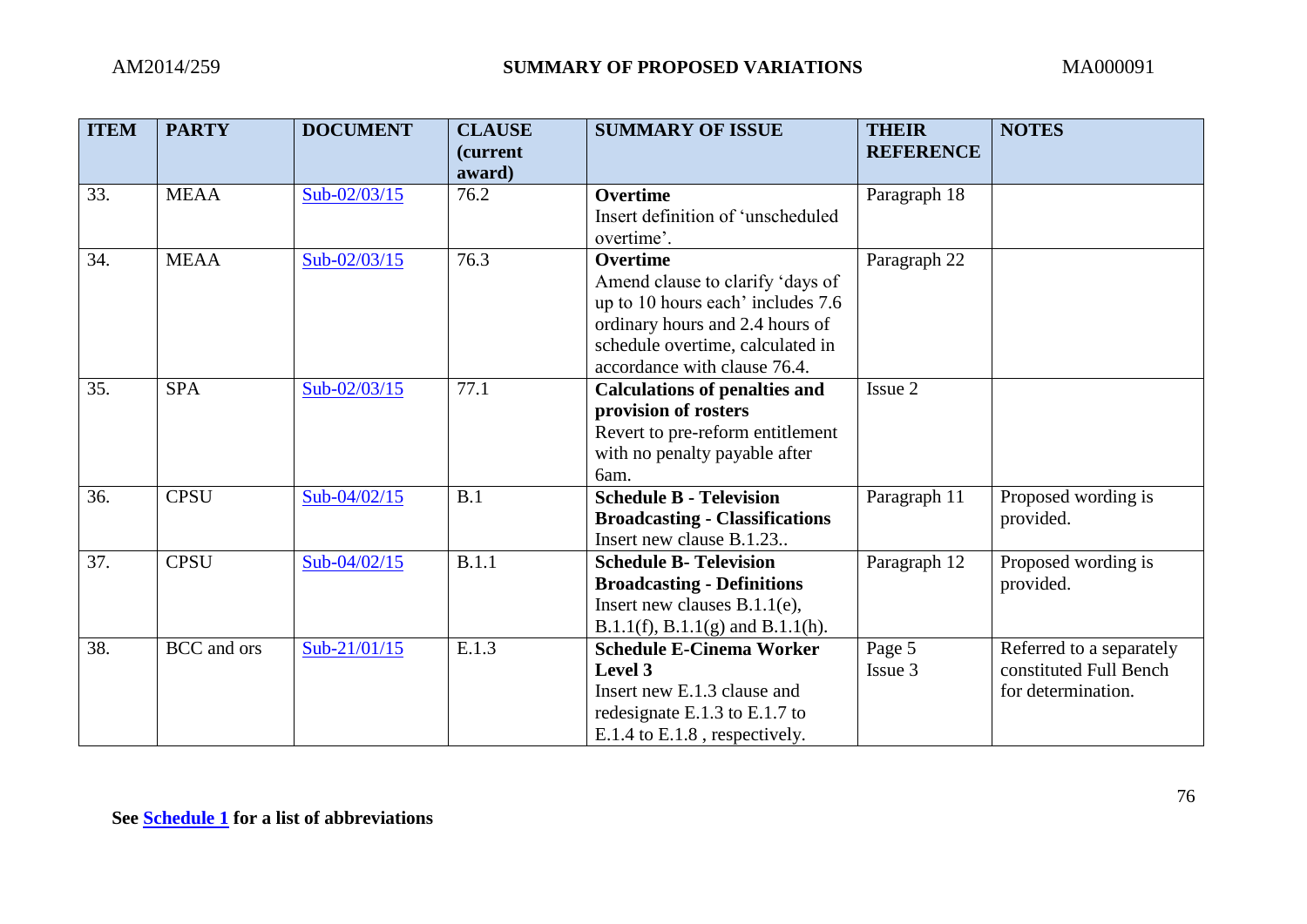| <b>ITEM</b> | <b>PARTY</b> | <b>DOCUMENT</b> | <b>CLAUSE</b><br><i>(current)</i><br>award) | <b>SUMMARY OF ISSUE</b>                                                                                                                                                                                                                          | <b>THEIR</b><br><b>REFERENCE</b> | <b>NOTES</b> |
|-------------|--------------|-----------------|---------------------------------------------|--------------------------------------------------------------------------------------------------------------------------------------------------------------------------------------------------------------------------------------------------|----------------------------------|--------------|
| 39          | <b>MEAA</b>  | $Sub-02/03/15$  | F <sub>.1</sub>                             | <b>Schedule</b>                                                                                                                                                                                                                                  | Paragraphs 6, 7                  |              |
|             |              |                 |                                             | <b>F</b> - Actors - Classifications<br>Insert classification descriptors<br>for dancers at clauses F.1.4 and<br>F.1.5. Also seeks to amend<br>provisions as reference to<br>'number of lines of dialogue' is<br>not applicable to mime or dance. |                                  |              |

NOTE: Issues in this award (Nos 3, 10 and 24 re cinemas) have been the subject of conferences before SDP Hamberger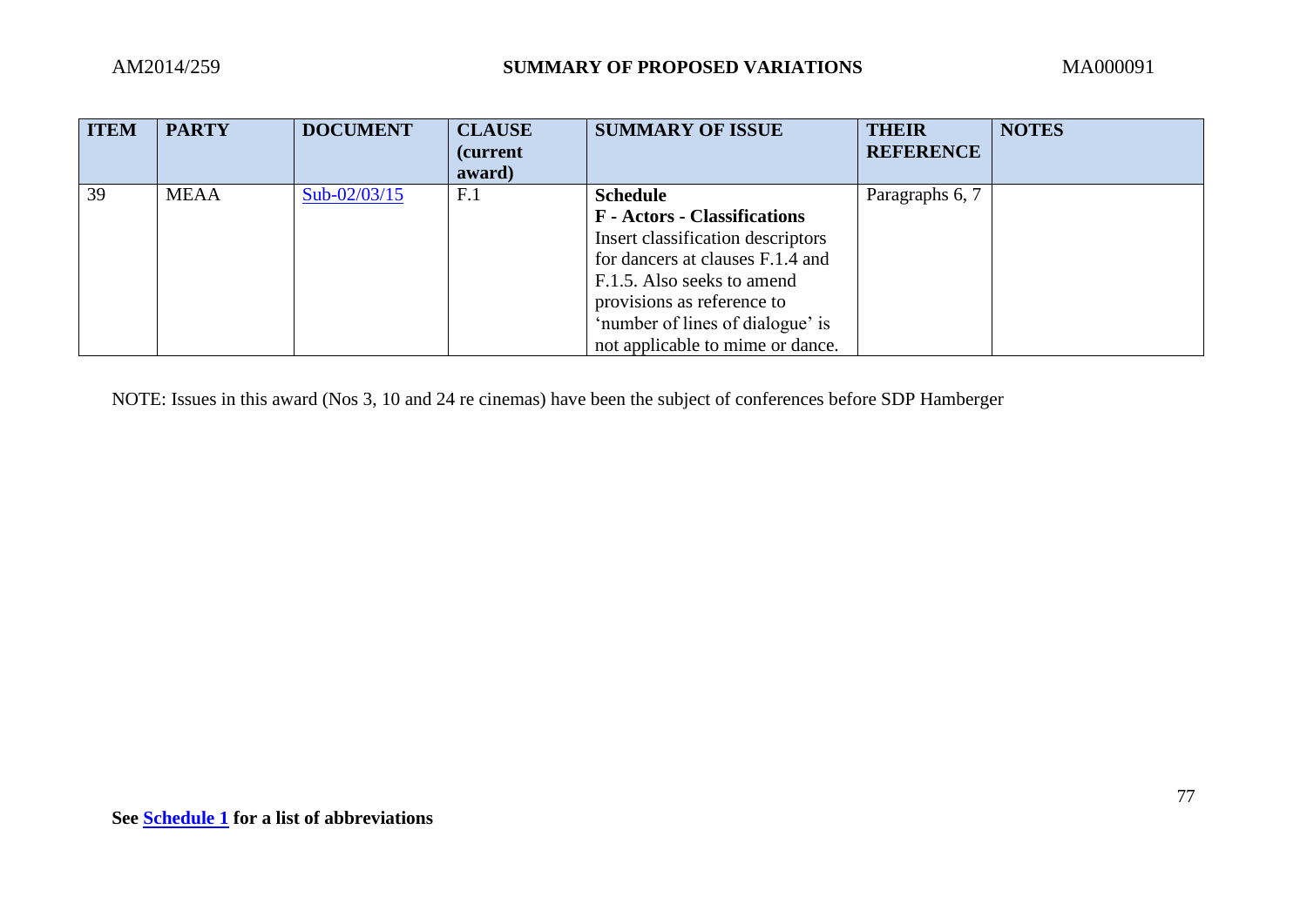*Journalists Published Media Award 2010*

| <b>ITEM</b>      | <b>PARTY</b> | <b>DOCUMENT</b> | <b>CLAUSE</b>              | <b>SUMMARY OF ISSUE</b>                                                                                                                                                                                                | THEIR            | <b>NOTES</b>                                                                        |
|------------------|--------------|-----------------|----------------------------|------------------------------------------------------------------------------------------------------------------------------------------------------------------------------------------------------------------------|------------------|-------------------------------------------------------------------------------------|
|                  |              |                 | <i>(current)</i><br>award) |                                                                                                                                                                                                                        | <b>REFERENCE</b> |                                                                                     |
| 1.               | News Corp    | $sub-02/03/15$  | New clause                 | <b>Cash out of annual leave</b><br>Subject to pending FWC<br>decision, propose insertion of<br>clause which allows for cash out<br>of annual leave.                                                                    | Page 1           | See decision in<br>AM2014/47 - Full Bench<br>Decision - [2015]<br><b>FWCFB 5771</b> |
| $\overline{2}$ . | <b>MEAA</b>  | $sub-02/03/15$  | 3.1                        | <b>Definitions</b><br>Amened definition of 'editorial<br>employees' to ensure it is<br>relevant by including "editors,<br>multimedia editors or producers,<br>social media editors or producers<br>and art directors". | Para $4-5$       |                                                                                     |
| 3.               | <b>MEAA</b>  | $sub-02/03/15$  | 4.9                        | Coverage<br>Propose to make the<br>circumstances where an<br>employee is exempt from Award<br>coverage conditional by<br>increasing threshold of exempt<br>employees.                                                  | Para 7-9         |                                                                                     |
| $\overline{4}$ . | <b>MEAA</b>  | $sub-02/03/15$  | 4.10(a)                    | <b>Exclusions- Editorial</b><br>Delete clause $4.10(a)$ and clause<br>4.11 to reduce the exclusions of<br>certain award provisions for<br>editorial employees.                                                         | Para 10-12       |                                                                                     |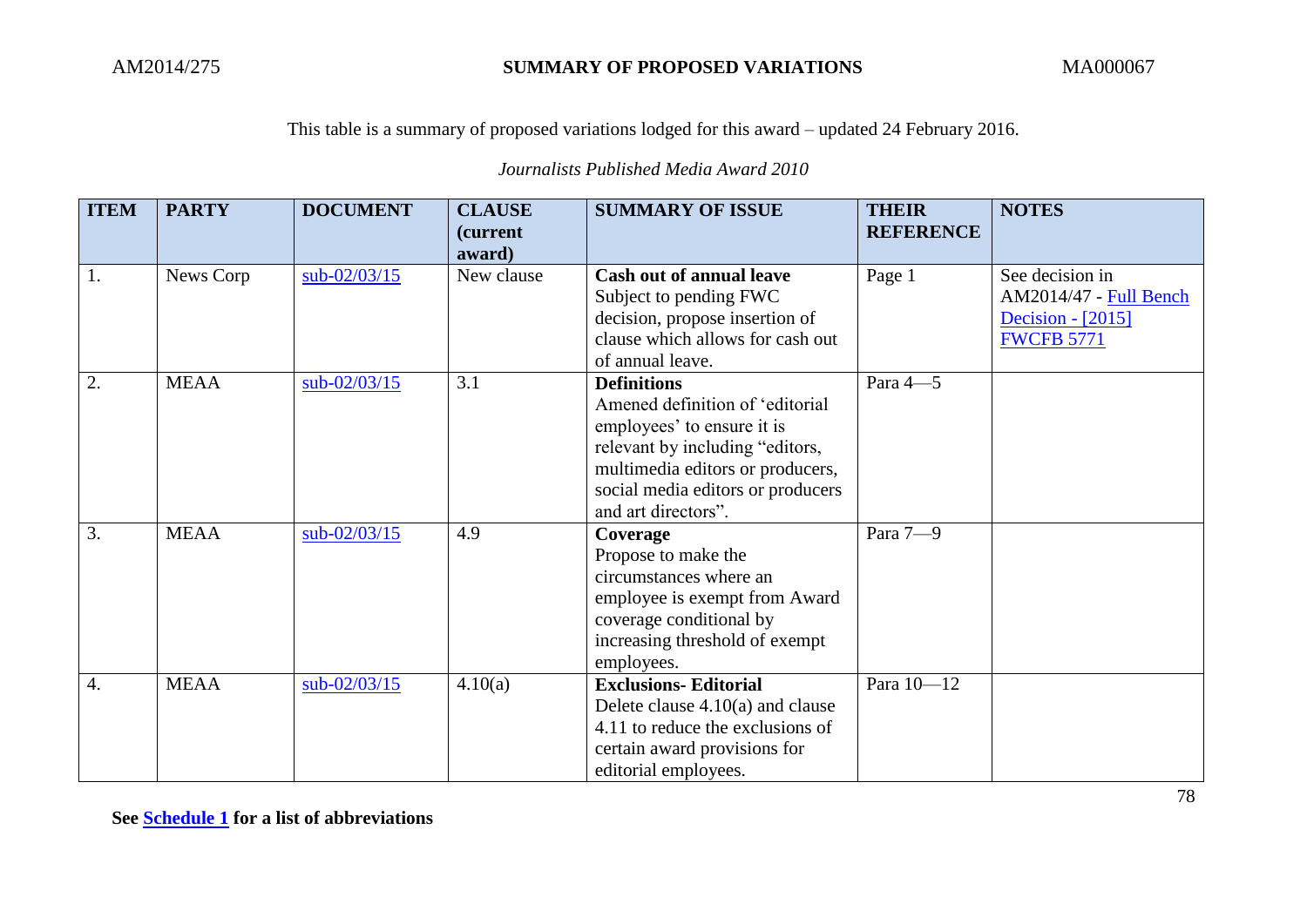| <b>ITEM</b> | <b>PARTY</b> | <b>DOCUMENT</b> | <b>CLAUSE</b><br><i>(current)</i><br>award) | <b>SUMMARY OF ISSUE</b>                                                                                                                                                       | <b>THEIR</b><br><b>REFERENCE</b> | <b>NOTES</b> |
|-------------|--------------|-----------------|---------------------------------------------|-------------------------------------------------------------------------------------------------------------------------------------------------------------------------------|----------------------------------|--------------|
| 5.          | <b>MEAA</b>  | $sub-02/03/15$  | 4.13                                        | <b>Exclusions-Specialist</b>                                                                                                                                                  | Para 13-15                       |              |
|             |              |                 |                                             | publications<br>Delete clause 4.13 and 23.                                                                                                                                    |                                  |              |
| 6.          | <b>MEAA</b>  | $sub-02/03/15$  | 21.1                                        | <b>Shiftwork penalties</b><br>Amend clause to remove the<br>words 'or part thereof' and<br>replace with 'of the shift' to<br>remove any ambiguity.                            | Para 24-26                       |              |
| 7.          | <b>MEAA</b>  | $sub-02/03/15$  | 21.2(b)                                     | <b>Weekend penalties</b><br>Remove the words 'regional daily<br>newspaper or a country non-daily<br>newspaper' and replace with 'any<br>other employer'.                      | Para 27-29                       |              |
| 8.          | <b>MEAA</b>  | $sub-02/03/15$  | 21.4                                        | Weekend penalties-editorial<br>employees<br>Amend clause to remove the<br>words 'this subclause does not<br>apply to employees employed in<br>a country non-daily newspaper'. | Para 30-32                       |              |
| 9.          | <b>MEAA</b>  | sub-02/03/15    | 22.3(d)                                     | <b>Overtime</b><br>Remove the words 'subject to the<br>forfeiture for inadequate notice as<br>provided for under clause 11.2'<br>as this is inconsistent with clause<br>11.2. | Para 34-37                       |              |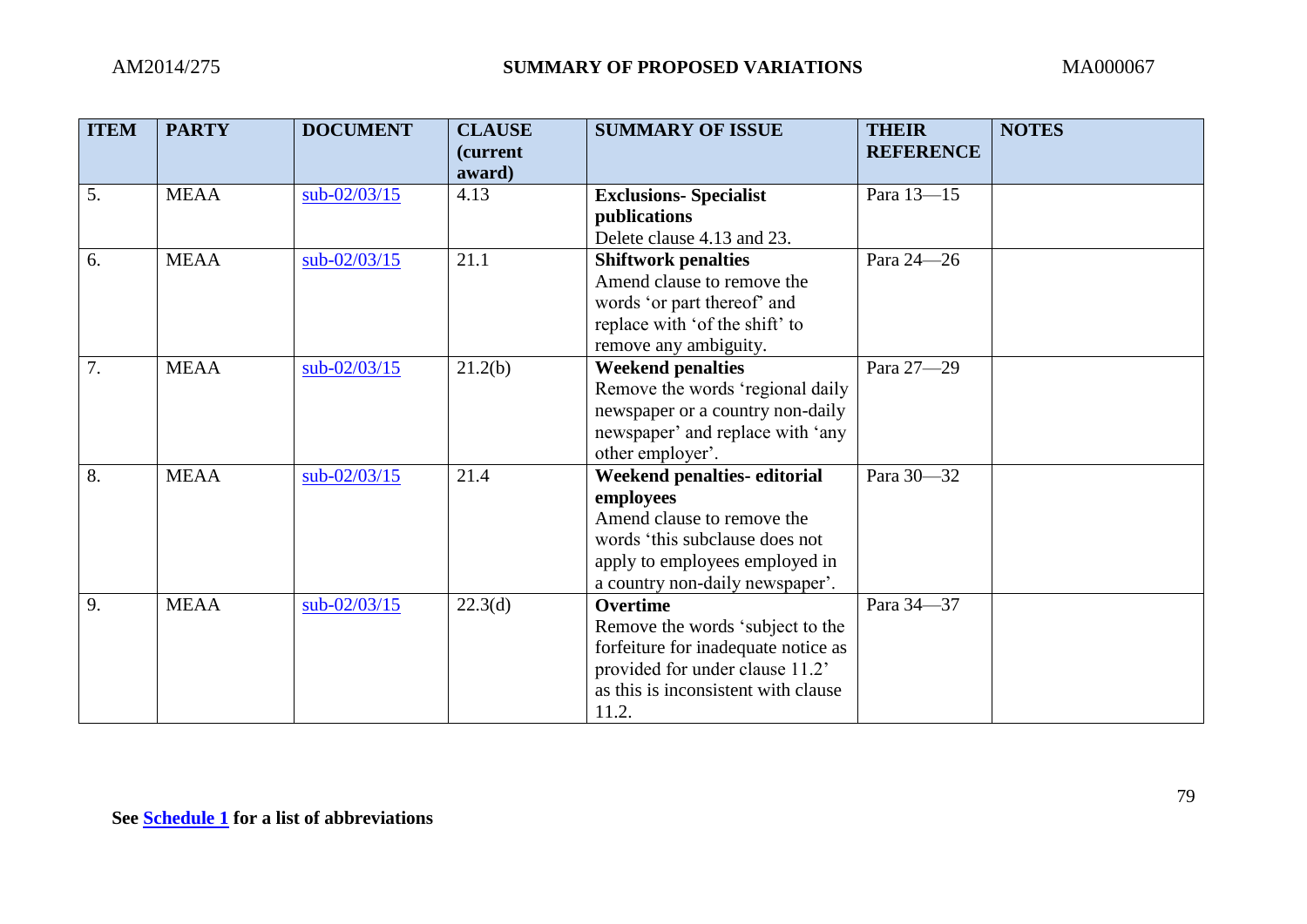| <b>ITEM</b> | <b>PARTY</b> | <b>DOCUMENT</b> | <b>CLAUSE</b><br><i>(current)</i><br>award) | <b>SUMMARY OF ISSUE</b>                                                                                             | <b>THEIR</b><br><b>REFERENCE</b> | <b>NOTES</b> |
|-------------|--------------|-----------------|---------------------------------------------|---------------------------------------------------------------------------------------------------------------------|----------------------------------|--------------|
| 10.         | <b>MEAA</b>  | $sub-02/03/15$  | 24.2                                        | <b>Additional Annual Leave</b><br>Amend clause so more<br>employees accrue additional<br>leave.                     | Para 39-41                       |              |
| 11.         | <b>MEAA</b>  | $sub-02/03/15$  | 24.5                                        | <b>Annual Leave loading</b><br>Clause should be simplified to<br>provide greater clarity.                           | Para 42-44                       |              |
| 12.         | <b>MEAA</b>  | $sub-02/03/15$  | 27.3(a)                                     | <b>Annual Leave in lieu of Public</b><br><b>Holidays</b><br>Correct cross reference in clause<br>to subclause 24.3. | Para 45-47                       |              |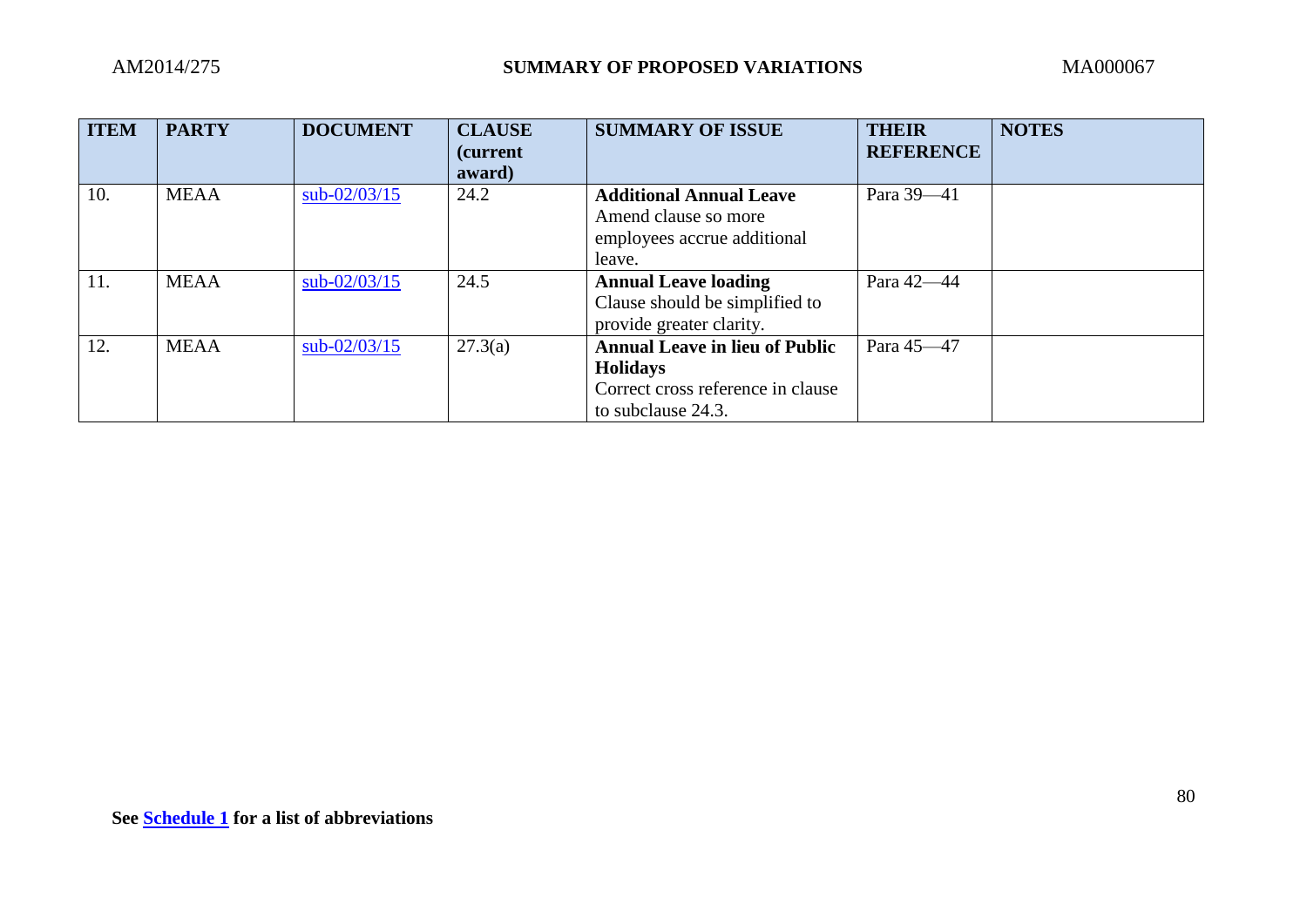*Live Performance Award 2010*

| <b>ITEM</b>      | <b>PARTY</b> | <b>DOCUMENT</b> | <b>CLAUSE</b>              | <b>SUMMARY OF ISSUE</b>                                                                                                                                                                  | <b>THEIR</b><br><b>REFERENCE</b> | <b>NOTES</b> |
|------------------|--------------|-----------------|----------------------------|------------------------------------------------------------------------------------------------------------------------------------------------------------------------------------------|----------------------------------|--------------|
|                  |              |                 | <i>(current)</i><br>award) |                                                                                                                                                                                          |                                  |              |
| 1.               | <b>MEAA</b>  | $sub-02/03/15$  | 3.1                        | <b>Definition</b><br>Insert proposed definition of<br>'musician' which will amend<br>definition of 'performer'<br>Amend definition of<br>performance.                                    | Para 4-9                         |              |
| 2.               | <b>AEIA</b>  | $sub-02/03/15$  | 10                         | <b>Types of Employment</b><br>Considering application to delete<br>this clause in its entirety as it has<br>no application to parts 4-7 of<br>Award.                                     | Para 3                           |              |
| $\overline{3}$ . | <b>AEIA</b>  | $sub-02/03/15$  | 11.4(c)                    | <b>Special Notice</b><br>Delete sub-clause                                                                                                                                               | Para 4                           |              |
| $\overline{4}$ . | <b>MEAA</b>  | $sub-02/03/15$  | 13.4                       | <b>Rates of Pay</b><br>Amend sub-clause to highlight<br>cross reference to clause 30<br>which has musicians' rates of<br>pay.                                                            | Para 10-12                       |              |
| 5.               | <b>MEAA</b>  | $sub-02/03/15$  | $14.5(a)$ , (d) and<br>(e) | <b>Travel Allowance</b><br>Seek monetary amount of the<br>weekly allowances be increased<br>to seven times the daily rate<br>where employees are required to<br>be present for the week. | Para 16-18                       |              |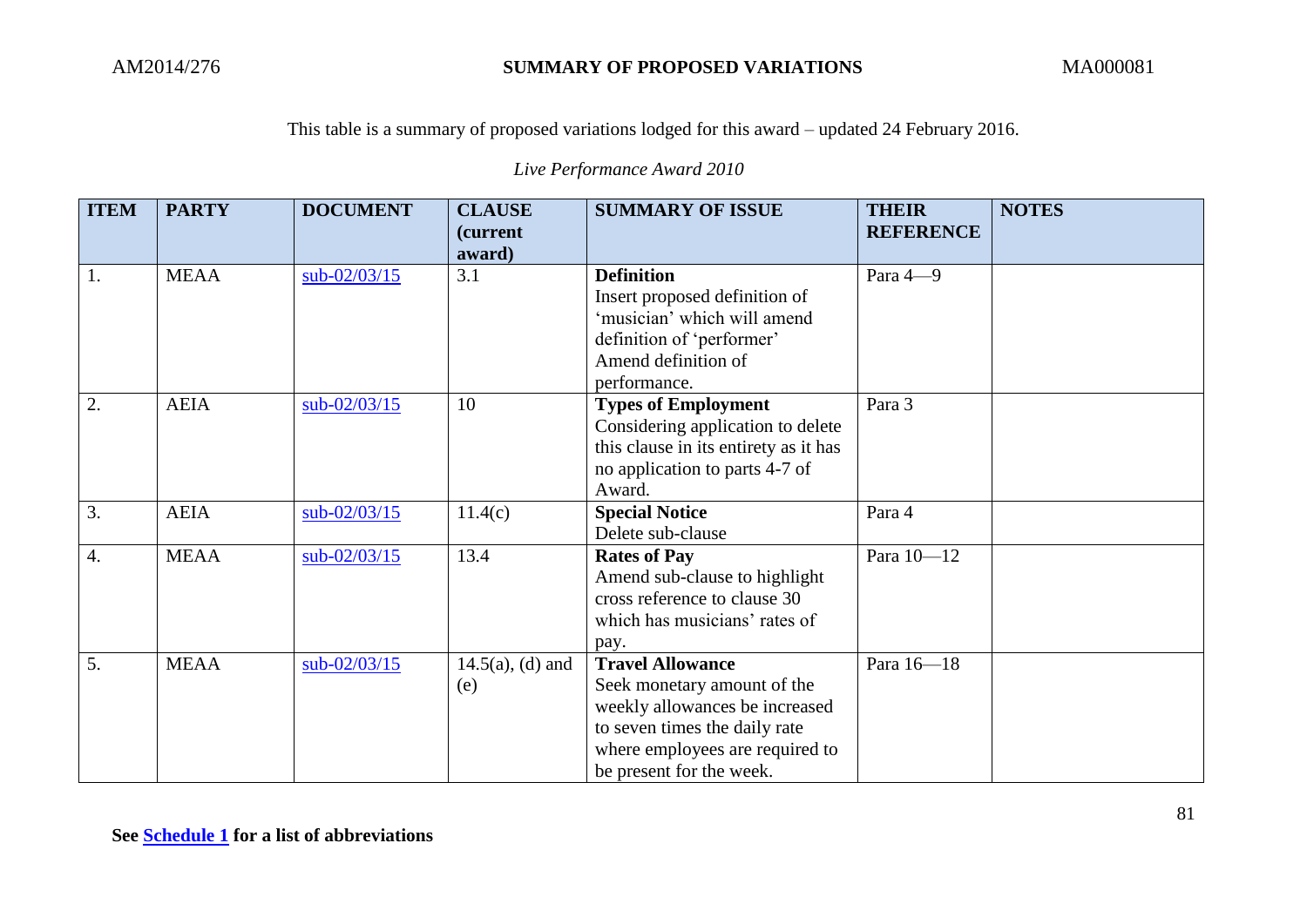| <b>ITEM</b> | <b>PARTY</b> | <b>DOCUMENT</b> | <b>CLAUSE</b><br>(current<br>award) | <b>SUMMARY OF ISSUE</b>                                                                                                                                                                                                 | <b>THEIR</b><br><b>REFERENCE</b> | <b>NOTES</b>                                                                      |
|-------------|--------------|-----------------|-------------------------------------|-------------------------------------------------------------------------------------------------------------------------------------------------------------------------------------------------------------------------|----------------------------------|-----------------------------------------------------------------------------------|
| 6.          | <b>AEIA</b>  | $sub-02/03/15$  | 14.5(f)(ii)                         | <b>Travel Allowance - eligibility</b><br>Propose to amend clause.                                                                                                                                                       | Para 5                           |                                                                                   |
| 7.          | <b>AEIA</b>  | $sub-02/03/15$  | 24.6(a)                             | <b>Casuals- performance</b><br>Considering a proposal to amend<br>clause to provide for a 1 hour<br>break after 4pm with the<br>agreement of the case.                                                                  | Para 7                           |                                                                                   |
| 8.          | <b>AEIA</b>  | $sub-02/03/15$  | 26.1                                | <b>Ordinary Hours</b><br>Delete clause as it duplicates<br>clause $25.5(a)$ .                                                                                                                                           | Para 6                           |                                                                                   |
| 9.          | <b>AEIA</b>  | $sub-02/03/15$  | 27.2                                | <b>Breaks</b><br>Considering a proposal to amend<br>clause to provide for a 1 hour<br>break after 4pm with the<br>agreement of the case.                                                                                | Para 8                           |                                                                                   |
| 10.         | <b>AEIA</b>  | $sub-02/03/15$  | 27.6                                | <b>Breaks between performances</b><br>Vary clause to provide for<br>appropriate breaks between<br>performances of up to one hour.                                                                                       | Para 9                           |                                                                                   |
| 11.         | <b>AEIA</b>  | $sub-02/03/15$  | 28.2                                | <b>Overtime for casuals</b><br>Propose to amend clause to<br>ensure appropriate overtime<br>payments for a casual performer<br>engaged to perform in a<br>performance of up to one hour<br>are clear without ambiguity. | Para 10                          | Referred to Part-time and<br>Casual Full Bench in<br>AM2014/196 and<br>AM2014/197 |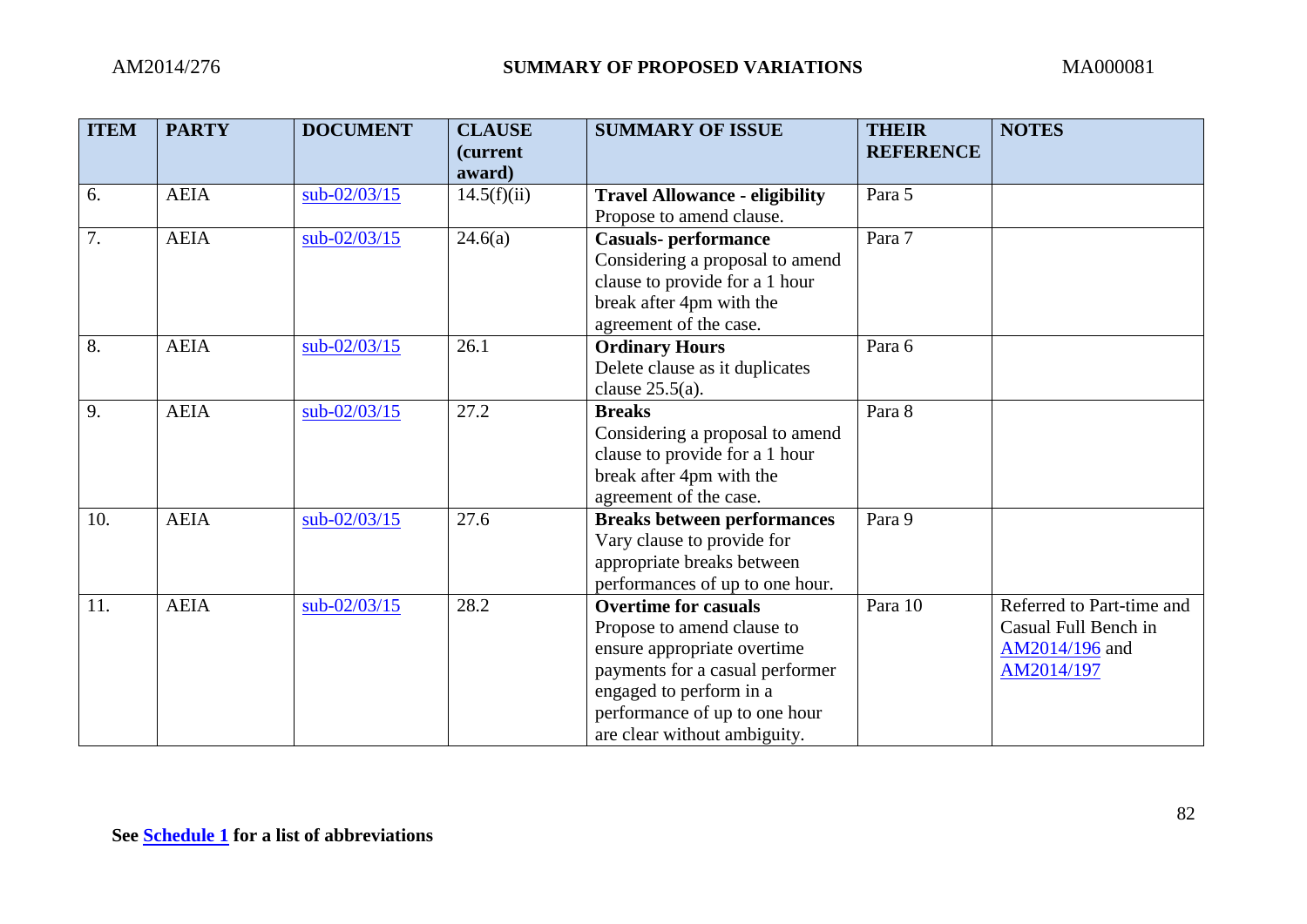| <b>ITEM</b> | <b>PARTY</b> | <b>DOCUMENT</b> | <b>CLAUSE</b><br><i>(current)</i><br>award) | <b>SUMMARY OF ISSUE</b>                | <b>THEIR</b><br><b>REFERENCE</b> | <b>NOTES</b> |
|-------------|--------------|-----------------|---------------------------------------------|----------------------------------------|----------------------------------|--------------|
| 12.         | <b>AEIA</b>  | $sub-02/03/15$  | 28.5(c)(ii)                                 | <b>Work on Sundays</b>                 | Para 11                          |              |
|             |              |                 |                                             | Amend clause to ensure                 |                                  |              |
|             |              |                 |                                             | consistency with first paragraph       |                                  |              |
|             |              |                 |                                             | of clause 28.5.                        |                                  |              |
| 13.         | <b>AEIA</b>  | sub-02/03/15    | 31.7                                        | <b>Upkeep allowance</b>                | Para 12                          |              |
|             |              |                 |                                             | Amend clause to remove                 |                                  |              |
|             |              |                 |                                             | technical problem to provide           |                                  |              |
|             |              |                 |                                             | allowances to be paid on a per         |                                  |              |
|             |              |                 |                                             | call basis.                            |                                  |              |
| 14.         | <b>AEIA</b>  | $sub-02/03/15$  | 47.3(a)                                     | <b>Travelling home</b>                 | Para 13                          |              |
|             |              |                 |                                             | Delete clause as it duplicates         |                                  |              |
|             |              |                 |                                             | clause 14.3.                           |                                  |              |
| 15.         | <b>AEIA</b>  | $sub-02/03/15$  | 47.4(c)                                     | <b>Travel on Sunday</b>                | Para 14                          |              |
|             |              |                 |                                             | Propose to vary to provide for         |                                  |              |
|             |              |                 |                                             | payment for travelling on a            |                                  |              |
|             |              |                 |                                             | Sunday and/or a rostered day off.      |                                  |              |
| 16.         | <b>AEIA</b>  | sub-02/03/15    | 47.6                                        | <b>Provisions for Crewing Services</b> | Para 15                          |              |
|             |              |                 |                                             | <b>Employees</b>                       |                                  |              |
|             |              |                 |                                             | Amend clause to clarify the hours      |                                  |              |
|             |              |                 |                                             | of work, overtime and penalty          |                                  |              |
|             |              |                 |                                             | provisions for the crewing             |                                  |              |
|             |              |                 |                                             | services sector of industry.           |                                  |              |
| 17.         | <b>AEIA</b>  | sub-02/03/15    | Schedule B                                  | <b>Headings</b>                        | Para 16                          |              |
|             |              |                 |                                             | Propose to amend Schedule by           |                                  |              |
|             |              |                 |                                             | deleting certain words in heading      |                                  |              |
|             |              |                 |                                             | of B.5.1, B.6.1, B.8.2 to reflect      |                                  |              |
|             |              |                 |                                             | Lewin C Decision of 02/03/11.          |                                  |              |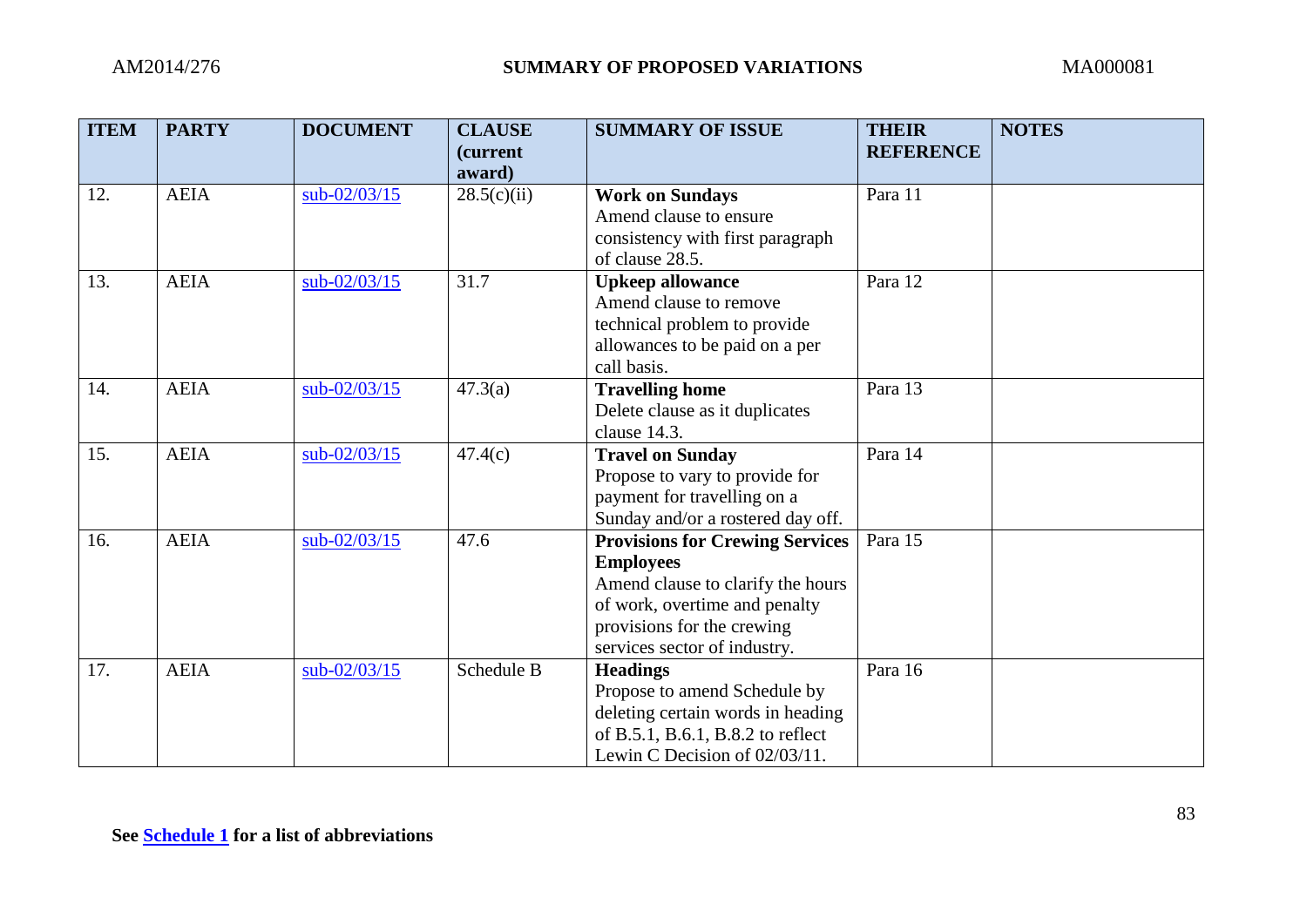*Racing Clubs Events Award 2010*

| <b>ITEM</b>      | <b>PARTY</b>   | <b>DOCUMENT</b>                    | <b>CLAUSE</b><br>(current<br>award)                               | <b>SUMMARY OF ISSUE</b>                                                                                                                                                                                                                                                                                                                                                                                                                                          | <b>THEIR</b><br><b>REFERENCE</b> | <b>NOTES</b>                                                                        |
|------------------|----------------|------------------------------------|-------------------------------------------------------------------|------------------------------------------------------------------------------------------------------------------------------------------------------------------------------------------------------------------------------------------------------------------------------------------------------------------------------------------------------------------------------------------------------------------------------------------------------------------|----------------------------------|-------------------------------------------------------------------------------------|
| 1.               | NSWBC &<br>ABI | Submission -<br>08/12/14           | n/a                                                               | Request for VC for hearing                                                                                                                                                                                                                                                                                                                                                                                                                                       | Page 1                           |                                                                                     |
| 2.               | <b>BSA</b>     | Submission -<br>02/03/15           | n/a                                                               | No variations to pursue at this time,<br>however, reserve right to participate in<br>proceedings                                                                                                                                                                                                                                                                                                                                                                 | Page 10                          |                                                                                     |
| 3.               | <b>FWO</b>     | Submission -<br>02/03/15           | Interaction<br>clause 29<br>with 13.2,<br>13.5, 14.2,<br>14.3, 19 | <b>Casual employment 'relevant</b><br>minimum wage'<br>Seeks clarification as to appropriate<br>rate to be paid to casual employees for<br>overtime.<br>Casual employees not excluded from<br>cl 29 except between 11 pm and 7 am.<br>Unclear how to identify 'the relevant<br>minimum wage' as that may be to<br>clause 19 rate, clause 19 rate $+25\%$ ,<br>or the loaded hourly rates set out at<br>clause 14.3 for 'casual employees -<br>liquor employees'. | Para 26                          | Referred to Part-time<br>and Casual Full Bench<br>in $AM2014/196$ and<br>AM2014/197 |
| $\overline{4}$ . | <b>AFEI</b>    | Submission -<br>$0\frac{5}{03}/15$ | n/a                                                               | Notified significant interest in award.                                                                                                                                                                                                                                                                                                                                                                                                                          | Page 1                           |                                                                                     |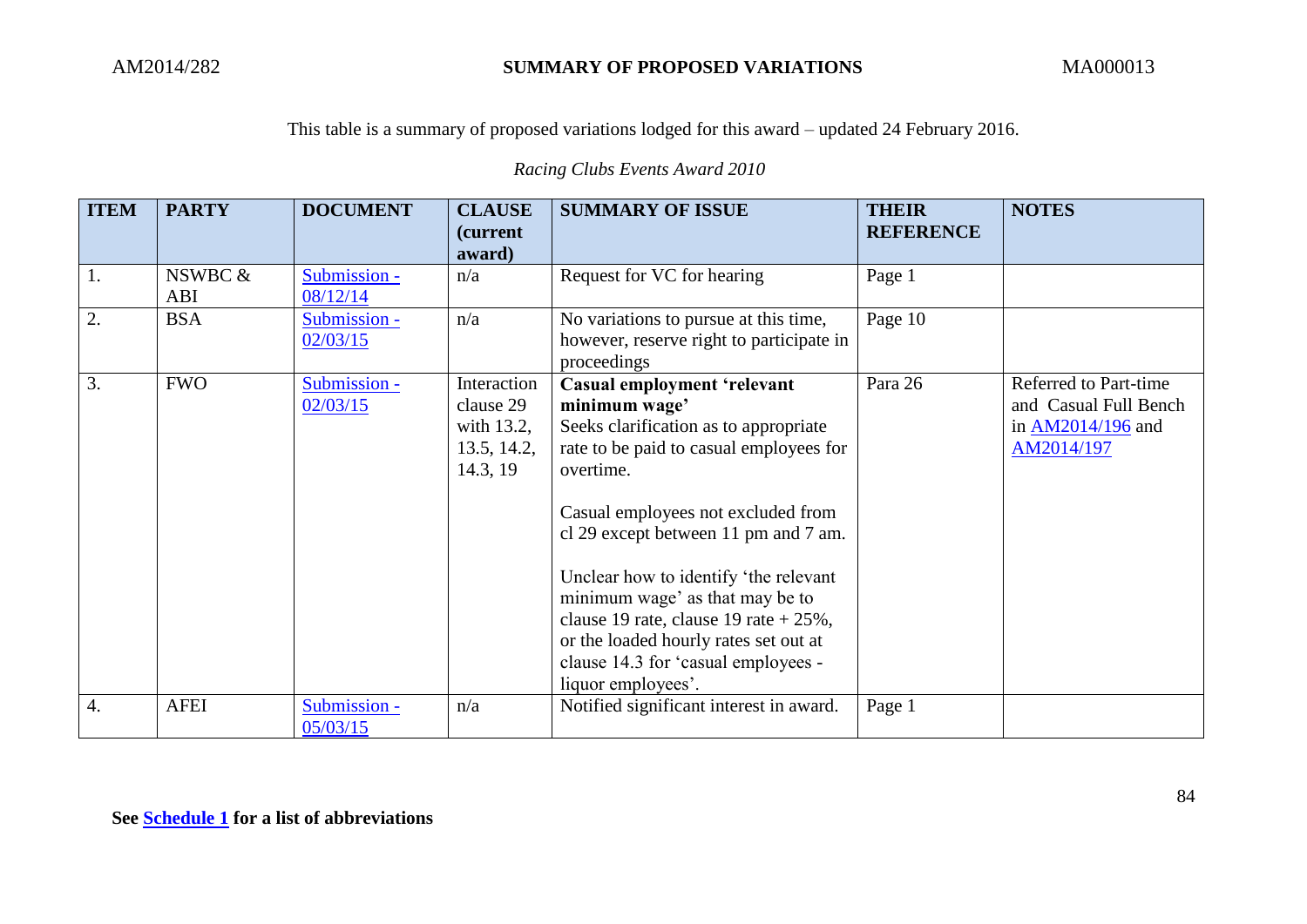*Travelling Shows Award 2010*

| <b>ITEM</b> | <b>PARTY</b> | <b>DOCUMENT</b> | <b>CLAUSE</b><br><i>(current)</i><br>award) | <b>SUMMARY OF ISSUE</b>                                                                                                                                                                                                                                | <b>THEIR</b><br><b>REFERENCE</b> | <b>NOTES</b> |
|-------------|--------------|-----------------|---------------------------------------------|--------------------------------------------------------------------------------------------------------------------------------------------------------------------------------------------------------------------------------------------------------|----------------------------------|--------------|
|             | SG           | $Sub-02Mar15$   | 23                                          | <b>Penalty rates</b><br>Party submits that the terms and<br>conditions of the award already<br>take into account the nature of the<br>industry and that the Modern<br>Awards Objectives (including s.<br>$134(1)(da)$ are met by the current<br>award. | Pages $2-5$                      |              |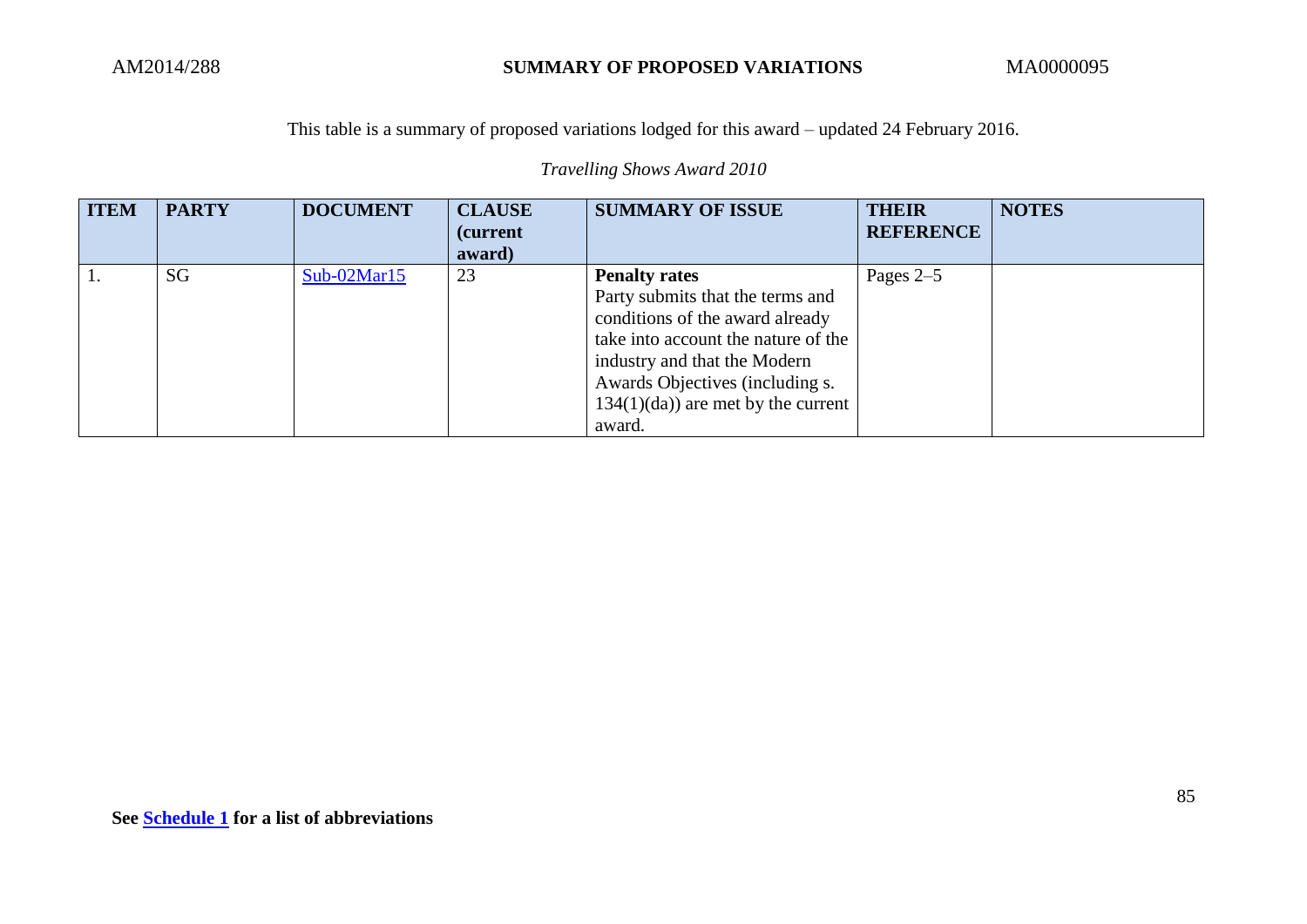*Car Parking Award 2010*

| <b>ITEM</b> | <b>PARTY</b> | <b>DOCUMENT</b> | <b>CLAUSE</b><br><i>(current)</i><br>award) | <b>SUMMARY OF ISSUE</b>                                                                                                                                                                                                                 | <b>THEIR</b><br><b>REFERENCE</b> | <b>NOTES</b>                                                             |
|-------------|--------------|-----------------|---------------------------------------------|-----------------------------------------------------------------------------------------------------------------------------------------------------------------------------------------------------------------------------------------|----------------------------------|--------------------------------------------------------------------------|
| 1.          | <b>FWO</b>   | $Sub-2Mar15$    | $21.1(b)$ , 23.2,<br>23.4(a)                | Ordinary hours of work and<br>rostering<br>Unclear what circumstances an<br>employee should be considered a<br>shiftworker as it is not defined in<br>the Award.                                                                        | Point 8                          |                                                                          |
| 2.          | <b>FWO</b>   | $Sub-2Mar15$    | 25.6(b)                                     | Annual leave—payment and<br>loading<br>Unclear whether the additional<br>loading is compared on a daily<br>basis with each day of annual<br>leave being assessed separately or<br>as a whole over the entire period<br>of annual leave. | Point 9                          | Referred to a separately<br>constituted Full Bench<br>for determination. |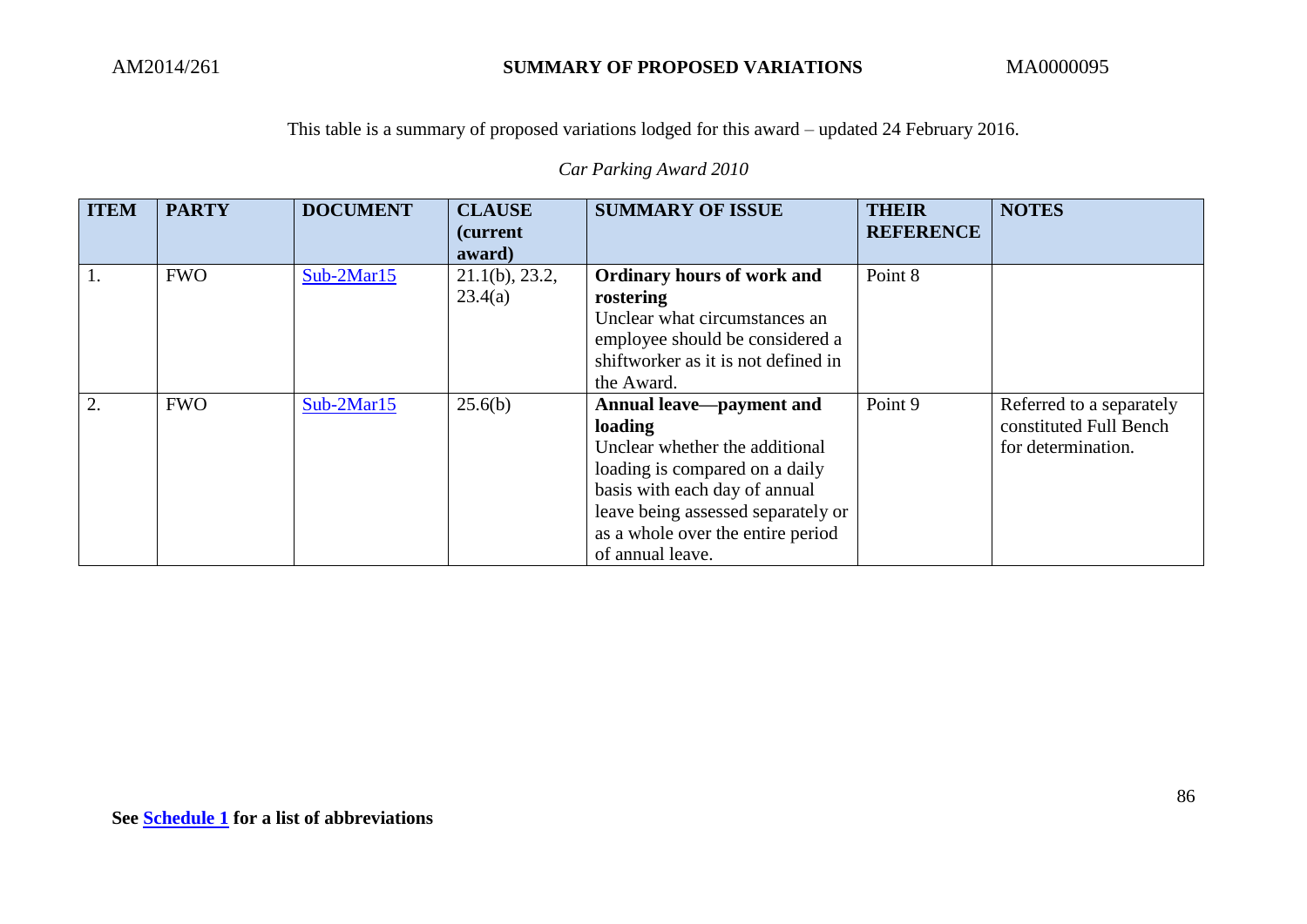*Cemetery Industry Award 2010*

| <b>ITEM</b>             | <b>PARTY</b> | <b>DOCUMENT</b> | <b>CLAUSE</b><br><b>(current</b><br>award) | <b>SUMMARY OF ISSUE</b> | THEIR<br><b>REFERENCE</b> | <b>NOTES</b> |  |  |
|-------------------------|--------------|-----------------|--------------------------------------------|-------------------------|---------------------------|--------------|--|--|
| NO SUBMISSIONS RECEIVED |              |                 |                                            |                         |                           |              |  |  |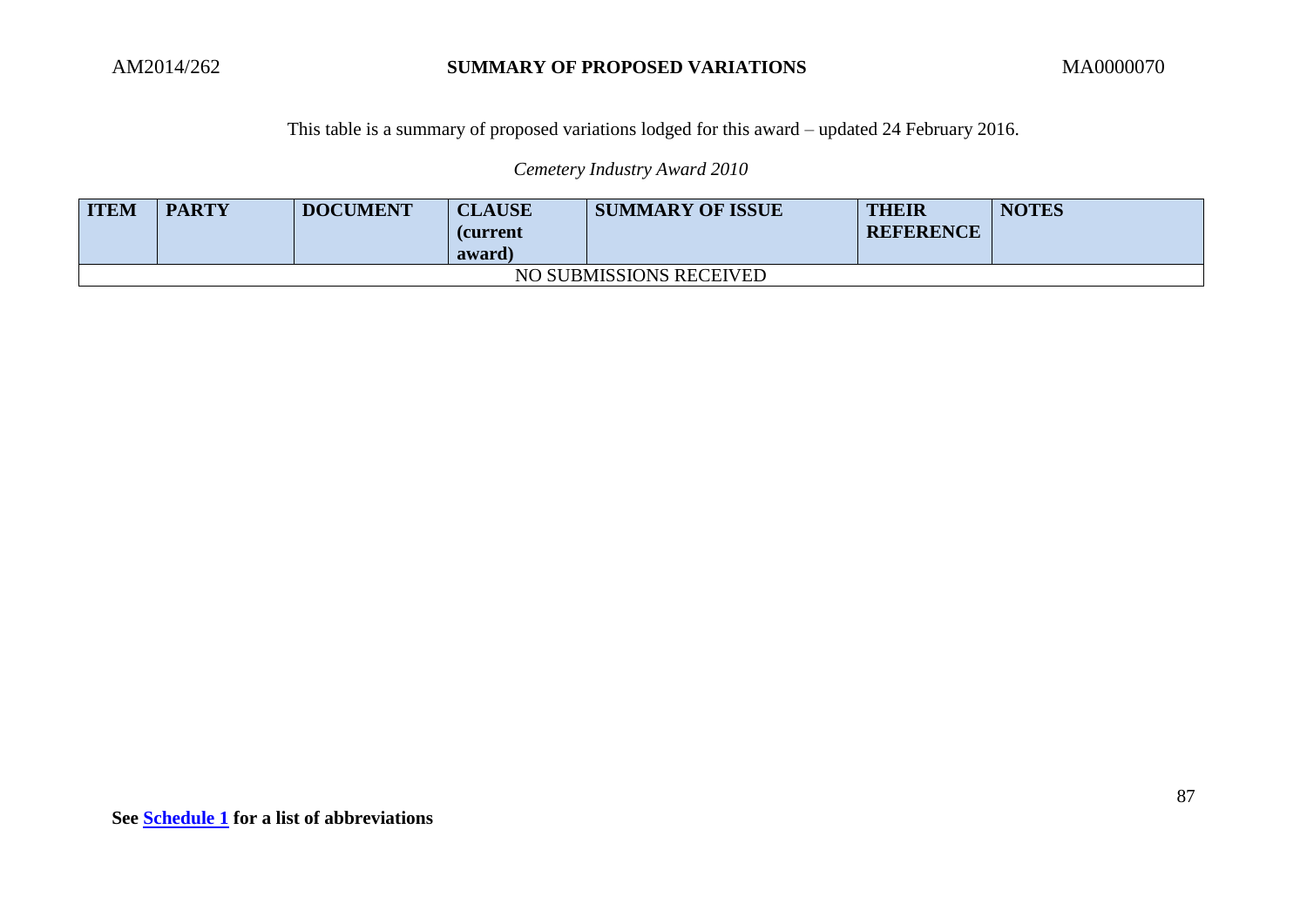*Food, Beverage and Tobacco Manufacturing Award 2010*

| <b>ITEM</b> | <b>PARTY</b> | <b>DOCUMENT</b> | <b>CLAUSE</b><br>(current | <b>SUMMARY OF ISSUE</b>              | <b>THEIR</b><br><b>REFERENCE</b> | <b>NOTES</b> |
|-------------|--------------|-----------------|---------------------------|--------------------------------------|----------------------------------|--------------|
|             |              |                 | award)                    |                                      |                                  |              |
| 1.          | <b>UV</b>    | Sub-3Mar15      | $\overline{4}$            | Coverage                             | Page 1                           |              |
|             |              |                 |                           | Clause does not provide coverage     |                                  |              |
|             |              |                 |                           | for security officers and cleaners   |                                  |              |
|             |              |                 |                           | with sufficient clarity. Seeks to    |                                  |              |
|             |              |                 |                           | vary clause to clarify coverage of   |                                  |              |
|             |              |                 |                           | cleaners and security officers.      |                                  |              |
| 2.          | <b>UV</b>    | Sub-3Mar15      | 8                         | <b>Facilitative provisions</b>       | Page 1                           |              |
|             |              |                 |                           | Clause may be too broad and          |                                  |              |
|             |              |                 |                           | unnecessary in the context of the    |                                  |              |
|             |              |                 |                           | award flexibility provisions at      |                                  |              |
|             |              |                 |                           | clause 7. Provision undermines the   |                                  |              |
|             |              |                 |                           | award flexibility scheme provided    |                                  |              |
|             |              |                 |                           | by the $FWAct$ 2009.                 |                                  |              |
| 3.          | <b>UV</b>    | Sub-3Mar15      | 26.3(e)                   | <b>Allowances—hot places</b>         | Page 1                           |              |
|             |              |                 |                           | Provides payment for an allowance    |                                  |              |
|             |              |                 |                           | for work in the shade in places      |                                  |              |
|             |              |                 |                           | where temperature is raised by       |                                  |              |
|             |              |                 |                           | artificial means. Party submits that |                                  |              |
|             |              |                 |                           | temperature should be determined     |                                  |              |
|             |              |                 |                           | by agreement between supervisor      |                                  |              |
|             |              |                 |                           | and employee.                        |                                  |              |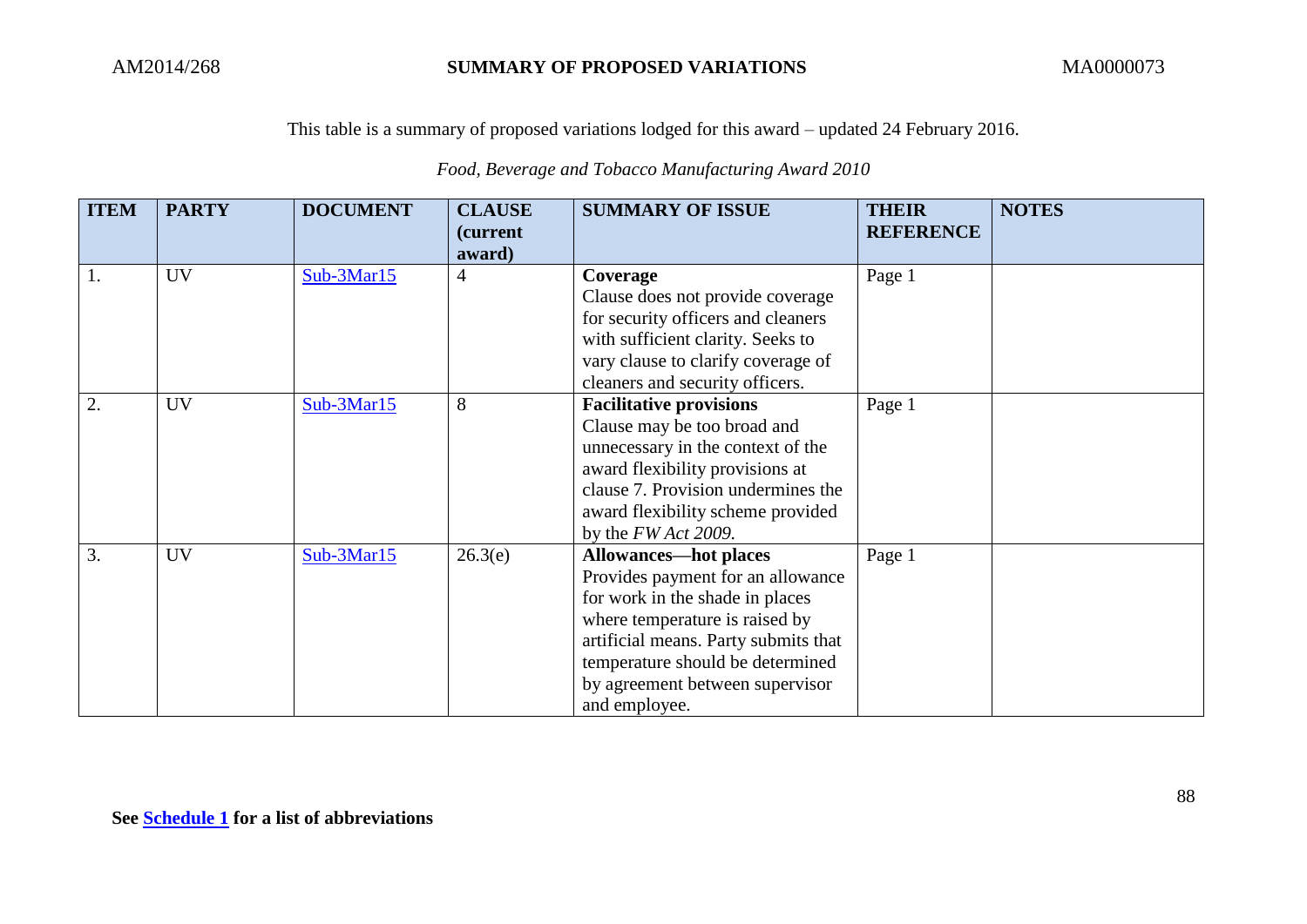| <b>ITEM</b> | <b>PARTY</b> | <b>DOCUMENT</b> | <b>CLAUSE</b><br>(current<br>award) | <b>SUMMARY OF ISSUE</b>                                                                                                                                                                                                                 | <b>THEIR</b><br><b>REFERENCE</b> | <b>NOTES</b>                                                                                                                                                   |
|-------------|--------------|-----------------|-------------------------------------|-----------------------------------------------------------------------------------------------------------------------------------------------------------------------------------------------------------------------------------------|----------------------------------|----------------------------------------------------------------------------------------------------------------------------------------------------------------|
| 4.          | <b>AIG</b>   | $Sub-2Mar15$    | 28.3                                | Payment of wages on termination<br>Clause should enable employers<br>who pay by electronic funds<br>transfer to pay termination monies<br>in accordance with the employer's<br>pay cycle.                                               | Page 5                           | Issue affects multiple<br>$awards - see$<br>Correspondence from<br>AIG 25 Nov 2014<br>Referred to a separately<br>constituted Full Bench<br>for determination. |
| 5.          | <b>BSA</b>   | $Sub-2Mar15$    | 28.3                                | Payment of wages on termination<br>Party consulting further and may<br>pursue a proposal to vary clause.                                                                                                                                | Page 9                           |                                                                                                                                                                |
| 6.          | <b>FWO</b>   | Sub-2Mar15      | 30.2(e)                             | <b>Ordinary hours of work and</b><br>rostering<br>Unclear whether this means it can<br>be increased by one hour at one<br>end, at both ends or shifted at both<br>ends of the spread by up to one<br>hour.                              | Point 13                         |                                                                                                                                                                |
| 7.          | <b>FWO</b>   | Sub-2Mar15      | 30.2 <sub>d</sub>                   | Unclear whether this applies to<br>only employees who are "getting"<br>the plant in a state of readiness" or<br>in other circumstances where<br>employees perform work prior to<br>but continuous with the spread of<br>ordinary hours. | Point 14                         |                                                                                                                                                                |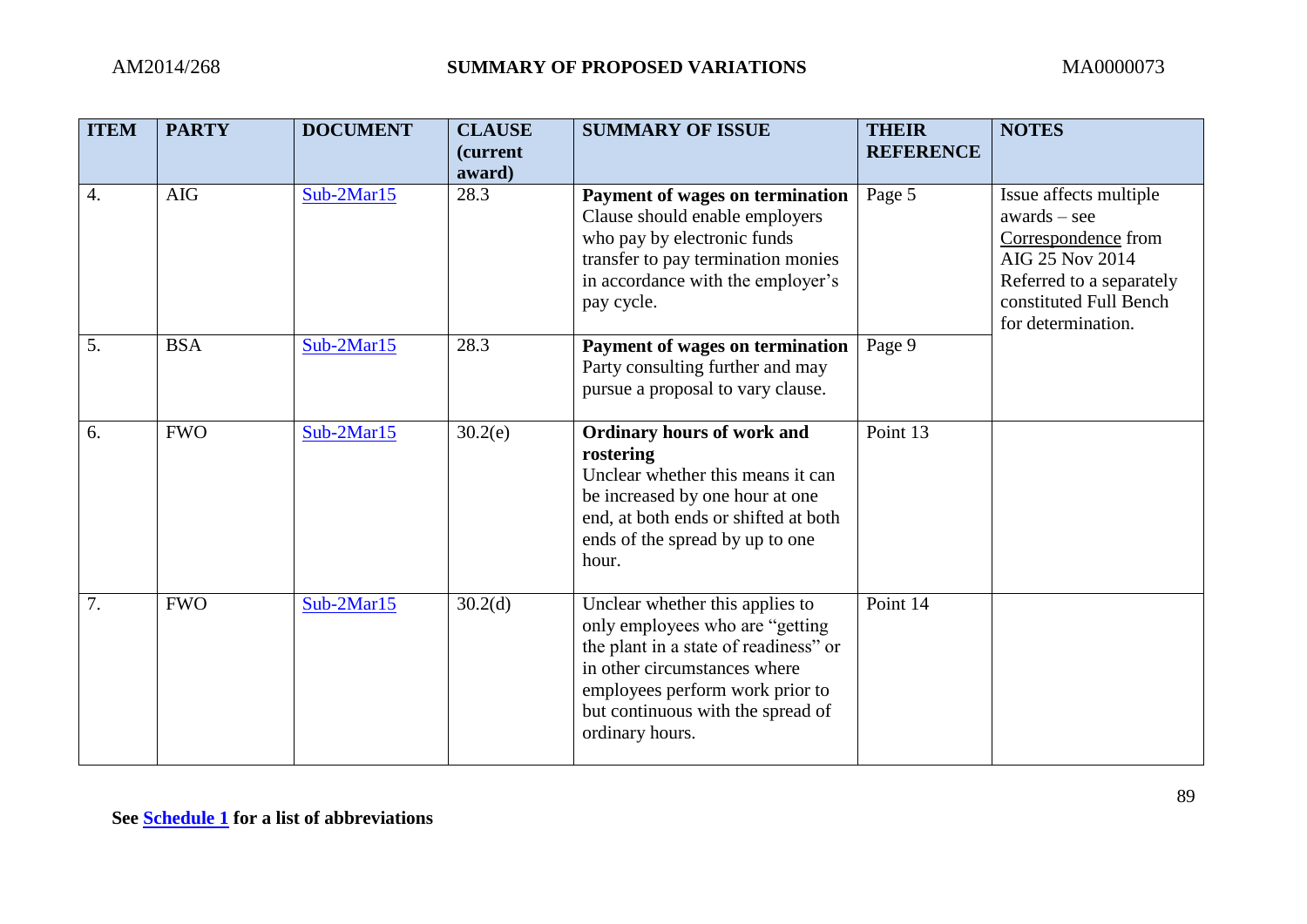| <b>ITEM</b> | <b>PARTY</b> | <b>DOCUMENT</b> | <b>CLAUSE</b><br>(current | <b>SUMMARY OF ISSUE</b>              | <b>THEIR</b><br><b>REFERENCE</b> | <b>NOTES</b>              |
|-------------|--------------|-----------------|---------------------------|--------------------------------------|----------------------------------|---------------------------|
|             |              |                 | award)                    |                                      |                                  |                           |
| 8.          | UV           | Sub-3Mar15      | 31                        | <b>Shiftworker</b>                   | Page 2                           | See also clause 34.3      |
|             |              |                 |                           | Seek to vary award so that a         |                                  |                           |
|             |              |                 |                           | shiftworker is defined as a 7 day    |                                  |                           |
|             |              |                 |                           | shiftworker who is regularly         |                                  |                           |
|             |              |                 |                           | rostered to work on weekends and     |                                  |                           |
|             |              |                 |                           | public holidays.                     |                                  |                           |
| 9.          | <b>UV</b>    | Sub-3Mar15      | 32.2 & 32.5               | <b>Meal breaks</b>                   | Page 2                           |                           |
|             |              |                 |                           | Confusion about the operation of     |                                  |                           |
|             |              |                 |                           | these clauses regularly leads        |                                  |                           |
|             |              |                 |                           | employers to refuse payment of the   |                                  |                           |
|             |              |                 |                           | meal break penalty when legally      |                                  |                           |
|             |              |                 |                           | obliged to do so.                    |                                  |                           |
| 10.         | <b>UV</b>    | Sub-3Mar15      | 33                        | <b>Overtime</b>                      | Page 2                           |                           |
|             |              |                 |                           | Seeks to vary clause so that first 2 |                                  |                           |
|             |              |                 |                           | hours worked in excess of ordinary   |                                  |                           |
|             |              |                 |                           | hours will be paid at time and a     |                                  |                           |
|             |              |                 |                           | half and double time thereafter.     |                                  |                           |
| 11.         | <b>AIG</b>   | $Sub-2Mar15$    | 34.5                      | <b>Annual leave loading</b>          | Page 5                           | This issue affects number |
|             |              |                 |                           | Proposes an amendment to ensure      |                                  | of awards and has be      |
|             |              |                 |                           | that employers are not obliged to    |                                  | referred to a separately  |
|             |              |                 |                           | pay for shift loadings twice when    |                                  | constituted Full Bench    |
|             |              |                 |                           | shiftworkers take annual leave.      |                                  | for determination         |
| 12.         | <b>AMWU</b>  | Sub-2Mar15      | various                   | The AMWU "intends to propose         | Para 6                           | No further details of the |
|             |              |                 |                           | changes to shift allowances, the     |                                  | changes sought have       |
|             |              |                 |                           | span of hours definition, training   |                                  | been lodged               |
|             |              |                 |                           | leave, overtime for casual and part  |                                  |                           |
|             |              |                 |                           | time employees and allowances"       |                                  |                           |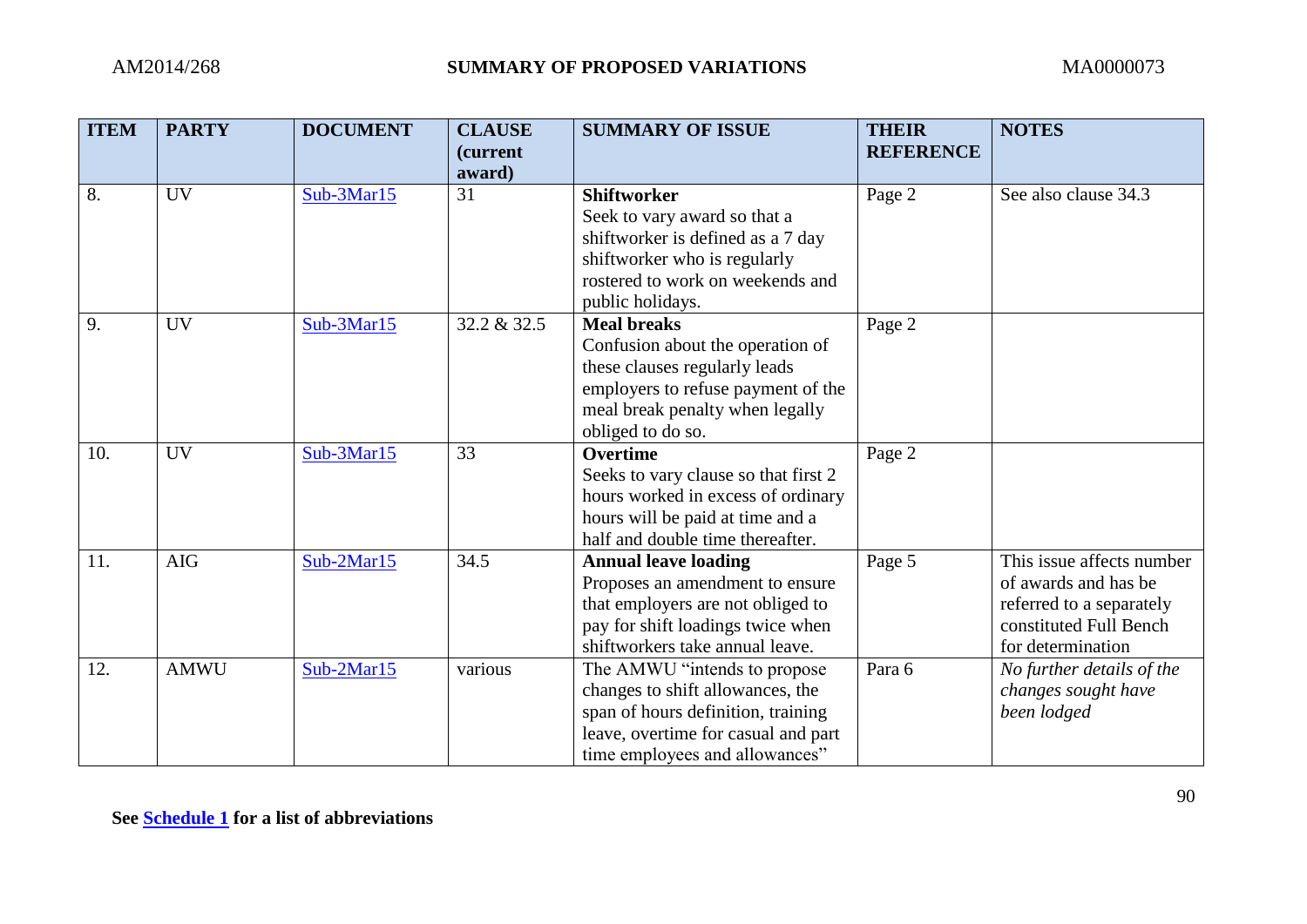| <b>ITEM</b>      | <b>PARTY</b> | <b>DOCUMENT</b> | <b>CLAUSE</b><br><i>(current)</i><br>award) | <b>SUMMARY OF ISSUE</b>                                                                                                                                                                                       | <b>THEIR</b><br><b>REFERENCE</b> | <b>NOTES</b> |
|------------------|--------------|-----------------|---------------------------------------------|---------------------------------------------------------------------------------------------------------------------------------------------------------------------------------------------------------------|----------------------------------|--------------|
| $\overline{1}$ . | <b>BSA</b>   | Sub-2Mar15      | 14.1                                        | <b>Minimum</b> wages<br>No junior employees in modern<br>award, had been included in<br>previous awards. Party consulting<br>further with members and may<br>pursue variation to clause.                      | Page 9                           |              |
| $\overline{2}$ . | <b>BSA</b>   | Sub-2Mar15      | 21.2                                        | Spread of ordinary hours of<br>work<br>Party consulting further with<br>members regarding spread of<br>ordinary hours and may pursue<br>variation.                                                            | Page 9                           |              |
| $\overline{3}$ . | <b>BSA</b>   | $Sub-2Mar15$    | 22.1                                        | <b>Shiftwork</b><br>Party consulting further with<br>members regarding spread of<br>ordinary hours and may pursue<br>variation.                                                                               | Page 9                           |              |
| $\overline{4}$ . | <b>BSA</b>   | $Sub-2Mar15$    | 24.2 & 22                                   | Overtime and penalty rates<br>Interaction of clauses is<br>ambiguous as to when overtime<br>and shiftwork penalties apply.<br>Party consulting further with<br>members and may pursue<br>variation to clause. | Page 9                           |              |

*Funeral Industry Award 2010*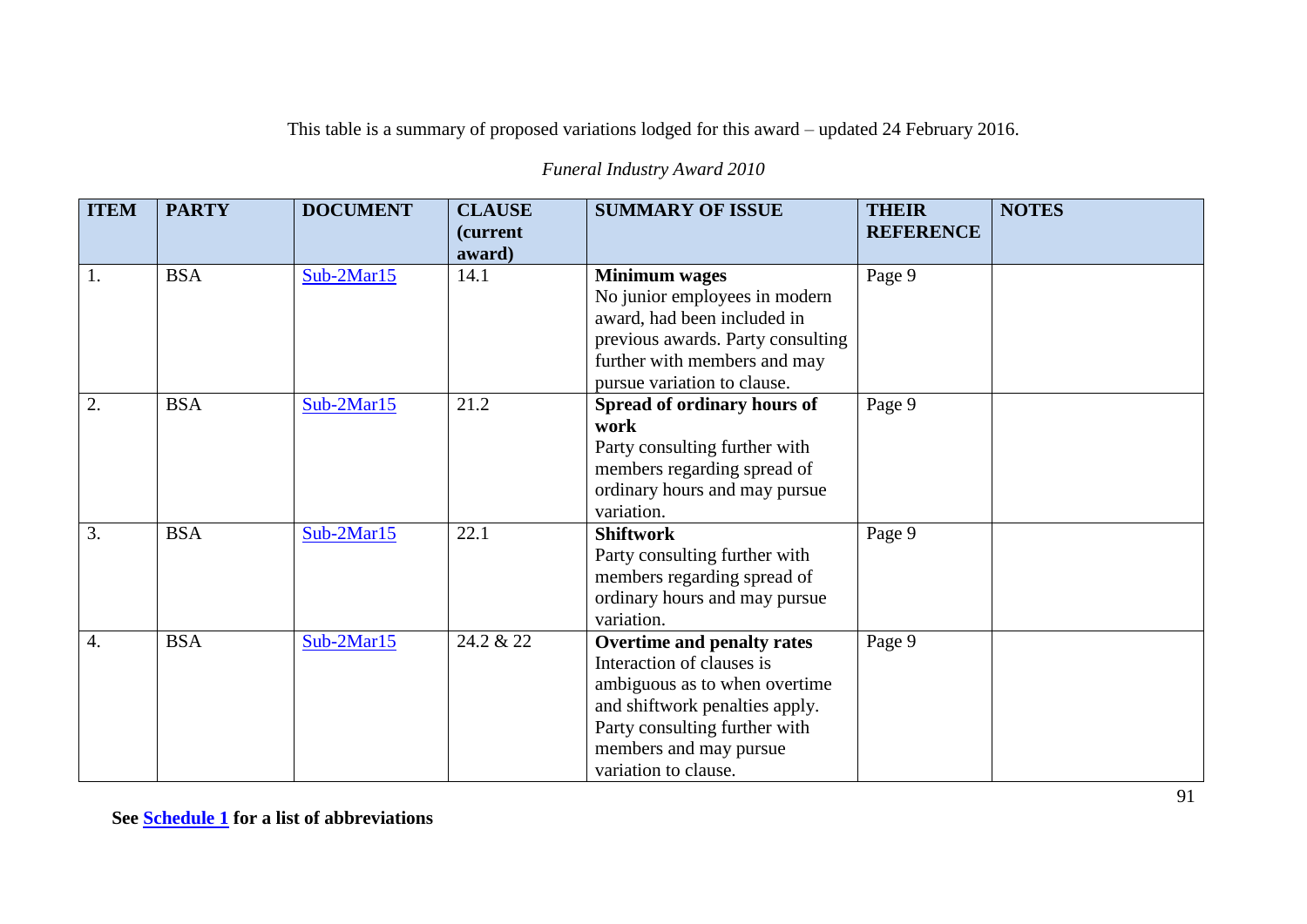| <b>ITEM</b> | <b>PARTY</b>            | <b>DOCUMENT</b> | <b>CLAUSE</b><br><i>(current)</i><br>award) | <b>SUMMARY OF ISSUE</b>                                                                                                                                                                                                                                                                                                          | <b>THEIR</b><br><b>REFERENCE</b> | <b>NOTES</b>                                                                                                                                                                     |
|-------------|-------------------------|-----------------|---------------------------------------------|----------------------------------------------------------------------------------------------------------------------------------------------------------------------------------------------------------------------------------------------------------------------------------------------------------------------------------|----------------------------------|----------------------------------------------------------------------------------------------------------------------------------------------------------------------------------|
| 5.          | OFDA &<br><b>FDANSW</b> | $Sub-3Mar15$    | 10.5                                        | <b>Casual employees</b><br>Party agrees with the submissions<br>made by AIG and requests the<br>clause be amended in accordance<br>with terms set out by AIG, only<br>to the extent that they refer to the<br>minimum engagement for casual<br>employees. Propose to vary<br>clause to provide minimum<br>engagement of 3 hours. | Point 10                         | Party refers to submission<br>made by AIG in<br>$AM2014/196 \&$<br>$AM2014/197 -$<br>Submission $-11$<br>November 2014<br><b>Refer to Casual Full</b><br><b>Bench AM2014/197</b> |
| 6.          | QFDA &<br><b>FDANSW</b> | Sub-3Mar15      | 25                                          | <b>Annual leave</b><br>No term in award dealing with a<br>requirement to take annual leave<br>or enabling an employee to cash<br>out their annual leave entitlement.<br>Party seeks a determination that<br>clause be amended. Suggested<br>wording in submission.                                                               | Point 7                          | Being dealt with by<br>Annual leave Full Bench<br>in AM2014/47                                                                                                                   |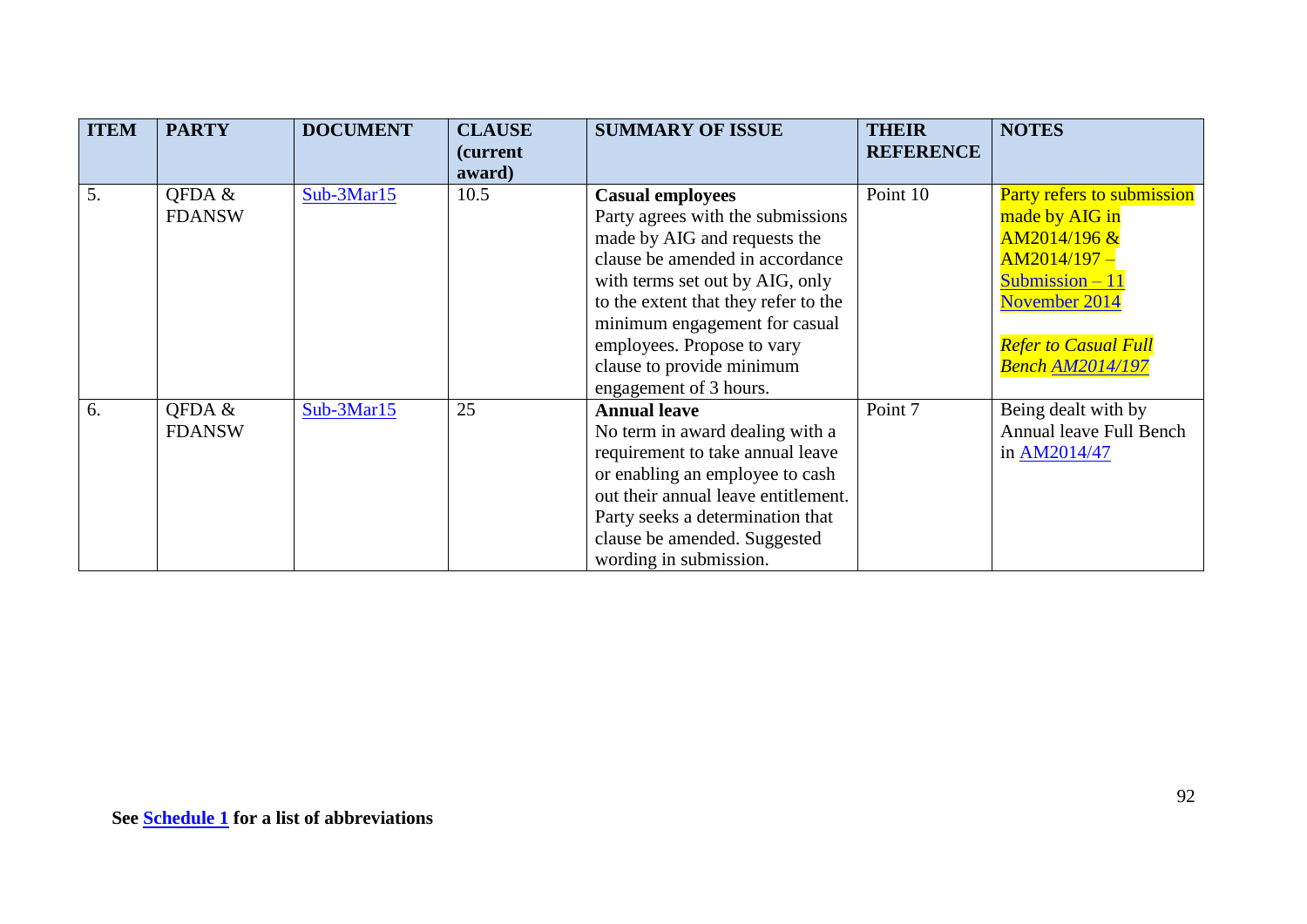*Pest Control Industry Award 2010*

| <b>ITEM</b> | <b>PARTY</b> | <b>DOCUMENT</b> | <b>CLAUSE</b><br><i>(current)</i><br>award) | <b>SUMMARY OF ISSUE</b>                                                                                                          | <b>THEIR</b><br><b>REFERENCE</b> | <b>NOTES</b> |
|-------------|--------------|-----------------|---------------------------------------------|----------------------------------------------------------------------------------------------------------------------------------|----------------------------------|--------------|
|             | <b>FWO</b>   | Corro-02Mar15   | 23                                          | It may be unclear under what<br>circumstances an employee<br>should be considered a<br>shiftworker, as the term in<br>undefined. | Table 2, para<br>24              |              |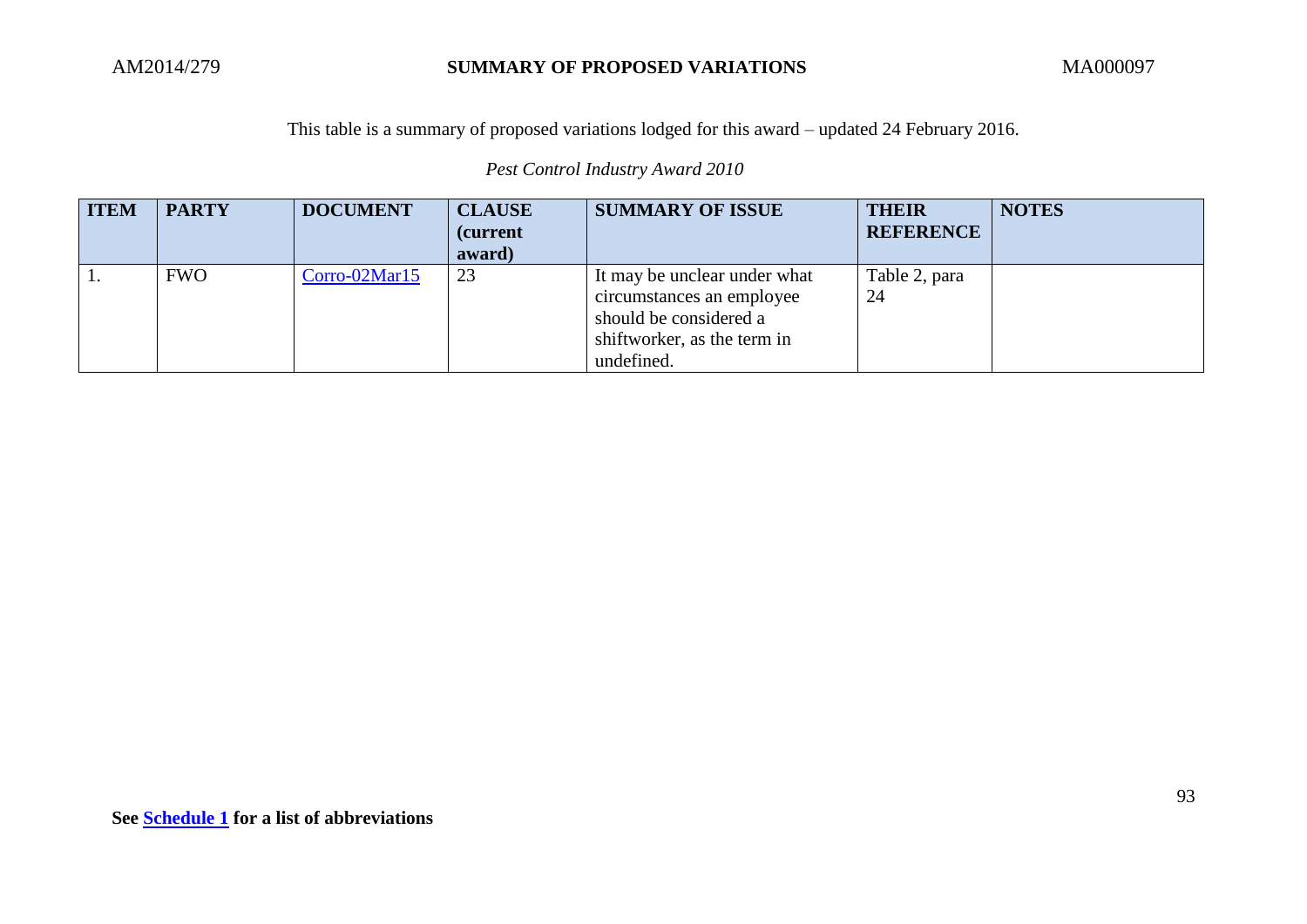*Professional Employees Award 2010*

| <b>ITEM</b>      | <b>PARTY</b>  | <b>DOCUMENT</b> | <b>CLAUSE</b><br><i>(current)</i><br>award) | <b>SUMMARY OF ISSUE</b>             | <b>THEIR</b><br><b>REFERENCE</b> | <b>NOTES</b>              |
|------------------|---------------|-----------------|---------------------------------------------|-------------------------------------|----------------------------------|---------------------------|
| 1.               | AAMRI &       | $Sub - 12$      | 4                                           | Coverage                            | Para 4-11                        | Being dealt with in       |
|                  | <b>APESMA</b> | November 2015   |                                             | Seeks to vary clause to include     |                                  | AM2015/6                  |
|                  |               |                 |                                             | MRI research employees.             |                                  | Party has provided a      |
|                  |               |                 |                                             |                                     |                                  | further submission        |
|                  |               |                 |                                             |                                     |                                  | regarding this variation, |
|                  |               |                 |                                             |                                     |                                  | $Sub-11Mar16$             |
| $\overline{2}$ . | <b>APESMA</b> | $Sub - 26$      | 2.2                                         | <b>Commencement and</b>             | Para 3                           | General drafting issue to |
|                  |               | February 2015   |                                             | transitional                        |                                  | be dealt with across all  |
|                  |               |                 |                                             | Has concerns some employers         |                                  | awards                    |
|                  |               |                 |                                             | using clause to absorb all Award    |                                  |                           |
|                  |               |                 |                                             | entitlements through annualised     |                                  | See FB decision           |
|                  |               |                 |                                             | salaries. Acknowledges will be      |                                  | [2014] FWCFB 9412         |
|                  |               |                 |                                             | dealt with as a common issue but    |                                  |                           |
|                  |               |                 |                                             | will, if necessary, seek relevant   |                                  |                           |
|                  |               |                 |                                             | amendments to ensure clause is      |                                  |                           |
|                  |               |                 |                                             | only applicable to overaward        |                                  |                           |
|                  |               |                 |                                             | payments and cannot be used to      |                                  |                           |
|                  |               |                 |                                             | absorb other Award entitlements.    |                                  |                           |
| 3.               | <b>APESMA</b> | $Sub - 26$      | $\overline{4}$                              | <b>Coverage and classifications</b> | Para 2                           |                           |
|                  |               | February 2015   |                                             | Seeks to have Engineering           |                                  |                           |
|                  |               |                 |                                             | Technologists covered under         |                                  |                           |
|                  |               |                 |                                             | Award.                              |                                  |                           |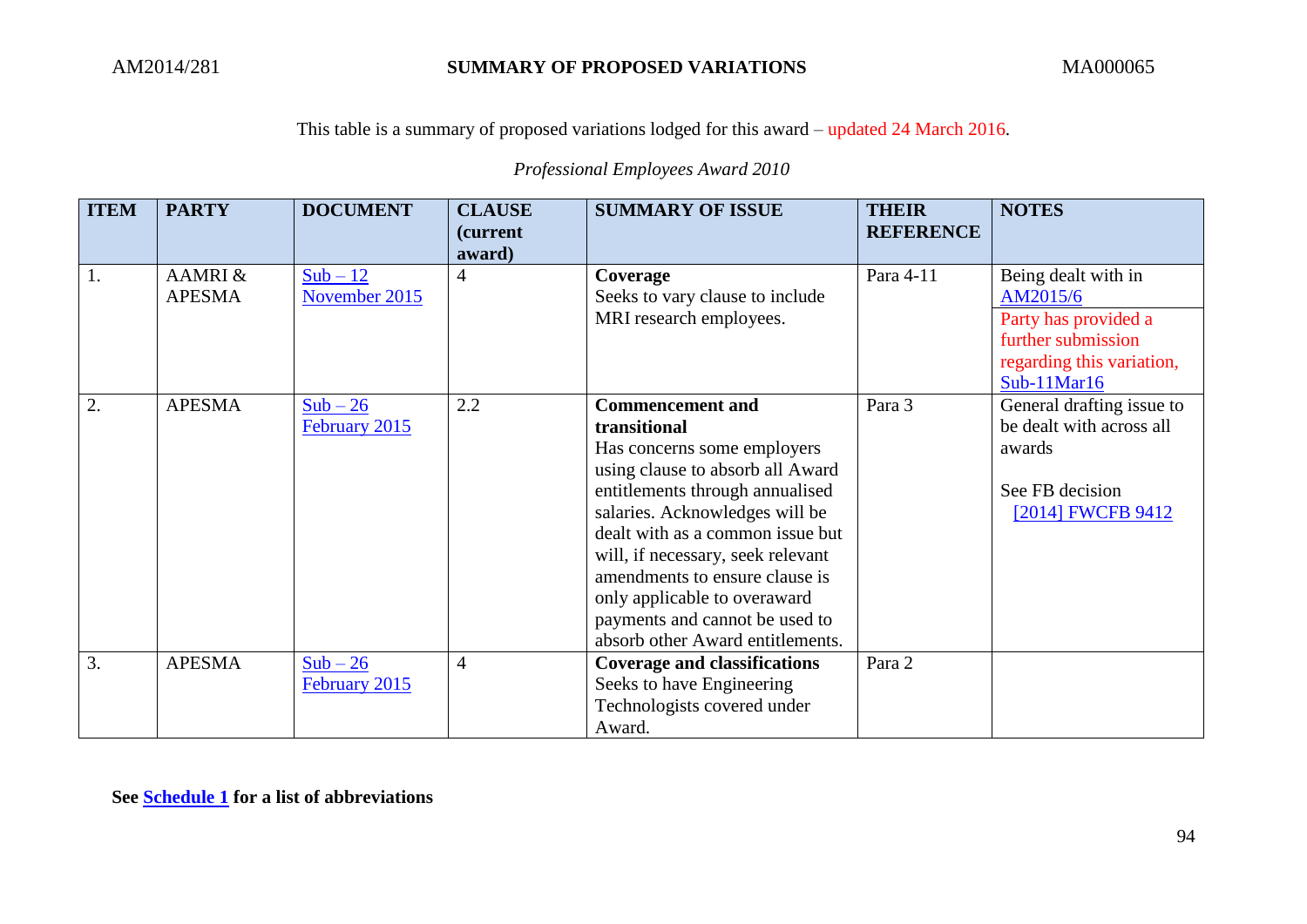| <b>ITEM</b> | <b>PARTY</b>  | <b>DOCUMENT</b> | <b>CLAUSE</b><br>(current | <b>SUMMARY OF ISSUE</b>             | <b>THEIR</b><br><b>REFERENCE</b> | <b>NOTES</b> |
|-------------|---------------|-----------------|---------------------------|-------------------------------------|----------------------------------|--------------|
|             |               |                 | award)                    |                                     |                                  |              |
| 4.          | <b>APESMA</b> | $Sub - 26$      | 11.8                      | Types of employment -               | Para 1                           |              |
|             |               | February 2015   |                           | <b>Professional Development</b>     |                                  |              |
|             |               |                 |                           | Seeks to explore amendment to       |                                  |              |
|             |               |                 |                           | provide for reimbursement of        |                                  |              |
|             |               |                 |                           | costs of obtaining and              |                                  |              |
|             |               |                 |                           | maintaining professional            |                                  |              |
|             |               |                 |                           | registration where registration is  |                                  |              |
|             |               |                 |                           | a specific requirement of the job.  |                                  |              |
| 5.          | <b>APESMA</b> | $Sub - 26$      | 18.2                      | <b>Ordinary hours of work and</b>   | Para 4                           |              |
|             |               | February 2015   |                           | rostering – Employers will          |                                  |              |
|             |               |                 |                           | compensate for:                     |                                  |              |
|             |               |                 |                           | Concerns regarding the lack of      |                                  |              |
|             |               |                 |                           | transparency which can exist        |                                  |              |
|             |               |                 |                           | regarding compensation for          |                                  |              |
|             |               |                 |                           | certain working arrangements.       |                                  |              |
|             |               |                 |                           | Would like to explore variation to  |                                  |              |
|             |               |                 |                           | clause to provide for the right for |                                  |              |
|             |               |                 |                           | employee to request information     |                                  |              |
|             |               |                 |                           | on the specific compensation        |                                  |              |
|             |               |                 |                           | which applies.                      |                                  |              |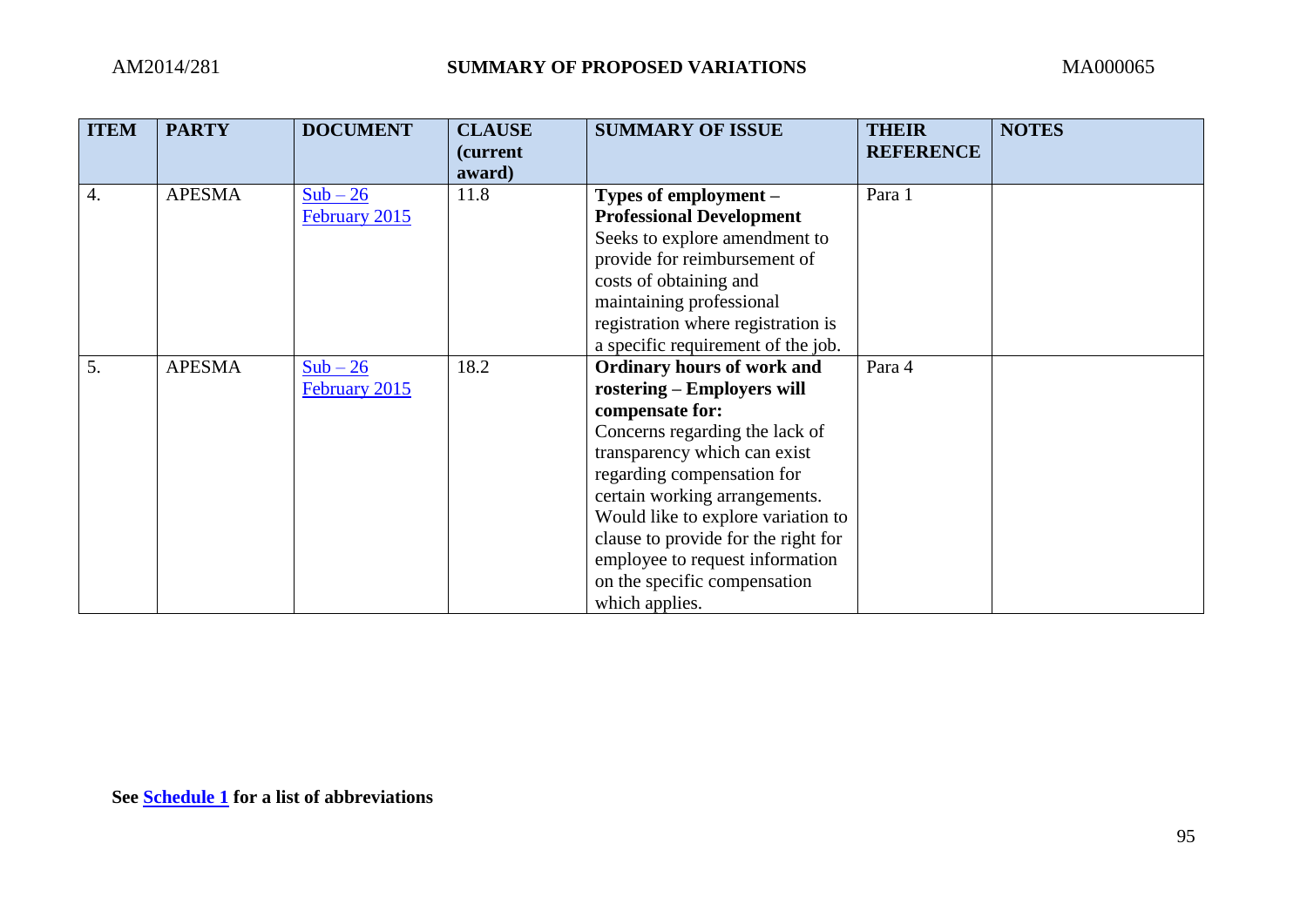*Water Industry Award 2010*

| <b>ITEM</b> | <b>PARTY</b> | <b>DOCUMENT</b> | <b>CLAUSE</b><br>(current | <b>SUMMARY OF ISSUE</b>                                                                                                                                                                                                                                          | <b>THEIR</b><br><b>REFERENCE</b> | <b>NOTES</b> |
|-------------|--------------|-----------------|---------------------------|------------------------------------------------------------------------------------------------------------------------------------------------------------------------------------------------------------------------------------------------------------------|----------------------------------|--------------|
|             |              |                 | award)                    |                                                                                                                                                                                                                                                                  |                                  |              |
| 1.          | <b>MIL</b>   | Sub-25Feb15     |                           | <b>Coverage of irrigation</b><br>infrastructure operator (IIO)<br>Party submits that if IIOs are to<br>be covered by this award, a<br>number of changes would be<br>required, but that these would not<br>impact on any parties already<br>covered by the award. | Pages $2-5$                      |              |
| 2.          | <b>UV</b>    | Sub-03Mar15     | $\overline{4}$            | Coverage<br>Seeking amendment to clarify<br>that an employer "in the water"<br>industry" does not mean the<br>employer operates exclusively in<br>the water industry.                                                                                            | Page 1                           |              |
| 3.          | <b>UV</b>    | Sub-03Mar15     | 19.5(a)(iv)               | Normal starting point<br>allowance<br>Variation sought to ensure that<br>where a "region (is) specified by<br>the employer" the associated<br>allowance is still adequate<br>compensation.                                                                       | Pages $1-2$                      |              |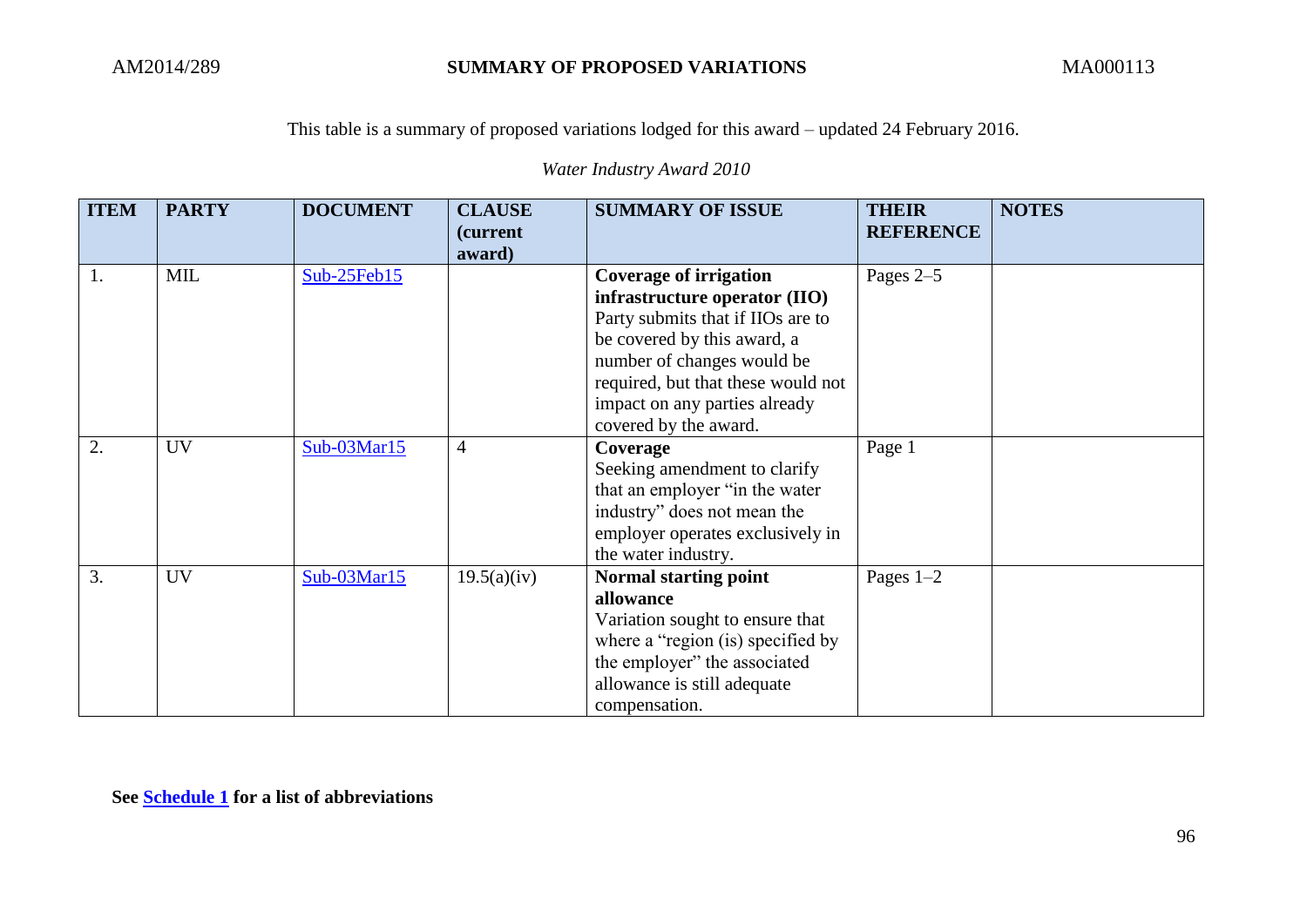| <b>ITEM</b> | <b>PARTY</b> | <b>DOCUMENT</b> | <b>CLAUSE</b><br><i>(current)</i><br>award) | <b>SUMMARY OF ISSUE</b>           | <b>THEIR</b><br><b>REFERENCE</b> | <b>NOTES</b> |
|-------------|--------------|-----------------|---------------------------------------------|-----------------------------------|----------------------------------|--------------|
| 4.          | <b>UV</b>    | $Sub-03Mar15$   | 22.1                                        | <b>Higher duties</b>              | Page 2                           |              |
|             |              |                 |                                             | Variation sought to provide that  |                                  |              |
|             |              |                 |                                             | all hours worked at higher duties |                                  |              |
|             |              |                 |                                             | are paid at the higher minimum    |                                  |              |
|             |              |                 |                                             | wage, and that that rate be paid  |                                  |              |
|             |              |                 |                                             | for the entire shift where higher |                                  |              |
|             |              |                 |                                             | duties are performed for two      |                                  |              |
|             |              |                 |                                             | hours or more.                    |                                  |              |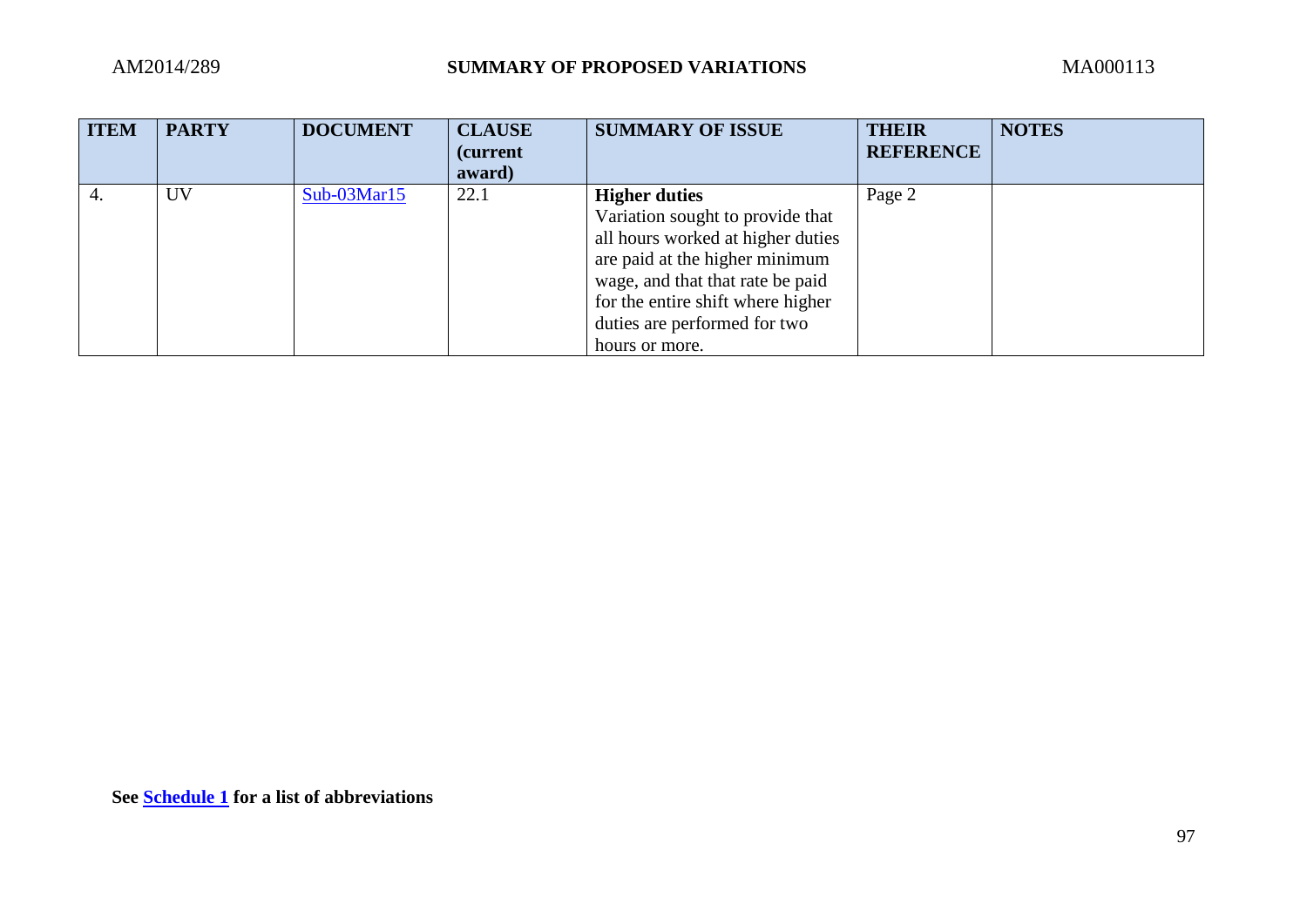*Dry Cleaning and Laundry Industry Award 2010*

| <b>ITEM</b>      | <b>PARTY</b> | <b>DOCUMENT</b> | <b>CLAUSE</b><br><i>(current)</i><br>award) | <b>SUMMARY OF ISSUE</b>                                                                                                                                                       | <b>THEIR</b><br><b>REFERENCE</b> | <b>NOTES</b> |
|------------------|--------------|-----------------|---------------------------------------------|-------------------------------------------------------------------------------------------------------------------------------------------------------------------------------|----------------------------------|--------------|
| 1.               | <b>UV</b>    | $Sub-4Mar15$    | 15.3                                        | Allowances-protective<br>clothing allowance<br>Seeks to clarify wording 'fair<br>wear and tear excepted' as it is<br>vague.                                                   | Page 1                           |              |
| 2.               | <b>UV</b>    | Sub-4Mar15      | 15.5(b)                                     | <b>Allowances-uniform</b><br>allowances<br>Seeks to replace current<br>allowance with a laundry<br>allowance of a defined amount.                                             | Page 1                           |              |
| 3.               | <b>UV</b>    | $Sub-4Mar15$    | 18                                          | <b>Higher duties</b><br>Seeks to vary clause so that an<br>employee is paid the higher<br>minimum wage for the entire<br>shift after performing higher<br>duties for 2 hours. | Page 1                           |              |
| $\overline{4}$ . | <b>UV</b>    | Sub-4Mar15      | 22                                          | Overtime<br>Seeks to vary clause so that the<br>first 2 hours worked in excess of<br>ordinary hours is paid at time and<br>a half and double time thereafter.                 | Page 1-2                         |              |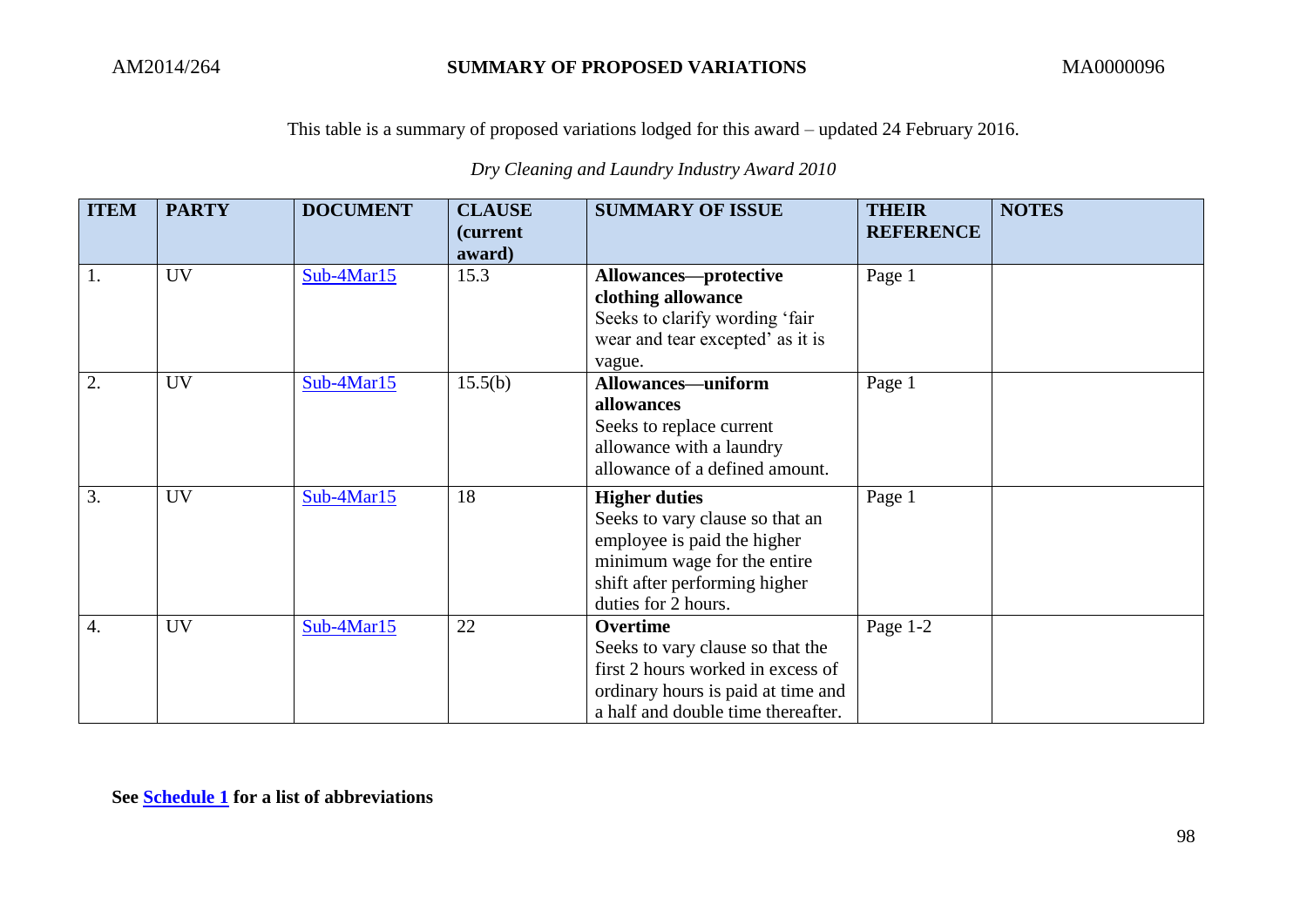| $\partial$ . | UV | Sub-4Mar15   | 22.5(a) | <b>Saturday work</b>               | $Page-2$ | $WITHDRAWN - see$ |
|--------------|----|--------------|---------|------------------------------------|----------|-------------------|
|              |    |              |         | Seek to vary clause to provide for |          | TN397 (Mention    |
|              |    |              |         | all ordinary time performed on a   |          | 14/12/15          |
|              |    |              |         | Saturday to be at the rate of time |          |                   |
|              |    |              |         | and a half.                        |          |                   |
| v.           | UV | $Sub-4Mar15$ | 23.1    | <b>Shiftworker definition</b>      | Page 2   |                   |
|              |    |              |         | Proposes a single definition of    |          |                   |
|              |    |              |         | shift worker to be used in all     |          |                   |
|              |    |              |         | situations.                        |          |                   |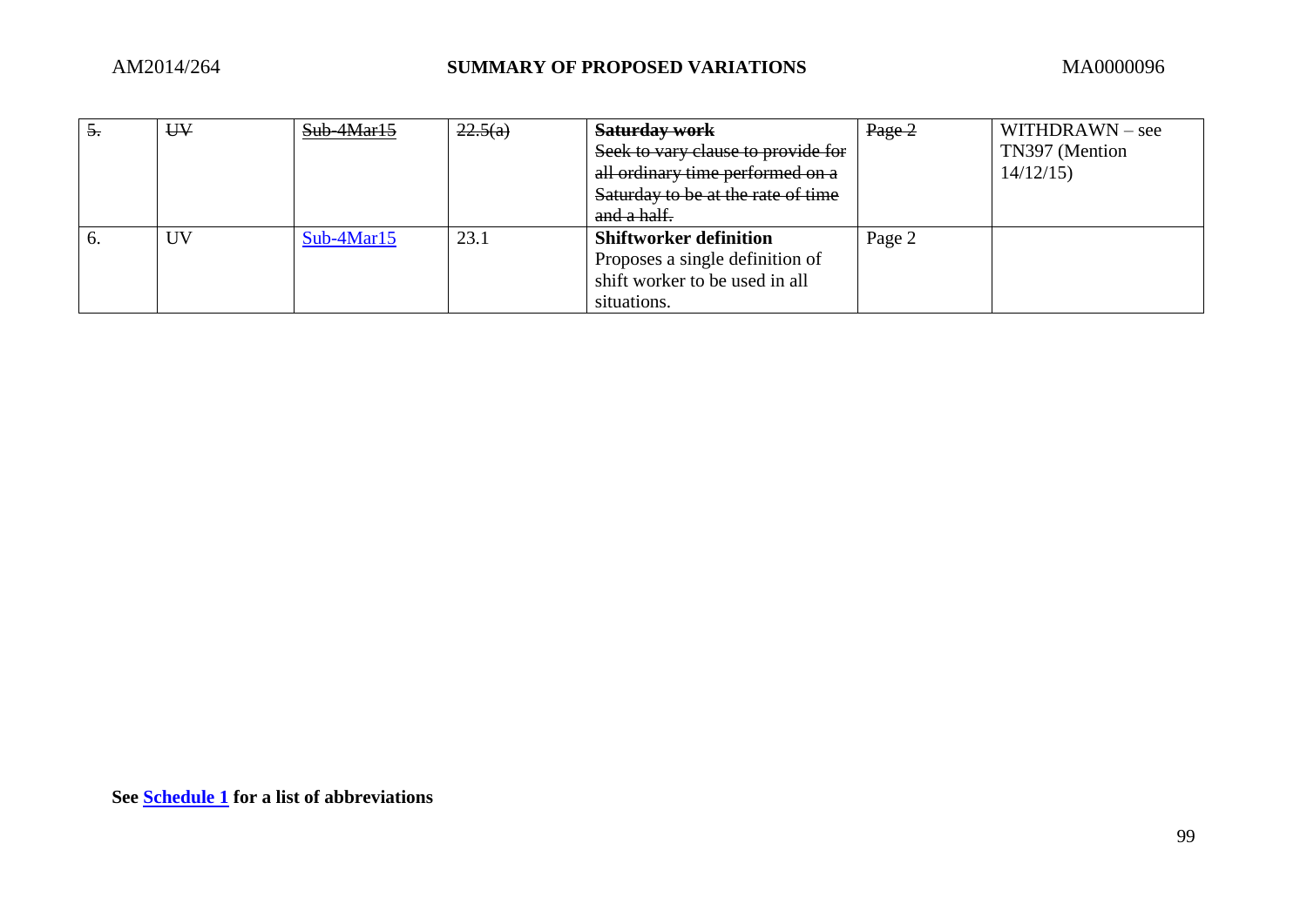*Fast Food Industry Award 2010*

| <b>ITEM</b> | <b>PARTY</b> | <b>DOCUMENT</b> | <b>CLAUSE</b><br><i>(current)</i><br>award) | <b>SUMMARY OF ISSUE</b>                                                                                                                                                                                 | <b>THEIR</b><br><b>REFERENCE</b> | <b>NOTES</b>                                                                      |
|-------------|--------------|-----------------|---------------------------------------------|---------------------------------------------------------------------------------------------------------------------------------------------------------------------------------------------------------|----------------------------------|-----------------------------------------------------------------------------------|
| 1.          | <b>AIG</b>   | $Sub-2Mar15$    | $\overline{4}$                              | Coverage<br>Seeks a May seek variation to<br>coverage to avoid potential<br>overlap with other awards.                                                                                                  | Page 6                           |                                                                                   |
| 2.          | <b>NRA</b>   | $Sub-2Mar15$    | 8.1                                         | <b>Consultation</b><br>Vary clause to reflect historical<br>award provisions.                                                                                                                           | Point 4                          |                                                                                   |
| 3.          | <b>SDA</b>   | $Sub-2Mar15$    | 11                                          | <b>Full-time employees</b><br>Seeks to include requirement for<br>agreement in writing 'at time of<br>engagement on a regular pattern<br>of work and requirements for<br>variation of pattern of work'. | Point 4                          |                                                                                   |
| 4.          | <b>SDA</b>   | $Sub-2Mar15$    | 11                                          | <b>Full-time employees</b><br>Seeks to include minimum shift<br>of 4 hours for full-time<br>employees. Currently no<br>minimum shift entitlement for<br>full-time employees                             | Point 5                          |                                                                                   |
| 5.          | <b>NRA</b>   | $Sub-2Mar15$    | 12                                          | <b>Part-time employees</b><br>Vary clause to introduce<br>flexibility in rostering part-time<br>employees.                                                                                              | Point 4                          | Referred to Part-time and<br>Casual Full Bench in<br>AM2014/196 and<br>AM2014/197 |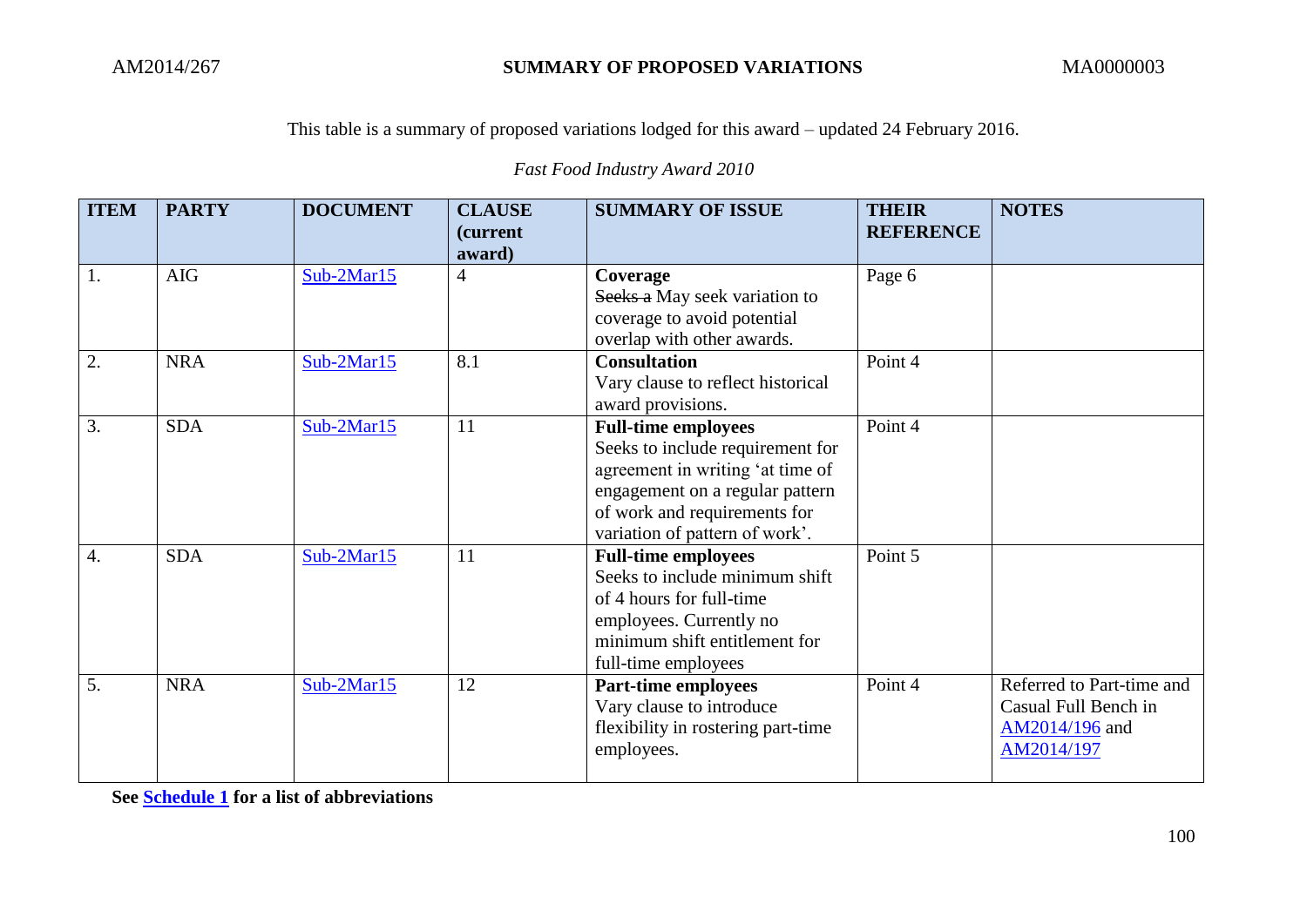| <b>ITEM</b> | <b>PARTY</b> | <b>DOCUMENT</b> | <b>CLAUSE</b><br>(current | <b>SUMMARY OF ISSUE</b>            | <b>THEIR</b><br><b>REFERENCE</b> | <b>NOTES</b>               |
|-------------|--------------|-----------------|---------------------------|------------------------------------|----------------------------------|----------------------------|
|             |              |                 | award)                    |                                    |                                  |                            |
| 6.          | <b>AIG</b>   | Sub-2Mar15      | 13                        | <b>Casual employment</b>           | Page 6                           | Being dealt with by Part-  |
|             |              |                 |                           | Proposes that the minimum          |                                  | time and Casual Full       |
|             |              |                 |                           | engagement period for casual       |                                  | Bench in AM2014/196        |
|             |              |                 |                           | employees be changed to 2 hours    |                                  | and AM2014/197             |
|             |              |                 |                           | instead of 3 hours.                |                                  |                            |
| 7.          | <b>NRA</b>   | Sub-2Mar15      | 13.4                      | <b>Casual employment</b>           | Point 4                          | Being dealt with by Part-  |
|             |              |                 |                           | Reduce minimum shift               |                                  | time and Casual Full       |
|             |              |                 |                           | engagement for casual employees    |                                  | Bench in <b>AM2014/196</b> |
|             |              |                 |                           | from 3 hours to 2 hours.           |                                  | and AM2014/197             |
| 8.          | <b>SDA</b>   | Sub-2Mar15      | 19                        | <b>Allowances</b>                  | Point 19                         |                            |
|             |              |                 |                           | Seeks to insert new clause which   |                                  |                            |
|             |              |                 |                           | will provide all fast food         |                                  |                            |
|             |              |                 |                           | employees working at airports an   |                                  |                            |
|             |              |                 |                           | allowance of \$6.52 or with        |                                  |                            |
|             |              |                 |                           | parking at the employer's          |                                  |                            |
|             |              |                 |                           | expense.                           |                                  |                            |
| 9.          | <b>NRA</b>   | Sub-2Mar15      | 19.2(b)                   | <b>Allowances—special clothing</b> | Point 4                          |                            |
|             |              |                 |                           | Vary clause to confirm its         |                                  |                            |
|             |              |                 |                           | applicability to the dry cleaning  |                                  |                            |
|             |              |                 |                           | of garments.                       |                                  |                            |
| 10.         | <b>SDA</b>   | Sub-2Mar15      | 22                        | <b>Payment of wages</b>            | Point 6                          |                            |
|             |              |                 |                           | Seeks to vary clause so that all   |                                  |                            |
|             |              |                 |                           | wages shall be paid on a regular   |                                  |                            |
|             |              |                 |                           | pay day within 4 days of the end   |                                  |                            |
|             |              |                 |                           | of the pay period.                 |                                  |                            |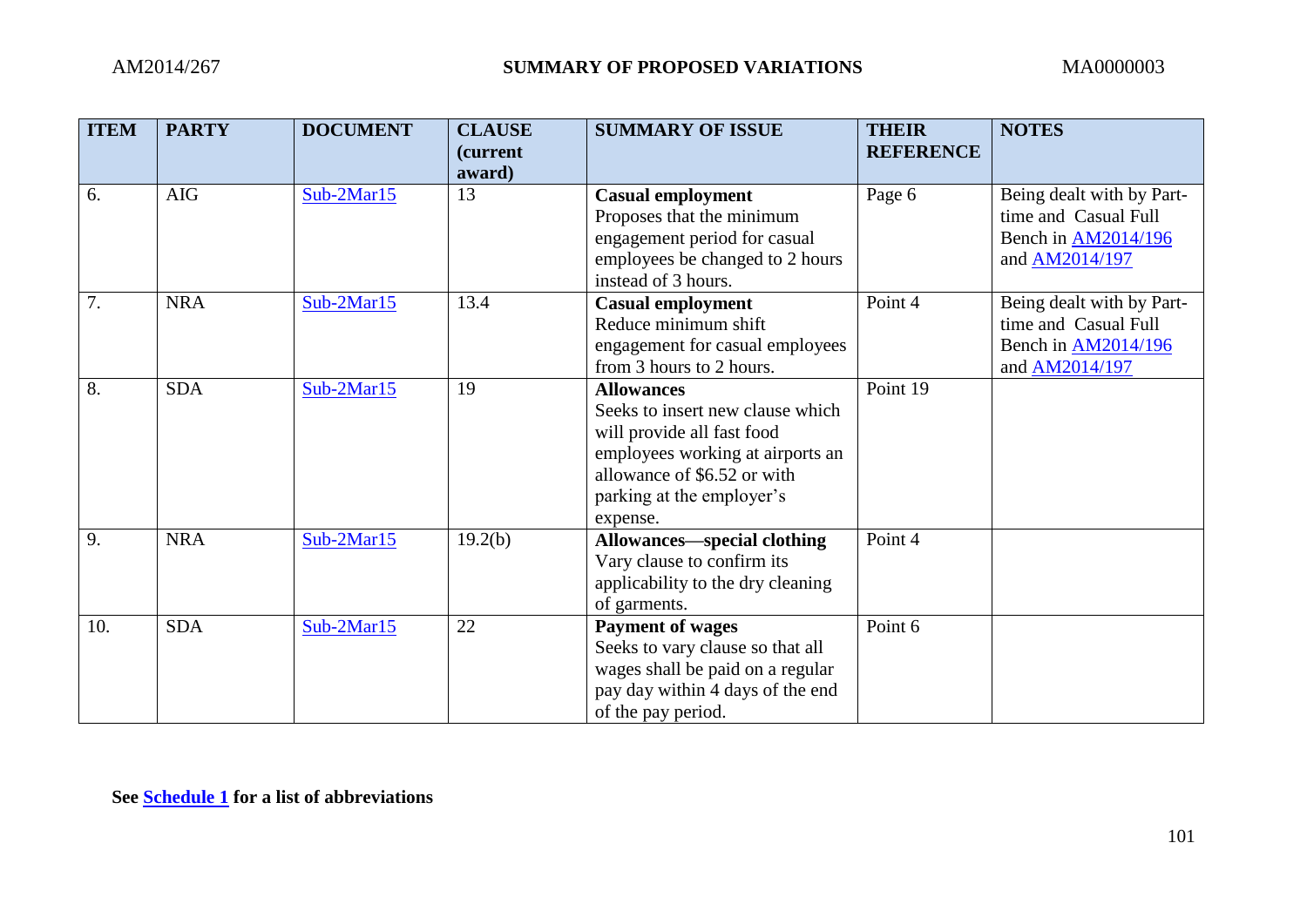| <b>ITEM</b> | <b>PARTY</b> | <b>DOCUMENT</b> | <b>CLAUSE</b><br><i>(current)</i><br>award) | <b>SUMMARY OF ISSUE</b>                                                                                                                                                                                                         | <b>THEIR</b><br><b>REFERENCE</b> | <b>NOTES</b>                                           |
|-------------|--------------|-----------------|---------------------------------------------|---------------------------------------------------------------------------------------------------------------------------------------------------------------------------------------------------------------------------------|----------------------------------|--------------------------------------------------------|
| 11.         | <b>SDA</b>   | Sub-2Mar15      | 22                                          | <b>Payment of wages</b><br>Seeks to vary clause to require<br>the employer to notify the<br>employee in writing as to which<br>day is the pay day and provide 4<br>weeks' written notice if they wish<br>to change the pay day. | Point 8                          |                                                        |
| 12.         | <b>SDA</b>   | Sub-2Mar15      | 25                                          | <b>Hours of work</b><br>Award currently contains<br>rostering provisions in the<br>overtime clause which are not<br>referred to in the hours of work<br>clause. Party submits alternative<br>wording in submission.             | Point 12                         |                                                        |
| 13.         | <b>SDA</b>   | $Sub-2Mar15$    | 25                                          | <b>Hours of work</b><br>Seeks to insert a maximum roster<br>period of four weeks into Award.                                                                                                                                    | Point 14                         |                                                        |
| 14.         | <b>SDA</b>   | $Sub-2Mar15$    | 25                                          | <b>Hours of work</b><br>Seeks to insert a new provision<br>which would ensure employees<br>under 18 years of age are not<br>permitted to work in a fast food<br>establishment after 10pm on any<br>night.                       | Point 28                         |                                                        |
| 15.         | <b>RCI</b>   | $Sub-4Dec14$    | 25.5                                        | <b>Penalty rates</b><br>Party seeks the removal of late<br>night penalties.                                                                                                                                                     | Point 6                          | Being dealt with in<br>$AM2014/305$ – Penalty<br>rates |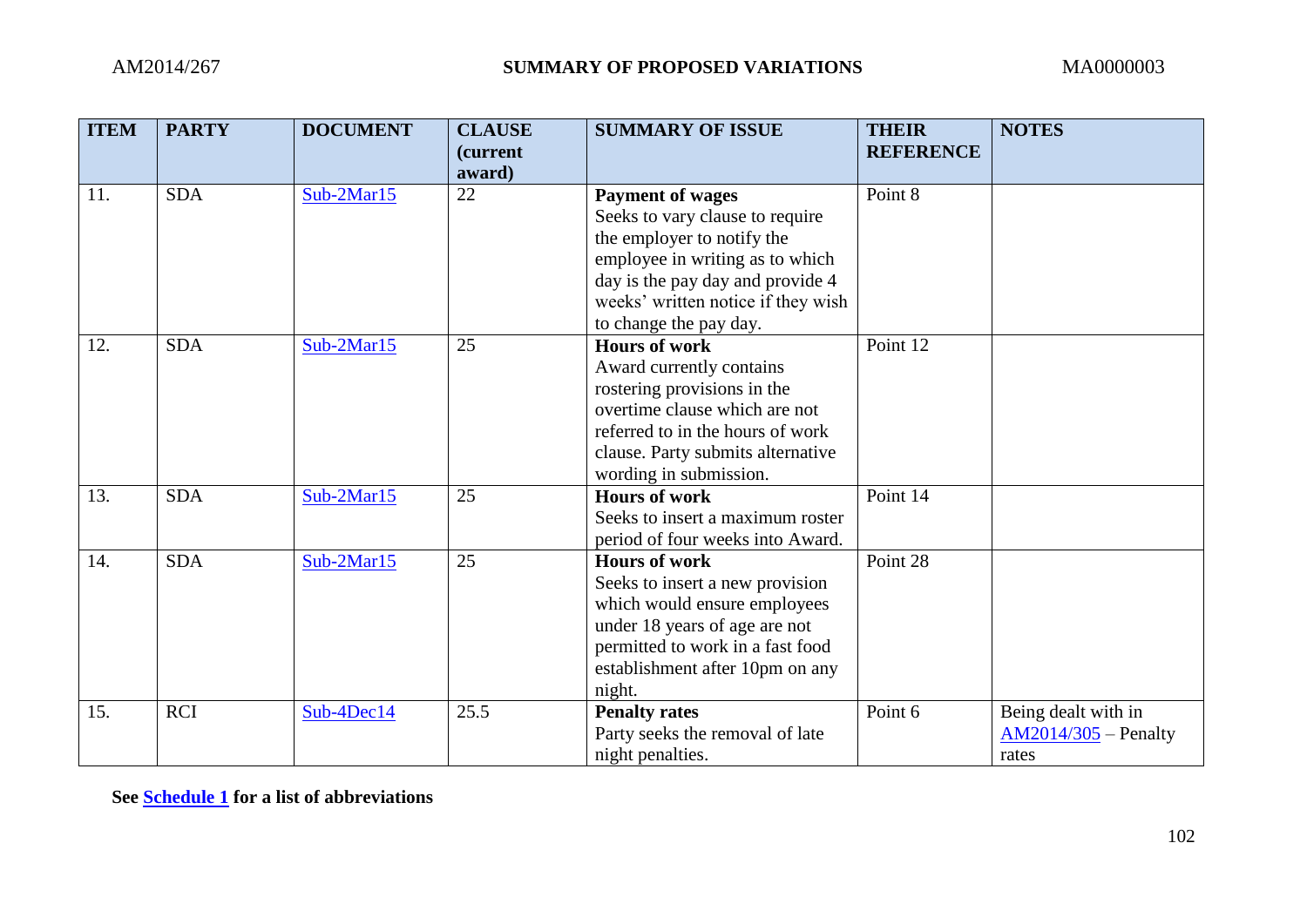| <b>ITEM</b> | <b>PARTY</b> | <b>DOCUMENT</b> | <b>CLAUSE</b><br><i>(current)</i><br>award) | <b>SUMMARY OF ISSUE</b>                                                                                                                                                        | <b>THEIR</b><br><b>REFERENCE</b> | <b>NOTES</b>                                           |
|-------------|--------------|-----------------|---------------------------------------------|--------------------------------------------------------------------------------------------------------------------------------------------------------------------------------|----------------------------------|--------------------------------------------------------|
| 16.         | <b>AIG</b>   | $Sub-2Mar15$    | 25.5(a)(ii)                                 | <b>Hours of work</b><br>Party notes the ambiguity in the<br>application of the evening penalty<br>and proposes end time of 5 am.                                               | Page 7                           | Being dealt with in<br>$AM2014/305$ – Penalty<br>rates |
| 17.         | <b>BSA</b>   | $Sub-2Mar15$    | 25.5(a)(ii)                                 | <b>Hours of work</b><br>Current clause does not indicate<br>when the 15% penalty rate ceases<br>to apply.                                                                      | Page 9                           |                                                        |
| 18.         | <b>FWO</b>   | $Sub-2Mar15$    |                                             | Current clause does not indicate<br>when the 15% penalty rate ceases<br>to apply.                                                                                              | Point 11                         |                                                        |
| 19.         | <b>AIG</b>   | $Sub-2Mar15$    | 25.5(b)                                     | <b>Hours of work</b><br>Reference to "span of hours" is<br>unnecessary and confused $-$ it<br>should be deleted.                                                               | Page 7                           |                                                        |
| 20.         | <b>FWO</b>   | $Sub-2Mar15$    | $25.5(e) \& 26$                             | <b>Hours of work</b><br>Unclear how clauses $25.5(e)$ and<br>26 interact.                                                                                                      | Point 12                         |                                                        |
| 21.         | R&CL         | $Sub-4Dec14$    | 26                                          | <b>Overtime</b><br>Party seeks to reduce the over-<br>time rate for full-time, part-time<br>and casual employees. Party has<br>provided proposed percentages in<br>submission. | Point 7                          |                                                        |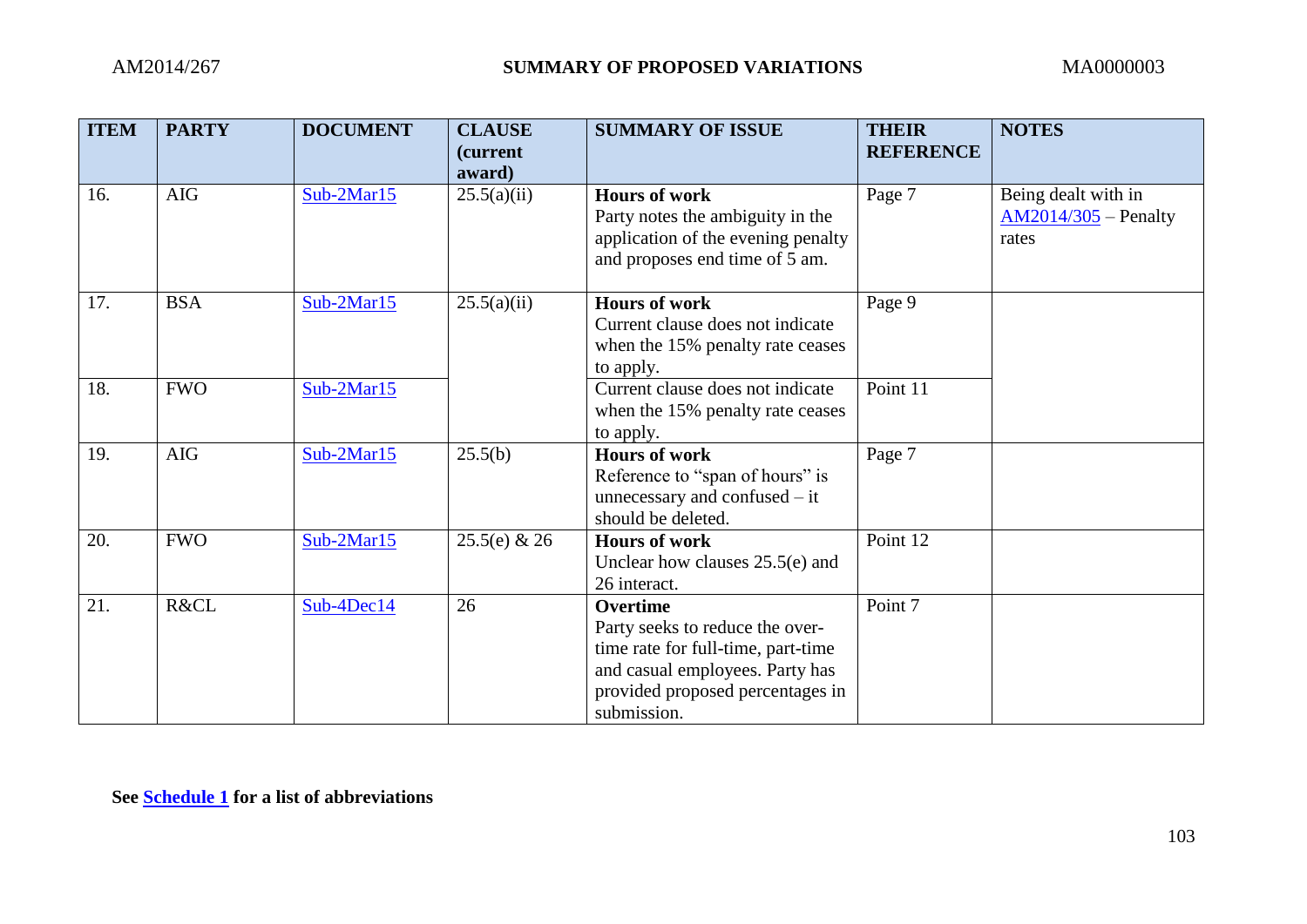| <b>ITEM</b> | <b>PARTY</b> | <b>DOCUMENT</b> | <b>CLAUSE</b><br><i>(current)</i> | <b>SUMMARY OF ISSUE</b>                                                                                                                                                                                     | <b>THEIR</b><br><b>REFERENCE</b> | <b>NOTES</b>                                                                               |
|-------------|--------------|-----------------|-----------------------------------|-------------------------------------------------------------------------------------------------------------------------------------------------------------------------------------------------------------|----------------------------------|--------------------------------------------------------------------------------------------|
|             |              |                 | award)                            |                                                                                                                                                                                                             |                                  |                                                                                            |
| 22.         | <b>SDA</b>   | $Sub-2Mar15$    | 26.5                              | <b>Overtime</b><br>Seeks to insert wording to ensure<br>that there is no ambiguity as to<br>the payment of overtime for all<br>permanent and casual employees<br>performing work outside ordinary<br>hours. | Point 15                         | Being dealt with by Part-<br>time and Casual Full<br>Bench in AM2014/196<br>and AM2014/197 |
| 23.         | <b>AIG</b>   | $Sub-2Mar15$    | 27.1                              | <b>Breaks</b><br>Proposes greater flexibility<br>should exist to allow for the<br>applicable 10 minute break to be<br>taken as a 2 x 5 minute rest break.                                                   | Page 7                           |                                                                                            |
| 24.         | <b>SDA</b>   | Sub-2Mar15      | 29                                | <b>Annual leave</b><br>Seeks to insert Blood and Bone<br>Marrow Donor Leave. Proposed<br>wording in submission.                                                                                             | Point 20                         |                                                                                            |
| 25.         | <b>SDA</b>   | $Sub-2Mar15$    | 29                                | Personal/carer's leave and<br>compassionate leave<br>Party seeks to vary<br>compassionate leave clause.<br>Proposed wording in submission.                                                                  | Point 16                         |                                                                                            |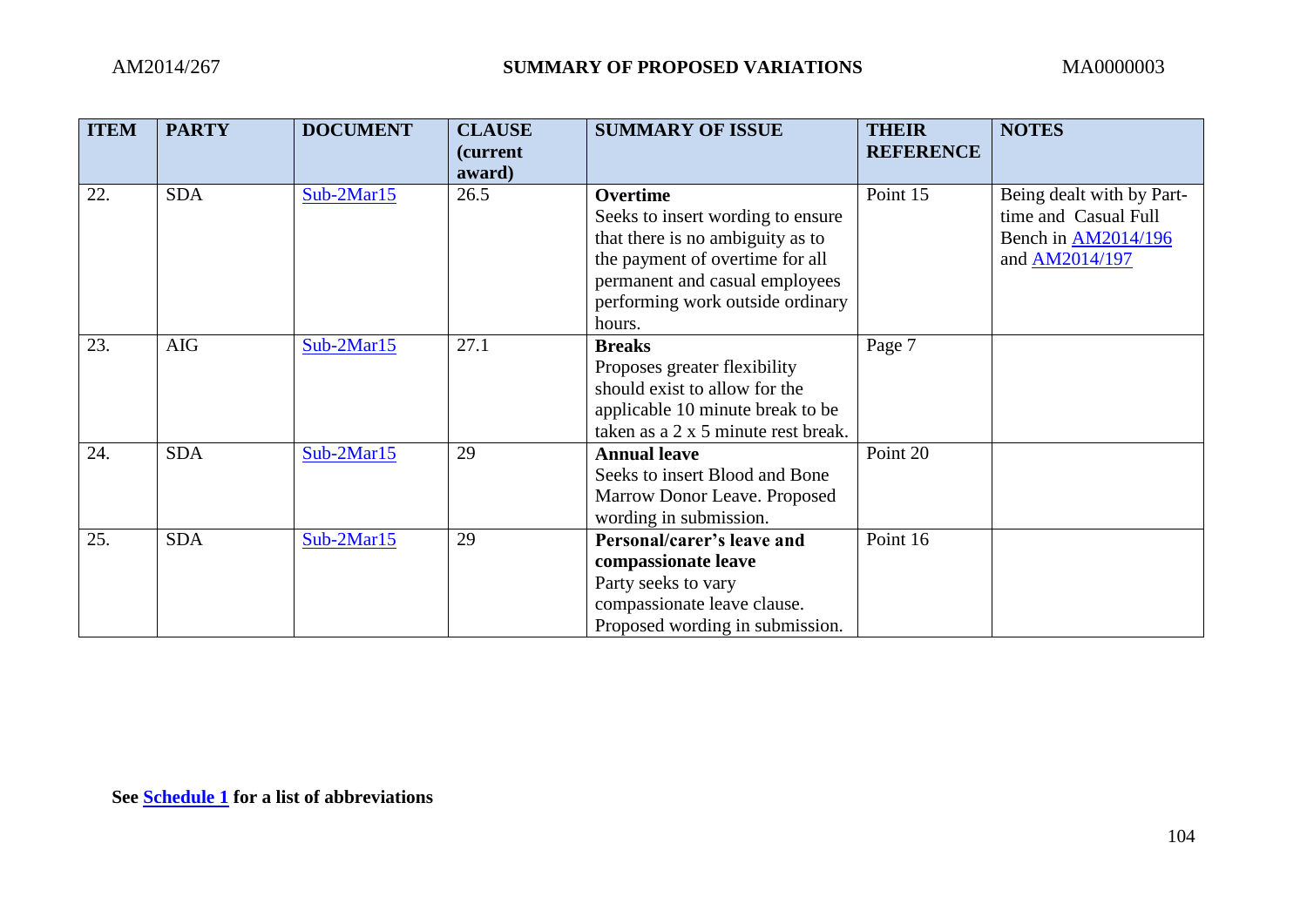| <b>ITEM</b> | <b>PARTY</b> | <b>DOCUMENT</b> | <b>CLAUSE</b><br><i>(current)</i><br>award) | <b>SUMMARY OF ISSUE</b>                                                                                                                                                                                                    | <b>THEIR</b><br><b>REFERENCE</b> | <b>NOTES</b> |
|-------------|--------------|-----------------|---------------------------------------------|----------------------------------------------------------------------------------------------------------------------------------------------------------------------------------------------------------------------------|----------------------------------|--------------|
| 26.         | <b>SDA</b>   | $Sub-2Mar15$    | 30                                          | <b>Public holidays</b><br>Seeks to have a provision which<br>would allow an employee who<br>works public holidays to elect to<br>be paid 150% and receive an<br>equivalent day or time off in lieu<br>of the penalty rate. | Point 17                         |              |
| 27.         | <b>SDA</b>   | $Sub-2Mar15$    | Schedule B                                  | <b>Classifications</b><br>Seeks to insert wording to ensure<br>that employees cannot be<br>required to exhibit clothes or<br>other fashion articles/accessories<br>of a revealing or indecent<br>manner.                   | Point 18                         |              |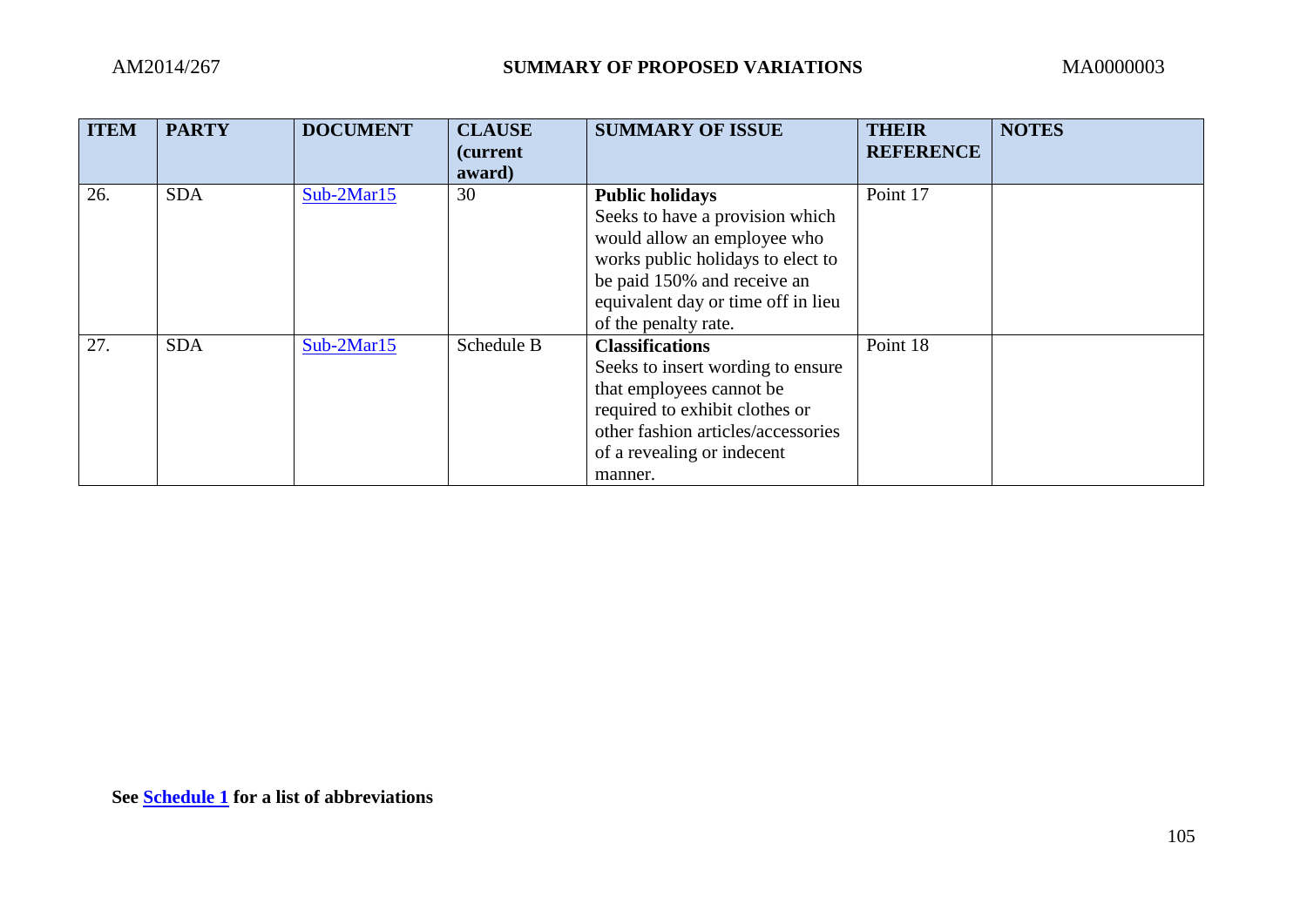*General Retail Industry Award 2010*

| <b>ITEM</b>      | <b>PARTY</b> | <b>DOCUMENT</b> | <b>CLAUSE</b><br><i>(current)</i><br>award) | <b>SUMMARY OF ISSUE</b>                                                                                                                                                      | <b>THEIR</b><br><b>REFERENCE</b> | <b>NOTES</b>                                                                       |
|------------------|--------------|-----------------|---------------------------------------------|------------------------------------------------------------------------------------------------------------------------------------------------------------------------------|----------------------------------|------------------------------------------------------------------------------------|
| 1.               | TWU          | $Sub-2Mar15$    | 4 & 16                                      | <b>Coverage and classifications</b><br>Party proposes variations to<br>clauses as there is an overlap<br>between the two awards.                                             | Page 1                           |                                                                                    |
| 2.               | <b>NRA</b>   | $Sub-2Mar15$    | 8.1                                         | <b>Consultation regarding major</b><br>workplace change<br>Vary clause to reflect historical<br>award provisions.                                                            | Point 5                          |                                                                                    |
| 3.               | <b>NRA</b>   | $Sub-2Mar15$    | 12                                          | Part-time employees<br>Vary clause to introduce<br>flexibility in rostering part-time<br>employees.                                                                          | Point 5                          | Referred to Part-time and<br>Casuals Full Bench in<br>AM2014/196 and<br>AM2014/197 |
| $\overline{4}$ . | <b>SDA</b>   | $Sub-2Mar15$    | 11                                          | <b>Full-time employees</b><br>Seeks to vary clause to include<br>the requirement for 'agreement in<br>writing at the time of<br>engagement' on a regular pattern<br>of work. | Point 4                          |                                                                                    |
| 5.               | <b>SDA</b>   | $Sub-2Mar15$    | 11                                          | <b>Full-time employees</b><br>Seeks to vary clause to include a<br>minimum shift of 4 hours for full-<br>time employees.                                                     | Point 5                          |                                                                                    |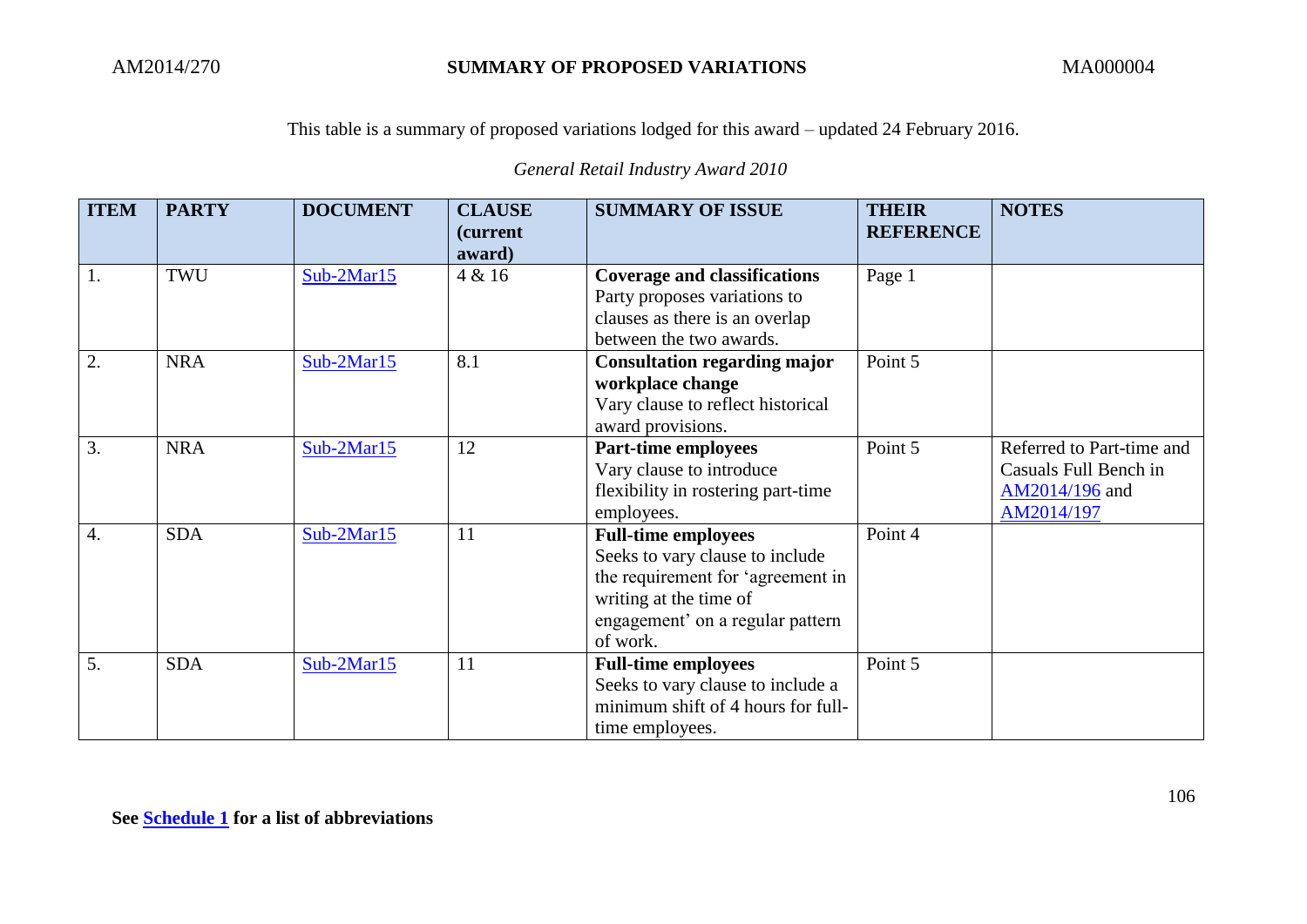| <b>ITEM</b> | <b>PARTY</b> | <b>DOCUMENT</b> | <b>CLAUSE</b><br><i>(current)</i> | <b>SUMMARY OF ISSUE</b>                                                                                                                                                                                                                           | <b>THEIR</b><br><b>REFERENCE</b> | <b>NOTES</b>                                                                       |
|-------------|--------------|-----------------|-----------------------------------|---------------------------------------------------------------------------------------------------------------------------------------------------------------------------------------------------------------------------------------------------|----------------------------------|------------------------------------------------------------------------------------|
|             |              |                 | award)                            |                                                                                                                                                                                                                                                   |                                  |                                                                                    |
| 6.          | <b>SDA</b>   | $Sub-2Mar15$    | 13.4                              | <b>Casual employees</b><br>Seeks deletion of minimum 1.5<br>hour shift for secondary students.                                                                                                                                                    | Point 6                          | Referred to Part-time and<br>Casuals Full Bench in<br>AM2014/196 and<br>AM2014/197 |
| 7.          | <b>SDA</b>   | $Sub-2Mar15$    | 18                                | <b>Junior rates</b><br>Seeks to vary clause to provide<br>for the payment of junior rates to<br>Level 1 employees only.                                                                                                                           | Point 7                          |                                                                                    |
| 8.          | <b>SDA</b>   | $Sub-2Mar15$    | 20                                | <b>Allowances—airport employees</b><br>allowance<br>Seeks to insert new clause which<br>will provide all retail employees<br>working at airports with an<br>allowance of \$6.52 per day or<br>shift or with parking at the<br>employer's expense. | Point 22                         |                                                                                    |
| 9.          | <b>NRA</b>   | $Sub-2Mar15$    | 20.2(b)                           | <b>Special clothing allowance</b><br>Vary clause to confirm its<br>applicability to the dry cleaning<br>of garments.                                                                                                                              | Point 5                          |                                                                                    |
| 10.         | <b>SDA</b>   | $Sub-2Mar15$    | 23                                | <b>Payment of wages</b><br>Seeks to vary clause so that all<br>wages shall be paid on a regular<br>pay day within 4 days of the end<br>of the pay period.                                                                                         | Point 9                          | Referred to a separately<br>constituted Full Bench<br>for determination            |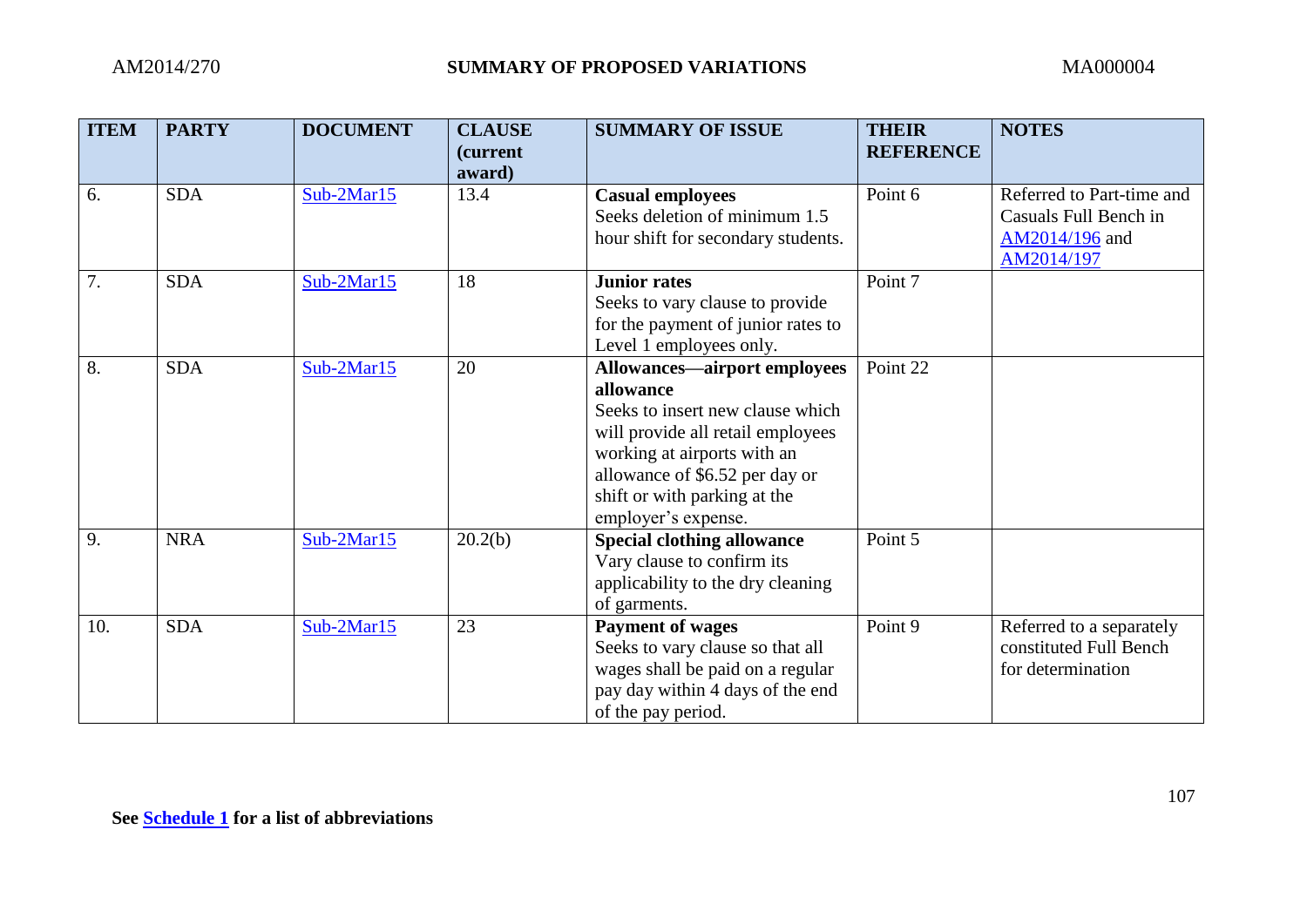| <b>ITEM</b> | <b>PARTY</b> | <b>DOCUMENT</b> | <b>CLAUSE</b><br><i>(current)</i><br>award) | <b>SUMMARY OF ISSUE</b>                             | <b>THEIR</b><br><b>REFERENCE</b> | <b>NOTES</b>             |
|-------------|--------------|-----------------|---------------------------------------------|-----------------------------------------------------|----------------------------------|--------------------------|
| 11.         | <b>SDA</b>   | $Sub-2Mar15$    | 27                                          | <b>Hours of work</b><br>Seeks to simplify clause by | Point 13                         |                          |
|             |              |                 |                                             | proposing 10pm for the finish                       |                                  |                          |
|             |              |                 |                                             | time on Monday to Friday.                           |                                  |                          |
| 12.         | <b>SDA</b>   | Sub-2Mar15      | 28                                          | <b>38 hour week rosters</b>                         | Point 15                         |                          |
|             |              |                 |                                             | Seeks to clarify the applicability                  |                                  |                          |
|             |              |                 |                                             | of rostering provisions to all                      |                                  |                          |
|             |              |                 |                                             | employees by rearranging current                    |                                  |                          |
|             |              |                 |                                             | provisions. Proposed wording in                     |                                  |                          |
|             |              |                 |                                             | submission.                                         |                                  |                          |
| 13.         | <b>NRA</b>   | Sub-2Mar15      | 28                                          | 38 hour week                                        | Point 5                          |                          |
|             |              |                 |                                             | Vary clause to address ambiguity                    |                                  |                          |
|             |              |                 |                                             | and uncertainty around its                          |                                  |                          |
|             |              |                 |                                             | application.                                        |                                  |                          |
| 14.         | <b>SDA</b>   | $Sub-2Mar15$    | 29                                          | <b>Overtime and penalties</b>                       | Point 16 (a) $\&$                | Being dealt with in      |
|             |              |                 |                                             | Seeks to insert wording to ensure                   | (b)                              | <b>Casual Full Bench</b> |
|             |              |                 |                                             | there is no ambiguity as to the                     |                                  | AM2014/197               |
|             |              |                 |                                             | payment of overtime for all                         |                                  |                          |
|             |              |                 |                                             | permanent and casual employees.                     |                                  |                          |
|             |              |                 |                                             | Provide casual with overtime                        |                                  |                          |
|             |              |                 |                                             | rates for work in excess of 38                      |                                  |                          |
|             |              |                 |                                             | hours per week.                                     |                                  |                          |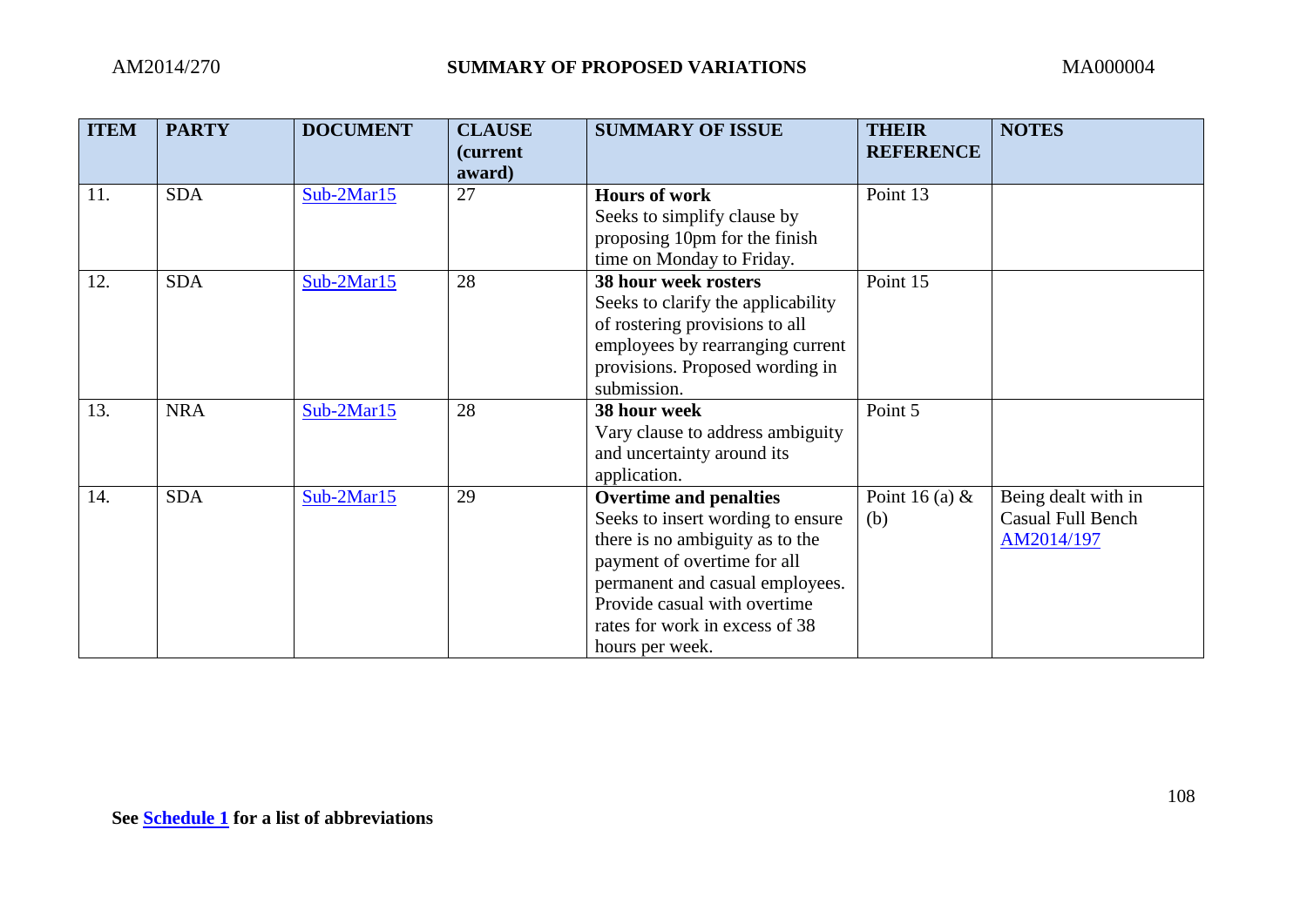| <b>ITEM</b> | <b>PARTY</b> | <b>DOCUMENT</b> | <b>CLAUSE</b><br>(current<br>award) | <b>SUMMARY OF ISSUE</b>                                                                                                                                                                                                                                                                                                                 | <b>THEIR</b><br><b>REFERENCE</b> | <b>NOTES</b>                                                  |
|-------------|--------------|-----------------|-------------------------------------|-----------------------------------------------------------------------------------------------------------------------------------------------------------------------------------------------------------------------------------------------------------------------------------------------------------------------------------------|----------------------------------|---------------------------------------------------------------|
| 15.         | <b>FWO</b>   | Sub-2Mar15      | $29.1(a)$ & 29.2                    | <b>Overtime and penalties</b><br>Clauses unclear if exclusion of<br>casual employees in 29.1 affects<br>whether casual employee can<br>work overtime hours, and if<br>overtime hours may be worked,<br>whether overtime rates in clause<br>29.2 apply (or if these hours<br>should be otherwise paid at<br>ordinary time rates of pay). | Point 17                         |                                                               |
| 16.         | <b>SDA</b>   | Sub-2Mar15      | 29.2(a)(i)                          | <b>Overtime and penalties</b><br>Vary clause to provide payment<br>of double time after 2 hours<br>worked.                                                                                                                                                                                                                              | Point 16 $(e)$                   |                                                               |
| 17.         | <b>SDA</b>   | $Sub-2Mar15$    | 29.4                                | <b>Overtime and penalties</b><br>Seeks full casual loading for such<br>employees at all times which<br>incur penalty rates.                                                                                                                                                                                                             | Point 17                         | Being dealt with in<br><b>Casual Full Bench</b><br>AM2014/197 |
| 18.         | <b>FWO</b>   | $Sub-2Mar15$    | 30                                  | <b>Shiftwork</b><br>Unclear of meaning of term<br>"specifically employed as<br>shiftworkers" – whether it is<br>sufficient that employee is<br>rostered to work shiftwork hours<br>or whether employee must be<br>expressly told they have been<br>employed as a shiftworker.                                                           | Point 19                         |                                                               |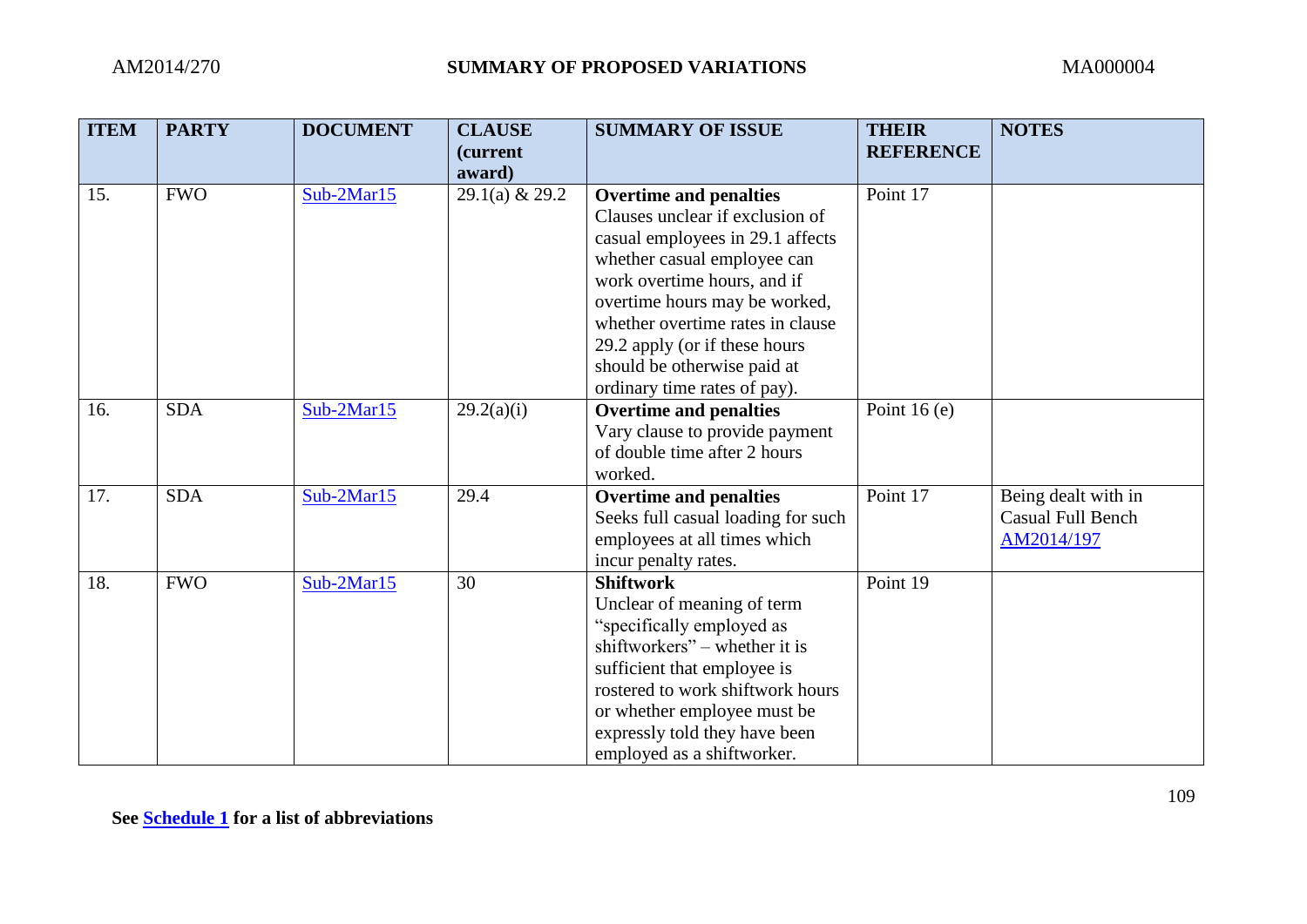| <b>ITEM</b> | <b>PARTY</b> | <b>DOCUMENT</b> | <b>CLAUSE</b><br>(current<br>award) | <b>SUMMARY OF ISSUE</b>                                                                                                                                                                                                                                                             | <b>THEIR</b><br><b>REFERENCE</b> | <b>NOTES</b> |
|-------------|--------------|-----------------|-------------------------------------|-------------------------------------------------------------------------------------------------------------------------------------------------------------------------------------------------------------------------------------------------------------------------------------|----------------------------------|--------------|
| 19.         | <b>FWO</b>   | $Sub-2Mar15$    | 31.2(b)                             | <b>Breaks between work periods</b><br>Unclear as to the appropriate<br>calculation method of this penalty<br>in instances where the employee<br>would be entitled to additional<br>payments.                                                                                        | Point 20                         |              |
| 20.         | <b>SDA</b>   | Sub-2Mar15      | 32                                  | <b>Annual leave—blood and bone</b><br>marrow donor leave<br>Seeks to include a Blood and<br><b>Bone Marrow Donor leave</b><br>clause.                                                                                                                                               | Point 23                         |              |
| 21.         | <b>FWO</b>   | $Sub-2Mar15$    | 32.3(b)                             | <b>Annual leave loading</b><br>Unclear whether the two<br>entitlements are to be compared<br>on a daily basis with each of<br>annual leave being assessed<br>separately or as a whole over the<br>entire period of annual leave.                                                    | Point 21                         |              |
| 22.         | <b>SDA</b>   | Sub-2Mar15      | 33                                  | Personal/carer's leave and<br>compassionate leave<br>Seeks to vary clause to include<br>terms 'foster parent' and 'step<br>parent'; increase leave<br>entitlement to 3 days; insert<br>wording which clearly states<br>casual are to be re-engaged<br>following such leave; include | Point 19                         |              |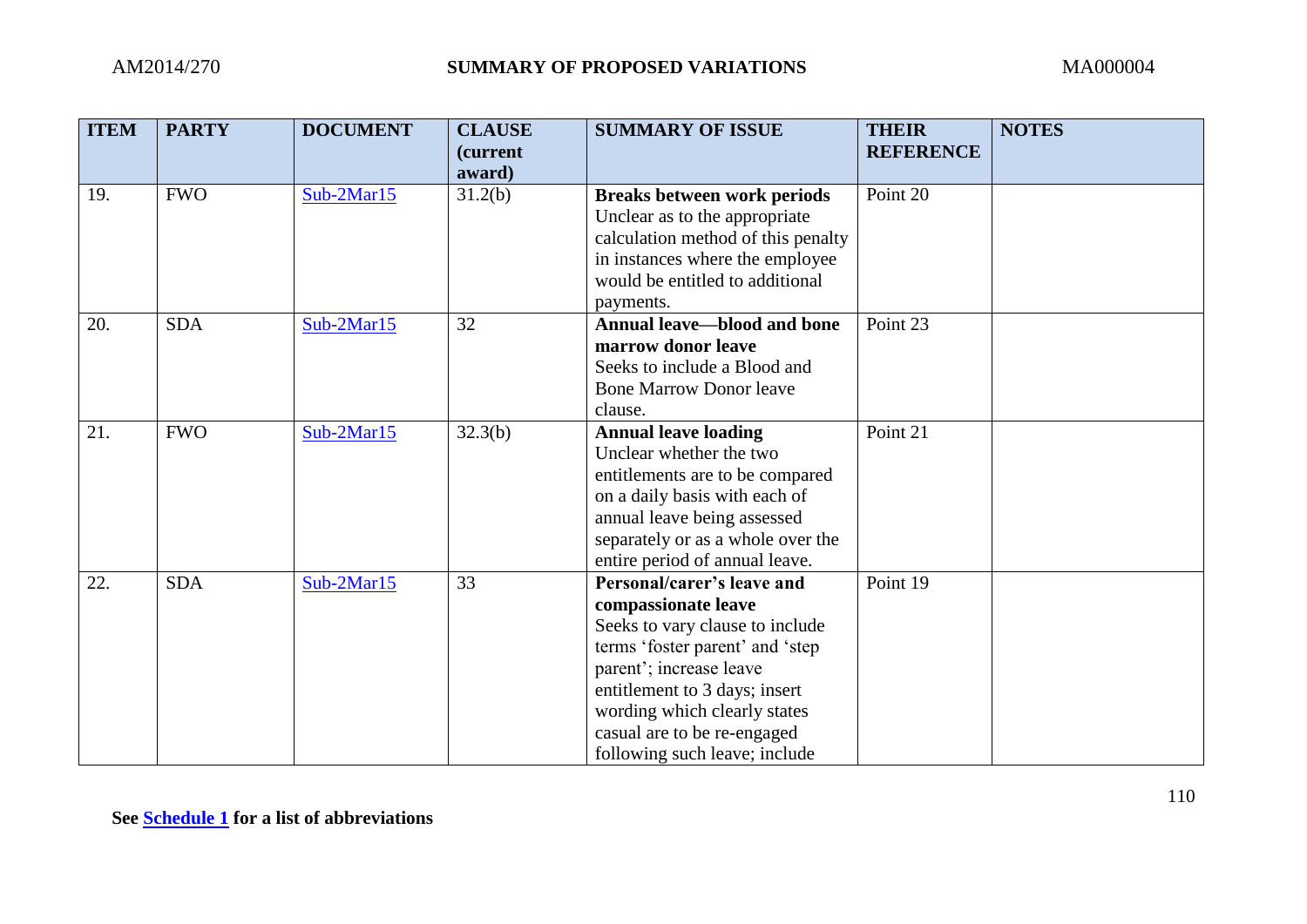| <b>ITEM</b> | <b>PARTY</b> | <b>DOCUMENT</b> | <b>CLAUSE</b><br><i>(current)</i><br>award) | <b>SUMMARY OF ISSUE</b>                                       | <b>THEIR</b><br><b>REFERENCE</b> | <b>NOTES</b> |
|-------------|--------------|-----------------|---------------------------------------------|---------------------------------------------------------------|----------------------------------|--------------|
|             |              |                 |                                             | additional leave of absence for                               |                                  |              |
|             |              |                 |                                             | eligible interstate and/or overseas                           |                                  |              |
|             |              |                 |                                             | deaths; and provide that paid                                 |                                  |              |
|             |              |                 |                                             | compassionate leave includes any                              |                                  |              |
|             |              |                 |                                             | applicable penalty rates.                                     |                                  |              |
| 23.         | <b>SDA</b>   | Sub-2Mar15      | 34                                          | <b>Public holidays</b>                                        | Point $20$                       |              |
|             |              |                 |                                             | Seeks to vary clause so work on a                             |                                  |              |
|             |              |                 |                                             | public holiday is to be at the                                |                                  |              |
|             |              |                 |                                             | election of the employee and the                              |                                  |              |
|             |              |                 |                                             | insertion of a provision which<br>would allow an employee who |                                  |              |
|             |              |                 |                                             | works on a public holiday to elect                            |                                  |              |
|             |              |                 |                                             | to be paid time and a half and                                |                                  |              |
|             |              |                 |                                             | receive equivalent day or time off                            |                                  |              |
|             |              |                 |                                             | in lieu.                                                      |                                  |              |
| 24.         | <b>SDA</b>   | Sub-2Mar15      | Schedule B                                  | <b>Classifications</b>                                        | Point 21                         |              |
|             |              |                 |                                             | Seeks to insert into the                                      |                                  |              |
|             |              |                 |                                             | Classification structure for all                              |                                  |              |
|             |              |                 |                                             | employees (Retail Employee                                    |                                  |              |
|             |              |                 |                                             | Level $1 - 8$ ) wording to ensure                             |                                  |              |
|             |              |                 |                                             | that employees cannot be                                      |                                  |              |
|             |              |                 |                                             | required to exhibit clothes or                                |                                  |              |
|             |              |                 |                                             | other fashion articles/accessories                            |                                  |              |
|             |              |                 |                                             | of a revealing or indecent                                    |                                  |              |
|             |              |                 |                                             | manner, as this is not part of                                |                                  |              |
|             |              |                 |                                             | retail duties and functions.                                  |                                  |              |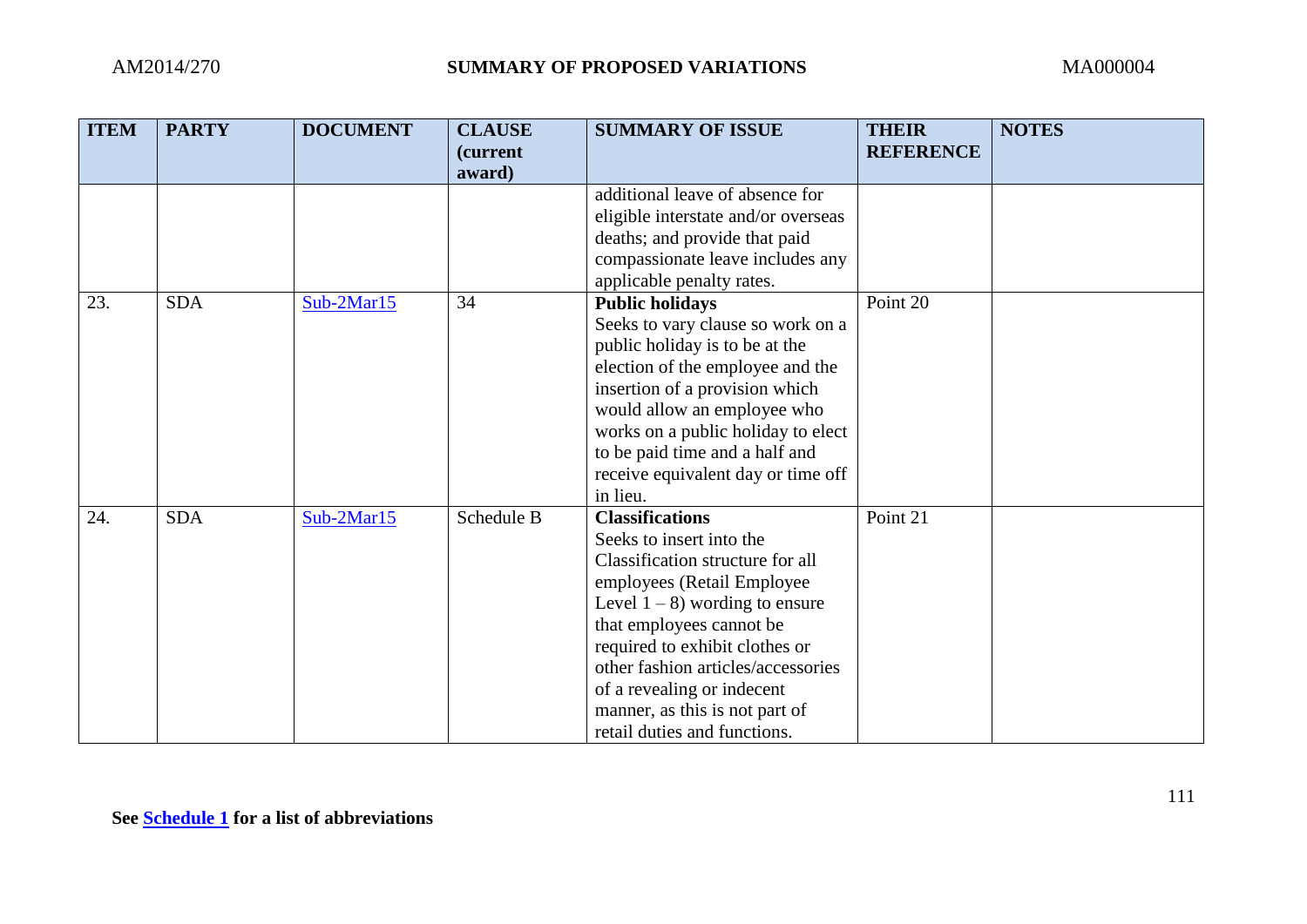This table is a summary of proposed variations lodged for this award – updated 24 February 2016.

*Hair and Beauty Industry Award 2010*

| <b>ITEM</b>      | <b>PARTY</b> | <b>DOCUMENT</b> | <b>CLAUSE</b><br><i>(current)</i><br>award) | <b>SUMMARY OF ISSUE</b>                                                                                                                                                                                                            | <b>THEIR</b><br><b>REFERENCE</b> | <b>NOTES</b>                                                                      |
|------------------|--------------|-----------------|---------------------------------------------|------------------------------------------------------------------------------------------------------------------------------------------------------------------------------------------------------------------------------------|----------------------------------|-----------------------------------------------------------------------------------|
| 1.               | <b>NRA</b>   | $Sub-2Mar15$    | 8.1                                         | <b>Consultation regarding major</b><br>workplace change<br>Seeks to vary clause to reflect<br>historical award provisions.                                                                                                         | Point 6                          |                                                                                   |
| $\overline{2}$   | <b>SDA</b>   | $Sub-2Mar15$    | 11                                          | <b>Full-time employees</b><br>Seeks to vary clause to include 'the<br>requirement for agreement in<br>writing at the time of engagement<br>on a regular pattern of work'.                                                          | Point 4                          |                                                                                   |
| 3.               | <b>NRA</b>   | $Sub-2Mar15$    | 12                                          | <b>Part-time employees</b><br>Seeks to vary clause to introduce<br>flexibility in rostering part-time<br>employees.                                                                                                                | Point 6                          | Referred to Part-time and<br>Casual Full Bench in<br>AM2014/196 and<br>AM2014/197 |
| $\overline{4}$ . | <b>BSA</b>   | $Sub-2Mar15$    | 19.3                                        | Minimum rates for pre-<br>apprentices<br>No definition of a 'pre-apprentice';<br>however there are minimum rates<br>for a pre-apprentice. Party<br>consulting further with members<br>and may pursue a proposal to vary<br>clause. | Page 10                          |                                                                                   |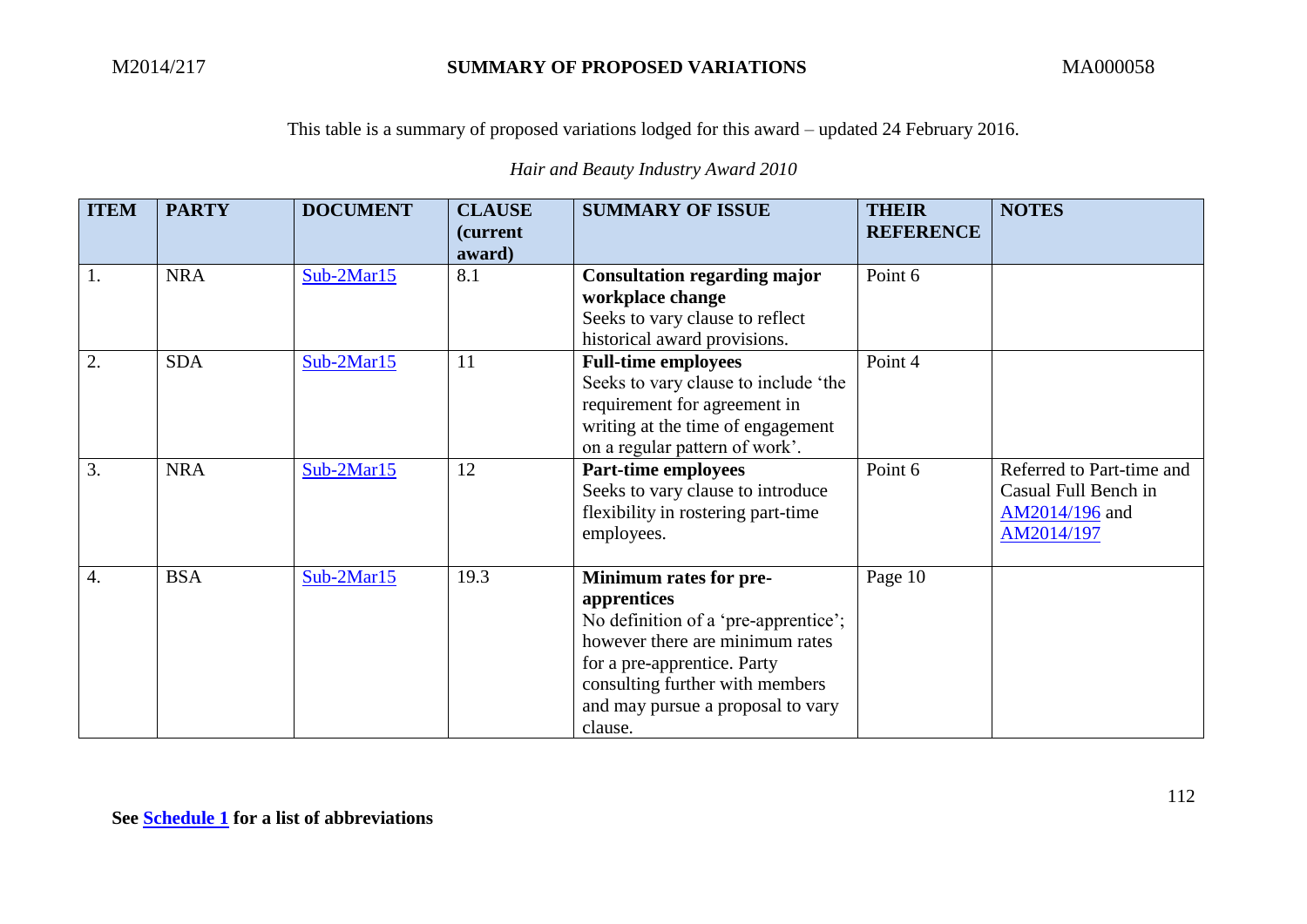| <b>ITEM</b> | <b>PARTY</b> | <b>DOCUMENT</b> | <b>CLAUSE</b>              | <b>SUMMARY OF ISSUE</b>              | <b>THEIR</b>     | <b>NOTES</b> |
|-------------|--------------|-----------------|----------------------------|--------------------------------------|------------------|--------------|
|             |              |                 | <i>(current)</i><br>award) |                                      | <b>REFERENCE</b> |              |
| 5.          | <b>HABA</b>  | $Sub-2Mar15$    | 19.5                       | <b>Apprentice conditions of</b>      | Para 2.9         |              |
|             |              |                 |                            | employment                           |                  |              |
|             |              |                 |                            | Seeks variations to the apprentice   |                  |              |
|             |              |                 |                            | structure as it relates to pay       |                  |              |
|             |              |                 |                            | generally, entry level pay and adult |                  |              |
|             |              |                 |                            | apprentices.                         |                  |              |
| 6.          | <b>FWO</b>   | Sub-2Mar15      | 19.6, 19.7 &               | <b>Apprentices and trainees</b>      | Point 22         |              |
|             |              |                 | Schedule D                 | No definitions for "trainee" and     |                  |              |
|             |              |                 |                            | "graduate" – unclear how clause      |                  |              |
|             |              |                 |                            | 19.6 interacts with the trainee      |                  |              |
|             |              |                 |                            | provisions separately set out under  |                  |              |
|             |              |                 |                            | Schedule D and how to identify       |                  |              |
|             |              |                 |                            | which employees should be            |                  |              |
|             |              |                 |                            | regarded as a "graduate" under       |                  |              |
|             |              |                 |                            | clauses 19.6 and 19.7.               |                  |              |
| 7.          | <b>SDA</b>   | Sub-2Mar15      | 21                         | <b>Allowances—airport employees</b>  | Point 22         |              |
|             |              |                 |                            | allowance                            |                  |              |
|             |              |                 |                            | Seeks to insert new clause which     |                  |              |
|             |              |                 |                            | will provide all retail employees    |                  |              |
|             |              |                 |                            | working at airports with an          |                  |              |
|             |              |                 |                            | allowance of \$6.52 per day or shift |                  |              |
|             |              |                 |                            | or with parking at the employer's    |                  |              |
|             |              |                 |                            | expense.                             |                  |              |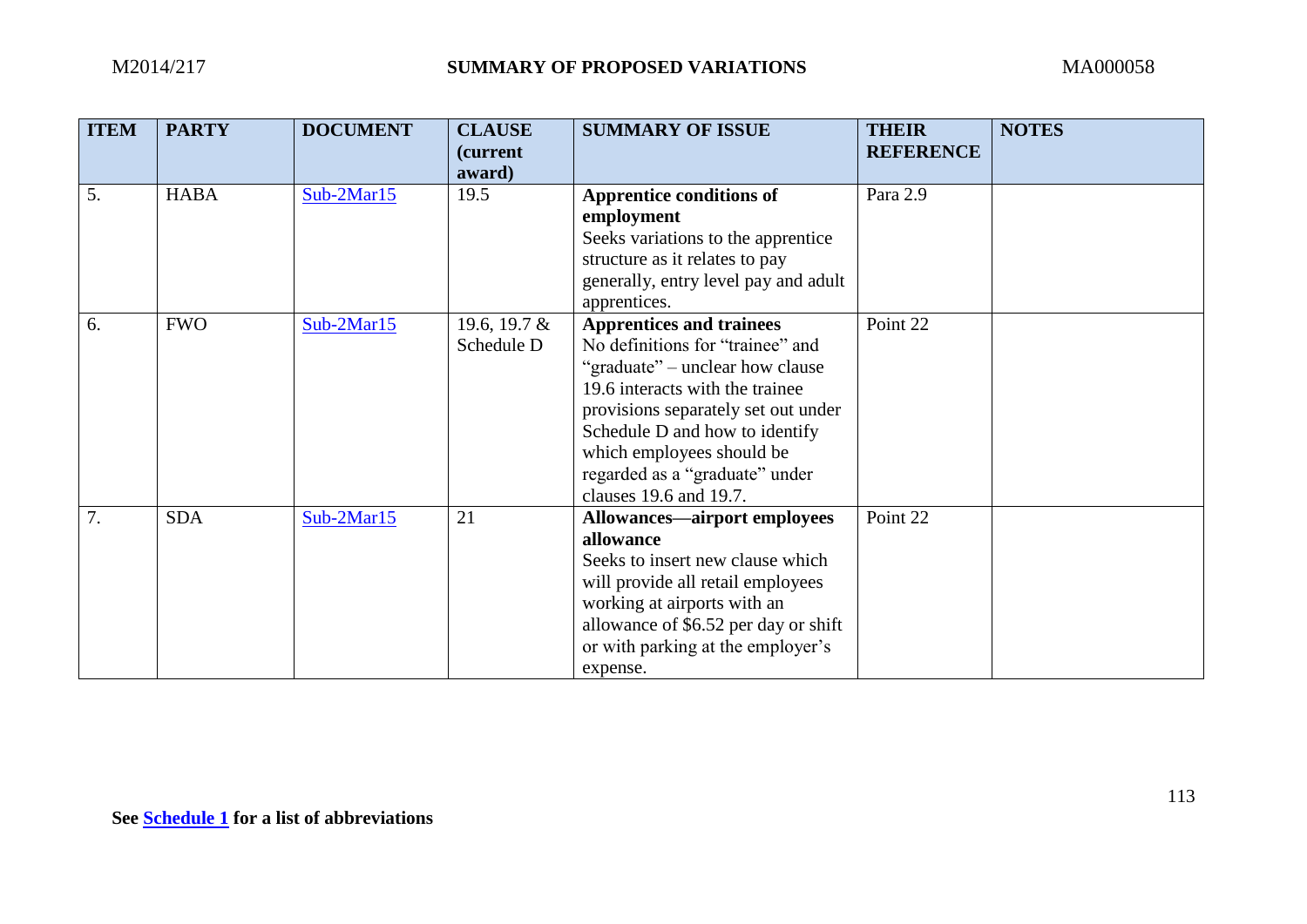| <b>ITEM</b> | <b>PARTY</b> | <b>DOCUMENT</b> | <b>CLAUSE</b><br><i>(current)</i> | <b>SUMMARY OF ISSUE</b>                                                                                                                                                                                                                                   | <b>THEIR</b><br><b>REFERENCE</b> | <b>NOTES</b>                                                                                       |
|-------------|--------------|-----------------|-----------------------------------|-----------------------------------------------------------------------------------------------------------------------------------------------------------------------------------------------------------------------------------------------------------|----------------------------------|----------------------------------------------------------------------------------------------------|
|             |              |                 | award)                            |                                                                                                                                                                                                                                                           |                                  |                                                                                                    |
| 8.          | <b>SDA</b>   | $Sub-2Mar15$    | 25                                | <b>Payment of wages</b><br>Seeks to vary clause so that all<br>wages shall be paid on a regular<br>pay day within 4 days of the end of<br>the pay period.                                                                                                 | Point 6                          | Referred to a separately<br>constituted Full Bench<br>for determination.                           |
| 9.          | <b>SDA</b>   | Sub-2Mar15      | 29                                | <b>Notification of rosters</b><br>Party seeks to amend this clause.<br>Their proposed wording in<br>submission.                                                                                                                                           | Point 13                         |                                                                                                    |
| 10.         | <b>SDA</b>   | Sub-2Mar15      | 29.4                              | <b>Casual rate for evening and</b><br>weekend work<br>Seeks to vary clause so the full<br>casual loading for casual<br>employees working weekends as it<br>is currently absorbed by the<br>weekend rates.                                                 | Point 17                         | Being dealt with by Part-<br>time and Casuals Full<br>Bench in <b>AM2014/196</b><br>and AM2014/197 |
| 11.         | <b>SDA</b>   | Sub-2Mar15      | 30                                | <b>Rostering principles</b><br>Seeks to insert a provision for<br>employees regularly working<br>Sundays, to ensure that those<br>employees are entitled to have<br>three consecutive days off each<br>four weeks which includes a<br>Saturday or Sunday. | Point 15                         |                                                                                                    |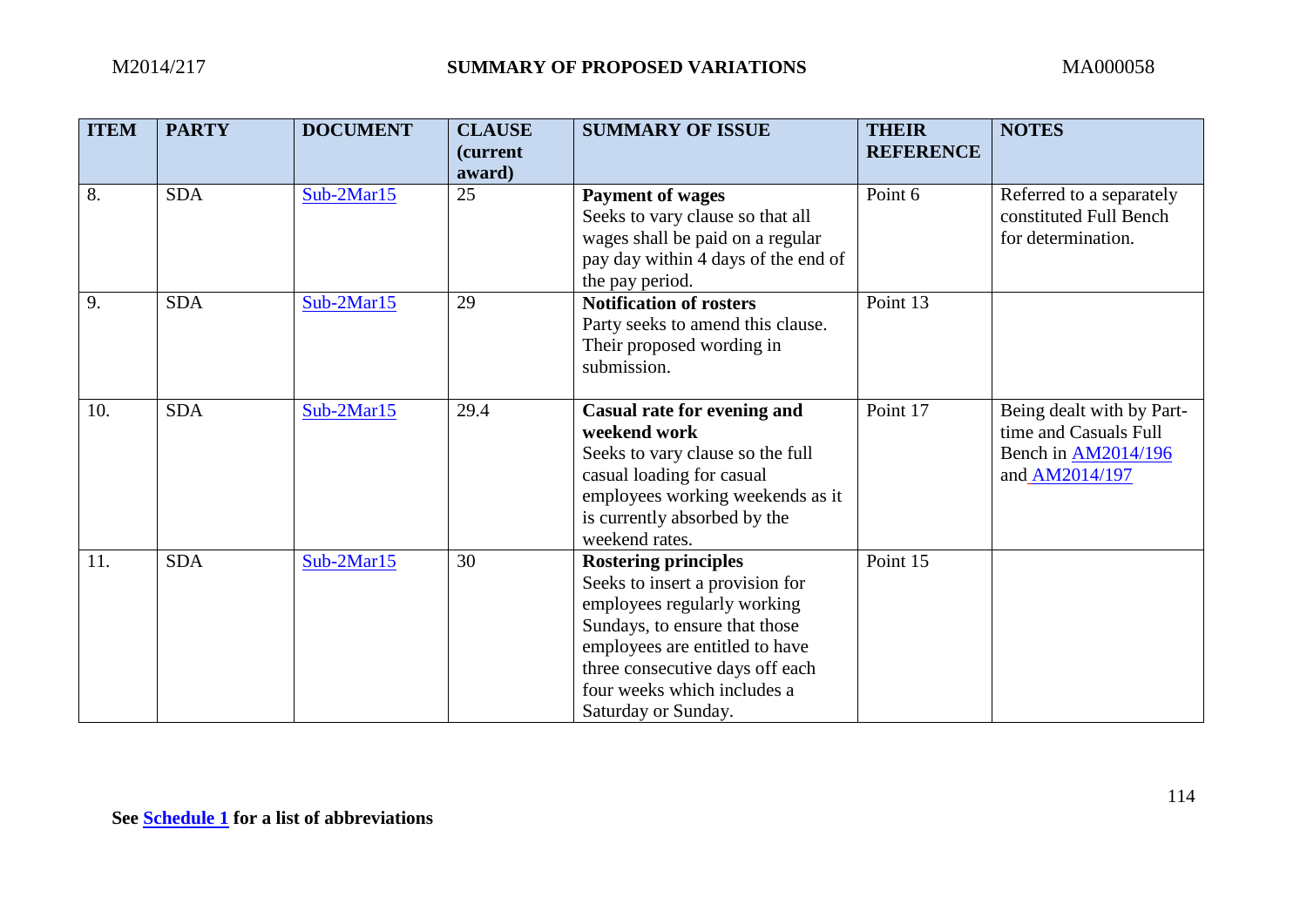| <b>ITEM</b> | <b>PARTY</b> | <b>DOCUMENT</b> | <b>CLAUSE</b><br>(current<br>award) | <b>SUMMARY OF ISSUE</b>                                                                                                                                                                                                                                                            | <b>THEIR</b><br><b>REFERENCE</b> | <b>NOTES</b> |
|-------------|--------------|-----------------|-------------------------------------|------------------------------------------------------------------------------------------------------------------------------------------------------------------------------------------------------------------------------------------------------------------------------------|----------------------------------|--------------|
| 12.         | <b>NRA</b>   | $Sub-2Mar15$    | 30                                  | <b>Rostering principles</b><br>Seeks to vary clause to address<br>ambiguity and uncertainty around<br>its application.                                                                                                                                                             | Point 6                          |              |
| 13.         | <b>HABA</b>  | Sub-2Mar15      | 30                                  | <b>Rostering principles</b><br>Seeks a variation allowing an<br>employer and an employee to<br>mutually agree to substitute the<br>days they are rostered off.                                                                                                                     | Para 2.4                         |              |
| 14.         | <b>HABA</b>  | $Sub-2Mar15$    | 30.3                                | <b>Consecutive days off</b><br>Seeks to vary provision to allow<br>employers and employees to<br>mutually agree to a pattern of work<br>in which the employee is not<br>provided with two consecutive<br>days each week or three<br>consecutive days off in a two week<br>period.  | Para 2.6                         |              |
| 15.         | <b>SDA</b>   | Sub-2Mar15      | 31                                  | <b>Overtime</b><br>Seeks to insert wording to ensure<br>there is no ambiguity as to the<br>payment of overtime for all<br>permanent and casual employees<br>performing work beyond ordinary<br>hours. Seeks to also vary clause so<br>double time is paid after 2 hours<br>worked. | Point 16                         |              |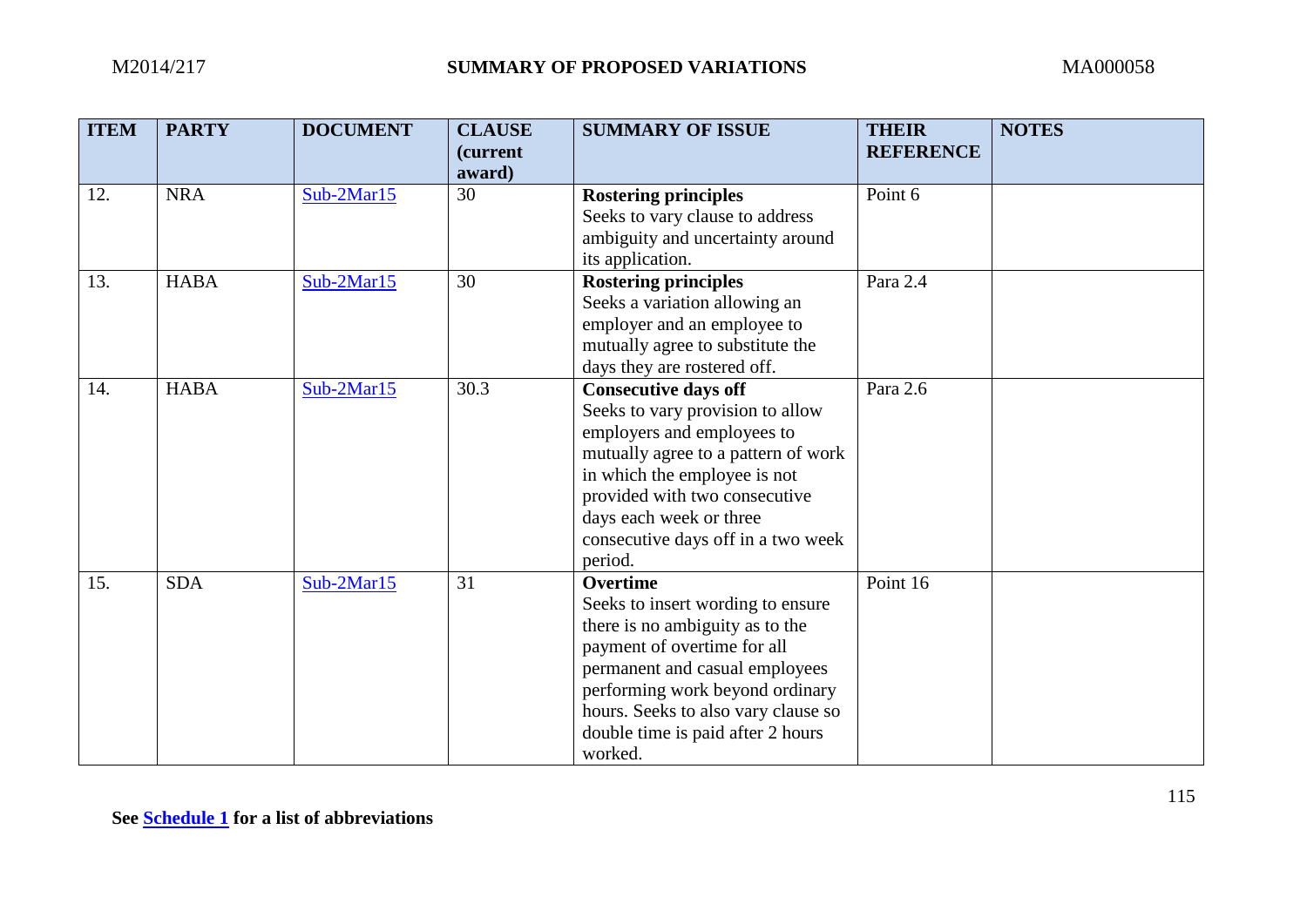| <b>ITEM</b> | <b>PARTY</b> | <b>DOCUMENT</b> | <b>CLAUSE</b><br><i>(current</i><br>award) | <b>SUMMARY OF ISSUE</b>                                                                                                                                                                                                                                                                                                                                                                                                                                       | <b>THEIR</b><br><b>REFERENCE</b> | <b>NOTES</b> |
|-------------|--------------|-----------------|--------------------------------------------|---------------------------------------------------------------------------------------------------------------------------------------------------------------------------------------------------------------------------------------------------------------------------------------------------------------------------------------------------------------------------------------------------------------------------------------------------------------|----------------------------------|--------------|
| 16.         | <b>SDA</b>   | $Sub-2Mar15$    | 33                                         | <b>Annual leave—blood and bone</b><br>marrow donor leave<br>Seeks to include a Blood and Bone<br>Marrow Donor leave clause.                                                                                                                                                                                                                                                                                                                                   | Point 23                         |              |
| 17.         | <b>SDA</b>   | $Sub-2Mar15$    | 34                                         | Personal/carer's leave and<br>compassionate leave<br>Seeks to vary clause to include<br>terms 'foster parent' and 'step<br>parent', increase leave entitlement<br>to 3 days, insert wording which<br>clearly states casual are to be re-<br>engaged following such leave,<br>include additional leave of absence<br>for eligible interstate and/or<br>overseas deaths, and provide that<br>paid compassionate leave includes<br>any applicable penalty rates. | Point 19                         |              |
| 18.         | <b>SDA</b>   | $Sub-2Mar15$    | 35                                         | <b>Public holidays</b><br>Seeks to vary clause so work on a<br>public holiday is to be at the<br>election of the employee and the<br>insertion of a provision which<br>would allow an employee who<br>works on a public holiday to elect<br>to be paid time and a half and<br>receive equivalent day or time off<br>in lieu.                                                                                                                                  | Point 20                         |              |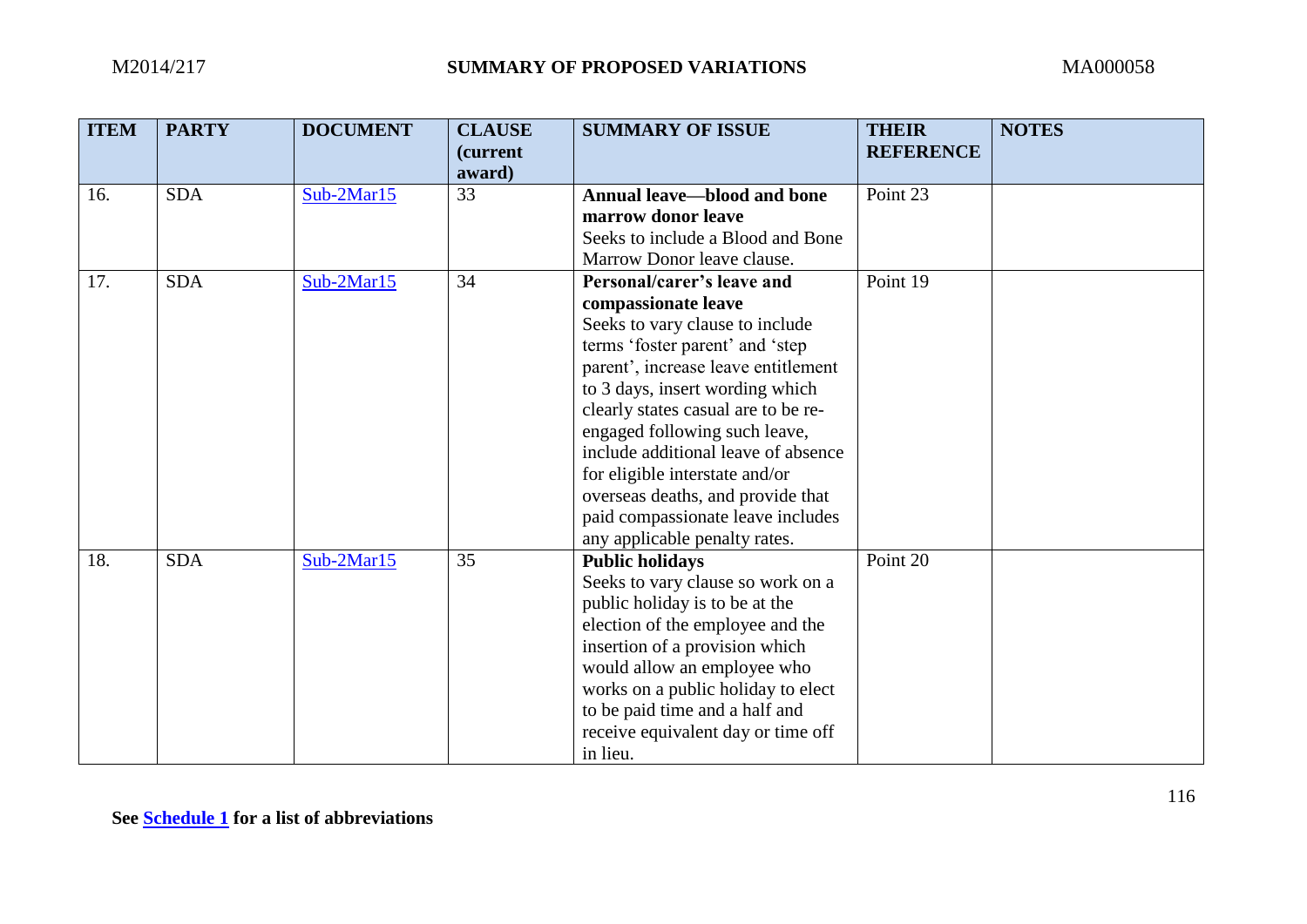| <b>ITEM</b> | <b>PARTY</b> | <b>DOCUMENT</b> | <b>CLAUSE</b><br><i>(current)</i><br>award) | <b>SUMMARY OF ISSUE</b>              | <b>THEIR</b><br><b>REFERENCE</b> | <b>NOTES</b> |
|-------------|--------------|-----------------|---------------------------------------------|--------------------------------------|----------------------------------|--------------|
| 19.         | <b>SDA</b>   | $Sub-2Mar15$    | Schedule B                                  | <b>Classifications</b>               | Point 21                         |              |
|             |              |                 |                                             | Seeks to insert into the             |                                  |              |
|             |              |                 |                                             | Classification structure for all     |                                  |              |
|             |              |                 |                                             | employees (Retail Employee Level)    |                                  |              |
|             |              |                 |                                             | $1 - 8$ ) wording to ensure that     |                                  |              |
|             |              |                 |                                             | employees cannot be required to      |                                  |              |
|             |              |                 |                                             | exhibit clothes or other fashion     |                                  |              |
|             |              |                 |                                             | articles/accessories of a revealing  |                                  |              |
|             |              |                 |                                             | or indecent manner, as this is not   |                                  |              |
|             |              |                 |                                             | part of retail duties and functions. |                                  |              |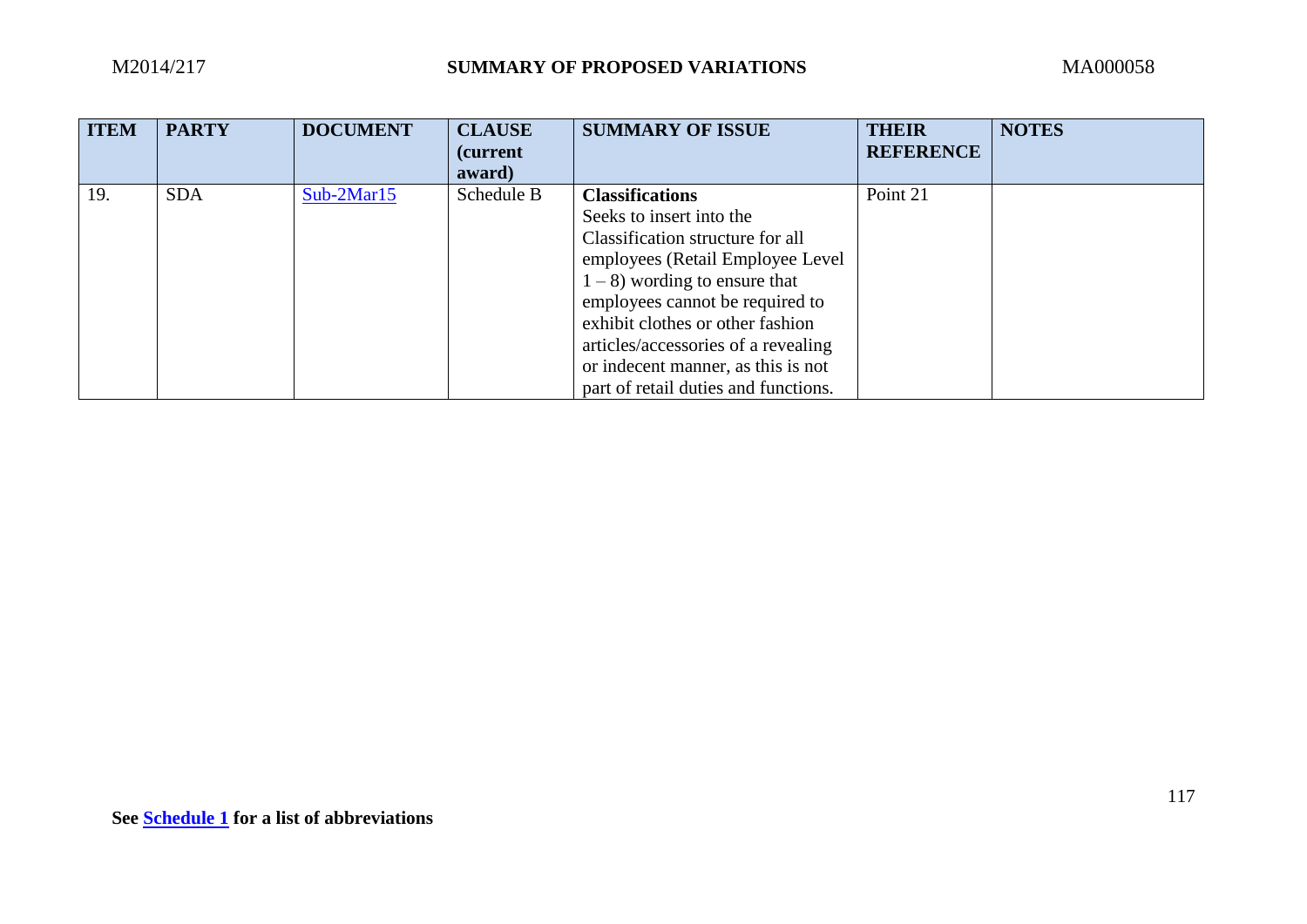### This table is a summary of proposed variations lodged for this award – updated 24 March 2016

## *Hospitality Industry (General) Award 2010*

| <b>ITEM</b>      | <b>PARTY</b> | <b>DOCUMENT</b> | <b>CLAUSE</b>    | <b>SUMMARY OF ISSUE</b>             | <b>THEIR</b>     | <b>NOTES</b>             |
|------------------|--------------|-----------------|------------------|-------------------------------------|------------------|--------------------------|
|                  |              |                 | <i>(current)</i> |                                     | <b>REFERENCE</b> |                          |
|                  |              |                 | award)           |                                     |                  |                          |
| 1.               | <b>UV</b>    | $sub-13/11/15$  | 27.1             | <b>Annualised salaries</b>          | Page 2           | Referred to a separately |
|                  |              |                 |                  | Seeks to vary clause so it is clear |                  | constituted Full Bench   |
|                  |              |                 |                  | that a reconciliation can take      |                  |                          |
|                  |              |                 |                  | place between wages that would      |                  |                          |
|                  |              |                 |                  | have been paid under weekly pay     |                  |                          |
|                  |              |                 |                  | for work and actual amount paid     |                  |                          |
|                  |              |                 |                  | under an annualised salary          |                  |                          |
|                  |              |                 |                  | arrangement when the                |                  |                          |
|                  |              |                 |                  | arrangement ends before a year      |                  |                          |
|                  |              |                 |                  | and employee remains employed.      |                  |                          |
| 2.               | <b>AHA</b>   | sub-12/11/15    | 3                | <b>Definitions</b>                  | Para 16          |                          |
|                  |              |                 |                  | Seeks to vary clause by             |                  |                          |
|                  |              |                 |                  | expanding the definition of         |                  |                          |
|                  |              |                 |                  | "ordinary hourly rate" to           |                  |                          |
|                  |              |                 |                  | encompass all classifications.      |                  |                          |
| 3.               | <b>AHA</b>   | $sub-12/11/15$  | 20.2             | <b>Minimum</b> wages                | Para 16          |                          |
|                  |              |                 |                  | Seeks to vary clause to include     |                  |                          |
|                  |              |                 |                  | minimum hourly wage for             |                  |                          |
|                  |              |                 |                  | Managerial Staff.                   |                  |                          |
| $\overline{4}$ . | <b>AHA</b>   | $sub-12/11/15$  | 20.3             | <b>Minimum</b> wages                | Para 16          |                          |
|                  |              |                 |                  | Seeks to vary clause to include     |                  |                          |
|                  |              |                 |                  | minimum hourly wages for all        |                  |                          |
|                  |              |                 |                  | levels within the Casino Gaming     |                  |                          |
|                  |              |                 |                  | classifications.                    |                  |                          |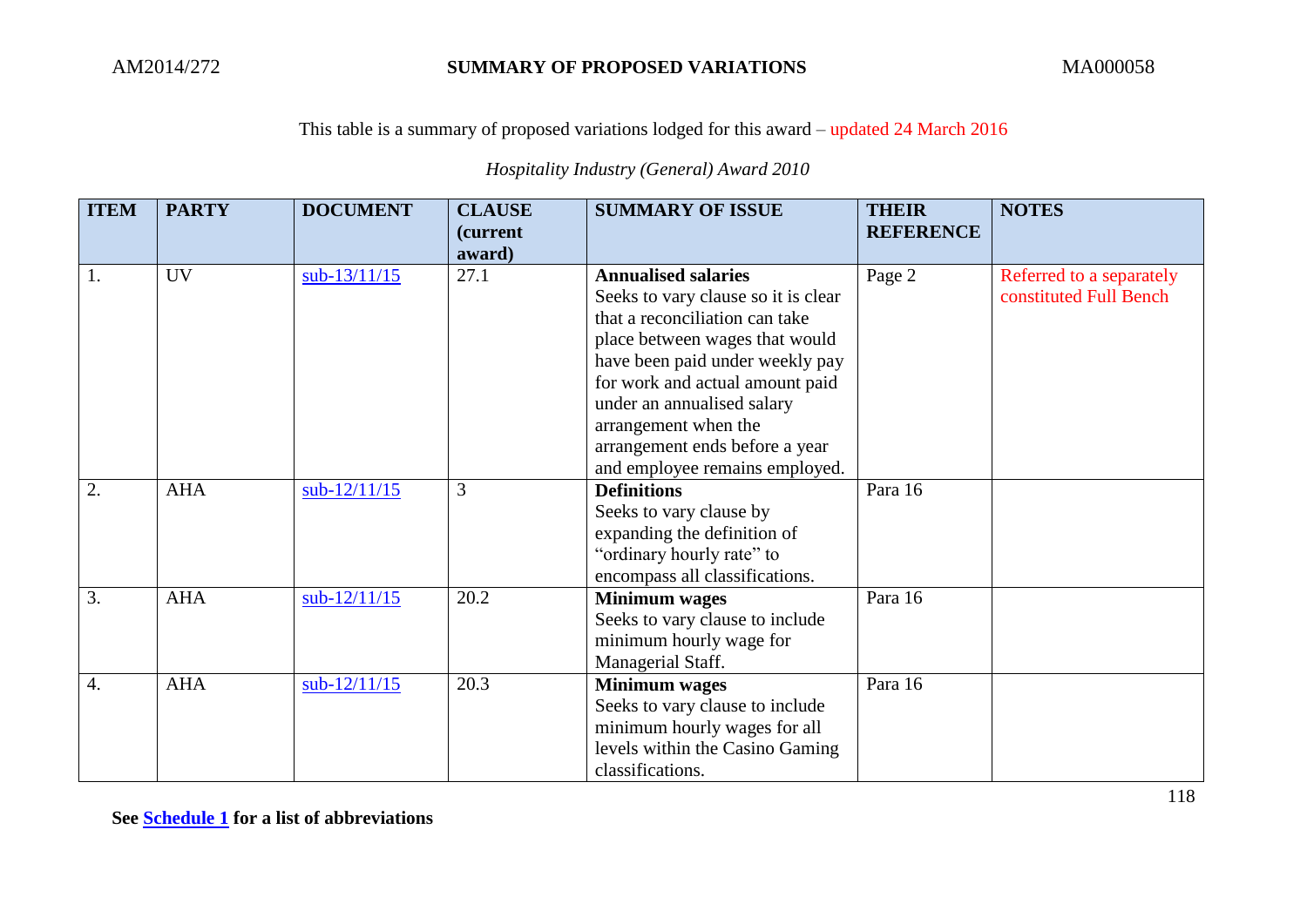| <b>ITEM</b> | <b>PARTY</b> | <b>DOCUMENT</b> | <b>CLAUSE</b><br>(current<br>award) | <b>SUMMARY OF ISSUE</b>                                                                                                                                                                                                                                                                | <b>THEIR</b><br><b>REFERENCE</b> | <b>NOTES</b>                                                                                               |
|-------------|--------------|-----------------|-------------------------------------|----------------------------------------------------------------------------------------------------------------------------------------------------------------------------------------------------------------------------------------------------------------------------------------|----------------------------------|------------------------------------------------------------------------------------------------------------|
| 5.          | <b>AHA</b>   | $sub-12/11/15$  | 20.4                                | <b>Minimum</b> wages<br>Seeks to vary clause to include<br>references to the "standard hourly<br>rate".                                                                                                                                                                                | Para 16                          |                                                                                                            |
| 6.          | <b>AHA</b>   | $sub-12/11/15$  | 32.1                                | <b>Penalty rates</b><br>Seeks to remove reference to<br>"minimum wage rate" and<br>replace with "minimum hourly<br>rate" or "ordinary hourly rate".                                                                                                                                    | Para 16                          | See also Full Bench<br>$decision - drafting$ and<br>$technical issues -$<br>ordinary hourly rate of<br>pay |
| 7.          | <b>AHA</b>   | $sub-12/11/15$  | 33.3                                | <b>Overtime</b><br>Seeks to remove references to<br>"normal rate of pay" and replace<br>with "ordinary hourly rate".                                                                                                                                                                   | Para 16                          |                                                                                                            |
| 8.          | <b>AHA</b>   | $sub-12/11/15$  | 27.2(e)                             | <b>Salaries absorption</b><br>Seeks to vary clause so that an<br>employer and employee can<br>extend the 28 day timeframe by<br>agreement.                                                                                                                                             | Para 19-22                       |                                                                                                            |
| 9.          | <b>AHA</b>   | $sub-12/11/15$  | 32.2(a)                             | <b>Public holidays</b><br>Seeks to vary clause to clarify<br>that the minimum fours payments<br>for permanent employees and two<br>hours for casual employees refers<br>to the hours worked during a<br>shift, not only to the hours<br>worked on the day that is a public<br>holiday. | Para 24-27                       |                                                                                                            |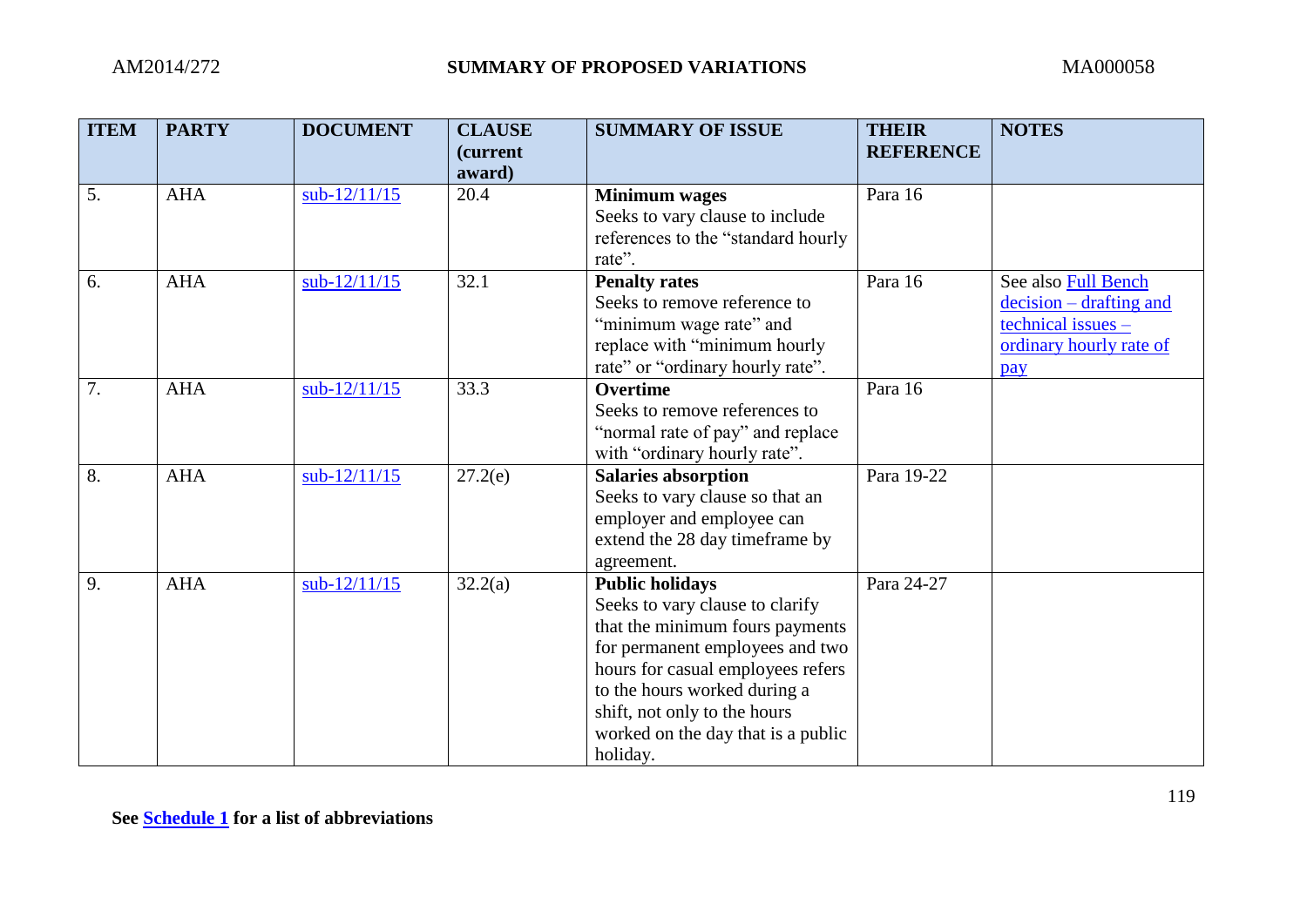| <b>ITEM</b> | <b>PARTY</b> | <b>DOCUMENT</b> | <b>CLAUSE</b>    | <b>SUMMARY OF ISSUE</b>           | <b>THEIR</b>     | <b>NOTES</b> |
|-------------|--------------|-----------------|------------------|-----------------------------------|------------------|--------------|
|             |              |                 | <i>(current)</i> |                                   | <b>REFERENCE</b> |              |
|             |              |                 | award)           |                                   |                  |              |
| 10.         | <b>AHA</b>   | $sub-12/11/15$  | 32.2(b)          | <b>Public holidays</b>            |                  |              |
|             |              |                 |                  | Seeks to vary clause so that an   |                  |              |
|             |              |                 |                  | employee and employer can         |                  |              |
|             |              |                 |                  | agree to take the one day instead |                  |              |
|             |              |                 |                  | of the public holiday outside the |                  |              |
|             |              |                 |                  | 28 day timeframe.                 |                  |              |
| 11.         | <b>AHA</b>   | $sub-12/11/15$  | New clause $-$   | Seeks to insert an abandonment    |                  |              |
|             |              |                 | Abandonment      | of employment clause.             |                  |              |
|             |              |                 | of Employment    |                                   |                  |              |
| 12.         | <b>AHA</b>   | $sub-02/03/15$  | XX               | <b>Multi-hire arrangements</b>    | Page 3           |              |
|             |              |                 |                  | Seeks to introduce clause         |                  |              |
|             |              |                 |                  | allowing permanent employees to   |                  |              |
|             |              |                 |                  | work casual shifts via multi-hire |                  |              |
|             |              |                 |                  | arrangements.                     |                  |              |
| 13.         | <b>RCI</b>   | sub-02/03/15    |                  | <b>Title</b>                      | Para 5           |              |
|             |              |                 |                  | Amend title of Award to Hotels,   |                  |              |
|             |              |                 |                  | <b>Accommodation and Casinos</b>  |                  |              |
|             |              |                 |                  | Award.                            |                  |              |
| 14.         | <b>AHA</b>   | sub-02/03/15    | 3                | <b>Definitions</b>                | Page 3           |              |
|             |              |                 |                  | Insertion of a new/amended        |                  |              |
|             |              |                 |                  | definition for 'catering          |                  |              |
|             |              |                 |                  | employee', a motel employee;      |                  |              |
|             |              |                 |                  | and ; accrued rostered day off"   |                  |              |
|             |              |                 |                  | and 'liquor service employee'.    |                  |              |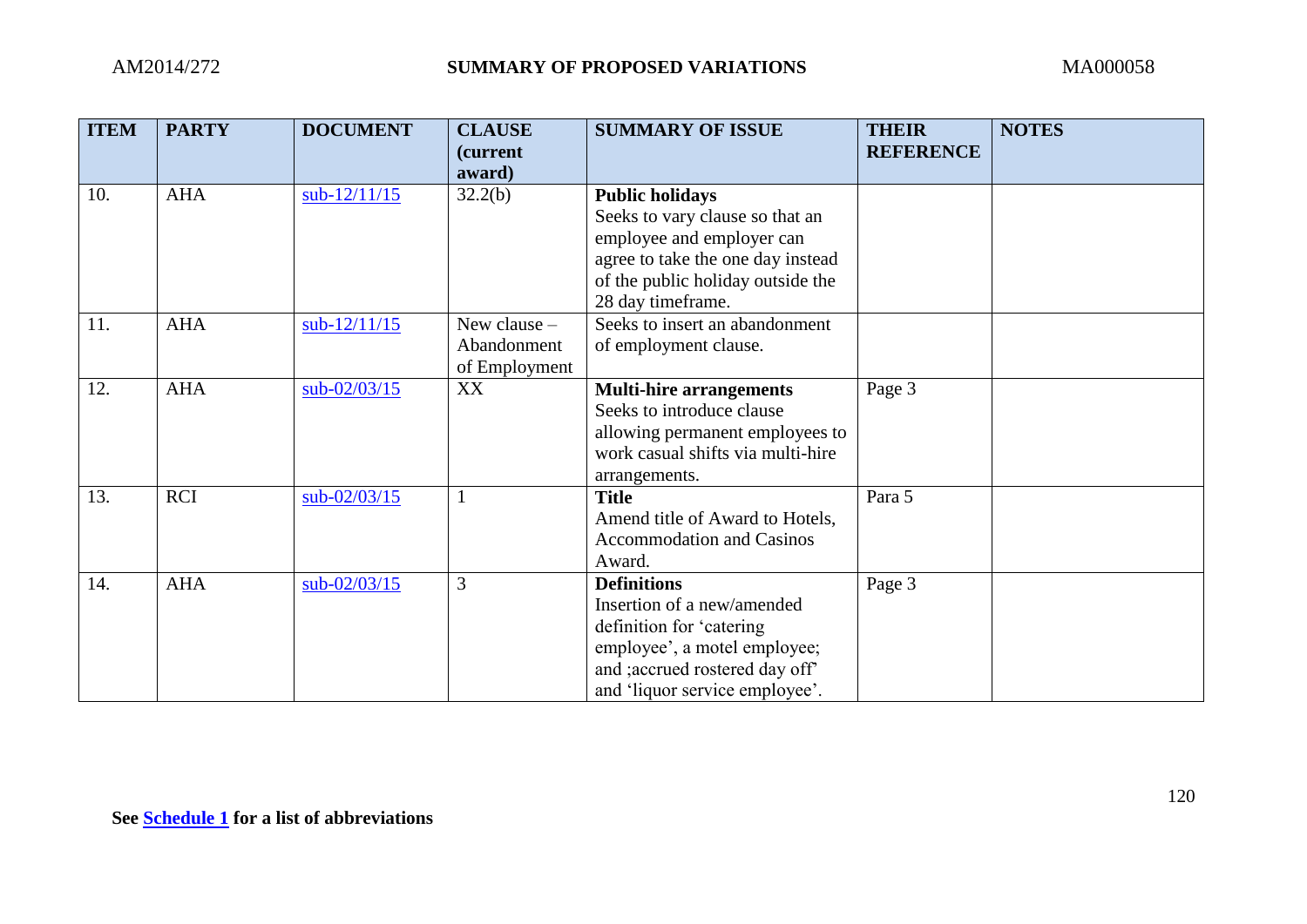| <b>ITEM</b> | <b>PARTY</b> | <b>DOCUMENT</b> | <b>CLAUSE</b><br><i>(current)</i><br>award) | <b>SUMMARY OF ISSUE</b>                                                                                                                                                                             | <b>THEIR</b><br><b>REFERENCE</b> | <b>NOTES</b>                                                                       |
|-------------|--------------|-----------------|---------------------------------------------|-----------------------------------------------------------------------------------------------------------------------------------------------------------------------------------------------------|----------------------------------|------------------------------------------------------------------------------------|
| 15.         | <b>RCI</b>   | $sub-02/03/15$  | $\overline{4}$                              | Coverage<br>Insert "caterers covered by the<br>Restaurant, (e) and Catering<br>Industry Award".                                                                                                     | Para 6                           |                                                                                    |
|             |              |                 |                                             | Delete word "caterers" from<br>clause 4.2.                                                                                                                                                          | Para 7                           |                                                                                    |
| 16.         | <b>UV</b>    | $sub-02/03/15$  | 13                                          | <b>Casual</b><br>Amend clause so that casual<br>employees have a 4 hours<br>minimum engagement.                                                                                                     | Page 2                           | Referred to Part-time and<br>Casuals Full Bench in<br>AM2014/196 and<br>AM2014/197 |
| 17.         | <b>AHA</b>   | $sub-02/03/15$  | 13.3                                        | <b>Payment for casuals</b><br>Amend clause to provide<br>consistency with clause 26—<br>payment of wages.                                                                                           | Page 3                           |                                                                                    |
| 18.         | <b>AHA</b>   | $sub-02/03/15$  | 14                                          | <b>Apprentices</b><br>Introduce competency based pay<br>scale.                                                                                                                                      | Page 3                           |                                                                                    |
| 19.         | <b>AHA</b>   | $sub-02/03/15$  | 14 and<br>Schedule F                        | <b>Apprentices and Trainees</b><br>Introduce exclusion for an<br>apprentice or trainee undertaking<br>nationally recognised training<br>being subject to the liquor service<br>employee definition. | Page 3                           |                                                                                    |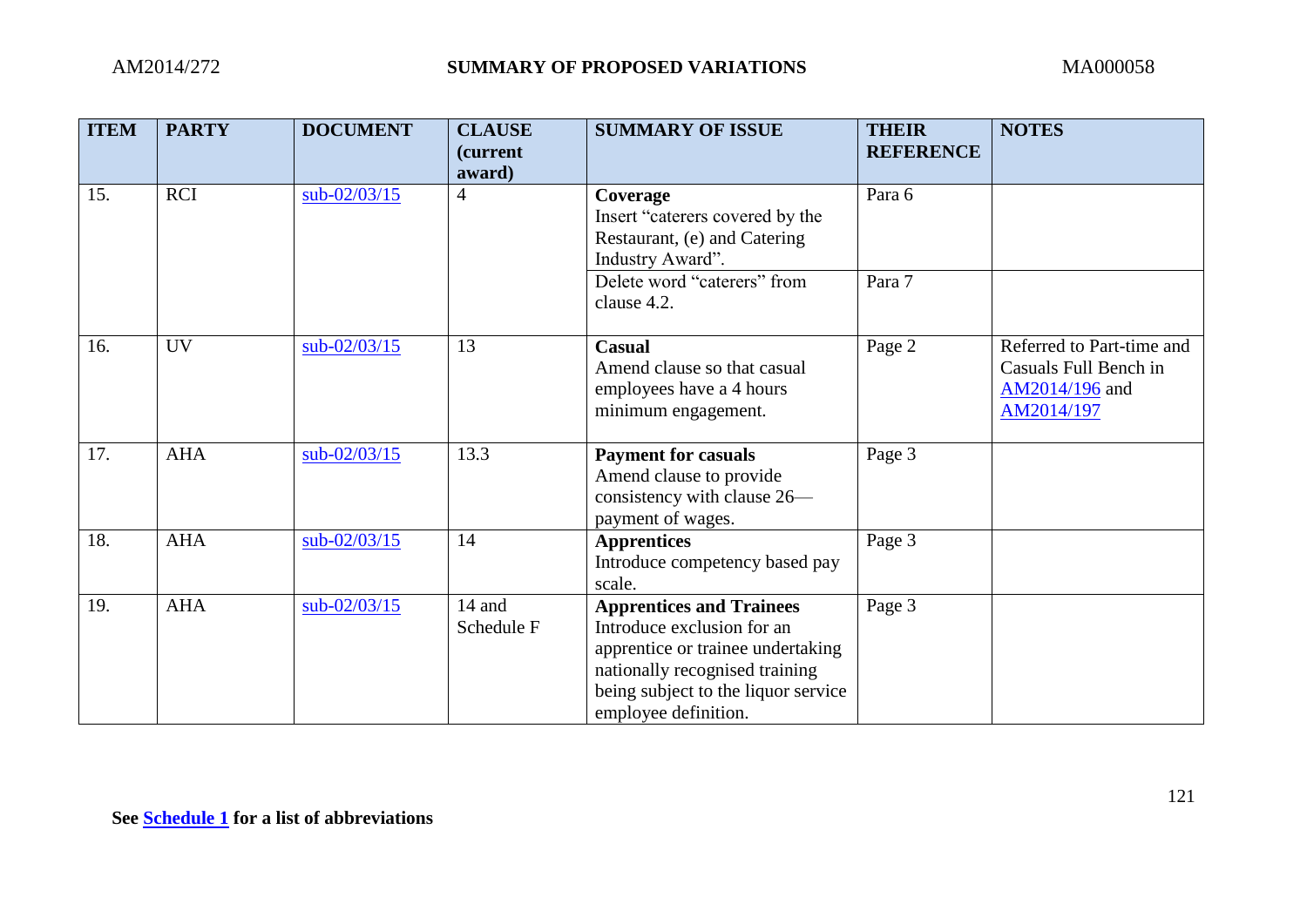| <b>ITEM</b> | <b>PARTY</b> | <b>DOCUMENT</b> | <b>CLAUSE</b><br>(current<br>award) | <b>SUMMARY OF ISSUE</b>                                                                                                                                                                             | <b>THEIR</b><br><b>REFERENCE</b> | <b>NOTES</b> |
|-------------|--------------|-----------------|-------------------------------------|-----------------------------------------------------------------------------------------------------------------------------------------------------------------------------------------------------|----------------------------------|--------------|
| 20.         | <b>AHA</b>   | sub-02/03/15    | 15                                  | <b>Juniors</b><br>Amened junior rates structures to<br>reflect single junior rates<br>structure.                                                                                                    | Page 3                           |              |
| 21.         | <b>AHA</b>   | $sub-02/03/15$  | 20.2                                | <b>Minimum</b> wages<br>Introduce base rates of pay for<br>part time and casual employees<br>within the Managerial staff<br>(Hotels) classification.                                                | Page 3                           |              |
| 22.         | <b>AHA</b>   | $sub-02/03/15$  | 21.1(b)                             | <b>Clothing, Equipment and Tools</b><br><b>Allowance</b><br>Provision of a security bond for<br>cost of identified employer<br>property provided to the<br>employee as part of their<br>employment. | Page 3                           |              |
|             | <b>UV</b>    | $sub-02/03/15$  |                                     | Tool allowance needs to be<br>increases to align with other<br>awards equivalent allowance rate.                                                                                                    | Page 2                           |              |
| 23.         | <b>AHA</b>   | $sub-02/03/15$  | 21.3                                | <b>Allowances</b><br>Amend to clarify the<br>compensation and duration of<br>work.                                                                                                                  | Page 3                           |              |
| 23A.        | <b>AHA</b>   | $sub-09/12/15$  | 26                                  | <b>Payment of wages</b><br>Amend Payment of wages to<br>allow for averaging salaries (see<br>item $26$ )                                                                                            | Pages $1-3$                      |              |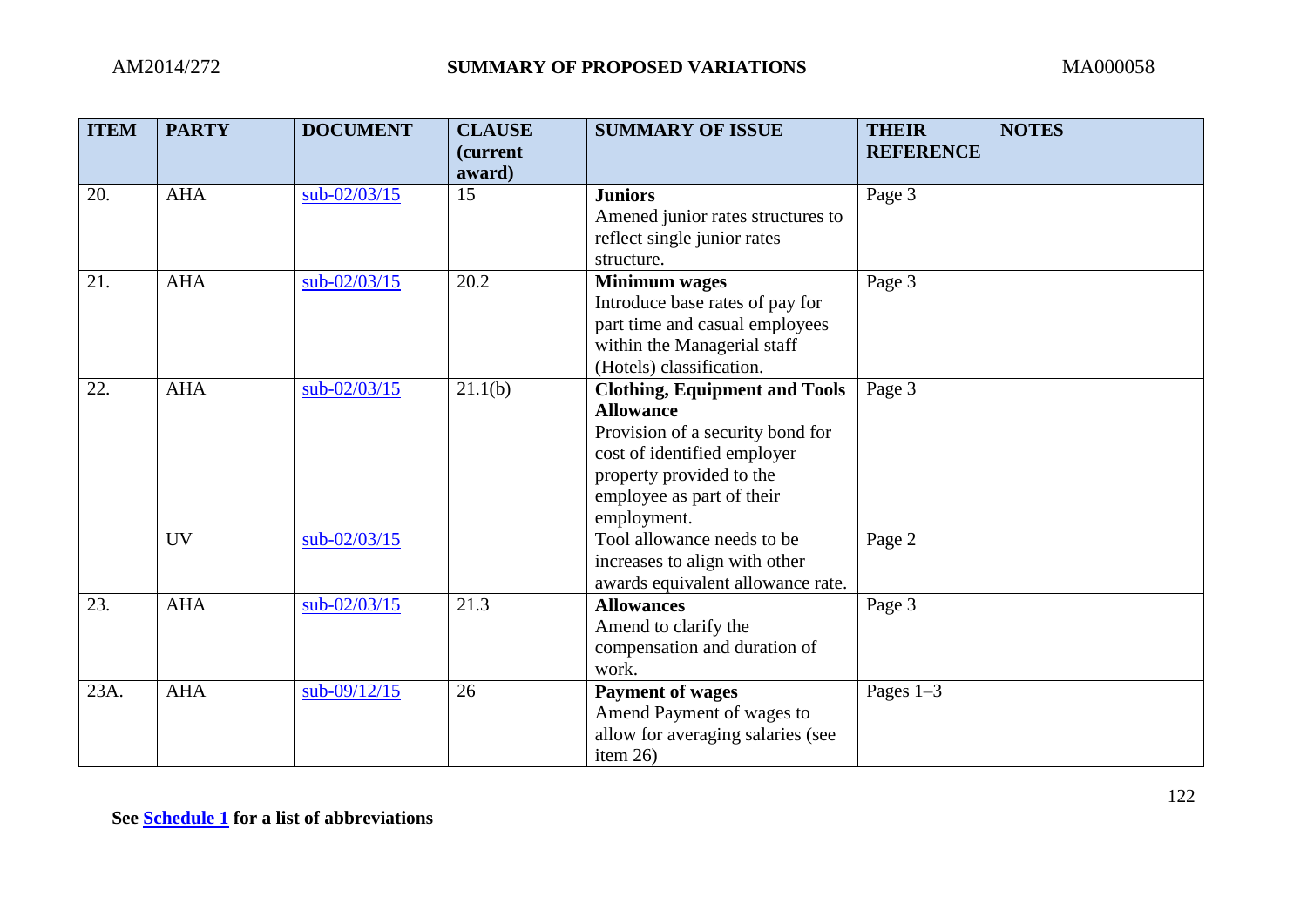| <b>ITEM</b> | <b>PARTY</b> | <b>DOCUMENT</b> | <b>CLAUSE</b><br><i>(current)</i> | <b>SUMMARY OF ISSUE</b>                                                                                                                                                              | <b>THEIR</b><br><b>REFERENCE</b> | <b>NOTES</b>                                       |
|-------------|--------------|-----------------|-----------------------------------|--------------------------------------------------------------------------------------------------------------------------------------------------------------------------------------|----------------------------------|----------------------------------------------------|
| 24.         | <b>UV</b>    | $sub-02/03/15$  | award)<br>27                      | <b>Annualised Salaries</b><br>Insert clause where salary<br>arrangements must pass a 'better<br>off overall test', outline<br>employees' ordinary hours and<br>employees under these | Page 2                           | Referred to a separately<br>constituted Full Bench |
|             |              |                 |                                   | arrangements cannot be asked to<br>work unreasonable hours in<br>excess of their agreed ordinary<br>hours.                                                                           |                                  |                                                    |
| 25.         | <b>UV</b>    | $sub-02/03/15$  | 27.1(e)                           | Clause should be expanded to add<br>a provision to clarify that<br>employees have a right to access<br>and make copies of any daily<br>records.                                      | Page 3                           |                                                    |
| 26.         | <b>AHA</b>   | $sub-02/03/15$  | 29.1                              | <b>Full-time employees</b><br>Amend the averaging                                                                                                                                    | Page 3                           |                                                    |
|             | <b>AHA</b>   | $sub-09/12/15$  |                                   | arrangements to take into account<br>industry and work environment/<br>location specific needs.                                                                                      | Page $1-3$                       |                                                    |
| 27.         | <b>UV</b>    | $sub-02/03/15$  | 30                                | <b>Rostering</b><br>Amend so casuals are provided a<br>roster.                                                                                                                       | Page 2                           |                                                    |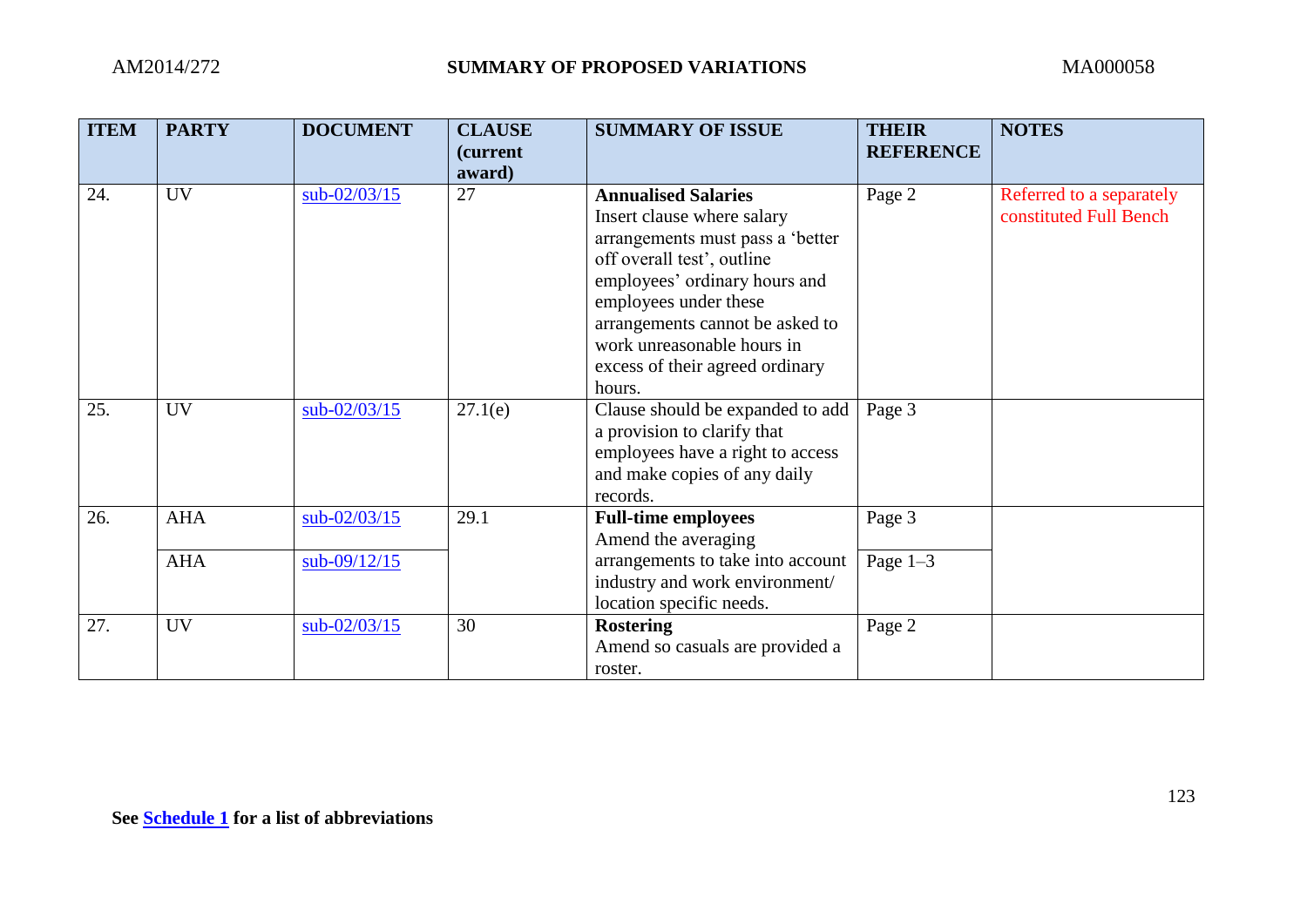| <b>ITEM</b> | <b>PARTY</b> | <b>DOCUMENT</b>  | <b>CLAUSE</b><br>(current | <b>SUMMARY OF ISSUE</b>            | <b>THEIR</b><br><b>REFERENCE</b> | <b>NOTES</b> |
|-------------|--------------|------------------|---------------------------|------------------------------------|----------------------------------|--------------|
|             |              |                  | award)                    |                                    |                                  |              |
| 28.         | <b>AHA</b>   | $sub-02/03/15$   | 31                        | <b>Breaks</b>                      | Page 3                           |              |
|             |              |                  |                           | Amend to clarify the concept of    |                                  |              |
|             |              |                  |                           | shift length versus work           |                                  |              |
|             |              |                  |                           | performed for the purposes of      |                                  |              |
|             |              |                  |                           | attracting additional paid breaks. |                                  |              |
| 29.         | <b>AAA</b>   | sub-04/12/14     | 32                        | <b>Penalty Rates</b>               | Para 8 and 9                     |              |
|             |              |                  |                           | Seeks a reduction in penalty rates |                                  |              |
|             |              |                  |                           | for Sunday work and late night     |                                  |              |
|             |              |                  |                           | penalties.                         |                                  |              |
|             | <b>RCI</b>   | sub-04/12/14     |                           | Seeks a reduction in penalty rates | Para 6 and 7                     |              |
|             |              |                  |                           | for Sunday work and late night     |                                  |              |
|             |              |                  |                           | penalties.                         |                                  |              |
| 30.         | <b>AHA</b>   | sub-02/03/15     | 32.3                      | <b>Other penalties</b>             | Page 3                           |              |
|             |              |                  |                           | Amend to clarify the way in        |                                  |              |
|             |              |                  |                           | which penalty is paid for part     |                                  |              |
|             |              |                  |                           | hour worked.                       |                                  |              |
|             | <b>FWO</b>   | $corro-02/03/15$ |                           | Concerns raised over the           | Item 23                          |              |
|             |              |                  |                           | calculation of evening and night   |                                  |              |
|             |              |                  |                           | penalties where an employee        |                                  |              |
|             |              |                  |                           | performs work for part of hours,   |                                  |              |
|             |              |                  |                           | and whether the penalties are      |                                  |              |
|             |              |                  |                           | payable in units of whole hours    |                                  |              |
|             |              |                  |                           | only or whether the penalties are  |                                  |              |
|             |              |                  |                           | payable on a pro rata basis for    |                                  |              |
|             |              |                  |                           | part hours worked.                 |                                  |              |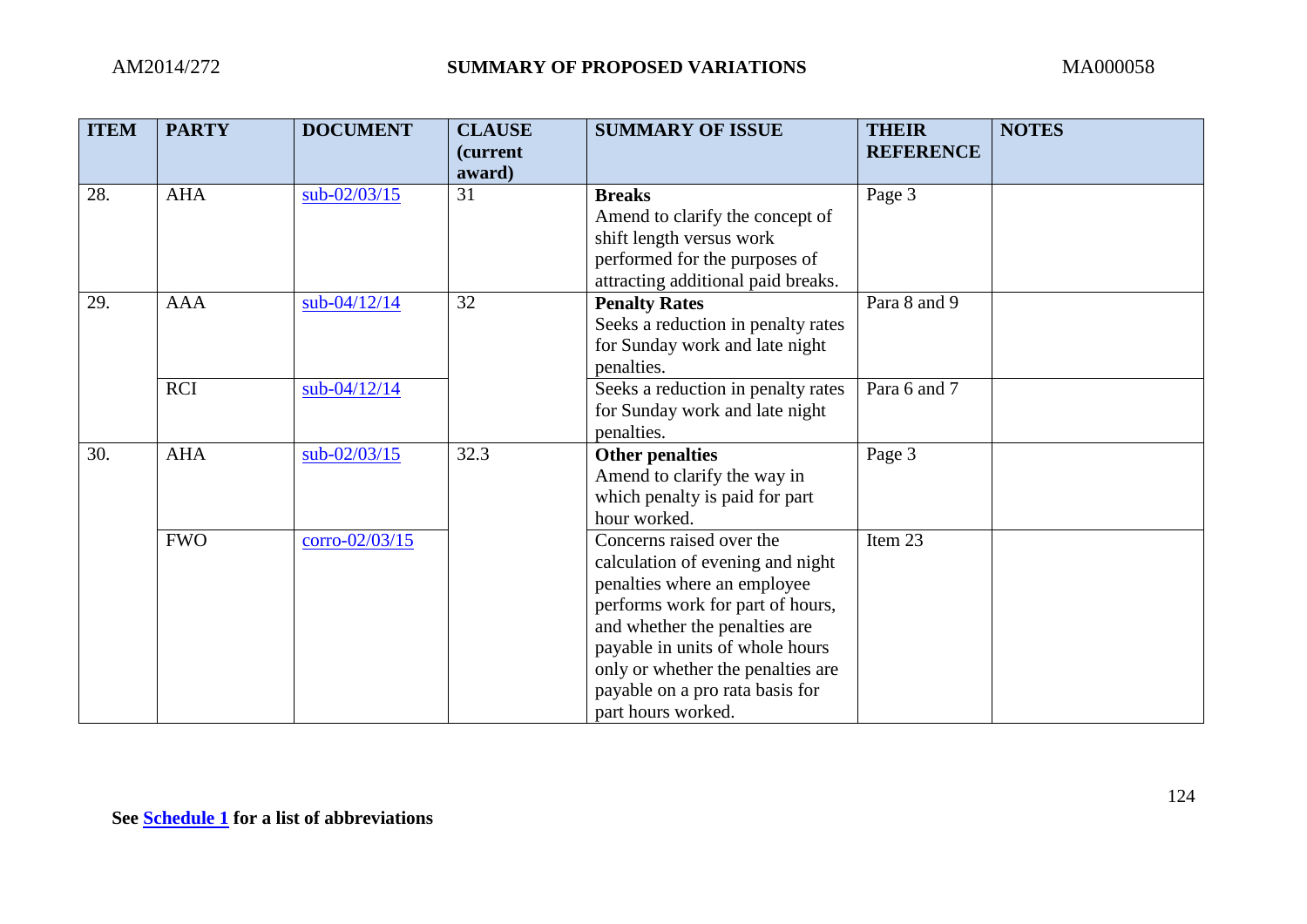| <b>ITEM</b> | <b>PARTY</b> | <b>DOCUMENT</b> | <b>CLAUSE</b><br>(current | <b>SUMMARY OF ISSUE</b>           | <b>THEIR</b><br><b>REFERENCE</b> | <b>NOTES</b>              |
|-------------|--------------|-----------------|---------------------------|-----------------------------------|----------------------------------|---------------------------|
|             |              |                 | award)                    |                                   |                                  |                           |
| 31.         | <b>AHA</b>   | $sub-02/03/15$  | 33                        | <b>Overtime</b>                   | Page 3                           | Dealt with in             |
|             |              |                 |                           | Introduce time in lieu            |                                  | $AM2014/300 - Award$      |
|             |              |                 |                           | arrangements where overtime is    |                                  | flexibility               |
|             |              |                 |                           | performed.                        |                                  |                           |
| 32.         | <b>UV</b>    | sub-02/03/15    | 33                        | <b>Casuals-Overtime</b>           | Page 2                           | Referred to Part-time and |
|             |              |                 |                           | Amend clause so that casual       |                                  | Casuals Full Bench in     |
|             |              |                 |                           | employees are entitled to         |                                  | AM2014/196 and            |
|             |              |                 |                           | overtime when they work in        |                                  | AM2014/197                |
|             |              |                 |                           | excess of their rostered hours.   |                                  |                           |
| 33.         | <b>AHA</b>   | $sub-02/03/15$  | 33.3                      | <b>Overtime rates</b>             | Page 3                           |                           |
|             |              |                 |                           | Amend to reflect term 'ordinary   |                                  |                           |
|             |              |                 |                           | rate of pay' defined at clause 3. |                                  |                           |
| 34.         | <b>AHA</b>   | $sub-02/03/15$  | 34                        | <b>Cashing Out</b>                | Page 1                           | Dealt with in AM2014/47   |
|             |              |                 |                           | Subject to a decision on the      |                                  | - Annual leave            |
|             |              |                 |                           | Annual Leave Common Issue, the    |                                  |                           |
|             |              |                 |                           | AHA proposes the insertion of a   |                                  |                           |
|             |              |                 |                           | clause to allow employees to      |                                  |                           |
|             |              |                 |                           | request cash out of accrued       |                                  |                           |
|             |              |                 |                           | annual leave.                     |                                  |                           |
| 35.         | <b>AHA</b>   | $sub-02/03/15$  | 38                        | <b>Deductions</b>                 | Page 3                           |                           |
|             |              |                 |                           | Sought provision to make          |                                  |                           |
|             |              |                 |                           | deductions in circumstances of    |                                  |                           |
|             |              |                 |                           | employee negligence.              |                                  |                           |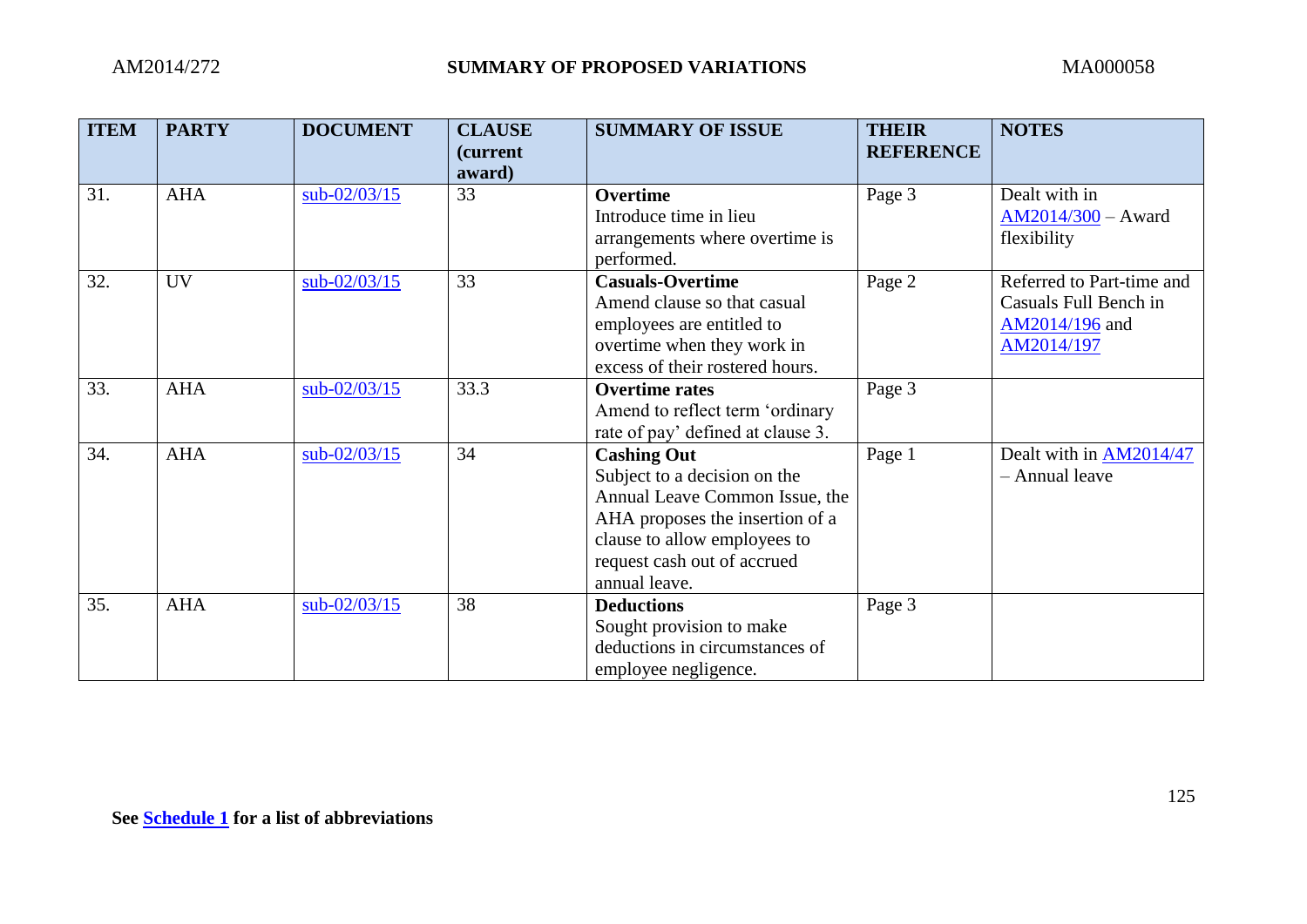| <b>ITEM</b> | <b>PARTY</b> | <b>DOCUMENT</b> | <b>CLAUSE</b><br><i>(current)</i><br>award) | <b>SUMMARY OF ISSUE</b>            | <b>THEIR</b><br><b>REFERENCE</b> | <b>NOTES</b>            |
|-------------|--------------|-----------------|---------------------------------------------|------------------------------------|----------------------------------|-------------------------|
| 36.         | <b>AHA</b>   | $sub-02/03/15$  | 39.2                                        | <b>Deduction for accommodation</b> | Page 3                           |                         |
|             |              |                 |                                             | Restructure table to accurately    |                                  |                         |
|             |              |                 |                                             | reflect the types of               |                                  |                         |
|             |              |                 |                                             | accommodation provided and         |                                  |                         |
|             |              |                 |                                             | appropriate deduction amounts.     |                                  |                         |
| 37.         | <b>AHA</b>   | $sub-02/03/15$  | Schedule D                                  | <b>Classifications</b>             | Page 3                           |                         |
|             |              |                 |                                             | Amend to insert the relevant       |                                  |                         |
|             |              |                 |                                             | wage level in brackets after each  |                                  |                         |
|             |              |                 |                                             | classification.                    |                                  |                         |
|             | <b>AHA</b>   | $sub-02/03/15$  |                                             | Clarify the duties of Front Office | Page 3                           | Correspondence received |
|             |              |                 |                                             | Grade 12 1 and a Clerical Grade    |                                  | from party advising of  |
|             |              |                 |                                             | 3 employee can undertake.          |                                  | Grade 12 should be      |
|             |              |                 |                                             |                                    |                                  | Grade 1.                |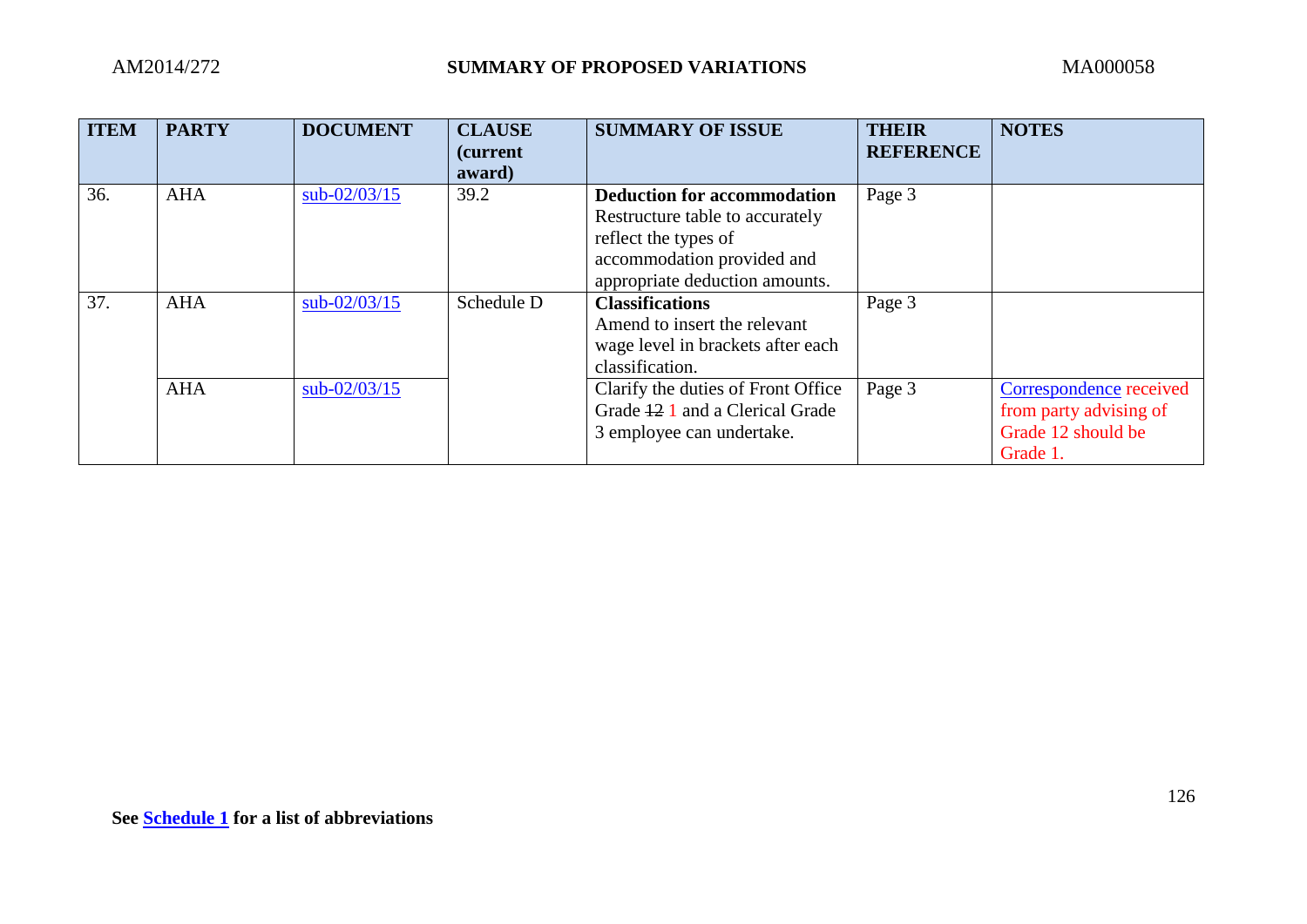#### This table is a summary of proposed variations lodged for this award – updated 24 February 2016.

*Mannequins and Models Award 2010*

| <b>ITEM</b> | <b>PARTY</b> | <b>DOCUMENT</b> | <b>CLAUSE</b><br><b>(current</b><br>award) | <b>SUMMARY OF ISSUE</b> | <b>THEIR</b><br><b>REFERENCE</b> | <b>NOTES</b> |
|-------------|--------------|-----------------|--------------------------------------------|-------------------------|----------------------------------|--------------|
|             |              |                 |                                            | NO SUBMISSIONS RECEIVED |                                  |              |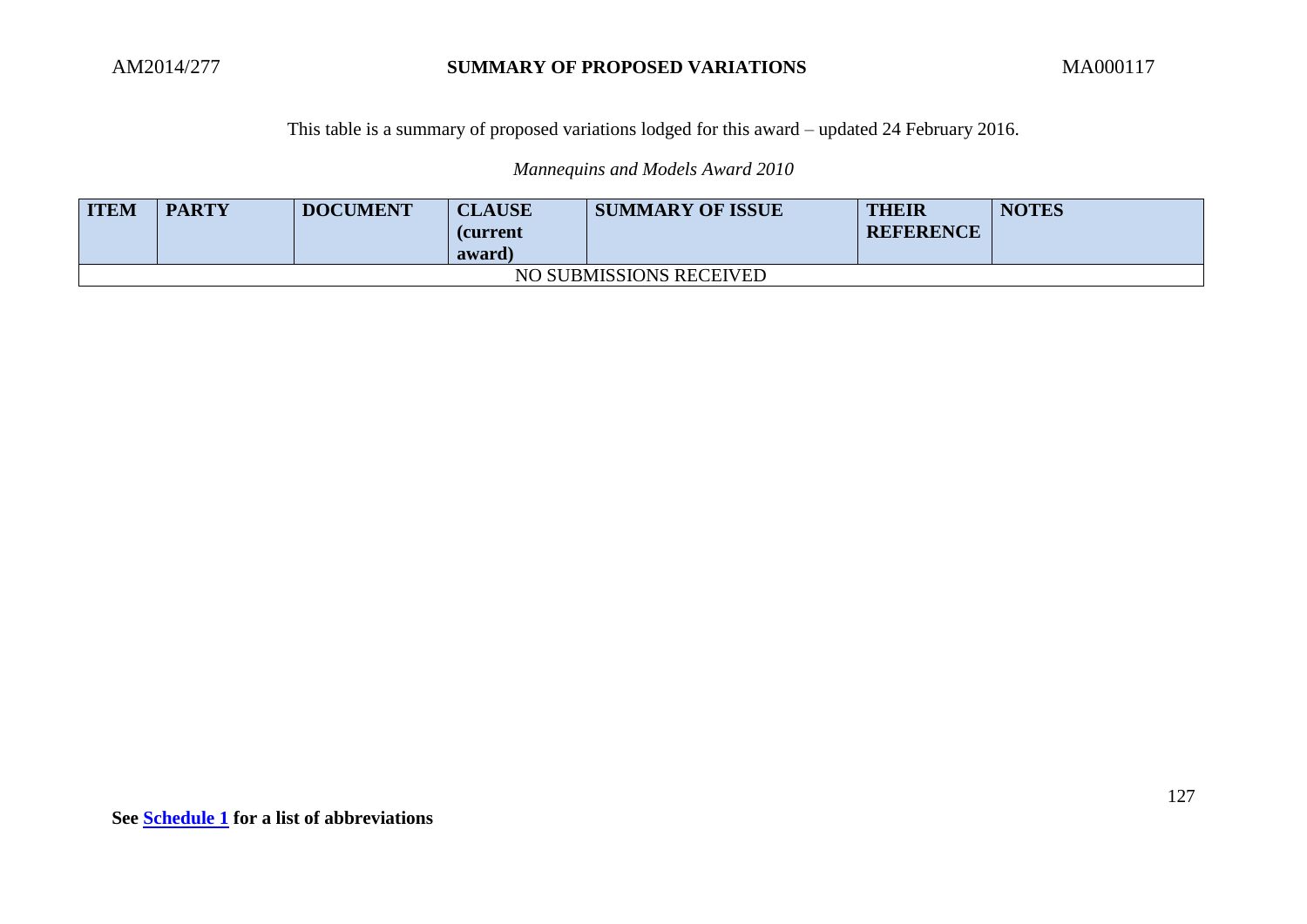This table is a summary of proposed variations lodged for this award – updated 24 February 2016.

*Registered and Licensed Clubs Award 2010*

| <b>ITEM</b>      | <b>PARTY</b> | <b>DOCUMENT</b> | <b>CLAUSE</b><br>(current | <b>SUMMARY OF ISSUE</b>             | <b>THEIR</b><br><b>REFERENCE</b> | <b>NOTES</b> |
|------------------|--------------|-----------------|---------------------------|-------------------------------------|----------------------------------|--------------|
|                  |              |                 | award)                    |                                     |                                  |              |
| 1.               | CAI          | $Submission -$  | $\overline{4}$            | Coverage                            | Page 1-2                         |              |
|                  |              | 16/11/15        |                           | Seeks to vary the existing          |                                  |              |
|                  |              |                 |                           | definition of Club to remove        |                                  |              |
|                  |              |                 |                           | ambiguity around those that are     |                                  |              |
|                  |              |                 |                           | covered by the RCLA award.          |                                  |              |
| 2.               | CAI          | $Submission -$  | 26.7 & 28.5               | Ordinary hours of work and          | Page 2-3                         |              |
|                  |              | 16/11/15        |                           | rostering and overtime              |                                  |              |
|                  |              |                 |                           | Seeks remove clause 26.7 and        |                                  |              |
|                  |              |                 |                           | expand 28.5 which will remove       |                                  |              |
|                  |              |                 |                           | the inconsistent interaction.       |                                  |              |
| 3.               | CAI          | $Submission -$  | 10.5 & 29.1               | <b>Casual employees and penalty</b> | Page 3-4                         |              |
|                  |              | 16/11/15        |                           | rates                               |                                  |              |
|                  |              |                 |                           | Seeks to vary clause so it is clear |                                  |              |
|                  |              |                 |                           | that the maintenance and            |                                  |              |
|                  |              |                 |                           | horticultural employees can be      |                                  |              |
|                  |              |                 |                           | engaged as casuals.                 |                                  |              |
| $\overline{4}$ . | CAI          | $Submission -$  | 3                         | <b>Definitions</b>                  | Page 4                           |              |
|                  |              | 16/11/15        |                           | Seeks to vary existing shift        |                                  |              |
|                  |              |                 |                           | worker definition to provide        |                                  |              |
|                  |              |                 |                           | greater clarity around annual       |                                  |              |
|                  |              |                 |                           | leave entitlement but does not      |                                  |              |
|                  |              |                 |                           | have a finalised position.          |                                  |              |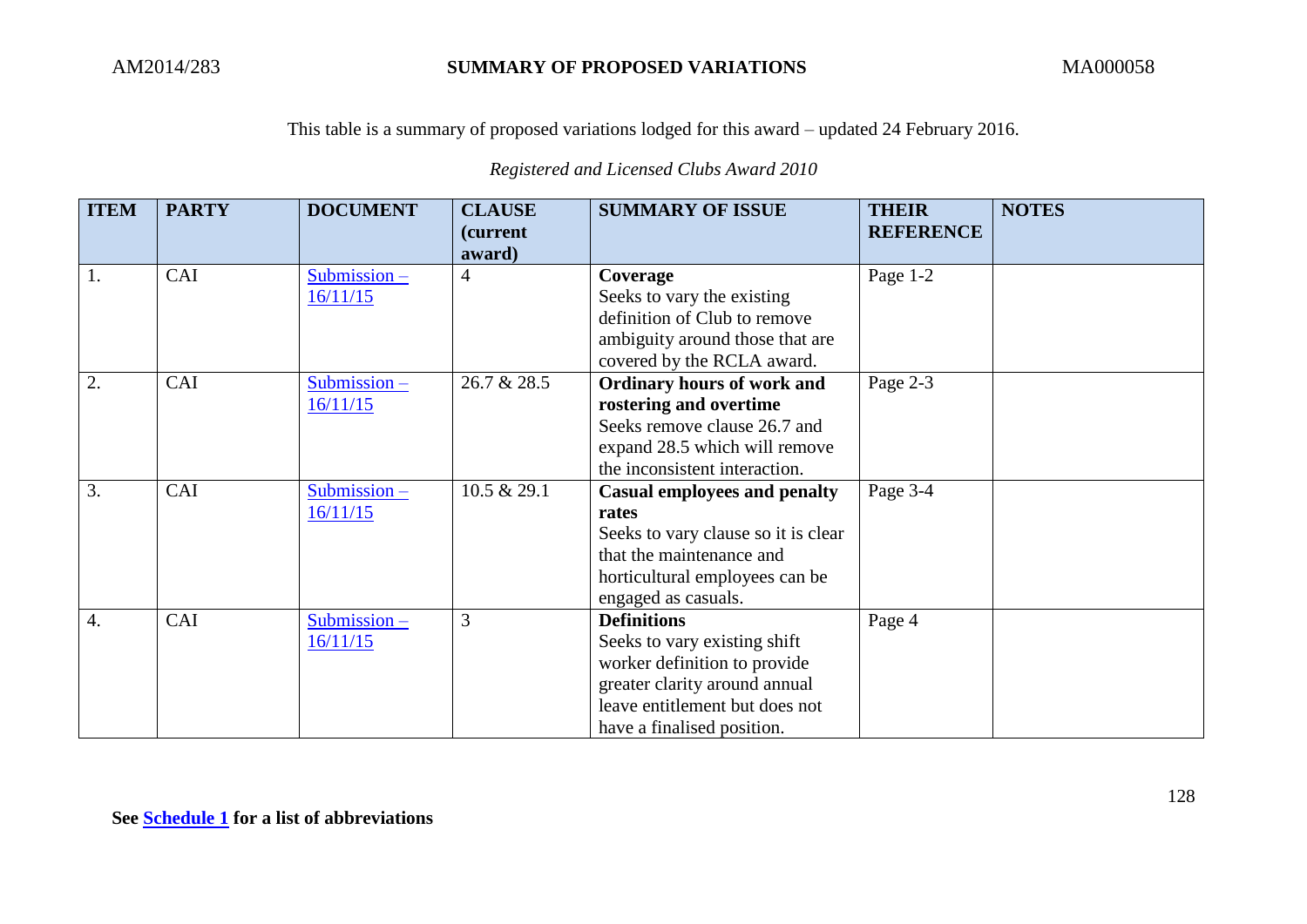| <b>ITEM</b> | <b>PARTY</b> | <b>DOCUMENT</b> | <b>CLAUSE</b><br><i>(current)</i> | <b>SUMMARY OF ISSUE</b>                                       | <b>THEIR</b><br><b>REFERENCE</b> | <b>NOTES</b> |
|-------------|--------------|-----------------|-----------------------------------|---------------------------------------------------------------|----------------------------------|--------------|
|             |              |                 | award)                            |                                                               |                                  |              |
| 5.          | CAI          | $Submission -$  | 3                                 | <b>Definitions</b>                                            | Page 4                           |              |
|             |              | 16/11/15        |                                   | Seeks to vary Club Manager                                    |                                  |              |
|             |              |                 |                                   | definition to reflect all employees                           |                                  |              |
|             |              |                 |                                   | engaged in work within the                                    |                                  |              |
|             |              |                 |                                   | classifications of clause C.11.                               |                                  |              |
| 6.          | CAI          | $Submission -$  | 24.4                              | <b>Meal breaks</b>                                            | Page 5                           |              |
|             |              | 16/11/15        |                                   | Seeks to vary clause so provision                             |                                  |              |
|             |              |                 |                                   | should apply to clubs who                                     |                                  |              |
|             |              |                 |                                   | employ fewer than 15 employees.                               |                                  |              |
| 7.          | CAI          | $Submission -$  | 17.3                              | <b>Club employees</b>                                         | Page 5                           |              |
|             |              | 16/11/15        |                                   | Seeks to vary clause so that 20%                              |                                  |              |
|             |              |                 |                                   | and 50% exemption should be                                   |                                  |              |
|             |              |                 |                                   | extended to all employees. Seeks                              |                                  |              |
|             |              |                 |                                   | to also vary clause so employees                              |                                  |              |
|             |              |                 |                                   | who receive 50% above the                                     |                                  |              |
|             |              |                 |                                   | award rate should be excluded                                 |                                  |              |
|             |              |                 |                                   | from leaving loading.<br><b>Classification definitions</b>    |                                  |              |
| 8.          | CAI          | Submission $-$  | Schedule C                        |                                                               | Page 6                           |              |
|             |              | 16/11/15        |                                   | Seeks to vary clause so that<br>maintenance and horticultural |                                  |              |
|             |              |                 |                                   | references be amended to reflect                              |                                  |              |
|             |              |                 |                                   |                                                               |                                  |              |
| 9.          | CAI          | Submission $-$  | Schedule C                        | "grades" not "levels".<br><b>Classification definitions</b>   |                                  |              |
|             |              | 16/11/15        |                                   | Seeks the inclusion of level 2 and                            | Page 6                           |              |
|             |              |                 |                                   | potentially 2 employees who                                   |                                  |              |
|             |              |                 |                                   | engage as tender boat drivers or                              |                                  |              |
|             |              |                 |                                   | deckhands.                                                    |                                  |              |
|             |              |                 |                                   |                                                               |                                  |              |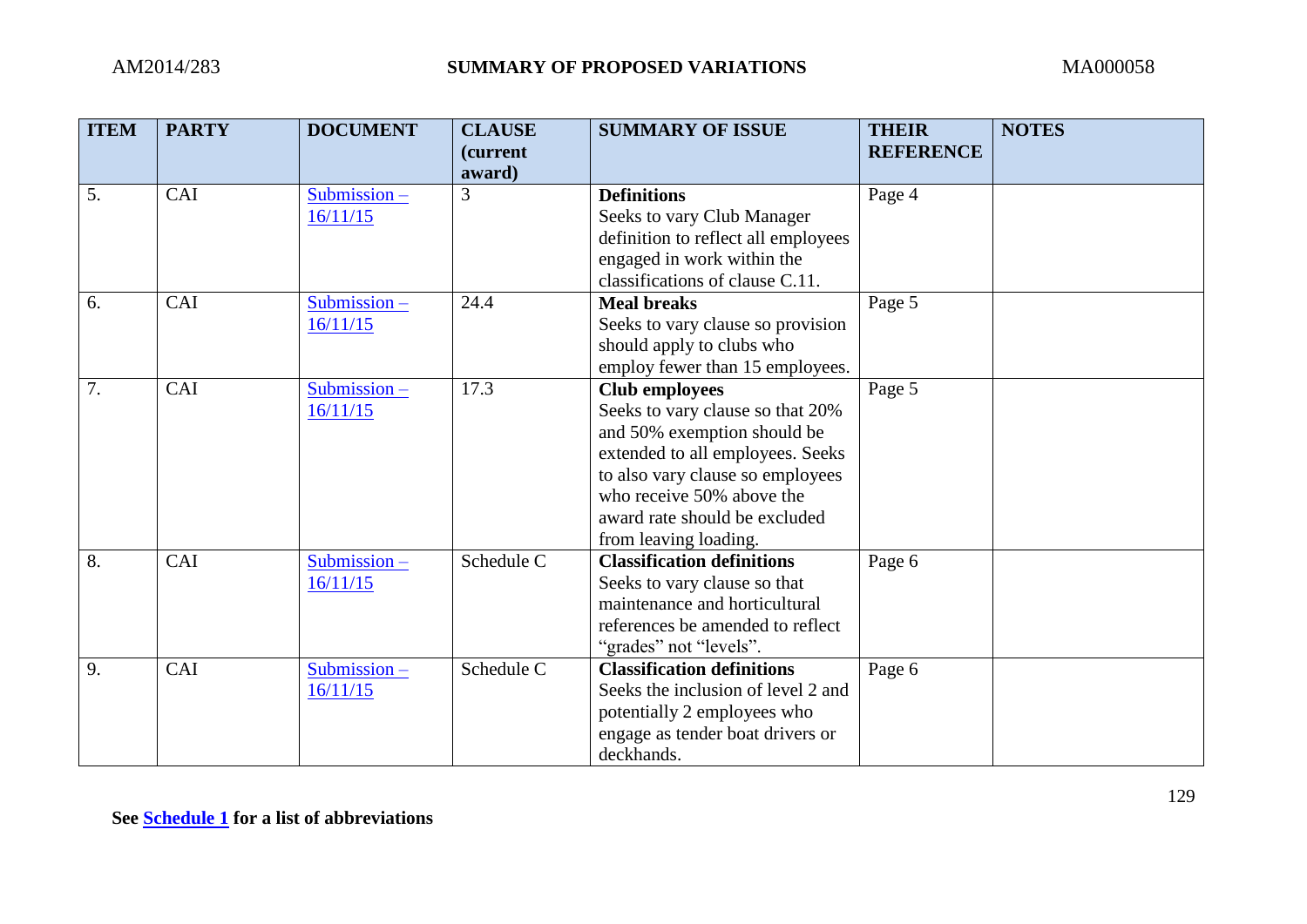| <b>ITEM</b> | <b>PARTY</b> | <b>DOCUMENT</b> | <b>CLAUSE</b>    | <b>SUMMARY OF ISSUE</b>            | <b>THEIR</b>     | <b>NOTES</b>             |
|-------------|--------------|-----------------|------------------|------------------------------------|------------------|--------------------------|
|             |              |                 | <i>(current)</i> |                                    | <b>REFERENCE</b> |                          |
|             |              |                 | award)           |                                    |                  |                          |
|             |              |                 |                  | Seeks to vary clerical             |                  |                          |
|             |              |                 |                  | classifications.                   |                  |                          |
|             |              |                 |                  | Seeks to expand the                |                  |                          |
|             |              |                 |                  | classifications and special        |                  |                          |
|             |              |                 |                  | arrangements for work performed    |                  |                          |
|             |              |                 |                  | by fitness/swim instructors.       |                  |                          |
| 10.         | <b>UV</b>    | $Submission -$  | 17               | <b>Minimum</b> wages               | Page 2           |                          |
|             |              | 13/11/15        |                  | Seeks to vary clause to include a  |                  |                          |
|             |              |                 |                  | provision for reconciliation.      |                  |                          |
| 11.         | CAI          | $Submission -$  | $10.4(a) \& (b)$ | <b>Continuation of State-based</b> | Pages $1-2$      | Interim provision        |
|             |              | 30/07/14        |                  | part-time provisions               |                  | replaced $10.4(b)$ which |
|             |              | $Submission -$  |                  | respectively                       |                  | came into effect 1 Jan   |
|             |              | 06/08/14        |                  | Current 10.b(b) $\&$ (c) continued |                  | 2015 [PR559561]          |
|             |              | Submission      |                  | to VIC and NSW State-based         |                  |                          |
|             |              | 10/01/14        |                  | provisions which continue to 31    |                  |                          |
|             |              | $Submission -$  |                  | December 2013.                     |                  |                          |
|             |              | 30/01/15        |                  | Sought to convene a conference     |                  |                          |
|             |              | Submission      |                  | to consider solution or program    |                  |                          |
|             |              | 10/11/14        |                  | for dealing with issue prior to 31 |                  |                          |
|             |              | $Submission -$  |                  | December 2014.                     |                  |                          |
|             |              | 02/12/15        |                  | Subsequent submissions relate to   |                  |                          |
|             |              | $Submission -$  |                  | determining issue and seek         |                  |                          |
|             |              | 19/12/14        |                  | interim provisions be made.        |                  |                          |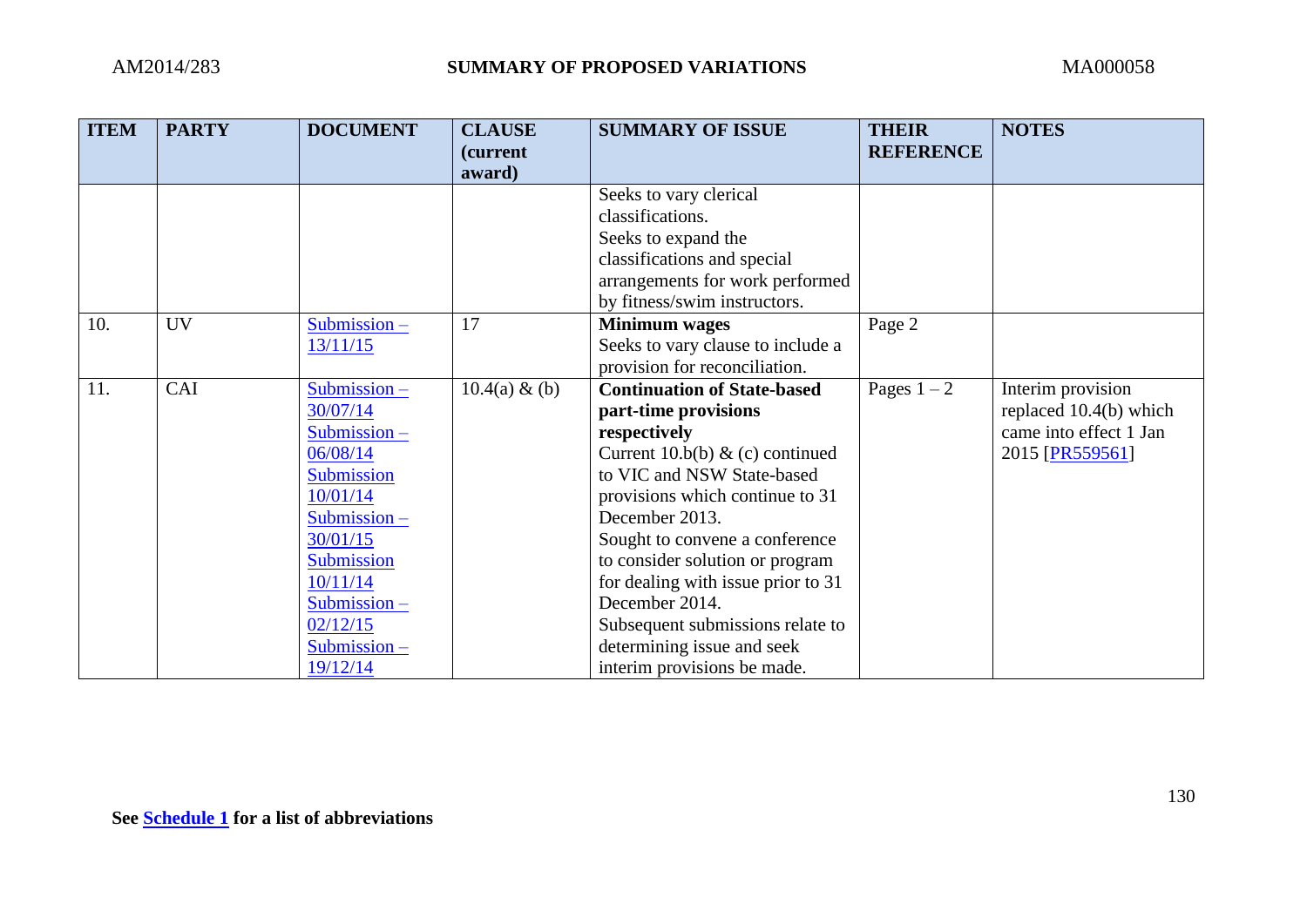| <b>ITEM</b> | <b>PARTY</b> | <b>DOCUMENT</b> | <b>CLAUSE</b>     | <b>SUMMARY OF ISSUE</b>              | <b>THEIR</b>     | <b>NOTES</b>           |
|-------------|--------------|-----------------|-------------------|--------------------------------------|------------------|------------------------|
|             |              |                 | (current          |                                      | <b>REFERENCE</b> |                        |
|             |              |                 | award)            |                                      |                  |                        |
| 12.         | <b>UV</b>    | Submission -    | $10.4(a) \& (b)$  | <b>Continuation of State-based</b>   | Pages $1-2$      | Interim provision      |
|             |              | 13/01/14        |                   | part-time provisions                 |                  | replaced 10.4(b) which |
|             |              | Submission $-$  |                   | respectively                         |                  | came into effect 1 Jan |
|             |              | 11/01/14        |                   | Transitional provision should not    |                  | 2015 [PR559561]        |
|             |              | Submission-     |                   | be maintained past 31 December       |                  |                        |
|             |              | 10/12/14        |                   | 2014. Opposed continuation of        |                  |                        |
|             |              |                 |                   | transitional part-time provisions    |                  |                        |
| 13.         | NSWBC & ABI  | $Sub-08/12/14$  | General           | <b>Video-link request for Sydney</b> | Page 1           |                        |
|             |              |                 | comment           |                                      |                  |                        |
| 14.         | <b>BSA</b>   | $Submission -$  | General           | <b>Expressed general interest in</b> | Pages 4, 10      |                        |
|             |              | 02/03/15        | comment           | award                                |                  |                        |
|             |              |                 |                   | No specific variations sought but    |                  |                        |
|             |              |                 |                   | reserved position to do so in        |                  |                        |
|             |              |                 |                   | future.                              |                  |                        |
| 15.         | <b>UV</b>    | $Submission -$  | General           | Overtime/rosters/minimum             | Pages 1-3        |                        |
|             |              | 02/03/15        | comments          | engagement                           |                  |                        |
|             |              |                 | relating to three | Overtime provisions may not be       |                  |                        |
|             |              |                 | awards            | meeting modern awards objective      |                  |                        |
|             |              |                 |                   | as casual employees not eligible     |                  |                        |
|             |              |                 |                   | for overtime payment.                |                  |                        |
|             |              |                 |                   | Not consistent with principle of     |                  |                        |
|             |              |                 |                   | equal pay for equal work.            |                  |                        |
|             |              |                 |                   | Casual employees not entitled to     |                  |                        |
|             |              |                 |                   | a roster or 2 hour minimum           |                  |                        |
|             |              |                 |                   | engagement.                          |                  |                        |
|             |              |                 |                   | Seek changes to clauses above.       |                  |                        |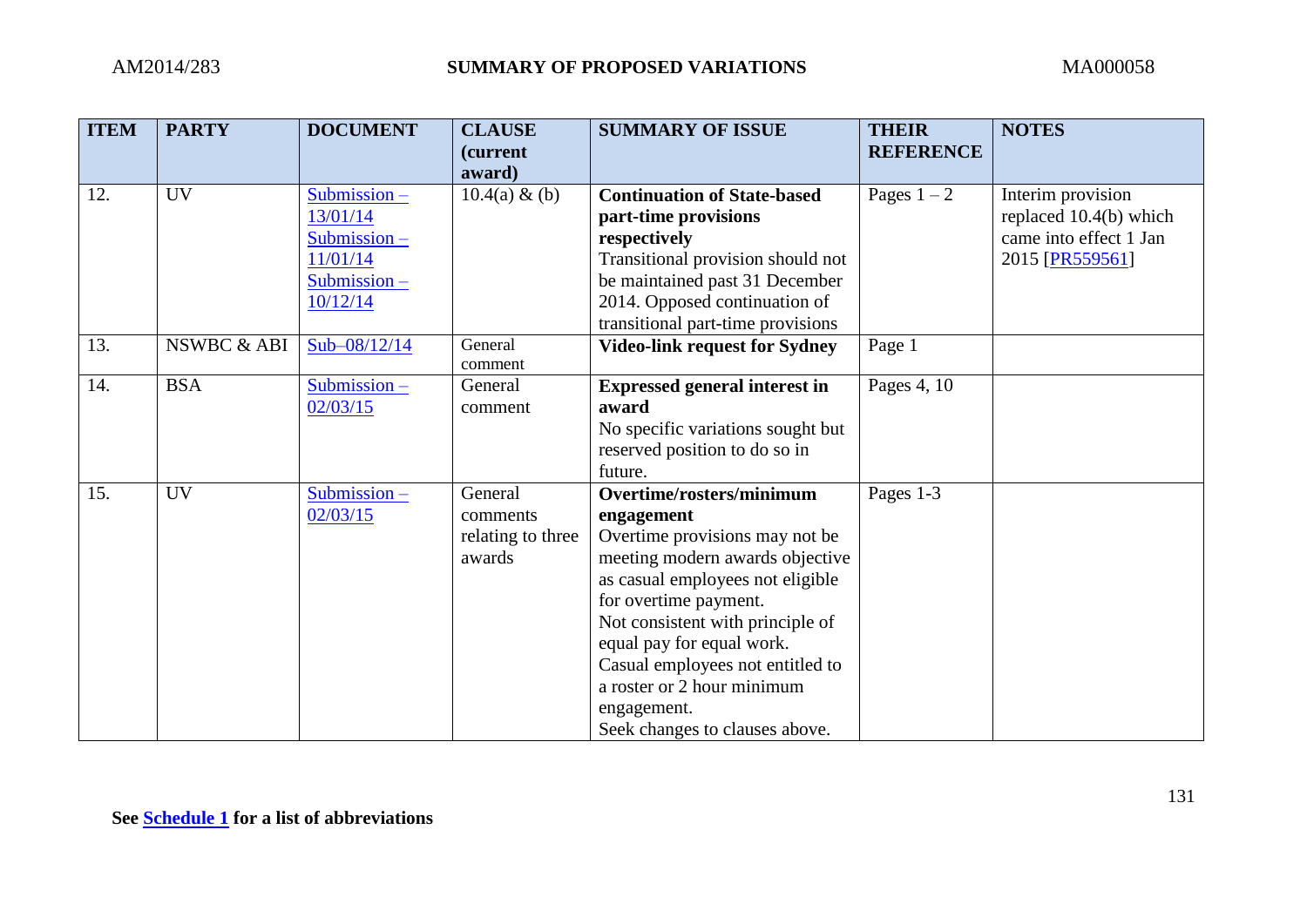## This table is a summary of proposed variations lodged for this award – updated 24 March 2016.

| <b>ITEM</b> | <b>PARTY</b> | <b>DOCUMENT</b> | <b>CLAUSE</b> | <b>SUMMARY OF ISSUE</b>             | <b>THEIR</b>     | <b>NOTES</b>             |
|-------------|--------------|-----------------|---------------|-------------------------------------|------------------|--------------------------|
|             |              |                 | (current      |                                     | <b>REFERENCE</b> |                          |
|             |              |                 | award)        |                                     |                  |                          |
| 1.          | <b>UV</b>    | sub-13/11/2015  | 28            | <b>Annualised salary</b>            |                  | Referred to a separately |
|             |              |                 |               | arrangements                        |                  | constituted Full Bench   |
|             |              |                 |               | Seeks to vary clause so it is clear |                  |                          |
|             |              |                 |               | that reconciliation can take place  |                  |                          |
|             |              |                 |               | between wages that would have       |                  |                          |
|             |              |                 |               | been paid under weekly pay for      |                  |                          |
|             |              |                 |               | work and actual amount paid         |                  |                          |
|             |              |                 |               | under annualised salary             |                  |                          |
|             |              |                 |               | arrangement when the                |                  |                          |
|             |              |                 |               | arrangement ends before a year      |                  |                          |
|             |              |                 |               | and employee remains employed.      |                  |                          |
| 2.          | <b>RCI</b>   | $sub-02/03/15$  | XX            | <b>Deductions for Accommodation</b> | Para 15          |                          |
|             |              |                 |               | and Meals                           |                  |                          |
|             |              |                 |               | Seek to include a new clause for    |                  |                          |
|             |              |                 |               | deductions to be made for           |                  |                          |
|             |              |                 |               | employers providing                 |                  |                          |
|             |              |                 |               | accommodation and meals to          |                  |                          |
|             |              |                 |               | employees.                          |                  |                          |
| 3.          | <b>RCI</b>   | $sub-02/03/15$  |               | <b>Title</b>                        | Para 5           |                          |
|             |              |                 |               | Seek to change the title of the     |                  |                          |
|             |              |                 |               | Award to the Restaurant, Café       |                  |                          |
|             |              |                 |               | and Catering Industry Award to      |                  |                          |
|             |              |                 |               | compliment the proposed new         |                  |                          |
|             |              |                 |               | coverage clause.                    |                  |                          |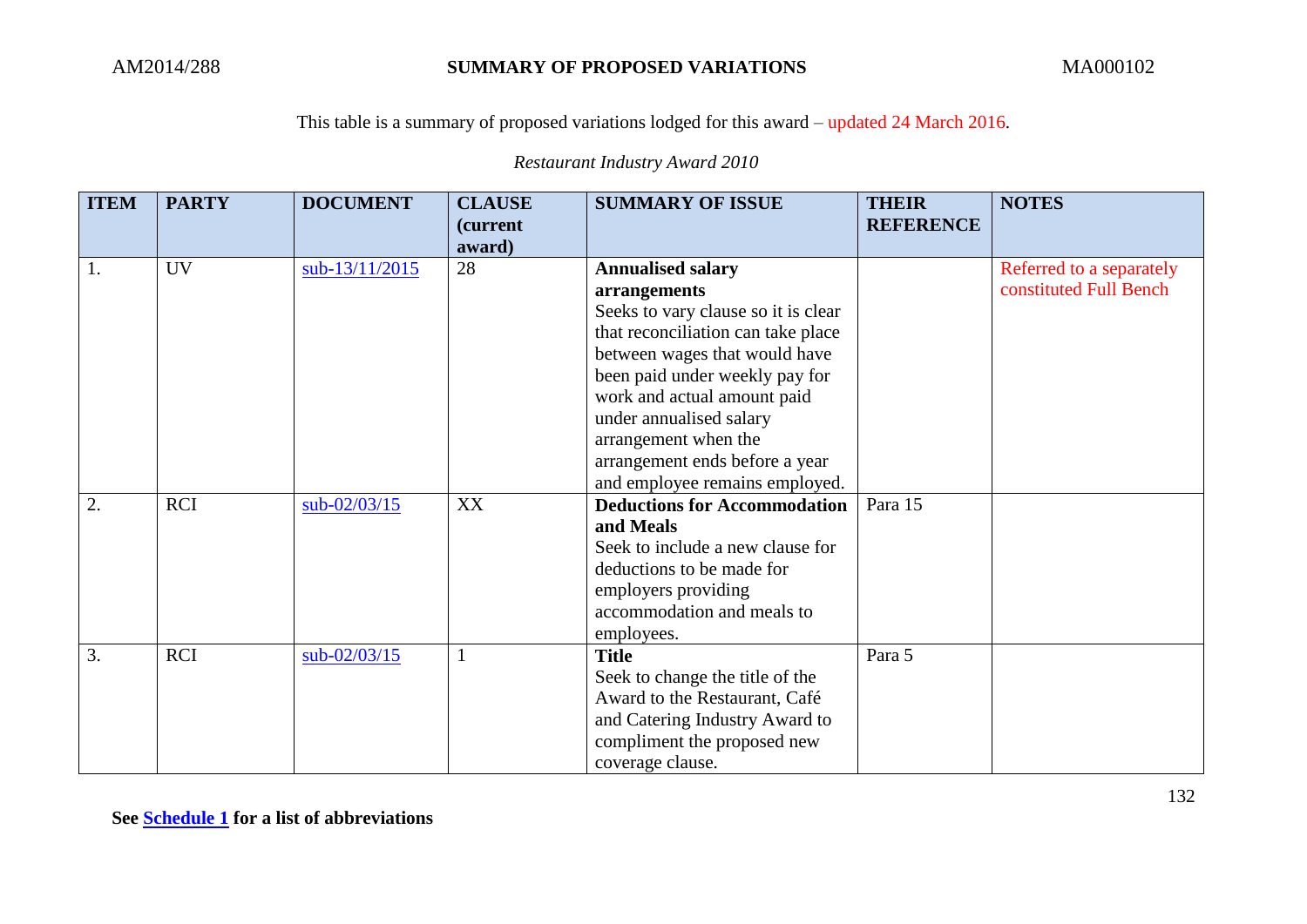| <b>ITEM</b>      | <b>PARTY</b> | <b>DOCUMENT</b> | <b>CLAUSE</b><br><i>(current</i><br>award) | <b>SUMMARY OF ISSUE</b>                                                                                                                                                                                           | <b>THEIR</b><br><b>REFERENCE</b> | <b>NOTES</b>                                           |
|------------------|--------------|-----------------|--------------------------------------------|-------------------------------------------------------------------------------------------------------------------------------------------------------------------------------------------------------------------|----------------------------------|--------------------------------------------------------|
| $\overline{4}$ . | <b>RCI</b>   | sub-02/03/15    | 3                                          | <b>Definitions</b><br>Insert new definition of<br>Restaurant and related businesses<br>in line with new coverage clause.<br>- Delete definition of appropriate<br>level of training.                              | Para 6                           |                                                        |
| 5.               | <b>RCI</b>   | sub-02/03/15    | $\overline{4}$                             | Coverage<br>Seek to vary the coverage of the<br>award through the inclusion of<br>'stand-alone caterers' and the<br>deletion of clause 4.8 (a).                                                                   | Para 7                           |                                                        |
| 6.               | UV           | sub-02/03/15    | 13,                                        | <b>Casual Employees</b><br>Seek variations to ensure casual<br>employees receive overtime when<br>they work in excess of their<br>rostered hours, have a right to a<br>roster and a 4 hour minimum<br>engagement. | Page 2 and 3                     | <b>Refer to Casual Full</b><br><b>Bench AM2014/197</b> |
| 7.               | <b>RCI</b>   | sub-02/03/15    | 15                                         | <b>Junior employees</b><br>Seek the removal of the<br>requirement to pay junior<br>employees at the full adult rate<br>(see clause 20.1) for liquor<br>service.                                                   | Para 8                           |                                                        |
|                  | <b>FWO</b>   | corro-02/03/15  |                                            | Inquiries have been received<br>regarding the definition of "liquor"<br>service employee".                                                                                                                        | Item 30                          |                                                        |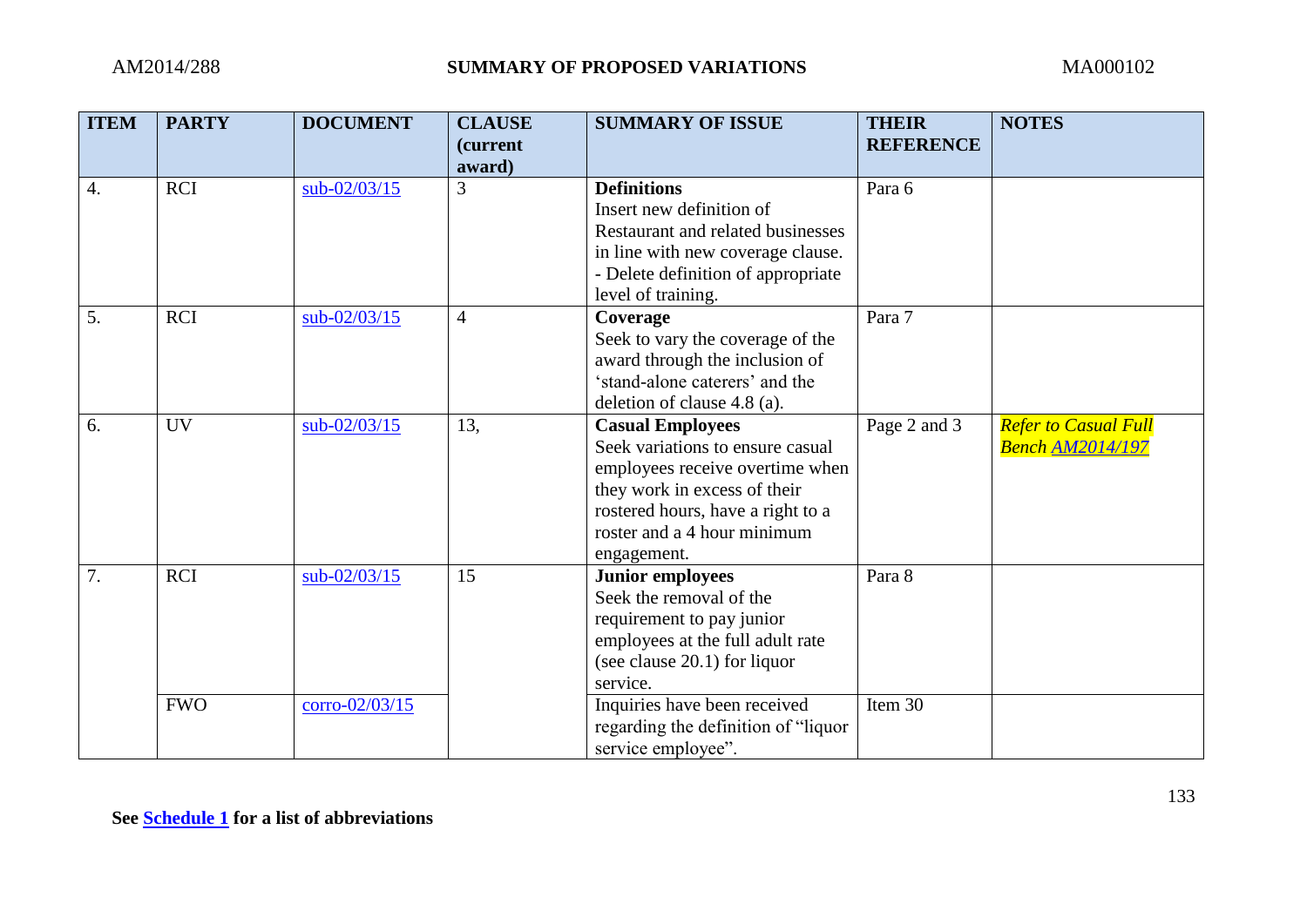| <b>ITEM</b> | <b>PARTY</b> | <b>DOCUMENT</b> | <b>CLAUSE</b><br><i>(current</i><br>award) | <b>SUMMARY OF ISSUE</b>                                                                                                                                                                             | <b>THEIR</b><br><b>REFERENCE</b> | <b>NOTES</b> |
|-------------|--------------|-----------------|--------------------------------------------|-----------------------------------------------------------------------------------------------------------------------------------------------------------------------------------------------------|----------------------------------|--------------|
| 8.          | <b>RCI</b>   | sub-02/03/15    | 20 and<br>Schedule B                       | <b>Classification structure and</b><br>wage levels<br>Seek to reduce classification<br>structure to four levels and amend<br>classification structure definitions<br>accordingly.                   | Para 9                           |              |
| 9.          | <b>RCI</b>   | $sub-02/03/15$  | 27                                         | <b>Payment of wages</b><br>Seek to delete prohibition of<br>payment of wages on Friday,<br>Saturday or Sunday.                                                                                      | Para 10                          |              |
| 10.         | <b>RCI</b>   | $sub-02/03/15$  | 28                                         | <b>Annualised Salaries</b><br>Seek an alteration to clause<br>$28.1(a)$ to expressly state<br>annualised salaries include<br>absorption of annual leave<br>loading prescribed in clause<br>35.2(b). | Para 11                          |              |
| 11.         | <b>RCI</b>   | sub-02/03/15    | 31                                         | <b>Hours of work</b><br>Seek change of clause 31.2 (d) in<br>order to provide relief to<br>operators by varying the<br>minimum break between shifts to<br>8 hours.                                  | Para 12                          |              |
| 12.         | <b>BSA</b>   | sub-02/03/15    | 31.2                                       | <b>Minimum Employment Period</b><br>Clause should be varied to clarify<br>minimum of six hours work<br>applies only to full time<br>employees.                                                      | Page 10                          |              |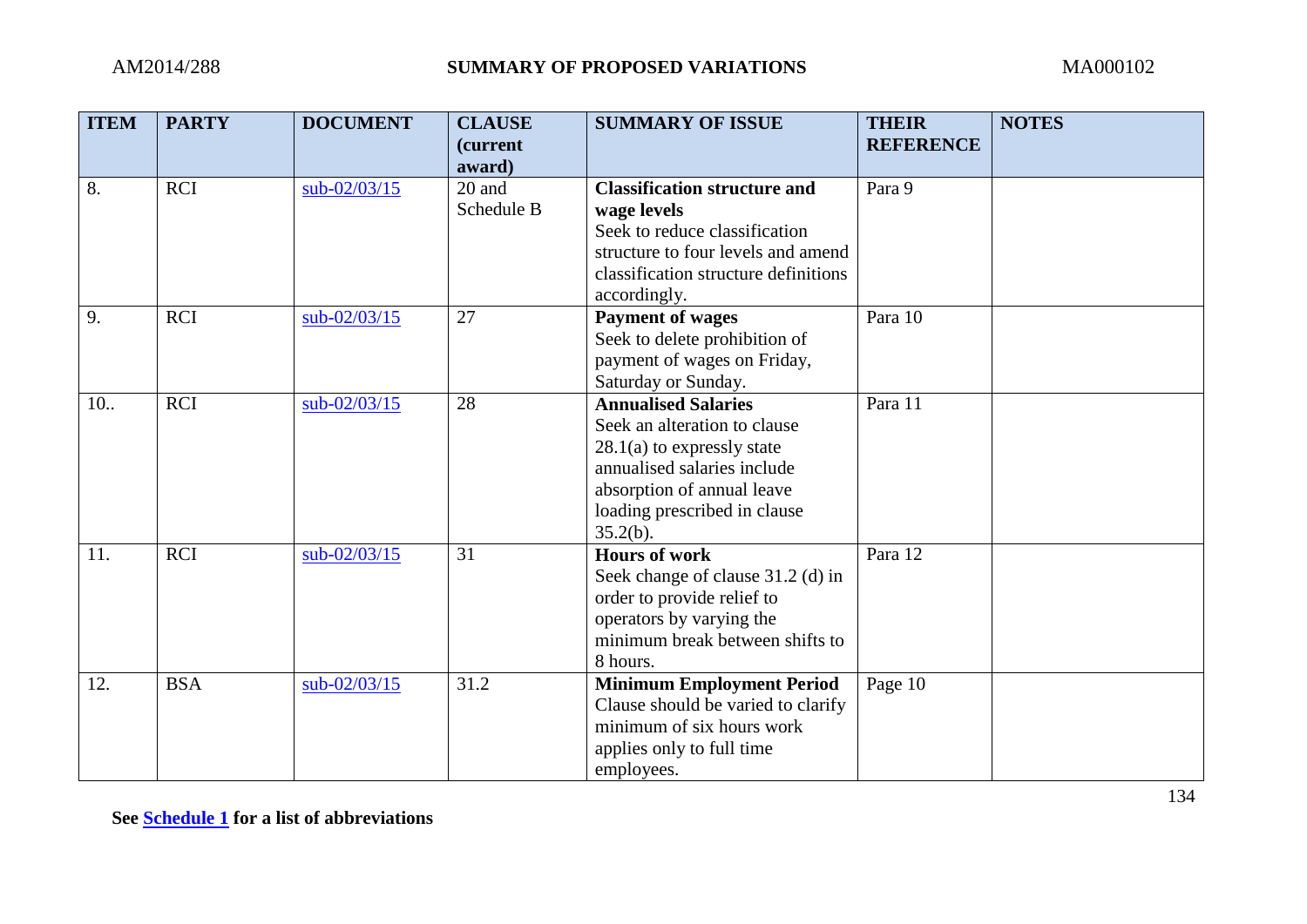| <b>ITEM</b> | <b>PARTY</b> | <b>DOCUMENT</b>  | <b>CLAUSE</b><br>(current<br>award) | <b>SUMMARY OF ISSUE</b>                                                                                                                                                                                                                                                                                                                                | <b>THEIR</b><br><b>REFERENCE</b> | <b>NOTES</b> |
|-------------|--------------|------------------|-------------------------------------|--------------------------------------------------------------------------------------------------------------------------------------------------------------------------------------------------------------------------------------------------------------------------------------------------------------------------------------------------------|----------------------------------|--------------|
| 13.         | <b>RCI</b>   | $sub-02/03/15$   | 32                                  | <b>Meal Breaks</b><br>Seek to vary the meal breaks<br>provision specifically to vary<br>terminology to allow for greater<br>flexibility on the taking of breaks<br>in the workplace and seek the<br>deletion of sub clause 32.3 and<br>32.4 of the Award.                                                                                              | Para 13                          |              |
| 14.         | <b>RCI</b>   | $sub-02/03/15$   | 33                                  | Overtime<br>Seek the removal of the<br>terminology 'rostered day off' or<br>'RDO' from clauses 27.3,<br>$31.6(b)$ , $33.2(d)$ , $38.2$ and F.1 (d).                                                                                                                                                                                                    | Para 14                          |              |
| 15.         | <b>FWO</b>   | $corro-02/03/15$ | 38.2                                | <b>Rostered Day Off</b><br>Inquiries received regarding the<br>meaning of the term 'rostered day<br>off as this is not a defined term.<br>Given it is undefined, this has<br>implications when the term is<br>used in clauses 27.3 (payment of<br>wages), $33.2(d)$ (overtime rates)<br>and item $F.1(d)$ of Schedule F<br>(part-day public holidays). | Page 10                          |              |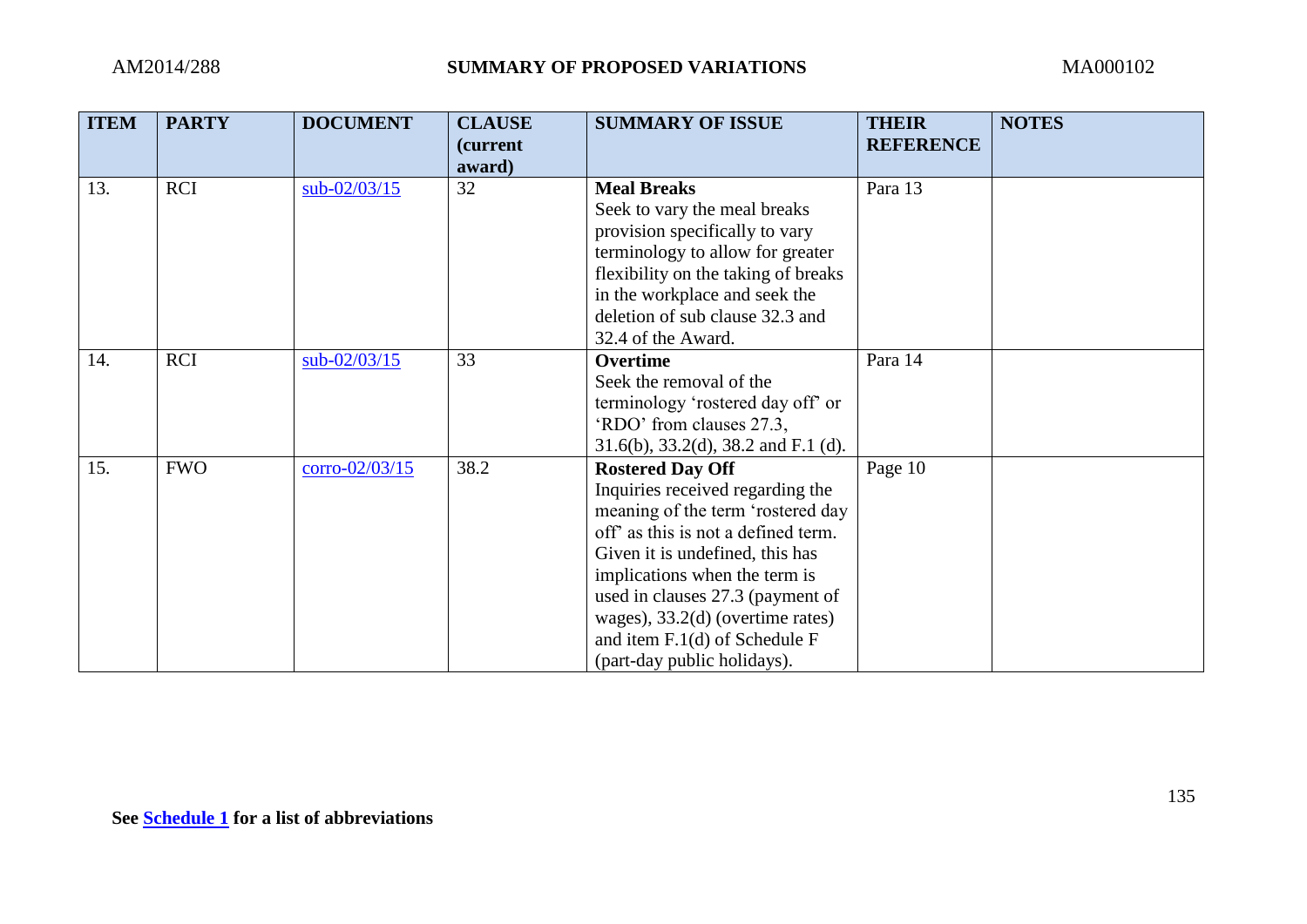# <span id="page-135-0"></span>**Schedule 1 – List of abbreviations (in alphabetical order)**

| <b>AAA</b>                 | <b>Accommodation Association of Australia</b>                                                                   |
|----------------------------|-----------------------------------------------------------------------------------------------------------------|
| <b>AAMRI</b>               | <b>Association of Australian Medical Research Institutes</b>                                                    |
| ABI and ors                | Australian Business Industrial, New South Wales Business Chamber and the Pet Porpoise Pool Pty Ltd              |
| <b>ABI&amp;NSWBC</b>       | Australian Business Industrial and the New South Wales Business Chamber Ltd.                                    |
| <b>ABL</b>                 | <b>Australian Business Lawyers</b>                                                                              |
| <b>ACA Anors</b>           | Australian Childcare Alliance, Australian Business Industrial and New South Wales Business Chamber Ltd          |
| <b>ACE</b>                 | <b>Aged Care Employers</b>                                                                                      |
| <b>ACSAE</b>               | Australian Community Services Employers Association, Union of Employers                                         |
| <b>AEIA</b>                | Australian Entertainment Industry Association trading as Live Performance Australia                             |
| <b>AFAP</b>                | <b>Australian Federation of Air Pilots</b>                                                                      |
| <b>AFEI</b>                | Australian Federation of Employers and Industries                                                               |
| <b>Aged Care Employers</b> | Aged and Community Services NSW & ACT, Leading Age Services Australia NSWACT, Aged and Community                |
|                            | Services Australia, Leading Age Services Australia, Leading Age Services Australia VIC, Aged and Community      |
|                            | Services Western Australia, Aged and Community Services SA & NT, Leading Age Services Australia – QLD,          |
|                            | Leading Age Services Australia - SA, Leading Age Services Australia - TAS, Leading Age Services Australia - WA, |
|                            | Aged & Community Services Tasmania, Aged and Community Services Australia (Victoria), Aged and Community        |
|                            | Services Australia (QLD)                                                                                        |
| <b>AHA</b>                 | <b>Australian Hotels Association</b>                                                                            |
| <b>AHEIA</b>               | Australian Higher Education Industrial Association                                                              |
| <b>AIG</b>                 | <b>Australian Industry Group</b>                                                                                |
| <b>AIMPE</b>               | Australian Institute of Marine and Power Engineers                                                              |
| <b>ALAEA</b>               | <b>Australian Licenced Aircraft Engineers Association</b>                                                       |
| <b>AMWU</b>                | "Automotive, Food, Metals, Engineering, Printing and Kindred Industries Union" known as the Australian          |
|                            | Manufacturing Workers' Union (AMWU)                                                                             |
| <b>APESMA</b>              | Association of Professional Engineers, Scientists and Managers, Australia                                       |
| <b>APSA</b>                | <b>Australian Property Services Association</b>                                                                 |
| <b>ASU</b>                 | Australian Municipal, Administrative, Clerical and Services Union                                               |
| <b>AWU</b>                 | The Australian Workers' Union                                                                                   |
| <b>BCC</b> and ors         | Birch Carroll & Coyle Limited, Greater Union Organisation Pty Ltd, Hoyts Corporations Pty Ltd and Village       |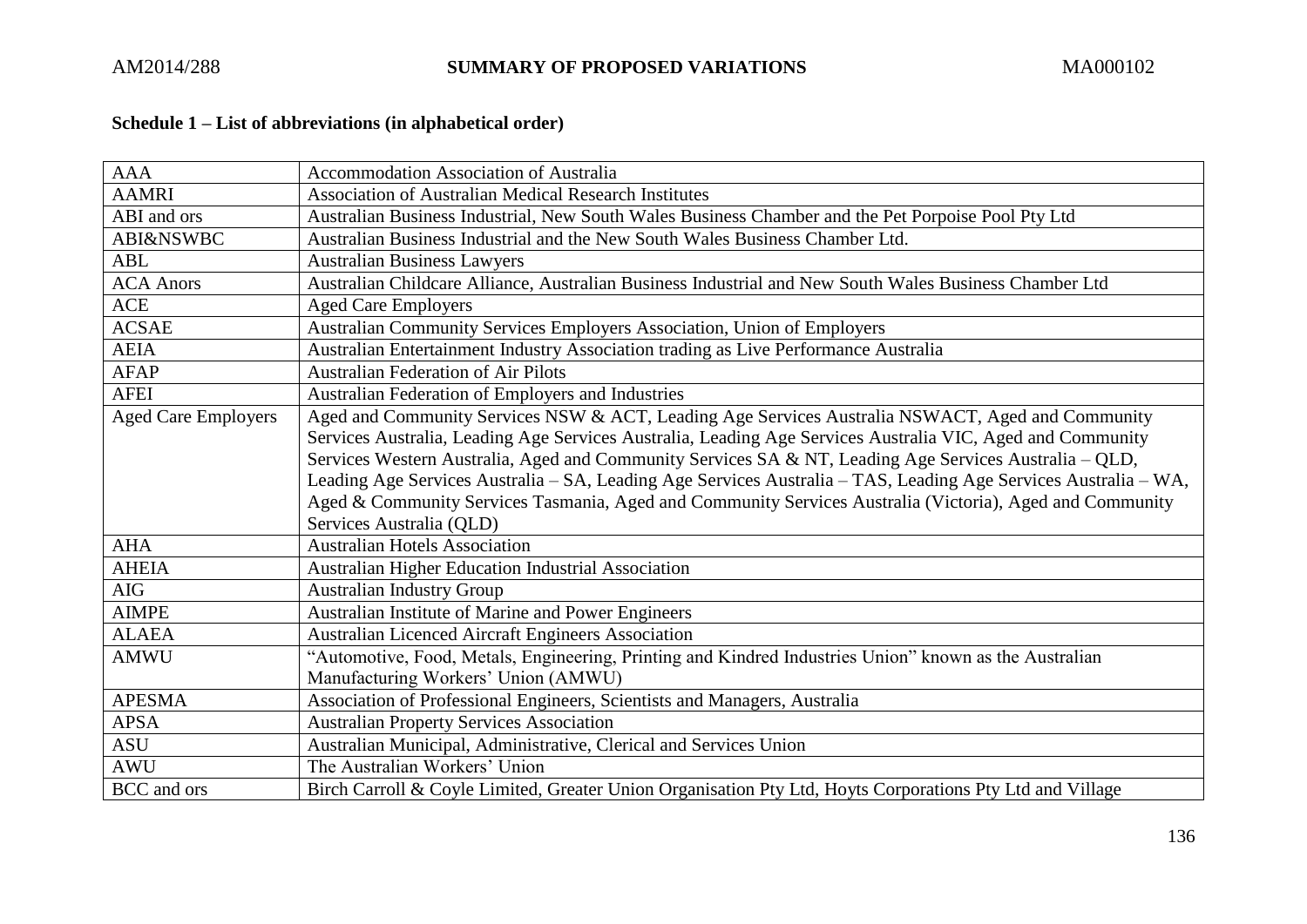|                   | Roadshow Limited                                                                                              |
|-------------------|---------------------------------------------------------------------------------------------------------------|
| <b>BSA</b>        | <b>Business SA</b>                                                                                            |
| CAI               | Clubs Australia Industrial                                                                                    |
| <b>CCF</b>        | <b>Civil Contractors Federation</b>                                                                           |
| <b>CCSA</b>       | <b>Community Connections Solutions Australia</b>                                                              |
| CEPU (ETU)        | Communications, Electrical, Electronic, Energy, Information, Postal, Plumbing and Allies Services Union       |
| <b>CFMEU</b>      | Construction, Forestry, Mining and Energy Union, Mining and Energy Division                                   |
| <b>CPSU</b>       | The Community and Public Sector Union                                                                         |
| <b>DSS</b>        | Department of Social Services                                                                                 |
| FA                | <b>Fitness Australia</b>                                                                                      |
| <b>FPAA</b>       | <b>Fire Protection Association Australia</b>                                                                  |
| <b>FWO</b>        | Fair Work Ombudsmen                                                                                           |
| G8E               | G8 Education                                                                                                  |
| GA                | <b>Gymnastics Australia</b>                                                                                   |
| <b>HABA</b>       | Hair & Beauty Australia Industry Association                                                                  |
| <b>HBG</b>        | Hall and Baum Group                                                                                           |
| <b>HIA</b>        | Housing Industry Association Limited                                                                          |
| <b>HSU</b>        | <b>Health Services Union</b>                                                                                  |
| iCCC              | iCabin Crew Connect                                                                                           |
| <b>IEU</b>        | Independent Education Union of Australia                                                                      |
| $\overline{ISV}$  | Independent Schools Victoria                                                                                  |
| JA                | Jobs Australia                                                                                                |
| JB                | John Broomhead (Individual)                                                                                   |
| <b>MBA</b>        | Master Builders' Association                                                                                  |
| <b>MEA</b>        | Master Electricians Australia                                                                                 |
| <b>MEAA</b>       | Media, Entertainment and Arts Alliance                                                                        |
| MIL               | Murray Irrigation Ltd                                                                                         |
| Mitolo and others | Mitolo Group Pty Ltd; Potatoes SA; Hortex Alliance Incorporated; Aus Veg SA; Horticultural Coalition of South |
|                   | Australia admin; Apple & Pear Growers Association of SA Inc.                                                  |
| <b>MPG</b>        | <b>Master Plumbers Group</b>                                                                                  |
| <b>MPMCA</b>      | The Master Plumbers and Mechanical Contractors Association of NSW                                             |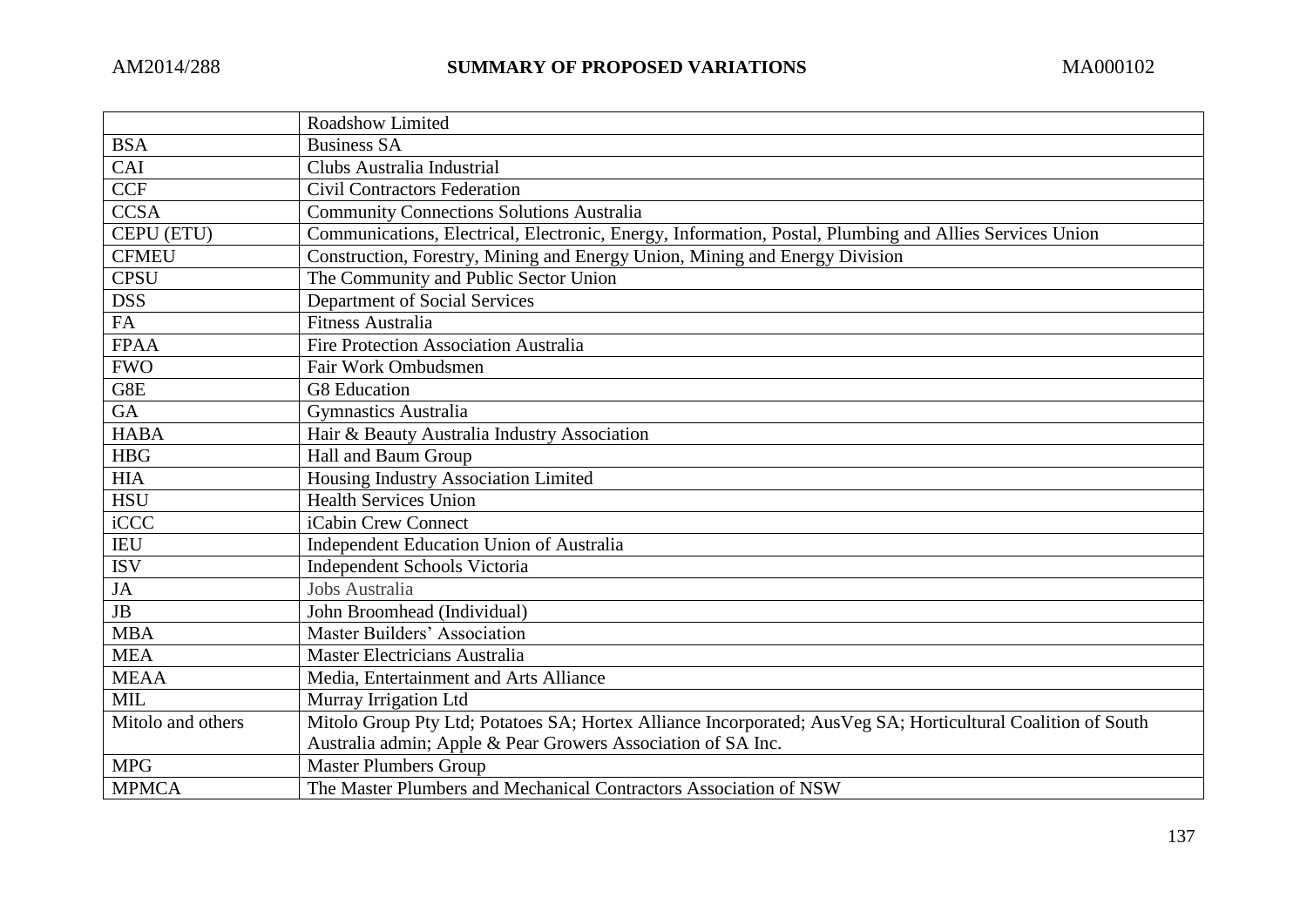| <b>NATSIHWA</b>          | National Aboriginal and Torres Strait Islanders Health Worker Association                                         |
|--------------------------|-------------------------------------------------------------------------------------------------------------------|
| <b>NDS</b>               | <b>National Disability Service</b>                                                                                |
| <b>NECA</b>              | National Electrical and Communications Association                                                                |
| News Corp                | News Corp, Bauer Media Ltd, Pacific Magazines Pty Ltd and GNM Australia Pty Ltd                                   |
| News Corp and others     | News Corp, Bauer Media Ltd, Pacific Magazines Pty Ltd, GNM Australia Pty Ltd, Seven Network (Operations)          |
|                          | Limited and its related entities, Network Ten Pty Ltd and its related entities, Prime Media Group and its related |
|                          | entities operating in the broadcasting and publishing media industries                                            |
| <b>NFF</b>               | <b>National Farmers Federation</b>                                                                                |
| <b>NRA</b>               | <b>National Retail Association</b>                                                                                |
| NSWBC & ABI              | New South Wales Business Chamber and Australian Business Industrial                                               |
| <b>NTEU</b>              | National Tertiary Education Industry Union                                                                        |
| <b>OSHC</b>              | <b>OSH Club</b>                                                                                                   |
| <b>PGA</b>               | <b>Professional Golfers Association</b>                                                                           |
| <b>OFDA &amp; FDANSW</b> | Queensland Funeral Directors Association Limited & Funeral Directors Association of New South Wales Limited       |
| <b>RCI</b>               | <b>Restaurant and Catering Industrial</b>                                                                         |
| <b>REEF</b>              | Real Estate Employers' Federation                                                                                 |
| <b>RRESSA</b>            | Registered Real Estate Salespersons Association of SA                                                             |
| Russell Kennedy and      | Russell Kennedy, Norton Rose Fulbright, Arnold Bloch Leibler, Hall & Wilcox, Clayton Utz, Thomson Geer, Corrs     |
| ors                      | Chambers Westgarth, Maddocks, DLA Piper, Allen & Overy, Piper Alderman, Dibbs Barker, Ashurst, Herbert Smith      |
|                          | Freehills, Allens, Gilbert & Tobin, Lander & Rogers, King & Wood Mallesons, Davies Collison Cave, Gadens          |
| SA & ASCTA               | Swim Australia & Australian Swimming Coaches and Teachers Association                                             |
| <b>SAWIA</b>             | South Australian Wine Industry Association                                                                        |
| <b>SDA</b>               | Shop, Distributive & Allied Employees' Association                                                                |
| Seven and ors            | Seven Network (Operations) Limited, Network Ten Pty Ltd, Nine Network Pty Limited and Prime Media Group           |
| $\overline{\text{SG}}$   | Showmen's Guild                                                                                                   |
| Skate Intl               | Skate International Pty Ltd                                                                                       |
| <b>SPA</b>               | Screen Producers Australia                                                                                        |
| <b>TA</b>                | Tennis Australia                                                                                                  |
| TWU                      | Transport Workers' Union of Australia                                                                             |
| Universities             | University of Melbourne, Monash University, University of Sydney, University of New South Wales, Australian       |
|                          | National University, Adelaide University, and University of Western Australia.                                    |